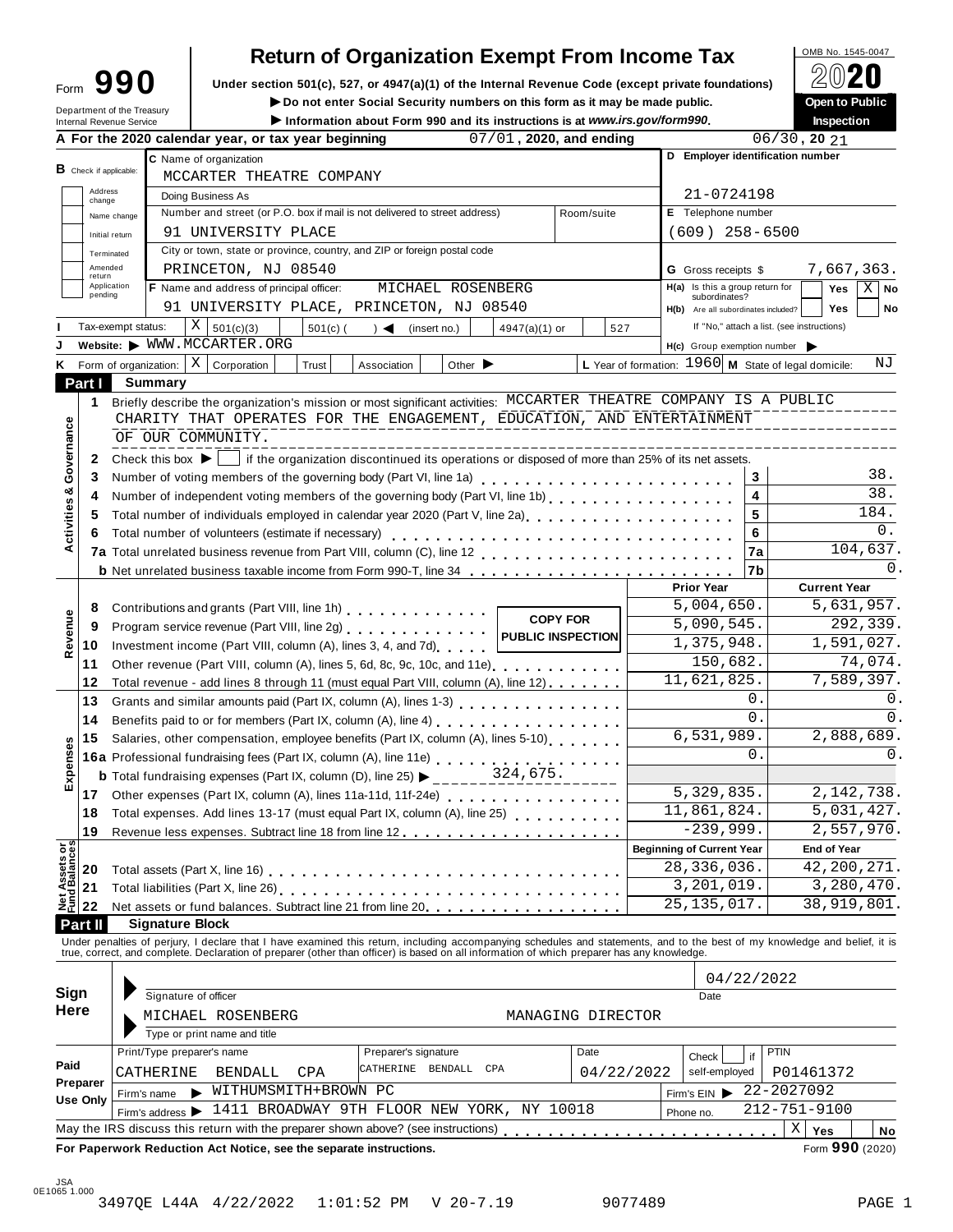|            | Form 990 (2020)                                                                                                                                                                                                                                                                                                                                   | Page 2                    |
|------------|---------------------------------------------------------------------------------------------------------------------------------------------------------------------------------------------------------------------------------------------------------------------------------------------------------------------------------------------------|---------------------------|
|            | Part III<br><b>Statement of Program Service Accomplishments</b>                                                                                                                                                                                                                                                                                   | $\mathbf{x}$              |
|            | 1 Briefly describe the organization's mission:                                                                                                                                                                                                                                                                                                    |                           |
|            | MCCARTER'S MISSION IS TO CREATE WORLD-CLASS THEATER AND PRESENT THE                                                                                                                                                                                                                                                                               |                           |
|            | FINEST PERFORMING ARTISTS FOR THE ENGAGEMENT, EDUCATION, AND                                                                                                                                                                                                                                                                                      |                           |
|            | ENTERTAINMENT OF OUR COMMUNITY.                                                                                                                                                                                                                                                                                                                   |                           |
|            |                                                                                                                                                                                                                                                                                                                                                   |                           |
|            | 2 Did the organization undertake any significant program services during the year which were not listed on the<br>If "Yes," describe these new services on Schedule O.                                                                                                                                                                            | $X \mid Y$ es<br>No       |
|            | Did the organization cease conducting, or make significant changes in how it conducts, any program                                                                                                                                                                                                                                                | $X \mid Y$ es<br>No       |
|            | If "Yes," describe these changes on Schedule O.                                                                                                                                                                                                                                                                                                   |                           |
|            | 4 Describe the organization's program service accomplishments for each of its three largest program services, as measured by<br>expenses. Section $501(c)(3)$ and $501(c)(4)$ organizations are required to report the amount of grants and allocations to others,<br>the total expenses, and revenue, if any, for each program service reported. |                           |
|            | (Revenue \$252,767.)<br>$(1)$ (Expenses \$3,380,143. including grants of \$<br>4a (Code:<br>THEATER SERIES: PLEASE SEE SCHEDULE O FOR DETAILED PROGRAM                                                                                                                                                                                            |                           |
|            | DESCRIPTION.                                                                                                                                                                                                                                                                                                                                      |                           |
|            |                                                                                                                                                                                                                                                                                                                                                   |                           |
|            |                                                                                                                                                                                                                                                                                                                                                   |                           |
|            |                                                                                                                                                                                                                                                                                                                                                   |                           |
|            |                                                                                                                                                                                                                                                                                                                                                   |                           |
|            |                                                                                                                                                                                                                                                                                                                                                   |                           |
|            |                                                                                                                                                                                                                                                                                                                                                   |                           |
|            |                                                                                                                                                                                                                                                                                                                                                   |                           |
|            | including grants of \$ (Revenue \$)<br>4b (Code: ) (Expenses \$                                                                                                                                                                                                                                                                                   |                           |
|            |                                                                                                                                                                                                                                                                                                                                                   |                           |
|            |                                                                                                                                                                                                                                                                                                                                                   |                           |
|            |                                                                                                                                                                                                                                                                                                                                                   |                           |
|            |                                                                                                                                                                                                                                                                                                                                                   |                           |
|            |                                                                                                                                                                                                                                                                                                                                                   |                           |
|            |                                                                                                                                                                                                                                                                                                                                                   |                           |
|            |                                                                                                                                                                                                                                                                                                                                                   |                           |
|            |                                                                                                                                                                                                                                                                                                                                                   |                           |
|            |                                                                                                                                                                                                                                                                                                                                                   |                           |
|            | 4c (Code: ) (Expenses \$ including grants of \$ ) (Revenue \$                                                                                                                                                                                                                                                                                     |                           |
|            |                                                                                                                                                                                                                                                                                                                                                   |                           |
|            |                                                                                                                                                                                                                                                                                                                                                   |                           |
|            |                                                                                                                                                                                                                                                                                                                                                   |                           |
|            |                                                                                                                                                                                                                                                                                                                                                   |                           |
|            |                                                                                                                                                                                                                                                                                                                                                   |                           |
|            |                                                                                                                                                                                                                                                                                                                                                   |                           |
|            |                                                                                                                                                                                                                                                                                                                                                   |                           |
|            |                                                                                                                                                                                                                                                                                                                                                   |                           |
|            | 4d Other program services (Describe on Schedule O.)                                                                                                                                                                                                                                                                                               |                           |
|            | (Expenses \$<br>including grants of \$<br>) (Revenue \$                                                                                                                                                                                                                                                                                           |                           |
|            | 4e Total program service expenses > 3,380,143.                                                                                                                                                                                                                                                                                                    |                           |
| <b>JSA</b> | 0E1020 1.000<br>3497QE L44A 4/22/2022<br>$1:01:52$ PM<br>V 20-7.19<br>9077489                                                                                                                                                                                                                                                                     | Form 990 (2020)<br>PAGE 2 |
|            |                                                                                                                                                                                                                                                                                                                                                   |                           |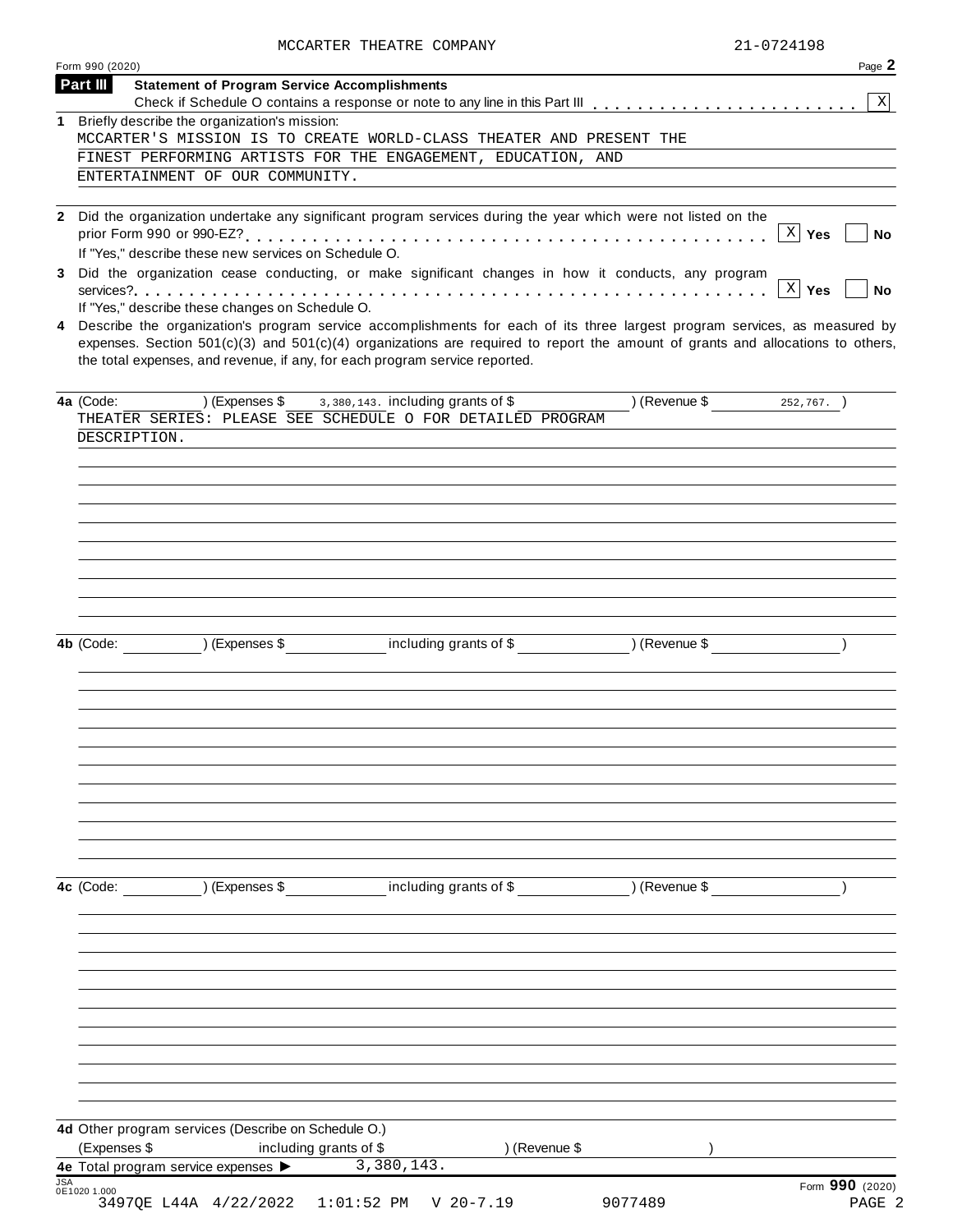| 1  | Is the organization described in section $501(c)(3)$ or $4947(a)(1)$ (other than a private foundation)? If "Yes,"                                                                                                                                 |                 | Yes                     | No |
|----|---------------------------------------------------------------------------------------------------------------------------------------------------------------------------------------------------------------------------------------------------|-----------------|-------------------------|----|
|    |                                                                                                                                                                                                                                                   | 1               | Χ                       |    |
| 2  | Is the organization required to complete Schedule B, Schedule of Contributors See instructions?                                                                                                                                                   | $\overline{2}$  | $\overline{\mathbf{x}}$ |    |
| 3  | Did the organization engage in direct or indirect political campaign activities on behalf of or in opposition to                                                                                                                                  |                 |                         |    |
|    | candidates for public office? If "Yes," complete Schedule C, Part I.                                                                                                                                                                              | 3               |                         |    |
| 4  | Section 501(c)(3) organizations. Did the organization engage in lobbying activities, or have a section 501(h)                                                                                                                                     |                 |                         |    |
|    |                                                                                                                                                                                                                                                   | 4               | Χ                       |    |
| 5  | Is the organization a section $501(c)(4)$ , $501(c)(5)$ , or $501(c)(6)$ organization that receives membership dues,<br>assessments, or similar amounts as defined in Revenue Procedure 98-19? If "Yes," complete Schedule C, Part III            | 5               |                         |    |
| 6  | Did the organization maintain any donor advised funds or any similar funds or accounts for which donors                                                                                                                                           |                 |                         |    |
|    | have the right to provide advice on the distribution or investment of amounts in such funds or accounts? If                                                                                                                                       |                 |                         |    |
|    |                                                                                                                                                                                                                                                   | 6               |                         |    |
| 7  | Did the organization receive or hold a conservation easement, including easements to preserve open space,                                                                                                                                         |                 |                         |    |
|    | the environment, historic land areas, or historic structures? If "Yes," complete Schedule D, Part II.                                                                                                                                             | 7               |                         |    |
| 8  | Did the organization maintain collections of works of art, historical treasures, or other similar assets? If "Yes,"                                                                                                                               |                 |                         |    |
|    |                                                                                                                                                                                                                                                   | 8               |                         |    |
| 9  | Did the organization report an amount in Part X, line 21, for escrow or custodial account liability, serve as a                                                                                                                                   |                 |                         |    |
|    | custodian for amounts not listed in Part X; or provide credit counseling, debt management, credit repair, or                                                                                                                                      |                 |                         |    |
|    |                                                                                                                                                                                                                                                   | 9               |                         |    |
| 10 | Did the organization, directly or through a related organization, hold assets in donor-restricted endowments                                                                                                                                      |                 | Χ                       |    |
| 11 | If the organization's answer to any of the following questions is "Yes," then complete Schedule D, Parts VI,                                                                                                                                      | 10              |                         |    |
|    | VII, VIII, IX, or X as applicable.                                                                                                                                                                                                                |                 |                         |    |
|    | a Did the organization report an amount for land, buildings, and equipment in Part X, line 10? If "Yes,"                                                                                                                                          |                 |                         |    |
|    |                                                                                                                                                                                                                                                   | 11a             | Χ                       |    |
|    | <b>b</b> Did the organization report an amount for investments-other securities in Part X, line 12, that is 5% or more                                                                                                                            |                 |                         |    |
|    | of its total assets reported in Part X, line 16? If "Yes," complete Schedule D, Part VII                                                                                                                                                          | 11 <sub>b</sub> | Χ                       |    |
|    | c Did the organization report an amount for investments-program related in Part X, line 13, that is 5% or more                                                                                                                                    |                 |                         |    |
|    | of its total assets reported in Part X, line 16? If "Yes," complete Schedule D, Part VIII                                                                                                                                                         | 11c             |                         |    |
|    | d Did the organization report an amount for other assets in Part X, line 15, that is 5% or more of its total assets                                                                                                                               |                 |                         |    |
|    |                                                                                                                                                                                                                                                   | 11d             |                         |    |
|    | e Did the organization report an amount for other liabilities in Part X, line 25? If "Yes," complete Schedule D, Part X                                                                                                                           | 11e             |                         |    |
|    | f Did the organization's separate or consolidated financial statements for the tax year include a footnote that addresses                                                                                                                         |                 | Χ                       |    |
|    | the organization's liability for uncertain tax positions under FIN 48 (ASC 740)? If "Yes," complete Schedule D, Part X<br>12a Did the organization obtain separate, independent audited financial statements for the tax year? If "Yes," complete | 11f             |                         |    |
|    |                                                                                                                                                                                                                                                   | 12a             | Χ                       |    |
|    | <b>b</b> Was the organization included in consolidated, independent audited financial statements for the tax year? If                                                                                                                             |                 |                         |    |
|    | "Yes," and if the organization answered "No" to line 12a, then completing Schedule D, Parts XI and XII is optional                                                                                                                                | 12 <sub>b</sub> |                         |    |
| 13 | Is the organization a school described in section $170(b)(1)(A)(ii)$ ? If "Yes," complete Schedule E                                                                                                                                              | 13              |                         |    |
|    | 14a Did the organization maintain an office, employees, or agents outside of the United States?.                                                                                                                                                  | 14a             |                         |    |
|    | <b>b</b> Did the organization have aggregate revenues or expenses of more than \$10,000 from grantmaking,                                                                                                                                         |                 |                         |    |
|    | fundraising, business, investment, and program service activities outside the United States, or aggregate                                                                                                                                         |                 |                         |    |
|    | foreign investments valued at \$100,000 or more? If "Yes," complete Schedule F, Parts I and IV                                                                                                                                                    | 14 <sub>b</sub> |                         |    |
| 15 | Did the organization report on Part IX, column (A), line 3, more than \$5,000 of grants or other assistance to or                                                                                                                                 |                 |                         |    |
|    |                                                                                                                                                                                                                                                   | 15              |                         |    |
| 16 | Did the organization report on Part IX, column (A), line 3, more than \$5,000 of aggregate grants or other                                                                                                                                        |                 |                         |    |
| 17 | assistance to or for foreign individuals? If "Yes," complete Schedule F, Parts III and IV<br>Did the organization report a total of more than \$15,000 of expenses for professional fundraising services on                                       | 16              |                         |    |
|    | Part IX, column (A), lines 6 and 11e? If "Yes," complete Schedule G, Part I See instructions                                                                                                                                                      | 17              | Χ                       |    |
| 18 | Did the organization report more than \$15,000 total of fundraising event gross income and contributions on                                                                                                                                       |                 |                         |    |
|    |                                                                                                                                                                                                                                                   | 18              | Χ                       |    |
| 19 | Did the organization report more than \$15,000 of gross income from gaming activities on Part VIII, line 9a?                                                                                                                                      |                 |                         |    |
|    |                                                                                                                                                                                                                                                   | 19              |                         |    |
|    | 20a Did the organization operate one or more hospital facilities? If "Yes," complete Schedule H                                                                                                                                                   | 20a             |                         |    |
|    | <b>b</b> If "Yes" to line 20a, did the organization attach a copy of its audited financial statements to this return?                                                                                                                             | 20 <sub>b</sub> |                         |    |
| 21 | Did the organization report more than \$5,000 of grants or other assistance to any domestic organization or                                                                                                                                       |                 |                         |    |
|    | domestic government on Part IX, column (A), line 1? If "Yes," complete Schedule I, Parts I and II                                                                                                                                                 | 21              |                         |    |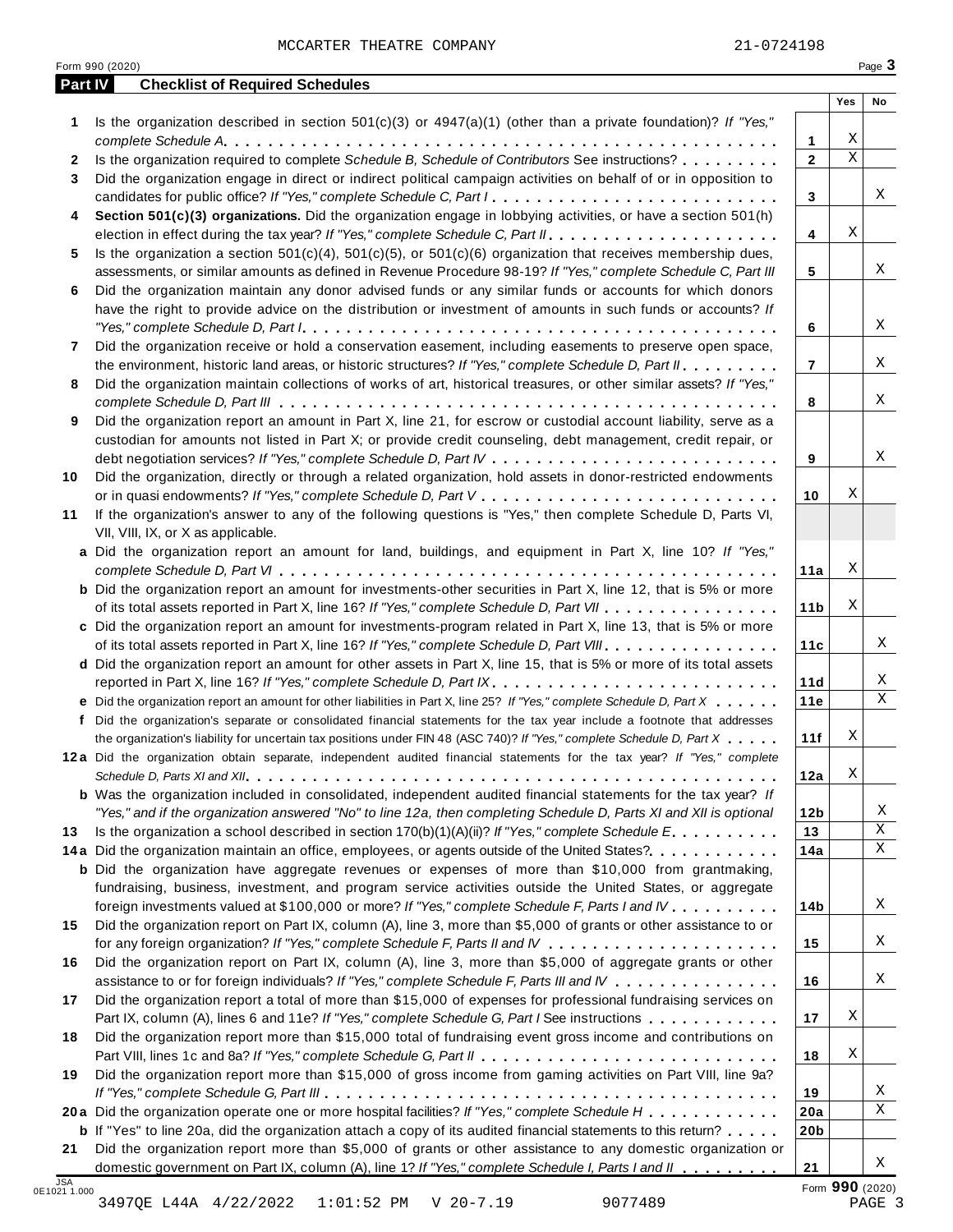Form <sup>990</sup> (2020) Page **4**

| <b>Part IV</b> | <b>Checklist of Required Schedules (continued)</b>                                                                                      |                 |                 |    |
|----------------|-----------------------------------------------------------------------------------------------------------------------------------------|-----------------|-----------------|----|
| 22             | Did the organization report more than \$5,000 of grants or other assistance to or for domestic individuals on                           |                 | Yes             | No |
|                | Part IX, column (A), line 2? If "Yes," complete Schedule I, Parts I and III                                                             | 22              |                 | X  |
| 23             | Did the organization answer "Yes" to Part VII, Section A, line 3, 4, or 5 about compensation of the                                     |                 |                 |    |
|                | organization's current and former officers, directors, trustees, key employees, and highest compensated                                 |                 |                 |    |
|                |                                                                                                                                         | 23              | Χ               |    |
|                | 24a Did the organization have a tax-exempt bond issue with an outstanding principal amount of more than                                 |                 |                 |    |
|                | \$100,000 as of the last day of the year, that was issued after December 31, 2002? If "Yes," answer lines 24b                           |                 |                 |    |
|                | through 24d and complete Schedule K. If "No," go to line 25a                                                                            | 24a             |                 | Χ  |
|                | <b>b</b> Did the organization invest any proceeds of tax-exempt bonds beyond a temporary period exception?                              | 24b             |                 |    |
|                | c Did the organization maintain an escrow account other than a refunding escrow at any time during the year                             |                 |                 |    |
|                |                                                                                                                                         | 24c             |                 |    |
|                | <b>d</b> Did the organization act as an "on behalf of" issuer for bonds outstanding at any time during the year?                        | 24d             |                 |    |
|                | 25a Section 501(c)(3), 501(c)(4), and 501(c)(29) organizations. Did the organization engage in an excess benefit                        |                 |                 |    |
|                | transaction with a disqualified person during the year? If "Yes," complete Schedule L, Part I.                                          | 25a             |                 | X  |
|                | <b>b</b> Is the organization aware that it engaged in an excess benefit transaction with a disqualified person in a prior               |                 |                 |    |
|                | year, and that the transaction has not been reported on any of the organization's prior Forms 990 or 990-EZ?                            |                 |                 |    |
|                |                                                                                                                                         | 25 <sub>b</sub> |                 | X  |
| 26             | Did the organization report any amount on Part X, line 5 or 22, for receivables from or payables to any current                         |                 |                 |    |
|                | or former officer, director, trustee, key employee, creator or founder, substantial contributor, or 35%                                 |                 |                 |    |
|                | controlled entity or family member of any of these persons? If "Yes," complete Schedule L, Part II.                                     | 26              |                 | Χ  |
| 27             | Did the organization provide a grant or other assistance to any current or former officer, director, trustee, key                       |                 |                 |    |
|                | employee, creator or founder, substantial contributor or employee thereof, a grant selection committee                                  |                 |                 |    |
|                | member, or to a 35% controlled entity (including an employee thereof) or family member of any of these                                  |                 |                 | Χ  |
| 28             | Was the organization a party to a business transaction with one of the following parties (see Schedule L,                               | 27              |                 |    |
|                | Part IV instructions, for applicable filing thresholds, conditions, and exceptions):                                                    |                 |                 |    |
|                | a A current or former officer, director, trustee, key employee, creator or founder, or substantial contributor? If                      |                 |                 |    |
|                |                                                                                                                                         | 28a             |                 | Χ  |
|                | <b>b</b> A family member of any individual described in line 28a? If "Yes," complete Schedule L, Part IV.                               | 28b             |                 | X  |
|                | c A 35% controlled entity of one or more individuals and/or organizations described in lines 28a or 28b? If                             |                 |                 |    |
|                |                                                                                                                                         | 28c             |                 | X  |
| 29             | Did the organization receive more than \$25,000 in non-cash contributions? If "Yes," complete Schedule M                                | 29              | X               |    |
| 30             | Did the organization receive contributions of art, historical treasures, or other similar assets, or qualified                          |                 |                 |    |
|                |                                                                                                                                         | 30              |                 | Χ  |
| 31             | Did the organization liquidate, terminate, or dissolve and cease operations? If "Yes," complete Schedule N, Part I                      | 31              |                 | X  |
|                | Did the organization sell, exchange, dispose of, or transfer more than 25% of its net assets? If "Yes,"                                 |                 |                 |    |
|                |                                                                                                                                         | 32              |                 | Χ  |
| 33             | Did the organization own 100% of an entity disregarded as separate from the organization under Regulations                              |                 |                 |    |
|                | sections 301.7701-2 and 301.7701-3? If "Yes," complete Schedule R, Part I.                                                              | 33              |                 | Χ  |
| 34             | Was the organization related to any tax-exempt or taxable entity? If "Yes," complete Schedule R, Part II, III,                          |                 |                 |    |
|                |                                                                                                                                         | 34              |                 | Χ  |
|                | 35a Did the organization have a controlled entity within the meaning of section 512(b)(13)?                                             | 35a             |                 | X  |
|                | <b>b</b> If "Yes" to line 35a, did the organization receive any payment from or engage in any transaction with a                        |                 |                 |    |
|                | controlled entity within the meaning of section 512(b)(13)? If "Yes," complete Schedule R, Part V, line 2                               | 35 <sub>b</sub> |                 |    |
| 36             | Section 501(c)(3) organizations. Did the organization make any transfers to an exempt non-charitable                                    |                 |                 |    |
|                | related organization? If "Yes," complete Schedule R, Part V, line 2.                                                                    | 36              |                 | Χ  |
| 37             | Did the organization conduct more than 5% of its activities through an entity that is not a related organization                        |                 |                 |    |
|                | and that is treated as a partnership for federal income tax purposes? If "Yes," complete Schedule R, Part VI                            | 37              |                 | Χ  |
| 38             | Did the organization complete Schedule O and provide explanations in Schedule O for Part VI, lines 11b and                              |                 |                 |    |
|                | 19? Note: All Form 990 filers are required to complete Schedule O.                                                                      | 38              | Χ               |    |
| <b>Part V</b>  | <b>Statements Regarding Other IRS Filings and Tax Compliance</b>                                                                        |                 |                 |    |
|                |                                                                                                                                         |                 |                 |    |
|                |                                                                                                                                         |                 | Yes             | No |
|                | 9<br>1a Enter the number reported in Box 3 of Form 1096. Enter -0- if not applicable   1a                                               |                 |                 |    |
|                | 0.<br><b>b</b> Enter the number of Forms W-2G included in line 1a. Enter -0- if not applicable $\ldots \ldots \ldots$<br>1 <sub>b</sub> |                 |                 |    |
|                | c Did the organization comply with backup withholding rules for reportable payments to vendors and                                      |                 |                 |    |
| <b>JSA</b>     |                                                                                                                                         | 1c              |                 |    |
|                | 0E1030 1.000                                                                                                                            |                 | Form 990 (2020) |    |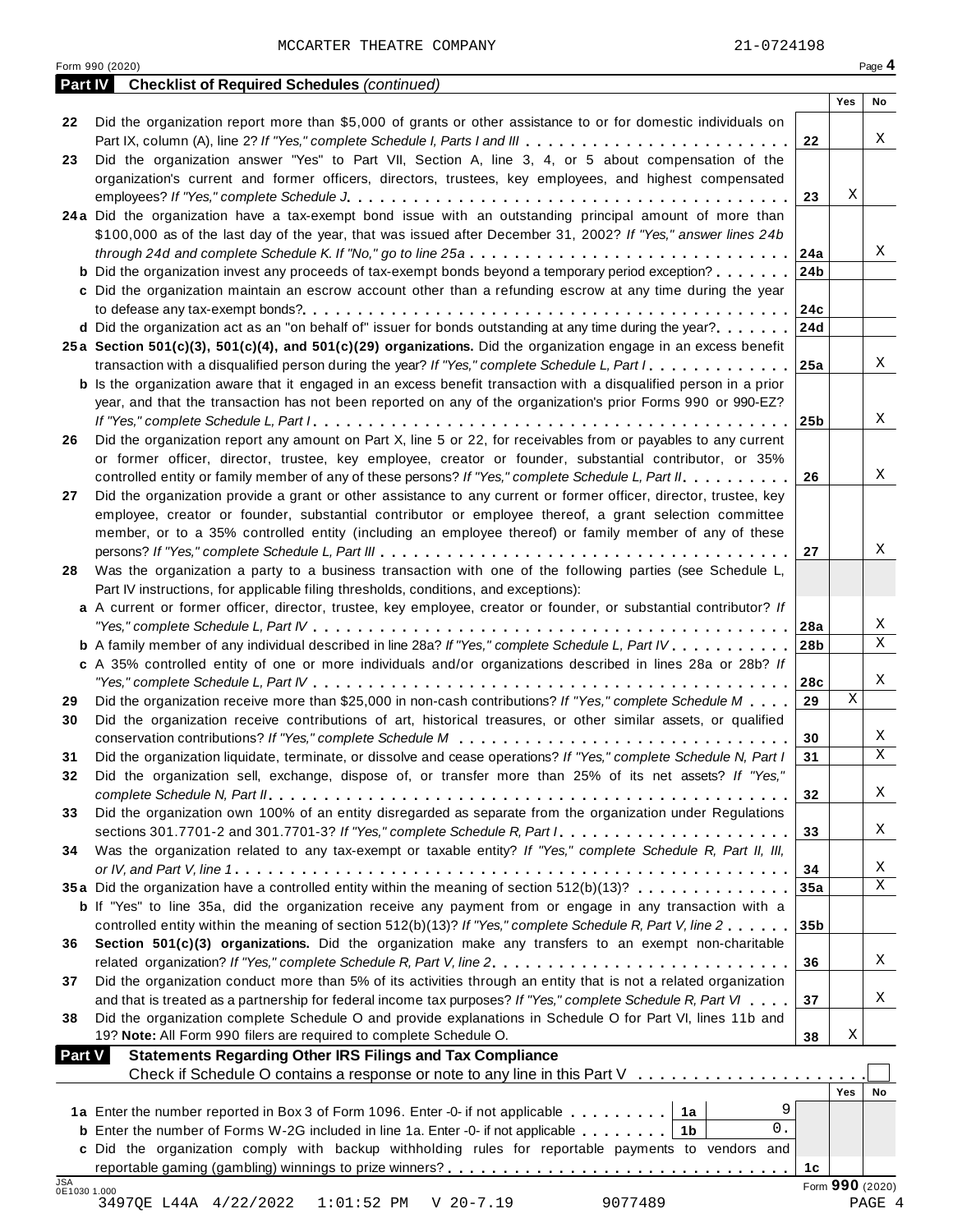Form <sup>990</sup> (2020) Page **5**

| <b>Part V</b> | Statements Regarding Other IRS Filings and Tax Compliance (continued)                                                                                 |                |             |        |
|---------------|-------------------------------------------------------------------------------------------------------------------------------------------------------|----------------|-------------|--------|
|               |                                                                                                                                                       |                | Yes         | No     |
|               | 2a Enter the number of employees reported on Form W-3, Transmittal of Wage and Tax                                                                    |                |             |        |
|               | 184<br>2a<br>Statements, filed for the calendar year ending with or within the year covered by this return.                                           |                |             |        |
|               | <b>b</b> If at least one is reported on line 2a, did the organization file all required federal employment tax returns?                               | 2b             | Χ           |        |
|               | Note: If the sum of lines 1a and 2a is greater than 250, you may be required to e-file (see instructions)                                             |                |             |        |
|               |                                                                                                                                                       | 3a             | Χ           |        |
|               | <b>b</b> If "Yes," has it filed a Form 990-T for this year? If "No" to line 3b, provide an explanation on Schedule O                                  | 3 <sub>b</sub> | $\mathbf X$ |        |
|               | 4a At any time during the calendar year, did the organization have an interest in, or a signature or other authority over,                            |                |             |        |
|               | a financial account in a foreign country (such as a bank account, securities account, or other financial account)?                                    | 4a             |             | Χ      |
|               | <b>b</b> If "Yes," enter the name of the foreign country $\blacktriangleright$ $\equiv$                                                               |                |             |        |
|               | See instructions for filing requirements for FinCEN Form 114, Report of Foreign Bank and Financial Accounts (FBAR).                                   |                |             |        |
|               | 5a Was the organization a party to a prohibited tax shelter transaction at any time during the tax year?                                              | 5a             |             | Χ      |
|               | <b>b</b> Did any taxable party notify the organization that it was or is a party to a prohibited tax shelter transaction?                             | 5b             |             | X      |
|               | c If "Yes" to line 5a or 5b, did the organization file Form 8886-T?                                                                                   | 5c             |             |        |
|               | 6a Does the organization have annual gross receipts that are normally greater than \$100,000, and did the                                             |                |             |        |
|               | organization solicit any contributions that were not tax deductible as charitable contributions?                                                      | 6a             | Χ           |        |
|               | <b>b</b> If "Yes," did the organization include with every solicitation an express statement that such contributions or                               |                |             |        |
|               |                                                                                                                                                       | 6b             | Χ           |        |
| 7             | Organizations that may receive deductible contributions under section 170(c).                                                                         |                |             |        |
|               | a Did the organization receive a payment in excess of \$75 made partly as a contribution and partly for goods                                         |                |             |        |
|               |                                                                                                                                                       | 7a             | Χ           |        |
|               | <b>b</b> If "Yes," did the organization notify the donor of the value of the goods or services provided?                                              | 7b             | $\mathbf X$ |        |
|               | c Did the organization sell, exchange, or otherwise dispose of tangible personal property for which it was                                            |                |             |        |
|               |                                                                                                                                                       | 7c             |             | Χ      |
|               | d If "Yes," indicate the number of Forms 8282 filed during the year 7d                                                                                |                |             |        |
|               | e Did the organization receive any funds, directly or indirectly, to pay premiums on a personal benefit contract?                                     | 7e             |             | Χ<br>X |
|               | f Did the organization, during the year, pay premiums, directly or indirectly, on a personal benefit contract?                                        | 7f             |             | X      |
|               | g If the organization received a contribution of qualified intellectual property, did the organization file Form 8899 as required?                    | 7g             |             | X      |
|               | h If the organization received a contribution of cars, boats, airplanes, or other vehicles, did the organization file a Form 1098-C?. .               | 7h             |             |        |
| 8             | Sponsoring organizations maintaining donor advised funds. Did a donor advised fund maintained by the                                                  | 8              |             |        |
|               | sponsoring organization have excess business holdings at any time during the year?                                                                    |                |             |        |
| 9             | Sponsoring organizations maintaining donor advised funds.                                                                                             | 9a             |             |        |
|               | a Did the sponsoring organization make any taxable distributions under section 4966?                                                                  | 9b             |             |        |
|               | <b>b</b> Did the sponsoring organization make a distribution to a donor, donor advisor, or related person?<br>Section 501(c)(7) organizations. Enter: |                |             |        |
| 10            | 10a<br>a Initiation fees and capital contributions included on Part VIII, line 12                                                                     |                |             |        |
|               | <b>b</b> Gross receipts, included on Form 990, Part VIII, line 12, for public use of club facilities  10b                                             |                |             |        |
| 11            | Section 501(c)(12) organizations. Enter:                                                                                                              |                |             |        |
|               | 11a<br><b>a</b> Gross income from members or shareholders                                                                                             |                |             |        |
|               | <b>b</b> Gross income from other sources (Do not net amounts due or paid to other sources                                                             |                |             |        |
|               | 11 <sub>b</sub>                                                                                                                                       |                |             |        |
|               | 12a Section 4947(a)(1) non-exempt charitable trusts. Is the organization filing Form 990 in lieu of Form 1041?                                        | 12a            |             |        |
|               | 12 <sub>b</sub><br><b>b</b> If "Yes," enter the amount of tax-exempt interest received or accrued during the year                                     |                |             |        |
| 13            | Section 501(c)(29) qualified nonprofit health insurance issuers.                                                                                      |                |             |        |
|               | a Is the organization licensed to issue qualified health plans in more than one state?                                                                | 13a            |             |        |
|               | Note: See the instructions for additional information the organization must report on Schedule O.                                                     |                |             |        |
|               | <b>b</b> Enter the amount of reserves the organization is required to maintain by the states in which                                                 |                |             |        |
|               | 13 <sub>b</sub>                                                                                                                                       |                |             |        |
|               | 13c                                                                                                                                                   |                |             |        |
|               | 14a Did the organization receive any payments for indoor tanning services during the tax year?                                                        | 14a            |             | Χ      |
|               | <b>b</b> If "Yes," has it filed a Form 720 to report these payments? If "No," provide an explanation on Schedule $0 \cdot \cdot \cdot \cdot$          | 14b            |             |        |
| 15            | Is the organization subject to the section 4960 tax on payment(s) of more than \$1,000,000 in remuneration or                                         |                |             |        |
|               |                                                                                                                                                       | 15             |             | Χ      |
|               | If "Yes," see instructions and file Form 4720, Schedule N.                                                                                            |                |             |        |
| 16            | Is the organization an educational institution subject to the section 4968 excise tax on net investment income?                                       | 16             |             | Χ      |
|               | If "Yes," complete Form 4720, Schedule O.                                                                                                             |                |             |        |

Form **990** (2020)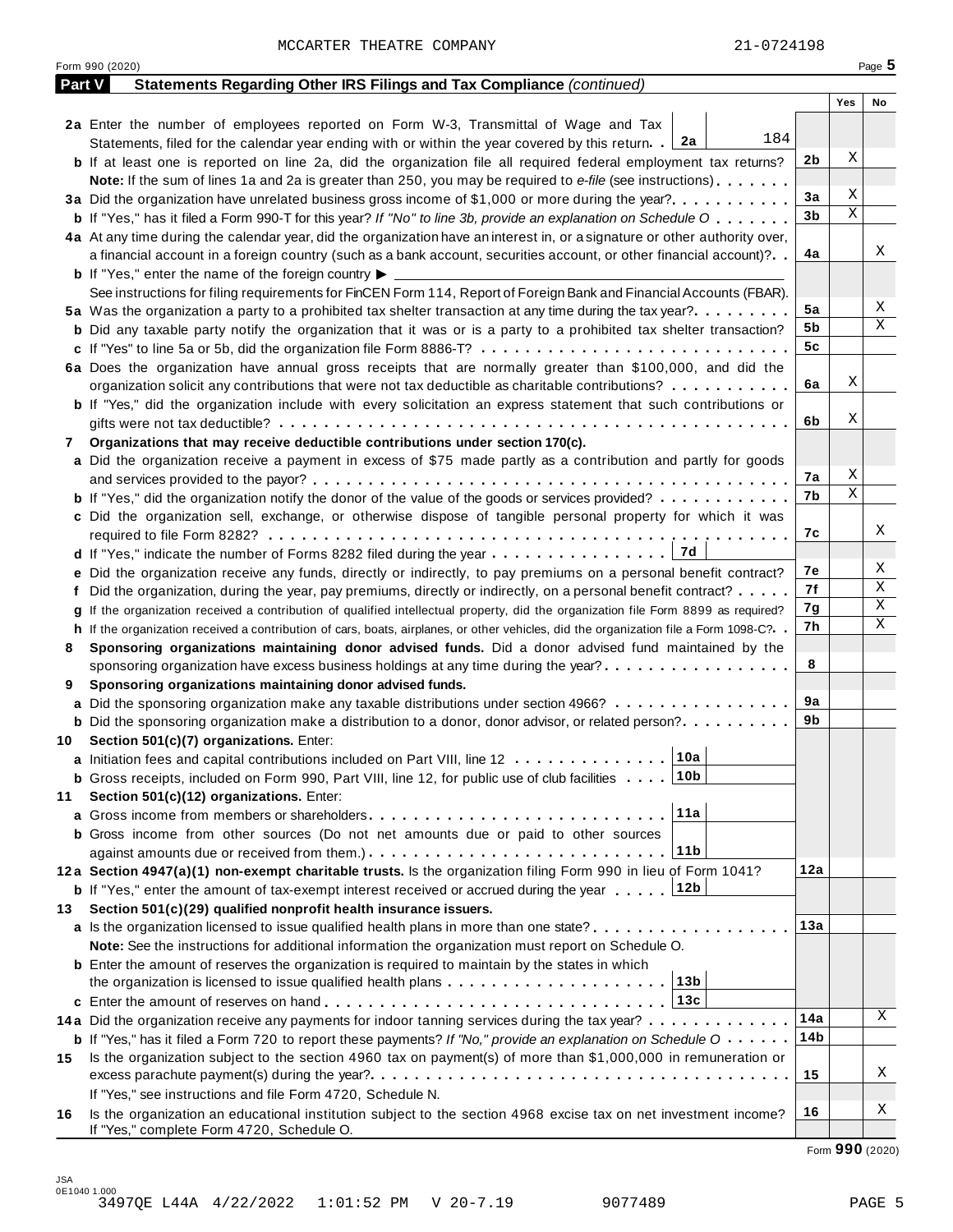|                                                             | MCCARTER THEATRE COMPANY<br>Form 990 (2020)                                                                                                                                                                                                                      |                                               |                 |            |    |
|-------------------------------------------------------------|------------------------------------------------------------------------------------------------------------------------------------------------------------------------------------------------------------------------------------------------------------------|-----------------------------------------------|-----------------|------------|----|
|                                                             | Part VI<br>Governance, Management, and Disclosure For each "Yes" response to lines 2 through 7b below, and for a "No"                                                                                                                                            |                                               |                 |            |    |
|                                                             | response to line 8a, 8b, or 10b below, describe the circumstances, processes, or changes on Schedule O. See instructions.                                                                                                                                        |                                               |                 |            |    |
|                                                             |                                                                                                                                                                                                                                                                  |                                               |                 |            | X  |
|                                                             | <b>Section A. Governing Body and Management</b>                                                                                                                                                                                                                  |                                               |                 | <b>Yes</b> | No |
|                                                             |                                                                                                                                                                                                                                                                  |                                               | 38<br>1a        |            |    |
|                                                             | 1a Enter the number of voting members of the governing body at the end of the tax year<br>If there are material differences in voting rights among members of the governing body, or                                                                             |                                               |                 |            |    |
|                                                             | if the governing body delegated broad authority to an executive committee or similar                                                                                                                                                                             |                                               |                 |            |    |
|                                                             | committee, explain on Schedule O.                                                                                                                                                                                                                                |                                               | 38              |            |    |
|                                                             | Enter the number of voting members included on line 1a, above, who are independent                                                                                                                                                                               |                                               | 1 <sub>b</sub>  |            |    |
| 2                                                           | Did any officer, director, trustee, or key employee have a family relationship or a business relationship with                                                                                                                                                   |                                               |                 |            |    |
|                                                             |                                                                                                                                                                                                                                                                  |                                               | 2               |            | Χ  |
| 3                                                           | Did the organization delegate control over management duties customarily performed by or under the direct                                                                                                                                                        |                                               |                 |            |    |
|                                                             | supervision of officers, directors, trustees, or key employees to a management company or other person?                                                                                                                                                          |                                               | 3               |            | Χ  |
| 4                                                           | Did the organization make any significant changes to its governing documents since the prior Form 990 was filed?                                                                                                                                                 |                                               | 4               |            | Χ  |
| 5                                                           | Did the organization become aware during the year of a significant diversion of the organization's assets?                                                                                                                                                       |                                               | 5               |            | Χ  |
| 6                                                           |                                                                                                                                                                                                                                                                  |                                               | 6               |            | Χ  |
| 7a                                                          | Did the organization have members, stockholders, or other persons who had the power to elect or appoint                                                                                                                                                          |                                               |                 |            |    |
|                                                             |                                                                                                                                                                                                                                                                  |                                               | 7a              |            | Χ  |
|                                                             | Are any governance decisions of the organization reserved to (or subject to approval by) members,                                                                                                                                                                |                                               |                 |            |    |
| b                                                           |                                                                                                                                                                                                                                                                  |                                               | 7b              |            | Χ  |
|                                                             |                                                                                                                                                                                                                                                                  |                                               |                 |            |    |
| 8                                                           | Did the organization contemporaneously document the meetings held or written actions undertaken during                                                                                                                                                           |                                               |                 |            |    |
|                                                             | the year by the following:                                                                                                                                                                                                                                       |                                               |                 |            |    |
| a                                                           |                                                                                                                                                                                                                                                                  |                                               | 8a              | X          |    |
| b                                                           |                                                                                                                                                                                                                                                                  |                                               | 8b              | Χ          |    |
| 9                                                           | Is there any officer, director, trustee, or key employee listed in Part VII, Section A, who cannot be reached at                                                                                                                                                 |                                               |                 |            |    |
|                                                             | the organization's mailing address? If "Yes," provide the names and addresses on Schedule O.                                                                                                                                                                     |                                               | 9               |            | Χ  |
|                                                             | Section B. Policies (This Section B requests information about policies not required by the Internal Revenue Code.)                                                                                                                                              |                                               |                 |            |    |
|                                                             |                                                                                                                                                                                                                                                                  |                                               |                 | Yes        | No |
|                                                             |                                                                                                                                                                                                                                                                  |                                               | 10a             |            | Χ  |
|                                                             | <b>b</b> If "Yes," did the organization have written policies and procedures governing the activities of such chapters,                                                                                                                                          |                                               |                 |            |    |
|                                                             | affiliates, and branches to ensure their operations are consistent with the organization's exempt purposes?                                                                                                                                                      |                                               | 10 <sub>b</sub> |            |    |
|                                                             |                                                                                                                                                                                                                                                                  |                                               |                 |            |    |
|                                                             |                                                                                                                                                                                                                                                                  |                                               | 11a             | Χ          |    |
|                                                             | 11a Has the organization provided a complete copy of this Form 990 to all members of its governing body before filing the form?                                                                                                                                  |                                               |                 |            |    |
|                                                             | Describe in Schedule O the process, if any, used by the organization to review this Form 990.                                                                                                                                                                    |                                               |                 |            |    |
|                                                             | 12a Did the organization have a written conflict of interest policy? If "No," go to line 13                                                                                                                                                                      |                                               | 12a             | Χ          |    |
|                                                             | Were officers, directors, or trustees, and key employees required to disclose annually interests that could give                                                                                                                                                 |                                               |                 |            |    |
|                                                             |                                                                                                                                                                                                                                                                  |                                               | 12 <sub>b</sub> | X          |    |
|                                                             | Did the organization regularly and consistently monitor and enforce compliance with the policy? If "Yes,"                                                                                                                                                        |                                               |                 |            |    |
|                                                             |                                                                                                                                                                                                                                                                  |                                               | 12c             | х          |    |
|                                                             | Did the organization have a written whistleblower policy?                                                                                                                                                                                                        |                                               | 13              | Χ          |    |
|                                                             | Did the organization have a written document retention and destruction policy?                                                                                                                                                                                   |                                               | 14              | Χ          |    |
|                                                             | Did the process for determining compensation of the following persons include a review and approval by                                                                                                                                                           |                                               |                 |            |    |
|                                                             |                                                                                                                                                                                                                                                                  |                                               |                 |            |    |
|                                                             | independent persons, comparability data, and contemporaneous substantiation of the deliberation and decision?                                                                                                                                                    |                                               | 15a             | X          |    |
|                                                             | The organization's CEO, Executive Director, or top management official                                                                                                                                                                                           |                                               | 15 <sub>b</sub> | Χ          |    |
|                                                             |                                                                                                                                                                                                                                                                  |                                               |                 |            |    |
|                                                             | If "Yes" to line 15a or 15b, describe the process in Schedule O (see instructions).                                                                                                                                                                              |                                               |                 |            |    |
|                                                             | Did the organization invest in, contribute assets to, or participate in a joint venture or similar arrangement                                                                                                                                                   |                                               |                 |            | Χ  |
|                                                             |                                                                                                                                                                                                                                                                  |                                               | 16a             |            |    |
|                                                             | <b>b</b> If "Yes," did the organization follow a written policy or procedure requiring the organization to evaluate its                                                                                                                                          |                                               |                 |            |    |
|                                                             | participation in joint venture arrangements under applicable federal tax law, and take steps to safeguard the                                                                                                                                                    |                                               |                 |            |    |
|                                                             |                                                                                                                                                                                                                                                                  |                                               | 16 <sub>b</sub> |            |    |
|                                                             |                                                                                                                                                                                                                                                                  |                                               |                 |            |    |
|                                                             | <b>Section C. Disclosure</b><br>List the states with which a copy of this Form 990 is required to be filed $\blacktriangleright^{\text{MJ}}$ , PA,                                                                                                               |                                               |                 |            |    |
|                                                             | Section 6104 requires an organization to make its Forms 1023 (1024 or 1024-A, if applicable), 990, and 990-T (Section 501(c)                                                                                                                                     |                                               |                 |            |    |
|                                                             | (3)s only) available for public inspection. Indicate how you made these available. Check all that apply.                                                                                                                                                         |                                               |                 |            |    |
|                                                             | $\mathbf{X}$<br>Χ<br>Own website<br>Another's website                                                                                                                                                                                                            | Upon request<br>Other (explain on Schedule O) |                 |            |    |
| b<br>b<br>c<br>13<br>14<br>15<br>b<br>16а<br>17<br>18<br>19 |                                                                                                                                                                                                                                                                  |                                               |                 |            |    |
|                                                             | Describe on Schedule O whether (and if so, how) the organization made its governing documents, conflict of interest policy,                                                                                                                                      |                                               |                 |            |    |
| 20                                                          | and financial statements available to the public during the tax year.<br>State the name, address, and telephone number of the person who possesses the organization's books and records $\blacktriangleright$ supha IYER 91 UNIVERSITY PLACE PRINCETON, NJ 08540 |                                               |                 |            |    |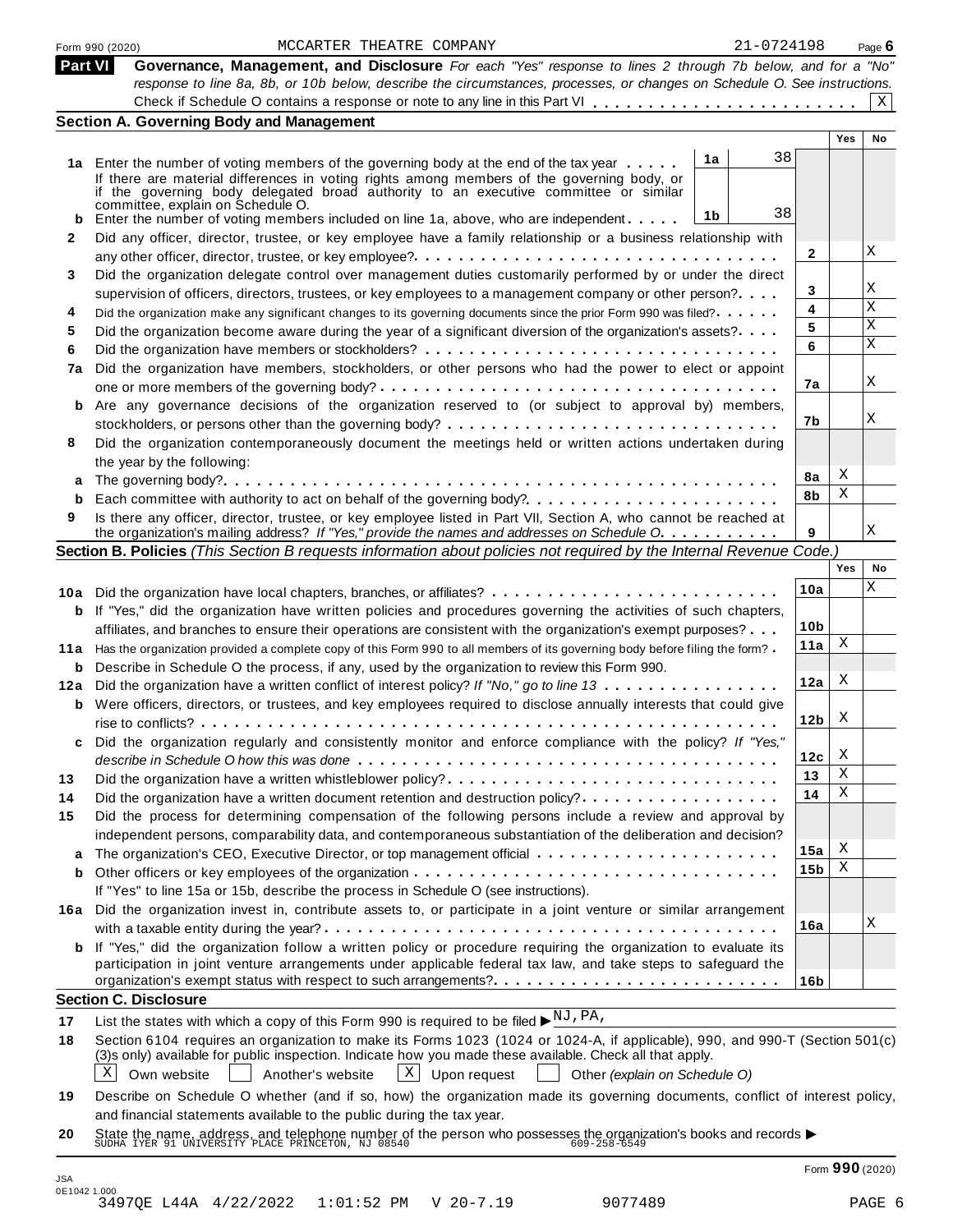| Part VII Compensation of Officers, Directors, Trustees, Key Employees, Highest Compensated Employees, and |  |  |  |  |  |
|-----------------------------------------------------------------------------------------------------------|--|--|--|--|--|
| <b>Independent Contractors</b>                                                                            |  |  |  |  |  |

Check if Schedule <sup>O</sup> contains <sup>a</sup> response or note to any line in this Part VII m m m m m m m m m m m m m m m m m m m m m m m m m m m m

**Section A. Officers, Directors, Trustees, Key Employees, and Highest Compensated Employees**

**1a** Complete this table for all persons required to be listed. Report compensation for the calendar year ending with or within the organization's tax year.

anization's lax year.<br>● List all of the organization's **current** officers, directors, trustees (whether individuals or organizations), regardless of amount of<br>nnensation Enter -0- in columns (D) (E) and (E) if no compensa compensation. Enter -0- in columns (D), (E), and (F) if no compensation was paid.

• List all of the organization's current key employees, if any. See instructions for definition of "key employee."

■ List all of the organization's current key employees, if any. See instructions for definition of "key employee."<br>■ List the organization's five current highest compensated employees (other than an officer, director, tru who received reportable compensation (Box 5 of Form W-2 and/or Box 7 of Form 1099-MISC) of more than \$100,000 from the

organization and any related organizations.<br>• List all of the organization's **former** officers, key employees, and highest compensated employees who received more than<br>\$1.00.000 of reportable componention from the erganiza \$100,000 of reportable compensation from the organization and any related organizations.

% List all of the organization's **former directors or trustees** that received, in the capacity as a former director or trustee of the organization, more than \$10,000 of reportable compensation from the organization and any related organizations. See instructions for the order in which to list the persons above.

Check this box if neither the organization nor any related organization compensated any current officer, director, or trustee.

|                           |                                                                |                                                              |                       |         | (C)          |                                 |        |                          |                               |                                           |
|---------------------------|----------------------------------------------------------------|--------------------------------------------------------------|-----------------------|---------|--------------|---------------------------------|--------|--------------------------|-------------------------------|-------------------------------------------|
| (A)                       | (B)                                                            |                                                              |                       |         | Position     |                                 |        | (D)                      | (E)                           | (F)                                       |
| Name and title            | Average                                                        | (do not check more than one<br>box, unless person is both an |                       |         |              |                                 |        | Reportable               | Reportable                    | <b>Estimated amount</b>                   |
|                           | hours                                                          |                                                              |                       |         |              |                                 |        | compensation             | compensation                  | of other                                  |
|                           | per week<br>(list any                                          |                                                              |                       |         |              | officer and a director/trustee) |        | from the<br>organization | from related<br>organizations | compensation<br>from the                  |
|                           | hours for<br>related<br>organizations<br>below<br>dotted line) | Individual trustee<br>or director                            | Institutional trustee | Officer | Key employee | Highest compensated<br>employee | Former | (W-2/1099-MISC)          | (W-2/1099-MISC)               | organization and<br>related organizations |
|                           |                                                                |                                                              |                       |         |              |                                 |        |                          |                               |                                           |
| (1) MICHAEL ROSENBERG     | 60.00                                                          |                                                              |                       |         |              |                                 |        |                          |                               |                                           |
| MANAGING DIRECTOR         | 0.                                                             |                                                              |                       | Χ       |              |                                 |        | 236,346                  | 0.                            | 26,000.                                   |
| (2) LINDSEY FORDEN        | 40.00                                                          |                                                              |                       |         |              |                                 |        |                          |                               |                                           |
| DIRECTOR OF DEVELOPMENT   | 0.                                                             |                                                              |                       |         |              | Χ                               |        | 121,005.                 | 0.                            | 7,764.                                    |
| (3) DEBBIE BISNO          | 40.00                                                          |                                                              |                       |         |              |                                 |        |                          |                               |                                           |
| RESIDENT PRODUCER         | 0.                                                             |                                                              |                       |         |              | X                               |        | 103,092.                 | $0$ .                         | 17,936.                                   |
| (4) DIXIE UFFELMAN        | 40.00                                                          |                                                              |                       |         |              |                                 |        |                          |                               |                                           |
| DIRECTOR OF PRODUCTION    | 0.                                                             |                                                              |                       |         |              | Χ                               |        | 99,895                   | 0.                            | 15,305.                                   |
| (5) WILLIAM LOCKWOOD JR.  | 40.00                                                          |                                                              |                       |         |              |                                 |        |                          |                               |                                           |
| PROGRAMMING DIRECTOR      | 0.                                                             |                                                              |                       |         |              | X                               |        | 88,885.                  | 0.                            | 26,000.                                   |
| (6) SARAH RASMUSSEN       | 40.00                                                          |                                                              |                       |         |              |                                 |        |                          |                               |                                           |
| ARTISTIC DIRECTOR         | 0.                                                             |                                                              |                       | Χ       |              |                                 |        | 110,400.                 | 0.                            | 1,408.                                    |
| (7) MELINDA RICHARDSON    | 40.00                                                          |                                                              |                       |         |              |                                 |        |                          |                               |                                           |
| GENERAL MANAGER           | 0.                                                             |                                                              |                       |         |              | Χ                               |        | 99,603.                  | 0.                            | 9,259.                                    |
| (8) NATALIA ARMOZA        | 40.00                                                          |                                                              |                       |         |              |                                 |        |                          |                               |                                           |
| DIRECTOR OF FINANCE       | 0.                                                             |                                                              |                       | Χ       |              |                                 |        | 103,035                  | 0                             | 0.                                        |
| (9) ROBERT CARUSO         | 10.00                                                          |                                                              |                       |         |              |                                 |        |                          |                               |                                           |
| PRESIDENT                 | 0.                                                             | X                                                            |                       | X       |              |                                 |        | 0                        | $\mathbf 0$ .                 | 0.                                        |
| (10) ASHLEY AITKEN-DAVIES | 2.00                                                           |                                                              |                       |         |              |                                 |        |                          |                               |                                           |
| VICE PRESIDENT            | 0.                                                             | Χ                                                            |                       | Χ       |              |                                 |        | $\mathsf{O}$ .           | 0.                            | 0.                                        |
| (11) W. ROCHELLE CALHOUN  | 2.00                                                           |                                                              |                       |         |              |                                 |        |                          |                               |                                           |
| VICE PRESIDENT            | 0.                                                             | X                                                            |                       | Χ       |              |                                 |        | 0                        | 0                             | 0.                                        |
| (12) JOHN G. FORBES JR.   | 2.00                                                           |                                                              |                       |         |              |                                 |        |                          |                               |                                           |
| VICE PRESIDENT            | 0.                                                             | X                                                            |                       | Χ       |              |                                 |        | 0                        | $\mathbf 0$ .                 | 0.                                        |
| (13) ANNE M. VANLENT      | 2.00                                                           |                                                              |                       |         |              |                                 |        |                          |                               |                                           |
| TREASURER                 | 0.                                                             | X                                                            |                       | X       |              |                                 |        | 0                        | 0                             | $0$ .                                     |
| (14) LEONARD BERLIK       | 1.00                                                           |                                                              |                       |         |              |                                 |        |                          |                               |                                           |
| TRUSTEE                   | 0.                                                             | $\mathbf X$                                                  |                       |         |              |                                 |        | $0$ .                    | 0                             | $0$ .                                     |

Form **990** (2020)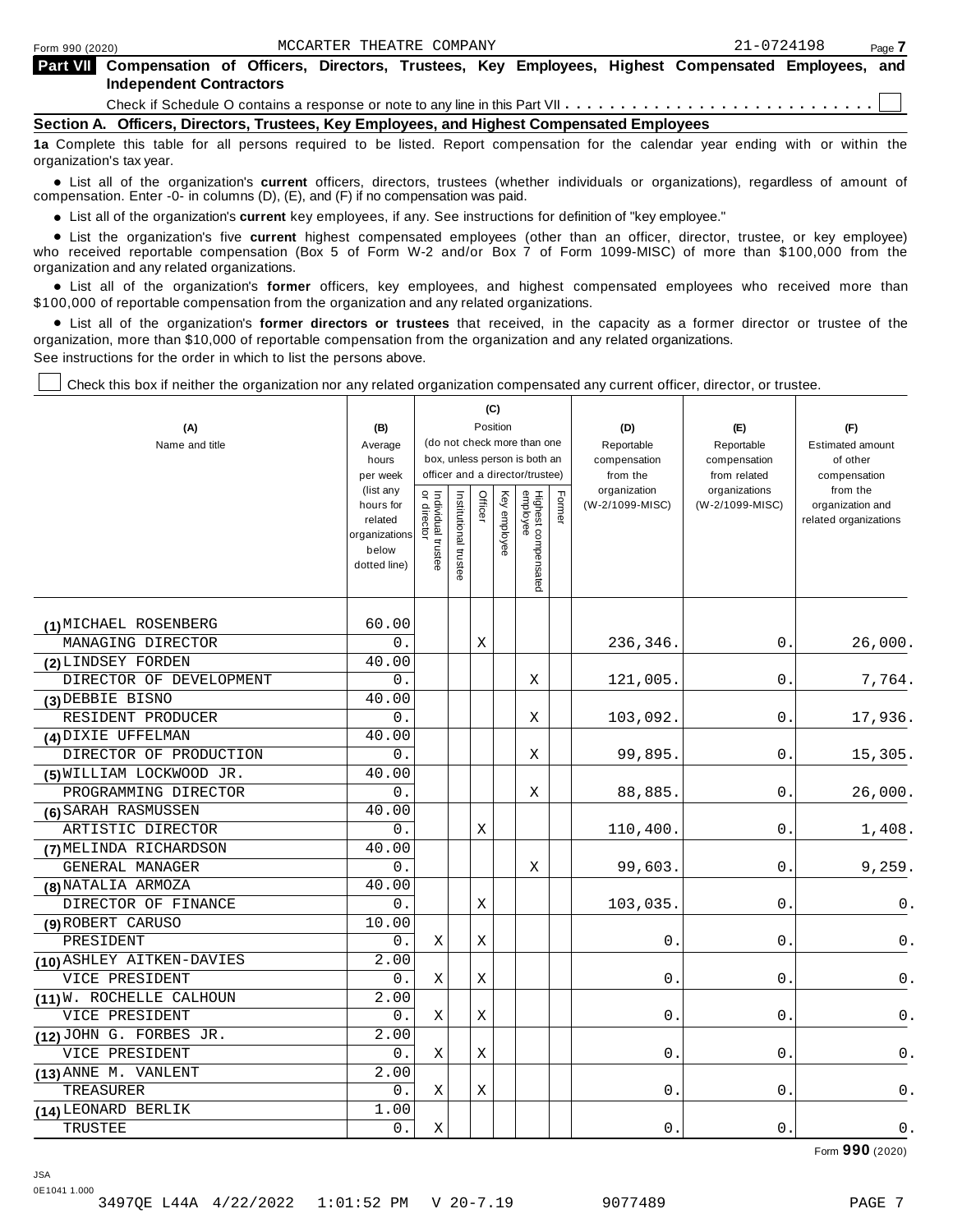|         | (A)<br>Name and title                                                                                                                                                                                                                                                                                                                                        | (B)<br>Average<br>hours per<br>week (list any<br>hours for | (C)<br>(D)<br>(E)<br>Reportable<br>Reportable<br>Position<br>(do not check more than one<br>compensation<br>compensation from<br>box, unless person is both an<br>from<br>related<br>officer and a director/trustee)<br>organizations<br>the |                       |         |              |                                 |        |                                     |                          | (F)<br>Estimated<br>amount of<br>other<br>compensation   |
|---------|--------------------------------------------------------------------------------------------------------------------------------------------------------------------------------------------------------------------------------------------------------------------------------------------------------------------------------------------------------------|------------------------------------------------------------|----------------------------------------------------------------------------------------------------------------------------------------------------------------------------------------------------------------------------------------------|-----------------------|---------|--------------|---------------------------------|--------|-------------------------------------|--------------------------|----------------------------------------------------------|
|         |                                                                                                                                                                                                                                                                                                                                                              | related<br>organizations<br>below dotted<br>line)          | <br>  Individual trustee<br>  or director                                                                                                                                                                                                    | Institutional trustee | Officer | Key employee | Highest compensated<br>employee | Former | organization<br>(W-2/1099-MISC)     | (W-2/1099-MISC)          | from the<br>organization<br>and related<br>organizations |
|         | 15) DANIELA BONAFEDE-CHHABRA<br>TRUSTEE                                                                                                                                                                                                                                                                                                                      | 1.00<br>0.                                                 | Χ                                                                                                                                                                                                                                            |                       |         |              |                                 |        | 0                                   | 0.                       | 0.                                                       |
|         | 16) HARVEY BUTLER<br>TRUSTEE                                                                                                                                                                                                                                                                                                                                 | 1.00<br>0.                                                 | Χ                                                                                                                                                                                                                                            |                       |         |              |                                 |        | 0                                   | 0.                       | 0.                                                       |
|         | 17) DOUGLAS K. CHIA<br>TRUSTEE                                                                                                                                                                                                                                                                                                                               | 1.00<br>0.                                                 | Χ                                                                                                                                                                                                                                            |                       |         |              |                                 |        | 0                                   | 0.                       | 0.                                                       |
|         | 18) BRENT COLBURN<br>TRUSTEE                                                                                                                                                                                                                                                                                                                                 | 1.00<br>0.                                                 | Χ                                                                                                                                                                                                                                            |                       |         |              |                                 |        | 0                                   | 0.                       | 0.                                                       |
|         | 19) PAUL T. DECKER<br>TRUSTEE                                                                                                                                                                                                                                                                                                                                | 1.00<br>0.                                                 | Χ                                                                                                                                                                                                                                            |                       |         |              |                                 |        | 0                                   | 0.                       | 0.                                                       |
|         | 20) SHARON DIETRICH<br>TRUSTEE                                                                                                                                                                                                                                                                                                                               | 1.00<br>0.                                                 | Χ                                                                                                                                                                                                                                            |                       |         |              |                                 |        | 0                                   | 0.                       | 0.                                                       |
|         | 21) PETER M. DODDS<br>TRUSTEE                                                                                                                                                                                                                                                                                                                                | 1.00<br>0.                                                 | Χ                                                                                                                                                                                                                                            |                       |         |              |                                 |        | 0                                   | 0.                       | 0.                                                       |
|         | 22) JILL DOLAN<br>TRUSTEE                                                                                                                                                                                                                                                                                                                                    | 1.00<br>0.                                                 | Χ                                                                                                                                                                                                                                            |                       |         |              |                                 |        | 0                                   | 0.                       | 0.                                                       |
| 23)     | CHRISTI GAUTAM<br>TRUSTEE                                                                                                                                                                                                                                                                                                                                    | 1.00<br>0.                                                 | Χ                                                                                                                                                                                                                                            |                       |         |              |                                 |        | 0                                   | 0.                       | 0.                                                       |
|         | 24) CHERYL GOLDMAN<br>TRUSTEE                                                                                                                                                                                                                                                                                                                                | 1.00<br>$0$ .                                              | Χ                                                                                                                                                                                                                                            |                       |         |              |                                 |        | 0                                   | 0.                       | 0.                                                       |
|         | 25) DEBORAH HAINES<br>TRUSTEE                                                                                                                                                                                                                                                                                                                                | 1.00<br>$0$ .                                              | Χ                                                                                                                                                                                                                                            |                       |         |              |                                 |        | 0                                   | $0$ .                    | 0.                                                       |
|         | 1b Sub-total<br>.<br>c Total from continuation sheets to Part VII, Section A                                                                                                                                                                                                                                                                                 |                                                            |                                                                                                                                                                                                                                              |                       |         |              |                                 |        | 962,261<br>$\mathbf{0}$<br>962,261. | 0<br>0<br>$\mathsf{O}$ . | 103,672.<br>0.<br>103,672.                               |
| 3       | 2 Total number of individuals (including but not limited to those listed above) who received more than \$100,000 of<br>reportable compensation from the organization ▶<br>Did the organization list any former officer, director, or trustee, key employee, or highest compensated<br>employee on line 1a? If "Yes," complete Schedule J for such individual |                                                            | 5                                                                                                                                                                                                                                            |                       |         |              |                                 |        |                                     |                          | <b>Yes</b><br>No.<br>X<br>3                              |
| 4<br>5. | For any individual listed on line 1a, is the sum of reportable compensation and other compensation from the<br>organization and related organizations greater than \$150,000? If "Yes," complete Schedule J for such<br>Did any person listed on line 1a receive or accrue compensation from any unrelated organization or individual                        |                                                            |                                                                                                                                                                                                                                              |                       |         |              |                                 |        |                                     |                          | Χ<br>4                                                   |
|         | for services rendered to the organization? If "Yes," complete Schedule J for such person<br><b>Section B. Independent Contractors</b>                                                                                                                                                                                                                        |                                                            |                                                                                                                                                                                                                                              |                       |         |              |                                 |        |                                     |                          | х<br>5                                                   |
| 1       | Complete this table for your five highest compensated independent contractors that received more than \$100,000 of<br>compensation from the organization. Report compensation for the calendar year ending with or within the organization's tax<br>year.                                                                                                    |                                                            |                                                                                                                                                                                                                                              |                       |         |              |                                 |        |                                     |                          |                                                          |
|         | (A)<br>Name and business address                                                                                                                                                                                                                                                                                                                             |                                                            |                                                                                                                                                                                                                                              |                       |         |              |                                 |        | (B)<br>Description of services      |                          | (C)<br>Compensation                                      |
|         | ATTACHMENT 1                                                                                                                                                                                                                                                                                                                                                 |                                                            |                                                                                                                                                                                                                                              |                       |         |              |                                 |        |                                     |                          |                                                          |
|         |                                                                                                                                                                                                                                                                                                                                                              |                                                            |                                                                                                                                                                                                                                              |                       |         |              |                                 |        |                                     |                          |                                                          |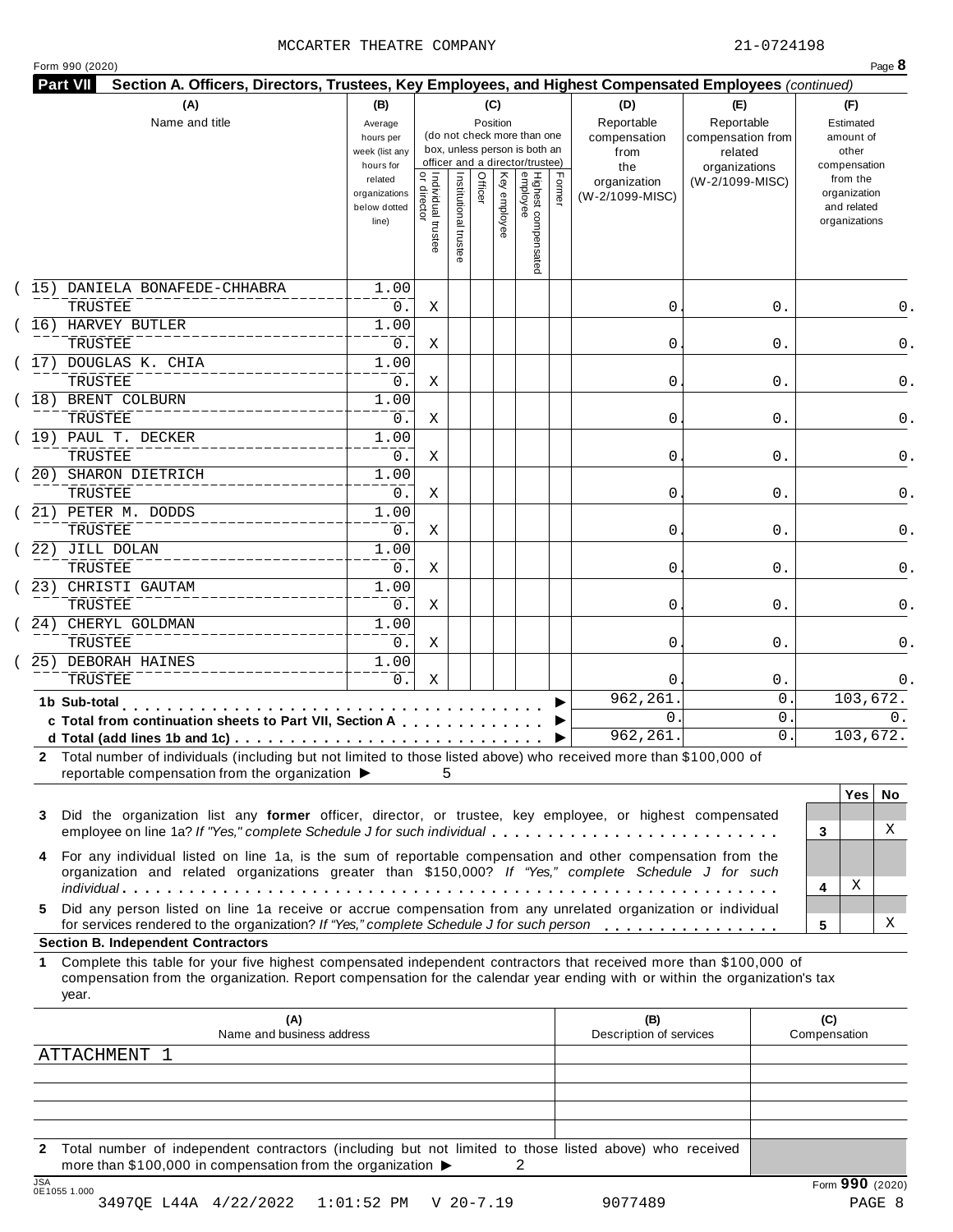| Form 990 (2020)                                                                                                                                                                                                                                                                                                |                                                                                                                 |                                   |                       |                            |                                                                                                                 |                                           |                                                                                     |                                                                                       | Page 8                                                                                                             |
|----------------------------------------------------------------------------------------------------------------------------------------------------------------------------------------------------------------------------------------------------------------------------------------------------------------|-----------------------------------------------------------------------------------------------------------------|-----------------------------------|-----------------------|----------------------------|-----------------------------------------------------------------------------------------------------------------|-------------------------------------------|-------------------------------------------------------------------------------------|---------------------------------------------------------------------------------------|--------------------------------------------------------------------------------------------------------------------|
| Section A. Officers, Directors, Trustees, Key Employees, and Highest Compensated Employees (continued)<br><b>Part VII</b>                                                                                                                                                                                      |                                                                                                                 |                                   |                       |                            |                                                                                                                 |                                           |                                                                                     |                                                                                       |                                                                                                                    |
| (A)<br>Name and title                                                                                                                                                                                                                                                                                          | (B)<br>Average<br>hours per<br>week (list any<br>hours for<br>related<br>organizations<br>below dotted<br>line) | Individual trustee<br>or director | Institutional trustee | (C)<br>Position<br>Officer | (do not check more than one<br>box, unless person is both an<br>officer and a director/trustee)<br>Key employee | Highest compensated<br>employee<br>Former | (D)<br>Reportable<br>compensation<br>from<br>the<br>organization<br>(W-2/1099-MISC) | (E)<br>Reportable<br>compensation from<br>related<br>organizations<br>(W-2/1099-MISC) | (F)<br>Estimated<br>amount of<br>other<br>compensation<br>from the<br>organization<br>and related<br>organizations |
| 26) BEN HAMMOND                                                                                                                                                                                                                                                                                                | 1.00                                                                                                            |                                   |                       |                            |                                                                                                                 |                                           |                                                                                     |                                                                                       |                                                                                                                    |
| TRUSTEE                                                                                                                                                                                                                                                                                                        | 0.                                                                                                              | Χ                                 |                       |                            |                                                                                                                 |                                           | 0                                                                                   | 0.                                                                                    | 0.                                                                                                                 |
| 27)<br>JAMES P. HERRING                                                                                                                                                                                                                                                                                        | 1.00                                                                                                            |                                   |                       |                            |                                                                                                                 |                                           |                                                                                     |                                                                                       |                                                                                                                    |
| TRUSTEE                                                                                                                                                                                                                                                                                                        | $0$ .                                                                                                           | Χ                                 |                       |                            |                                                                                                                 |                                           | 0                                                                                   | 0.                                                                                    | 0.                                                                                                                 |
| 28) JIM HUANG                                                                                                                                                                                                                                                                                                  | 1.00                                                                                                            |                                   |                       |                            |                                                                                                                 |                                           |                                                                                     |                                                                                       |                                                                                                                    |
| TRUSTEE                                                                                                                                                                                                                                                                                                        | $0$ .                                                                                                           | Χ                                 |                       |                            |                                                                                                                 |                                           | 0                                                                                   | 0.                                                                                    | 0.                                                                                                                 |
| 29) DUNCAN MACMILLAN                                                                                                                                                                                                                                                                                           | 1.00                                                                                                            |                                   |                       |                            |                                                                                                                 |                                           |                                                                                     |                                                                                       |                                                                                                                    |
| TRUSTEE                                                                                                                                                                                                                                                                                                        | $0$ .                                                                                                           | Χ                                 |                       |                            |                                                                                                                 |                                           | 0                                                                                   | 0.                                                                                    | 0.                                                                                                                 |
| 30) RITA MCGRATH                                                                                                                                                                                                                                                                                               | 1.00                                                                                                            |                                   |                       |                            |                                                                                                                 |                                           |                                                                                     |                                                                                       |                                                                                                                    |
| TRUSTEE                                                                                                                                                                                                                                                                                                        | $0$ .                                                                                                           | X                                 |                       |                            |                                                                                                                 |                                           | 0                                                                                   | 0.                                                                                    | 0.                                                                                                                 |
| 31)<br>ELIZABETH MCNEILLY                                                                                                                                                                                                                                                                                      | 1.00                                                                                                            |                                   |                       |                            |                                                                                                                 |                                           |                                                                                     |                                                                                       |                                                                                                                    |
| TRUSTEE                                                                                                                                                                                                                                                                                                        | $0$ .                                                                                                           | Χ                                 |                       |                            |                                                                                                                 |                                           | 0                                                                                   | 0.                                                                                    | 0.                                                                                                                 |
| 32) RHONDA MEDINA                                                                                                                                                                                                                                                                                              | 1.00                                                                                                            |                                   |                       |                            |                                                                                                                 |                                           |                                                                                     |                                                                                       |                                                                                                                    |
| TRUSTEE                                                                                                                                                                                                                                                                                                        | $0$ .                                                                                                           | Χ                                 |                       |                            |                                                                                                                 |                                           | 0                                                                                   | 0.                                                                                    | 0.                                                                                                                 |
| 33) ARSLAN MIAN                                                                                                                                                                                                                                                                                                | 1.00                                                                                                            |                                   |                       |                            |                                                                                                                 |                                           |                                                                                     |                                                                                       |                                                                                                                    |
| TRUSTEE                                                                                                                                                                                                                                                                                                        | $0$ .                                                                                                           | Χ                                 |                       |                            |                                                                                                                 |                                           | 0                                                                                   | 0.                                                                                    | 0.                                                                                                                 |
| 34) ROBERT MINTZ                                                                                                                                                                                                                                                                                               | 1.00                                                                                                            |                                   |                       |                            |                                                                                                                 |                                           |                                                                                     |                                                                                       |                                                                                                                    |
| TRUSTEE                                                                                                                                                                                                                                                                                                        | $0$ .                                                                                                           | Χ                                 |                       |                            |                                                                                                                 |                                           | 0                                                                                   | 0.                                                                                    | 0.                                                                                                                 |
| CHARLES SCHUYLER MOREHOUSE<br>35)                                                                                                                                                                                                                                                                              | 1.00                                                                                                            |                                   |                       |                            |                                                                                                                 |                                           |                                                                                     |                                                                                       |                                                                                                                    |
| TRUSTEE                                                                                                                                                                                                                                                                                                        | 0.                                                                                                              | Χ                                 |                       |                            |                                                                                                                 |                                           | 0                                                                                   | 0.                                                                                    | 0.                                                                                                                 |
| 36) KATHLEEN NOLAN                                                                                                                                                                                                                                                                                             | 1.00                                                                                                            |                                   |                       |                            |                                                                                                                 |                                           |                                                                                     |                                                                                       |                                                                                                                    |
| TRUSTEE                                                                                                                                                                                                                                                                                                        | $0$ .                                                                                                           | X                                 |                       |                            |                                                                                                                 |                                           | 0                                                                                   | $0$ .                                                                                 | 0.                                                                                                                 |
| 1b Sub-total<br>c Total from continuation sheets to Part VII, Section A<br>d Total (add lines 1b and 1c) $\cdots$ $\cdots$ $\cdots$ $\cdots$ $\cdots$ $\cdots$                                                                                                                                                 |                                                                                                                 |                                   |                       |                            |                                                                                                                 |                                           | $\mathbf{0}$                                                                        | 0                                                                                     | 0.                                                                                                                 |
| 2<br>Total number of individuals (including but not limited to those listed above) who received more than \$100,000 of<br>reportable compensation from the organization $\blacktriangleright$<br>Did the organization list any former officer, director, or trustee, key employee, or highest compensated<br>3 |                                                                                                                 | 5                                 |                       |                            |                                                                                                                 |                                           |                                                                                     |                                                                                       | <b>Yes</b><br>No                                                                                                   |
| employee on line 1a? If "Yes," complete Schedule J for such individual<br>4 For any individual listed on line 1a, is the sum of reportable compensation and other compensation from the                                                                                                                        |                                                                                                                 |                                   |                       |                            |                                                                                                                 |                                           |                                                                                     |                                                                                       | х<br>3                                                                                                             |
| organization and related organizations greater than \$150,000? If "Yes," complete Schedule J for such                                                                                                                                                                                                          |                                                                                                                 |                                   |                       |                            |                                                                                                                 |                                           |                                                                                     |                                                                                       | Χ<br>4                                                                                                             |
| Did any person listed on line 1a receive or accrue compensation from any unrelated organization or individual<br>5.<br>for services rendered to the organization? If "Yes," complete Schedule J for such person                                                                                                |                                                                                                                 |                                   |                       |                            |                                                                                                                 |                                           |                                                                                     |                                                                                       | Χ<br>5                                                                                                             |
| <b>Section B. Independent Contractors</b>                                                                                                                                                                                                                                                                      |                                                                                                                 |                                   |                       |                            |                                                                                                                 |                                           |                                                                                     |                                                                                       |                                                                                                                    |

**1** Complete this table for your five highest compensated independent contractors that received more than \$100,000 of compensation from the organization. Report compensation for the calendar year ending with or within the organization's tax year.

|             | (A)<br>Name and business address                                                                                                                                                          | (B)<br>Description of services | (C)<br>Compensation |
|-------------|-------------------------------------------------------------------------------------------------------------------------------------------------------------------------------------------|--------------------------------|---------------------|
|             |                                                                                                                                                                                           |                                |                     |
|             |                                                                                                                                                                                           |                                |                     |
|             |                                                                                                                                                                                           |                                |                     |
|             |                                                                                                                                                                                           |                                |                     |
|             |                                                                                                                                                                                           |                                |                     |
| $2^{\circ}$ | Total number of independent contractors (including but not limited to those listed above) who received<br>more than \$100,000 in compensation from the organization $\blacktriangleright$ |                                |                     |
| 10A         |                                                                                                                                                                                           |                                | $\sim$ $\sim$       |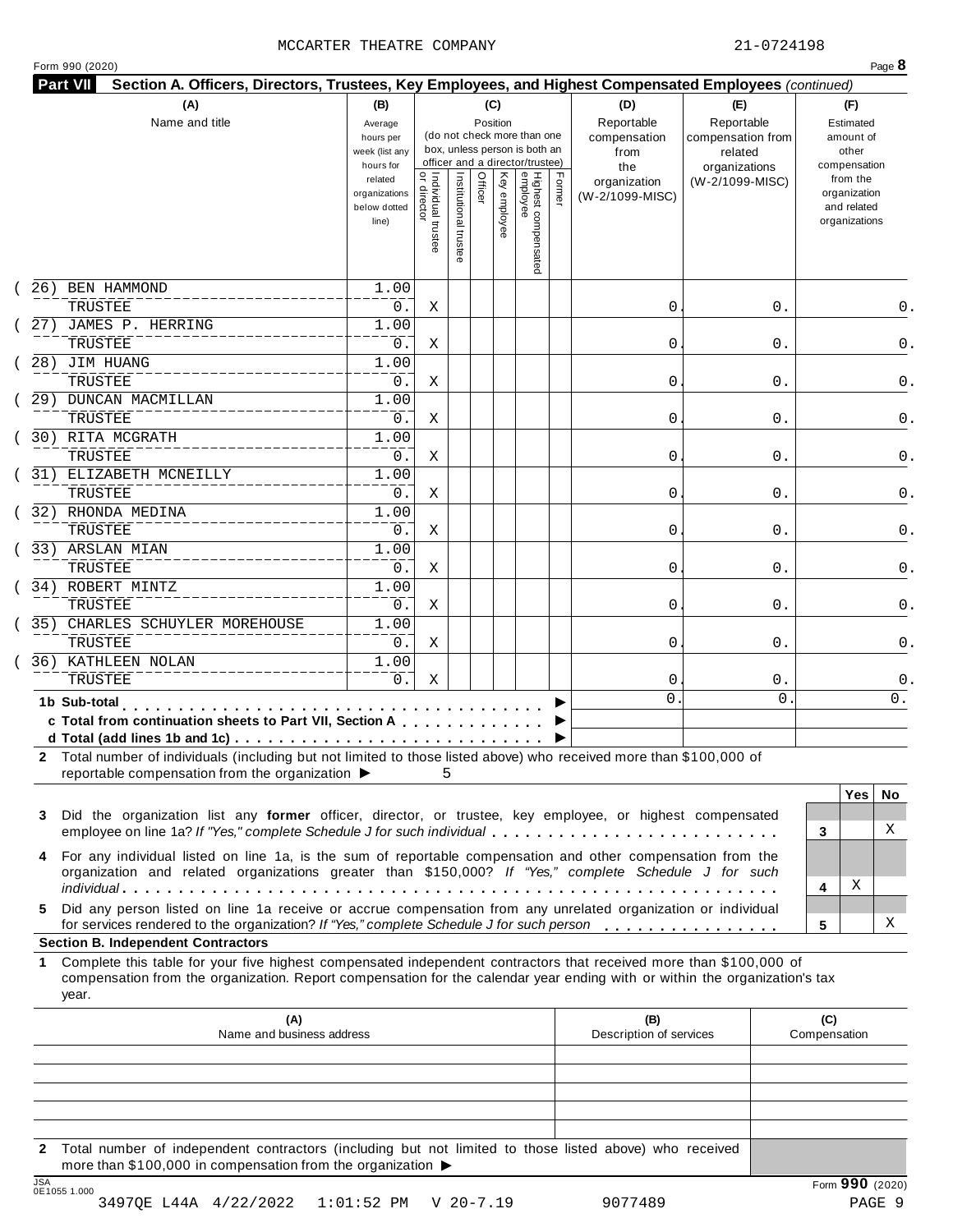| <br>  Individual trustee<br>  or director<br>Highest compensated<br>employee<br>Key employee<br>from the<br>related<br>(W-2/1099-MISC)<br>organization<br>organization<br>organizations<br>(W-2/1099-MISC)<br>and related<br>below dotted<br>organizations<br>line)<br>WILMA NURSE<br>1.00<br>37)<br>TRUSTEE<br>0.<br>0<br>0.<br>Χ<br>38) AQUATIA OWENS<br>1.00<br>TRUSTEE<br>0.<br>0<br>0.<br>Χ<br>39) DOUGLAS PALMER<br>1.00<br>TRUSTEE<br>0.<br>Χ<br>0<br>0.<br>40) HILARY PARKER<br>1.00<br>TRUSTEE<br>0.<br>0<br>Χ<br>0.<br>41) RAMONA ROMERO<br>1.00<br>TRUSTEE<br>0.<br>0<br>Χ<br>0.<br>42) BILL SAPPINGTON<br>1.00<br>TRUSTEE<br>0.<br>0<br>0.<br>Χ<br>43) KAREN SCHMITT<br>1.00<br>TRUSTEE<br>0.<br>Χ<br>0<br>0.<br>44) MARK THIERFELDER<br>1.00<br>TRUSTEE<br>0.<br>0<br>Χ<br>0.<br>45) LISA SKEETE TATUM<br>1.00<br>TRUSTEE<br>0.<br>Χ<br>0<br>0.<br>46) RONALD S. WARD<br>1.00<br>TRUSTEE<br>$0$ .<br>0<br>0.<br>X<br>$\mathbf{0}$<br>0<br>1b Sub-total<br>c Total from continuation sheets to Part VII, Section A<br>2 Total number of individuals (including but not limited to those listed above) who received more than \$100,000 of<br>reportable compensation from the organization ▶<br>5<br><b>Yes</b><br>Did the organization list any former officer, director, or trustee, key employee, or highest compensated<br>3<br>employee on line 1a? If "Yes," complete Schedule J for such individual<br>3<br>For any individual listed on line 1a, is the sum of reportable compensation and other compensation from the<br>4<br>organization and related organizations greater than \$150,000? If "Yes," complete Schedule J for such<br>Χ<br>4<br>Did any person listed on line 1a receive or accrue compensation from any unrelated organization or individual<br>5.<br>for services rendered to the organization? If "Yes," complete Schedule J for such person<br>5<br><b>Section B. Independent Contractors</b><br>Complete this table for your five highest compensated independent contractors that received more than \$100,000 of<br>1.<br>compensation from the organization. Report compensation for the calendar year ending with or within the organization's tax<br>year.<br>(A)<br>(B)<br>(C)<br>Name and business address<br>Description of services<br>Compensation | Name and title | (B)<br>Average<br>hours per<br>week (list any<br>hours for |                       | (C)<br>Position | (do not check more than one<br>box, unless person is both an<br>officer and a director/trustee) |        | (D)<br>Reportable<br>compensation<br>from<br>the | (E)<br>Reportable<br>compensation from<br>related<br>organizations | (F)<br>Estimated<br>amount of<br>other<br>compensation |
|---------------------------------------------------------------------------------------------------------------------------------------------------------------------------------------------------------------------------------------------------------------------------------------------------------------------------------------------------------------------------------------------------------------------------------------------------------------------------------------------------------------------------------------------------------------------------------------------------------------------------------------------------------------------------------------------------------------------------------------------------------------------------------------------------------------------------------------------------------------------------------------------------------------------------------------------------------------------------------------------------------------------------------------------------------------------------------------------------------------------------------------------------------------------------------------------------------------------------------------------------------------------------------------------------------------------------------------------------------------------------------------------------------------------------------------------------------------------------------------------------------------------------------------------------------------------------------------------------------------------------------------------------------------------------------------------------------------------------------------------------------------------------------------------------------------------------------------------------------------------------------------------------------------------------------------------------------------------------------------------------------------------------------------------------------------------------------------------------------------------------------------------------------------------------------------------------------------------------------------------------------------------------------------------------------|----------------|------------------------------------------------------------|-----------------------|-----------------|-------------------------------------------------------------------------------------------------|--------|--------------------------------------------------|--------------------------------------------------------------------|--------------------------------------------------------|
|                                                                                                                                                                                                                                                                                                                                                                                                                                                                                                                                                                                                                                                                                                                                                                                                                                                                                                                                                                                                                                                                                                                                                                                                                                                                                                                                                                                                                                                                                                                                                                                                                                                                                                                                                                                                                                                                                                                                                                                                                                                                                                                                                                                                                                                                                                         |                |                                                            | Institutional trustee | Officer         |                                                                                                 | Former |                                                  |                                                                    |                                                        |
|                                                                                                                                                                                                                                                                                                                                                                                                                                                                                                                                                                                                                                                                                                                                                                                                                                                                                                                                                                                                                                                                                                                                                                                                                                                                                                                                                                                                                                                                                                                                                                                                                                                                                                                                                                                                                                                                                                                                                                                                                                                                                                                                                                                                                                                                                                         |                |                                                            |                       |                 |                                                                                                 |        |                                                  |                                                                    | 0.                                                     |
|                                                                                                                                                                                                                                                                                                                                                                                                                                                                                                                                                                                                                                                                                                                                                                                                                                                                                                                                                                                                                                                                                                                                                                                                                                                                                                                                                                                                                                                                                                                                                                                                                                                                                                                                                                                                                                                                                                                                                                                                                                                                                                                                                                                                                                                                                                         |                |                                                            |                       |                 |                                                                                                 |        |                                                  |                                                                    | 0.                                                     |
|                                                                                                                                                                                                                                                                                                                                                                                                                                                                                                                                                                                                                                                                                                                                                                                                                                                                                                                                                                                                                                                                                                                                                                                                                                                                                                                                                                                                                                                                                                                                                                                                                                                                                                                                                                                                                                                                                                                                                                                                                                                                                                                                                                                                                                                                                                         |                |                                                            |                       |                 |                                                                                                 |        |                                                  |                                                                    |                                                        |
|                                                                                                                                                                                                                                                                                                                                                                                                                                                                                                                                                                                                                                                                                                                                                                                                                                                                                                                                                                                                                                                                                                                                                                                                                                                                                                                                                                                                                                                                                                                                                                                                                                                                                                                                                                                                                                                                                                                                                                                                                                                                                                                                                                                                                                                                                                         |                |                                                            |                       |                 |                                                                                                 |        |                                                  |                                                                    | 0.                                                     |
|                                                                                                                                                                                                                                                                                                                                                                                                                                                                                                                                                                                                                                                                                                                                                                                                                                                                                                                                                                                                                                                                                                                                                                                                                                                                                                                                                                                                                                                                                                                                                                                                                                                                                                                                                                                                                                                                                                                                                                                                                                                                                                                                                                                                                                                                                                         |                |                                                            |                       |                 |                                                                                                 |        |                                                  |                                                                    | 0.                                                     |
|                                                                                                                                                                                                                                                                                                                                                                                                                                                                                                                                                                                                                                                                                                                                                                                                                                                                                                                                                                                                                                                                                                                                                                                                                                                                                                                                                                                                                                                                                                                                                                                                                                                                                                                                                                                                                                                                                                                                                                                                                                                                                                                                                                                                                                                                                                         |                |                                                            |                       |                 |                                                                                                 |        |                                                  |                                                                    | 0.                                                     |
|                                                                                                                                                                                                                                                                                                                                                                                                                                                                                                                                                                                                                                                                                                                                                                                                                                                                                                                                                                                                                                                                                                                                                                                                                                                                                                                                                                                                                                                                                                                                                                                                                                                                                                                                                                                                                                                                                                                                                                                                                                                                                                                                                                                                                                                                                                         |                |                                                            |                       |                 |                                                                                                 |        |                                                  |                                                                    | 0.                                                     |
|                                                                                                                                                                                                                                                                                                                                                                                                                                                                                                                                                                                                                                                                                                                                                                                                                                                                                                                                                                                                                                                                                                                                                                                                                                                                                                                                                                                                                                                                                                                                                                                                                                                                                                                                                                                                                                                                                                                                                                                                                                                                                                                                                                                                                                                                                                         |                |                                                            |                       |                 |                                                                                                 |        |                                                  |                                                                    | 0.                                                     |
|                                                                                                                                                                                                                                                                                                                                                                                                                                                                                                                                                                                                                                                                                                                                                                                                                                                                                                                                                                                                                                                                                                                                                                                                                                                                                                                                                                                                                                                                                                                                                                                                                                                                                                                                                                                                                                                                                                                                                                                                                                                                                                                                                                                                                                                                                                         |                |                                                            |                       |                 |                                                                                                 |        |                                                  |                                                                    | 0.                                                     |
|                                                                                                                                                                                                                                                                                                                                                                                                                                                                                                                                                                                                                                                                                                                                                                                                                                                                                                                                                                                                                                                                                                                                                                                                                                                                                                                                                                                                                                                                                                                                                                                                                                                                                                                                                                                                                                                                                                                                                                                                                                                                                                                                                                                                                                                                                                         |                |                                                            |                       |                 |                                                                                                 |        |                                                  |                                                                    |                                                        |
|                                                                                                                                                                                                                                                                                                                                                                                                                                                                                                                                                                                                                                                                                                                                                                                                                                                                                                                                                                                                                                                                                                                                                                                                                                                                                                                                                                                                                                                                                                                                                                                                                                                                                                                                                                                                                                                                                                                                                                                                                                                                                                                                                                                                                                                                                                         |                |                                                            |                       |                 |                                                                                                 |        |                                                  |                                                                    | 0.<br>0.                                               |
|                                                                                                                                                                                                                                                                                                                                                                                                                                                                                                                                                                                                                                                                                                                                                                                                                                                                                                                                                                                                                                                                                                                                                                                                                                                                                                                                                                                                                                                                                                                                                                                                                                                                                                                                                                                                                                                                                                                                                                                                                                                                                                                                                                                                                                                                                                         |                |                                                            |                       |                 |                                                                                                 |        |                                                  |                                                                    |                                                        |
|                                                                                                                                                                                                                                                                                                                                                                                                                                                                                                                                                                                                                                                                                                                                                                                                                                                                                                                                                                                                                                                                                                                                                                                                                                                                                                                                                                                                                                                                                                                                                                                                                                                                                                                                                                                                                                                                                                                                                                                                                                                                                                                                                                                                                                                                                                         |                |                                                            |                       |                 |                                                                                                 |        |                                                  |                                                                    | 0.                                                     |
|                                                                                                                                                                                                                                                                                                                                                                                                                                                                                                                                                                                                                                                                                                                                                                                                                                                                                                                                                                                                                                                                                                                                                                                                                                                                                                                                                                                                                                                                                                                                                                                                                                                                                                                                                                                                                                                                                                                                                                                                                                                                                                                                                                                                                                                                                                         |                |                                                            |                       |                 |                                                                                                 |        |                                                  |                                                                    |                                                        |
|                                                                                                                                                                                                                                                                                                                                                                                                                                                                                                                                                                                                                                                                                                                                                                                                                                                                                                                                                                                                                                                                                                                                                                                                                                                                                                                                                                                                                                                                                                                                                                                                                                                                                                                                                                                                                                                                                                                                                                                                                                                                                                                                                                                                                                                                                                         |                |                                                            |                       |                 |                                                                                                 |        |                                                  |                                                                    | No.<br>X                                               |
|                                                                                                                                                                                                                                                                                                                                                                                                                                                                                                                                                                                                                                                                                                                                                                                                                                                                                                                                                                                                                                                                                                                                                                                                                                                                                                                                                                                                                                                                                                                                                                                                                                                                                                                                                                                                                                                                                                                                                                                                                                                                                                                                                                                                                                                                                                         |                |                                                            |                       |                 |                                                                                                 |        |                                                  |                                                                    |                                                        |
|                                                                                                                                                                                                                                                                                                                                                                                                                                                                                                                                                                                                                                                                                                                                                                                                                                                                                                                                                                                                                                                                                                                                                                                                                                                                                                                                                                                                                                                                                                                                                                                                                                                                                                                                                                                                                                                                                                                                                                                                                                                                                                                                                                                                                                                                                                         |                |                                                            |                       |                 |                                                                                                 |        |                                                  |                                                                    | Χ                                                      |
|                                                                                                                                                                                                                                                                                                                                                                                                                                                                                                                                                                                                                                                                                                                                                                                                                                                                                                                                                                                                                                                                                                                                                                                                                                                                                                                                                                                                                                                                                                                                                                                                                                                                                                                                                                                                                                                                                                                                                                                                                                                                                                                                                                                                                                                                                                         |                |                                                            |                       |                 |                                                                                                 |        |                                                  |                                                                    |                                                        |
|                                                                                                                                                                                                                                                                                                                                                                                                                                                                                                                                                                                                                                                                                                                                                                                                                                                                                                                                                                                                                                                                                                                                                                                                                                                                                                                                                                                                                                                                                                                                                                                                                                                                                                                                                                                                                                                                                                                                                                                                                                                                                                                                                                                                                                                                                                         |                |                                                            |                       |                 |                                                                                                 |        |                                                  |                                                                    |                                                        |
|                                                                                                                                                                                                                                                                                                                                                                                                                                                                                                                                                                                                                                                                                                                                                                                                                                                                                                                                                                                                                                                                                                                                                                                                                                                                                                                                                                                                                                                                                                                                                                                                                                                                                                                                                                                                                                                                                                                                                                                                                                                                                                                                                                                                                                                                                                         |                |                                                            |                       |                 |                                                                                                 |        |                                                  |                                                                    |                                                        |

more than \$100,000 in compensation from the organization  $\blacktriangleright$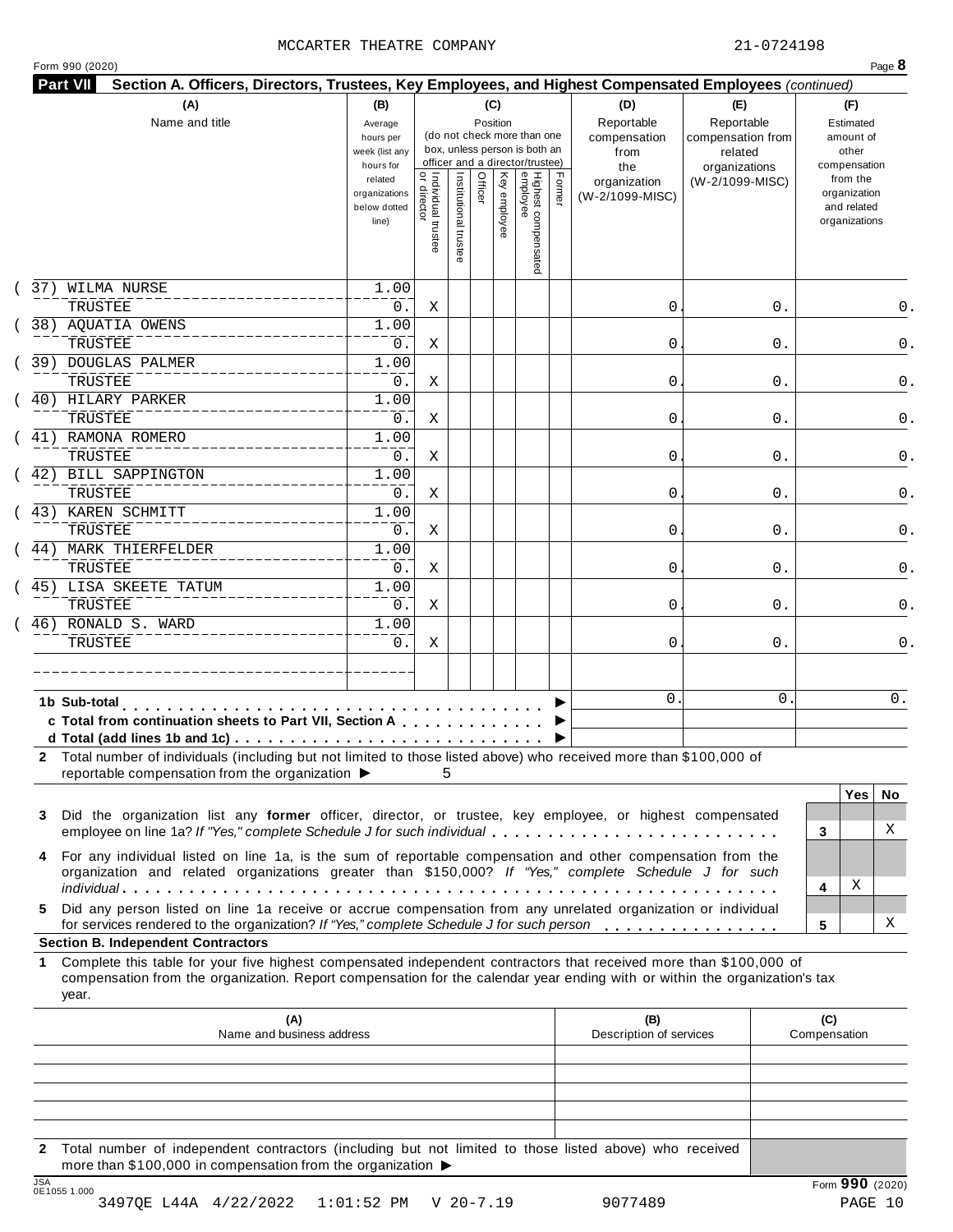#### Form <sup>990</sup> (2020) Page **9** MCCARTER THEATRE COMPANY 21-0724198 **Part VIII Statement of Revenue**

|                                                           | Part VIII | <b>Statement of Revenue</b><br>Check if Schedule O contains a response or note to any line in this Part VIII                                                                                                                               |                      |                      |                                              |                                      |                                                               |
|-----------------------------------------------------------|-----------|--------------------------------------------------------------------------------------------------------------------------------------------------------------------------------------------------------------------------------------------|----------------------|----------------------|----------------------------------------------|--------------------------------------|---------------------------------------------------------------|
|                                                           |           |                                                                                                                                                                                                                                            |                      | (A)<br>Total revenue | (B)<br>Related or exempt<br>function revenue | (C)<br>Unrelated<br>business revenue | (D)<br>Revenue excluded<br>from tax under<br>sections 512-514 |
|                                                           | 1a        | Federated campaigns expansion of the state of the state of the state of the state of the state of the state of the state of the state of the state of the state of the state of the state of the state of the state of the sta<br>1a       |                      |                      |                                              |                                      |                                                               |
|                                                           | b         | Membership dues and a series are the most of the material of the material of the material of the material of the material of the material of the material of the material of the material of the material of the material of t<br>1 b      |                      |                      |                                              |                                      |                                                               |
|                                                           | с         | Fundraising events <b>Exercises Exercises</b><br>1c                                                                                                                                                                                        | 46,484.              |                      |                                              |                                      |                                                               |
| Contributions, Gifts, Grants<br>and Other Similar Amounts | d         | Related organizations <b>and the set of the set of the set of the set of the set of the set of the set of the set of the set of the set of the set of the set of the set of the set of the set of the set of the set of the set </b><br>1d |                      |                      |                                              |                                      |                                                               |
|                                                           | е         | Government grants (contributions)<br>1е                                                                                                                                                                                                    | 2,508,209.           |                      |                                              |                                      |                                                               |
|                                                           | f         | All other contributions, gifts, grants,                                                                                                                                                                                                    |                      |                      |                                              |                                      |                                                               |
|                                                           |           | and similar amounts not included above<br>1f                                                                                                                                                                                               | 3,077,264.           |                      |                                              |                                      |                                                               |
|                                                           | g         | Noncash contributions included in                                                                                                                                                                                                          |                      |                      |                                              |                                      |                                                               |
|                                                           |           | lines 1a-1f. $\ldots$ $\ldots$ $\ldots$ $\ldots$ $\frac{1}{9}$ \$                                                                                                                                                                          | 58,338.              |                      |                                              |                                      |                                                               |
|                                                           |           |                                                                                                                                                                                                                                            | ▸                    | 5,631,957.           |                                              |                                      |                                                               |
|                                                           |           |                                                                                                                                                                                                                                            | <b>Business Code</b> |                      |                                              |                                      |                                                               |
|                                                           | 2a        | TUITION INCOME                                                                                                                                                                                                                             | 611710               | 142,815.             | 142,815.                                     |                                      |                                                               |
|                                                           | b         | PRODUCTION SHOP INCOME                                                                                                                                                                                                                     | 711110               | 100,597.             |                                              | 100,597.                             |                                                               |
|                                                           | c         | TICKET SALES                                                                                                                                                                                                                               | 711110               | 48,927.              | 48,927.                                      |                                      |                                                               |
|                                                           | d         |                                                                                                                                                                                                                                            |                      |                      |                                              |                                      |                                                               |
| Program Service                                           | е         |                                                                                                                                                                                                                                            |                      |                      |                                              |                                      |                                                               |
|                                                           | f         | All other program service revenue                                                                                                                                                                                                          |                      |                      |                                              |                                      |                                                               |
|                                                           | g         | Total. Add lines 2a-2f ▶                                                                                                                                                                                                                   |                      | 292,339.             |                                              |                                      |                                                               |
|                                                           | 3         | Investment income (including dividends, interest, and                                                                                                                                                                                      |                      |                      |                                              |                                      |                                                               |
|                                                           |           | other similar amounts) ▶                                                                                                                                                                                                                   |                      | 1,591,027.           |                                              |                                      | 1,591,027.                                                    |
|                                                           | 4         | Income from investment of tax-exempt bond proceeds $\blacktriangleright$                                                                                                                                                                   |                      | $\mathbf 0$ .        |                                              |                                      |                                                               |
|                                                           | 5         |                                                                                                                                                                                                                                            |                      | 9,009.               |                                              |                                      | 9,009.                                                        |
|                                                           |           | (i) Real                                                                                                                                                                                                                                   | (ii) Personal        |                      |                                              |                                      |                                                               |
|                                                           | 6a        | Gross rents<br>6a                                                                                                                                                                                                                          |                      |                      |                                              |                                      |                                                               |
|                                                           | b         | Less: rental expenses<br>6b                                                                                                                                                                                                                |                      |                      |                                              |                                      |                                                               |
|                                                           | c         | Rental income or (loss)<br>6с                                                                                                                                                                                                              |                      |                      |                                              |                                      |                                                               |
|                                                           | d         |                                                                                                                                                                                                                                            |                      | $\mathbf 0$ .        |                                              |                                      |                                                               |
|                                                           | 7а        | (i) Securities<br>Gross amount from                                                                                                                                                                                                        | (ii) Other           |                      |                                              |                                      |                                                               |
|                                                           |           | of<br>sales<br>assets                                                                                                                                                                                                                      |                      |                      |                                              |                                      |                                                               |
|                                                           |           | other than inventory<br>7а                                                                                                                                                                                                                 |                      |                      |                                              |                                      |                                                               |
|                                                           | b         | Less: cost or other basis                                                                                                                                                                                                                  |                      |                      |                                              |                                      |                                                               |
| evenue                                                    |           | and sales expenses<br>7b                                                                                                                                                                                                                   |                      |                      |                                              |                                      |                                                               |
|                                                           |           | 7c<br><b>c</b> Gain or (loss)                                                                                                                                                                                                              |                      |                      |                                              |                                      |                                                               |
| Other <sub>R</sub>                                        | d         | Net gain or (loss) experience in the set of the set of the set of the set of the set of the set of the set of the set of the set of the set of the set of the set of the set of the set of the set of the set of the set of th             | ▸                    | 0.                   |                                              |                                      |                                                               |
|                                                           | 8а        | fundraising<br>Gross<br>income<br>from                                                                                                                                                                                                     |                      |                      |                                              |                                      |                                                               |
|                                                           |           | 124,450.<br>events (not including \$                                                                                                                                                                                                       |                      |                      |                                              |                                      |                                                               |
|                                                           |           | of contributions reported on line                                                                                                                                                                                                          |                      |                      |                                              |                                      |                                                               |
|                                                           |           | 8а<br>1c). See Part IV, line 18                                                                                                                                                                                                            | 77,966.              |                      |                                              |                                      |                                                               |
|                                                           | b         | 8b<br>Less: direct expenses                                                                                                                                                                                                                | 77,966.              |                      |                                              |                                      |                                                               |
|                                                           | с         | Net income or (loss) from fundraising events ▶                                                                                                                                                                                             |                      | $\mathbf 0$ .        |                                              |                                      |                                                               |
|                                                           | 9а        | income<br>from<br>gaming<br>Gross                                                                                                                                                                                                          |                      |                      |                                              |                                      |                                                               |
|                                                           |           | activities. See Part IV, line 19<br>9а                                                                                                                                                                                                     | 0.                   |                      |                                              |                                      |                                                               |
|                                                           | b         | 9b<br>Less: direct expenses                                                                                                                                                                                                                | $0$ .                |                      |                                              |                                      |                                                               |
|                                                           | c         | Net income or (loss) from gaming activities.                                                                                                                                                                                               | ▶                    | $\mathsf{0}$ .       |                                              |                                      |                                                               |
|                                                           | 10a       | sales of inventory,<br>less<br>Gross                                                                                                                                                                                                       |                      |                      |                                              |                                      |                                                               |
|                                                           |           | returns and allowances   10a                                                                                                                                                                                                               | 0.                   |                      |                                              |                                      |                                                               |
|                                                           | b         | 10 <sub>b</sub><br>Less: cost of goods sold                                                                                                                                                                                                | $0$ .                |                      |                                              |                                      |                                                               |
|                                                           | c         | Net income or (loss) from sales of inventory entitled as a set of inventory                                                                                                                                                                | ▸                    | $\mathbf 0$ .        |                                              |                                      |                                                               |
|                                                           |           |                                                                                                                                                                                                                                            | <b>Business Code</b> |                      |                                              |                                      |                                                               |
|                                                           | 11a       | MISCELLANEOUS INCOME                                                                                                                                                                                                                       | 711110               | 61,025.              | 61,025                                       |                                      |                                                               |
|                                                           | b         | ADVERTISING INCOME                                                                                                                                                                                                                         | 511190               | 4,040.               |                                              | 4,040.                               |                                                               |
|                                                           | c         |                                                                                                                                                                                                                                            |                      |                      |                                              |                                      |                                                               |
| Miscellaneous<br>Revenue                                  | d         | All other revenue experience in the set of the set of the set of the set of the set of the set of the set of the set of the set of the set of the set of the set of the set of the set of the set of the set of the set of the             |                      |                      |                                              |                                      |                                                               |
|                                                           | е         |                                                                                                                                                                                                                                            | ▸                    | 65,065.              |                                              |                                      |                                                               |
| 10A                                                       | 12        | Total revenue. See instructions                                                                                                                                                                                                            |                      | 7,589,397.           | 252,767.                                     | 104,637.                             | 1,600,036.                                                    |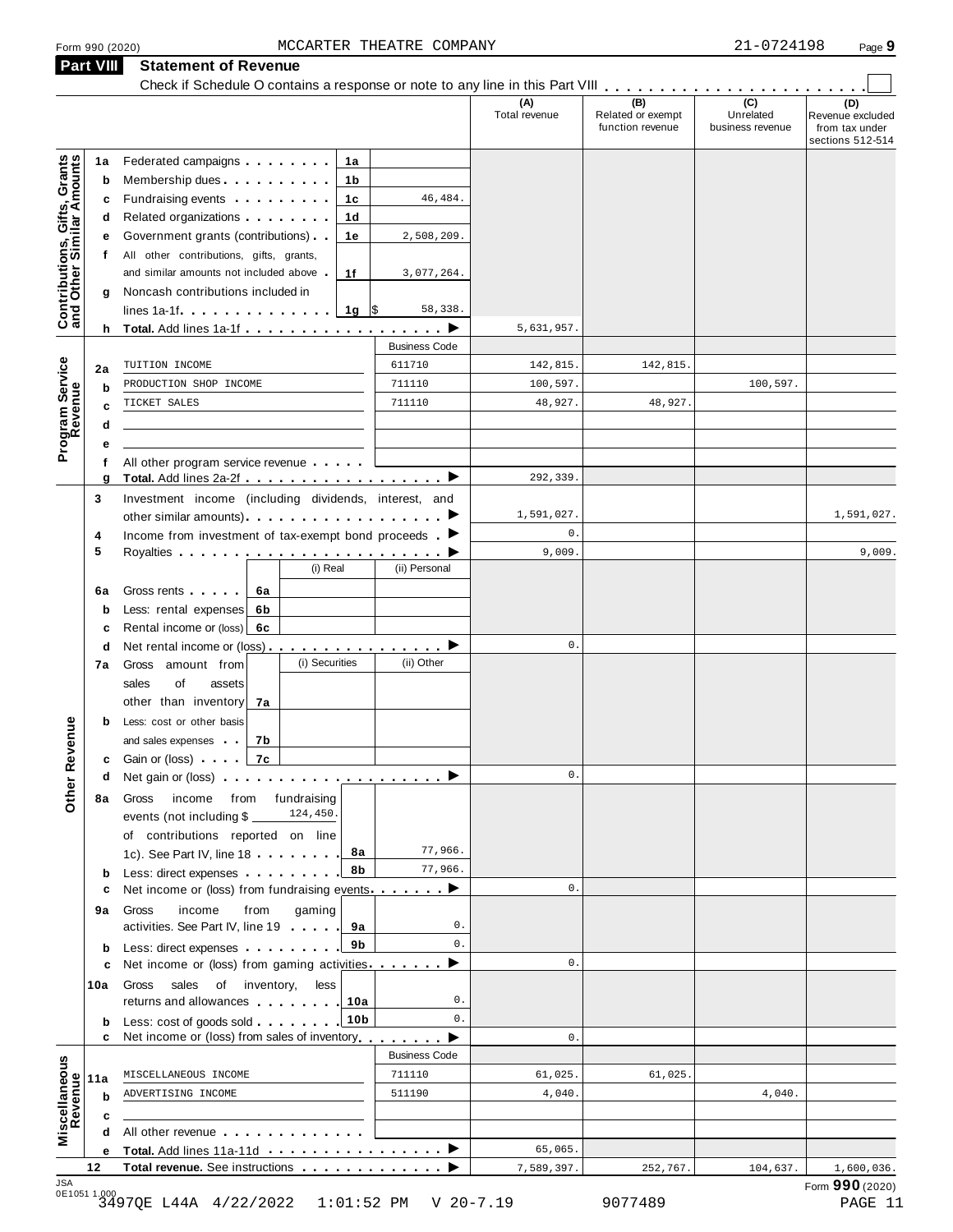|          | <b>Part IX</b> Statement of Functional Expenses                                                                                               |                       |                                    |                                    |                                |
|----------|-----------------------------------------------------------------------------------------------------------------------------------------------|-----------------------|------------------------------------|------------------------------------|--------------------------------|
|          | Section 501(c)(3) and 501(c)(4) organizations must complete all columns. All other organizations must complete column (A).                    |                       |                                    |                                    |                                |
|          | Check if Schedule O contains a response or note to any line in this Part IX                                                                   |                       |                                    |                                    |                                |
|          | Do not include amounts reported on lines 6b, 7b,<br>8b, 9b, and 10b of Part VIII.                                                             | (A)<br>Total expenses | (B)<br>Program service<br>expenses | Management and<br>general expenses | (D)<br>Fundraising<br>expenses |
|          | 1 Grants and other assistance to domestic organizations                                                                                       | 0                     |                                    |                                    |                                |
|          | and domestic governments. See Part IV, line 21                                                                                                |                       |                                    |                                    |                                |
|          | 2 Grants and other assistance to domestic<br>individuals. See Part IV, line 22                                                                | 0                     |                                    |                                    |                                |
|          | 3 Grants and<br>other assistance to foreign                                                                                                   |                       |                                    |                                    |                                |
|          | foreign governments,<br>organizations,<br>and                                                                                                 | 0                     |                                    |                                    |                                |
|          | foreign individuals. See Part IV, lines 15 and 16                                                                                             | $\Omega$              |                                    |                                    |                                |
|          | 4 Benefits paid to or for members                                                                                                             |                       |                                    |                                    |                                |
|          | 5 Compensation of current officers, directors,<br>trustees, and key employees                                                                 | 643,555.              | 385,680.                           | 212,368.                           | 45,507.                        |
|          | 6 Compensation not included above to disqualified                                                                                             |                       |                                    |                                    |                                |
|          | persons (as defined under section 4958(f)(1)) and                                                                                             |                       |                                    |                                    |                                |
|          | persons described in section 4958(c)(3)(B)                                                                                                    | 0<br>1,719,325.       | 1,196,902.                         | 328,780.                           | 193,643.                       |
|          | 7 Other salaries and wages                                                                                                                    |                       |                                    |                                    |                                |
|          | 8 Pension plan accruals and contributions (include                                                                                            | 6,592.                | 6,592.                             |                                    |                                |
|          | section 401(k) and 403(b) employer contributions)                                                                                             | 296,016.              | 218,091.                           | 54,024.                            | 23,901.                        |
|          | 9 Other employee benefits                                                                                                                     | 223, 201.             | 147,478.                           | 55,304.                            | 20,419.                        |
| 10<br>11 | Fees for services (nonemployees):                                                                                                             |                       |                                    |                                    |                                |
|          | a Management                                                                                                                                  | 0                     |                                    |                                    |                                |
|          |                                                                                                                                               | 125,960.              |                                    | 125,960.                           |                                |
|          | c Accounting                                                                                                                                  | 66,774.               |                                    | 66,774.                            |                                |
|          | d Lobbying                                                                                                                                    | 0                     |                                    |                                    |                                |
|          | e Professional fundraising services. See Part IV, line 17                                                                                     | 0                     |                                    |                                    |                                |
|          | f Investment management fees                                                                                                                  | $\mathbf 0$           |                                    |                                    |                                |
|          | <b>g</b> Other. (If line 11g amount exceeds 10% of line 25, column                                                                            |                       |                                    |                                    |                                |
|          | (A) amount, list line 11g expenses on Schedule O.)                                                                                            | 479,537.              | 345,196.                           | 134,341.                           |                                |
|          | 12 Advertising and promotion                                                                                                                  | 69, 414.              | 69, 414.                           |                                    |                                |
| 13       | Office expenses expenses                                                                                                                      | 156, 282.<br>219,103. | 28,324.<br>166,509.                | 126,660.<br>49,310.                | 1,298.<br>3,284.               |
| 14       | Information technology.                                                                                                                       | $\Omega$              |                                    |                                    |                                |
| 15<br>16 | Royalties Royalties                                                                                                                           | 152,623.              | 152,623.                           |                                    |                                |
|          | Occupancy experience and the control of the set of the set of the set of the set of the set of the set of the<br>17 Travel <b>17 Travel</b>   | 958                   | 875                                | 83.                                |                                |
|          | 18 Payments of travel or entertainment expenses                                                                                               |                       |                                    |                                    |                                |
|          | for any federal, state, or local public officials                                                                                             | 0                     |                                    |                                    |                                |
|          | 19 Conferences, conventions, and meetings                                                                                                     | 7,823.                | 2,358.                             | 5,297.                             | 168.                           |
| 20       | Interest                                                                                                                                      | 61,148                | 42,302.                            | 18,846.                            |                                |
| 21       | Payments to affiliates <b>All Accords</b> Payments to affiliates                                                                              | 0                     |                                    |                                    |                                |
| 22       | Depreciation, depletion, and amortization                                                                                                     | 398,360.              | 290,803.                           | 75,688.                            | 31,869.                        |
| 23       | Insurance in the contract of the set of the set of the set of the set of the set of the set of the set of the s                               | 57,325.               | 41,847.                            | 10,892.                            | 4,586.                         |
| 24       | Other expenses. Itemize expenses not covered                                                                                                  |                       |                                    |                                    |                                |
|          | above (List miscellaneous expenses on line 24e. If                                                                                            |                       |                                    |                                    |                                |
|          | line 24e amount exceeds 10% of line 25, column<br>(A) amount, list line 24e expenses on Schedule O.)                                          |                       |                                    |                                    |                                |
|          | aPHYSICAL PRODUCTION                                                                                                                          | 269,945.              | 243,403.                           | 26,542.                            |                                |
|          | <b>b</b> THEATRE EXPENSE                                                                                                                      | 21,757.               | 21,280.                            | 477.                               |                                |
|          | BANK FEES                                                                                                                                     | 19,122.               | 19,122.                            |                                    |                                |
|          | $d$ OTHER                                                                                                                                     | 36,607.               | 1,344.                             | 35,263.                            |                                |
|          | e All other expenses                                                                                                                          |                       |                                    |                                    |                                |
|          | 25 Total functional expenses. Add lines 1 through 24e                                                                                         | 5,031,427.            | 3,380,143.                         | 1,326,609.                         | 324,675.                       |
|          | 26 Joint costs. Complete this line only if the<br>organization reported in column (B) joint costs<br>from a combined educational campaign and |                       |                                    |                                    |                                |
|          | fundraising solicitation. Check here $\blacktriangleright$<br>if<br>following SOP 98-2 (ASC 958-720)                                          | 0                     |                                    |                                    |                                |

Form **990** (2020) JSA 0E1052 1.000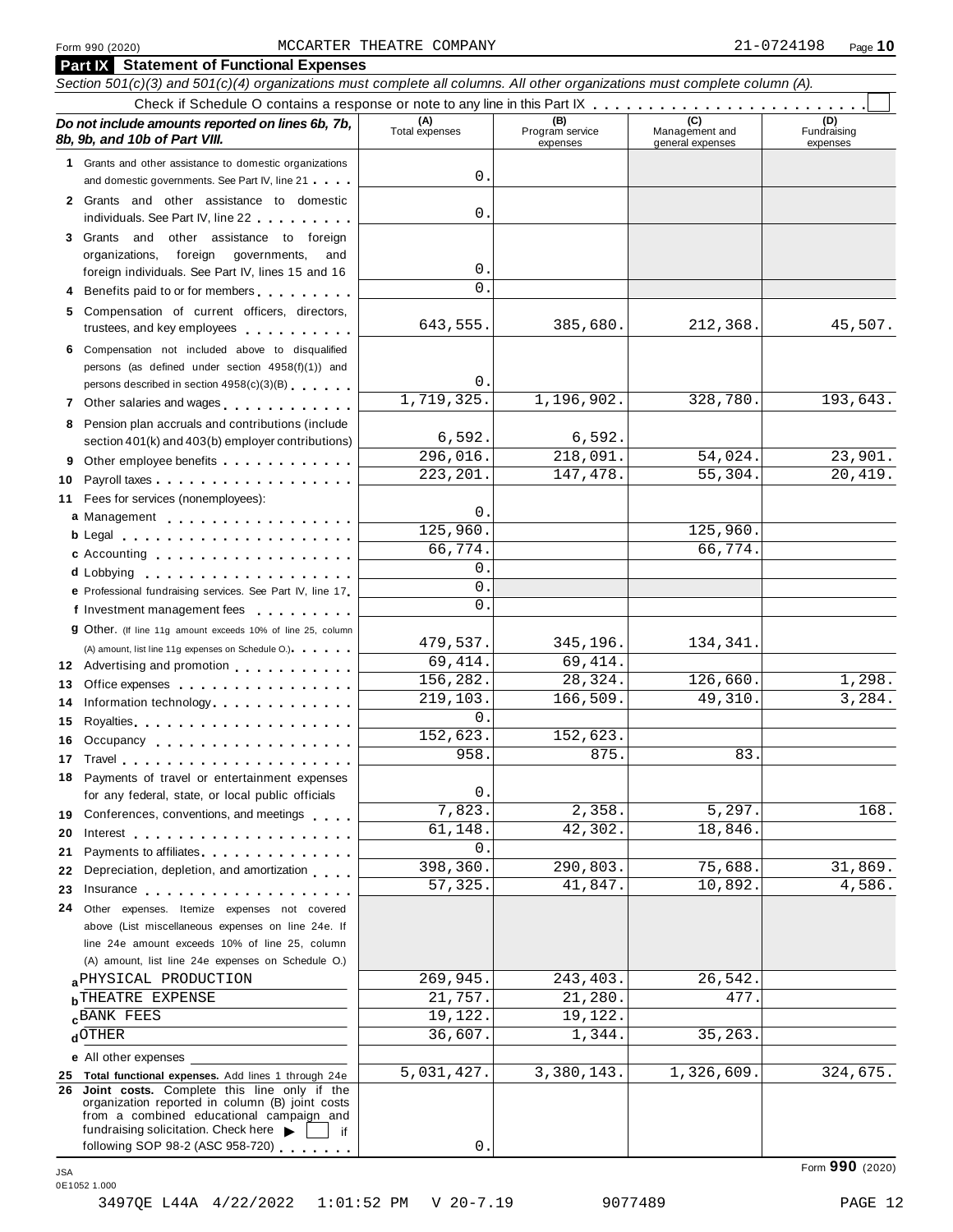| Form 990 (2020)             |                                                                                                                   |                             |                         | Page 11            |
|-----------------------------|-------------------------------------------------------------------------------------------------------------------|-----------------------------|-------------------------|--------------------|
| Part X                      | <b>Balance Sheet</b>                                                                                              |                             |                         |                    |
|                             |                                                                                                                   |                             |                         |                    |
|                             |                                                                                                                   | (A)<br>Beginning of year    |                         | (B)<br>End of year |
| 1.                          |                                                                                                                   | 1,303,759.                  | $\mathbf{1}$            | 3,670,019.         |
| 2                           |                                                                                                                   | 128,005.                    | $\overline{2}$          | 19,987.            |
| 3                           |                                                                                                                   | 854,933.                    | $\mathbf{3}$            | 1,193,921.         |
| 4                           |                                                                                                                   | 7,786.                      | $\overline{\mathbf{4}}$ | 522,240.           |
| 5                           | Loans and other receivables from any current or former officer, director,                                         |                             |                         |                    |
|                             | trustee, key employee, creator or founder, substantial contributor, or 35%                                        |                             |                         |                    |
|                             | controlled entity or family member of any of these persons                                                        | 0.                          | $5\phantom{1}$          | 0.                 |
| 6                           | Loans and other receivables from other disqualified persons (as defined                                           |                             |                         |                    |
|                             | under section $4958(f)(1)$ , and persons described in section $4958(c)(3)(B)$                                     | 0.                          | $\bf 6$                 | 0.                 |
| 7                           |                                                                                                                   | $\Omega$ .                  | $\overline{7}$          | 0.                 |
| Assets<br>8                 |                                                                                                                   | 0                           | 8                       | $0$ .              |
| 9                           |                                                                                                                   | 1,458.                      | 9                       | 49,038.            |
|                             | 10a Land, buildings, and equipment: cost or other                                                                 |                             |                         |                    |
|                             | 21, 420, 167.<br>basis. Complete Part VI of Schedule D 10a                                                        |                             |                         |                    |
|                             | $\overline{20, 420, 844}$ .                                                                                       | 1,337,848.                  | 10 <sub>c</sub>         | 999,323.           |
| 11                          |                                                                                                                   | 0.                          | 11                      | 0.                 |
| 12                          | Investments - other securities. See Part IV, line 11.                                                             | 24,688,773.                 | $12$                    | 35,732,269.        |
| 13                          | Investments - program-related. See Part IV, line 11.                                                              | 0.                          | 13                      | 0.                 |
| 14                          |                                                                                                                   | $\mathbf{0}$ .              | 14                      | $0$ .              |
| 15                          |                                                                                                                   | 13, 474.                    | 15                      | 13,474.            |
| 16                          | Total assets. Add lines 1 through 15 (must equal line 33)                                                         | 28, 336, 036.               | 16                      | 42, 200, 271.      |
| 17                          |                                                                                                                   | 341,710.                    | 17                      | 523, 366.          |
| 18                          |                                                                                                                   | 0.                          | 18                      | $0$ .              |
| 19                          |                                                                                                                   | 1,177,053.                  | 19                      | 935,684.           |
| 20                          |                                                                                                                   | 0.                          | 20                      | 0.                 |
| 21                          | Escrow or custodial account liability. Complete Part IV of Schedule D.                                            | $\mathbf{0}$ .              | 21                      | 0.                 |
| 22                          | Loans and other payables to any current or former officer, director,                                              |                             |                         |                    |
|                             | trustee, key employee, creator or founder, substantial contributor, or 35%                                        |                             |                         |                    |
| Liabilities                 | controlled entity or family member of any of these persons                                                        | 0.                          | 22                      | 0.                 |
| 23                          | Secured mortgages and notes payable to unrelated third parties                                                    | 1,682,256.                  | 23                      | 587,730.           |
| 24                          | Unsecured notes and loans payable to unrelated third parties                                                      | 0.                          | 24                      | 1,233,690.         |
| 25                          | Other liabilities (including federal income tax, payables to related third                                        |                             |                         |                    |
|                             | parties, and other liabilities not included on lines 17-24). Complete Part X                                      |                             |                         |                    |
|                             |                                                                                                                   | 0.                          | 25                      | 0.                 |
| 26                          |                                                                                                                   | 3,201,019.                  | 26                      | 3,280,470.         |
|                             | $\vert x \vert$<br>Organizations that follow FASB ASC 958, check here ><br>and complete lines 27, 28, 32, and 33. |                             |                         |                    |
| 27                          |                                                                                                                   | 1,522,653.                  | 27                      | 4,479,970.         |
| 28                          |                                                                                                                   | 23, 612, 364.               | 28                      | 34, 439, 831.      |
| Net Assets or Fund Balances | Organizations that do not follow FASB ASC 958, check here ▶<br>and complete lines 29 through 33.                  |                             |                         |                    |
| 29                          | Capital stock or trust principal, or current funds                                                                |                             | 29                      |                    |
| 30                          | Paid-in or capital surplus, or land, building, or equipment fund                                                  |                             | 30                      |                    |
| 31                          | Retained earnings, endowment, accumulated income, or other funds                                                  |                             | 31                      |                    |
| 32                          |                                                                                                                   | $\overline{25}$ , 135, 017. | 32                      | 38,919,801.        |
| 33                          | Total liabilities and net assets/fund balances                                                                    | 28, 336, 036.               | 33                      | 42, 200, 271.      |
|                             |                                                                                                                   |                             |                         |                    |

Form **990** (2020)

JSA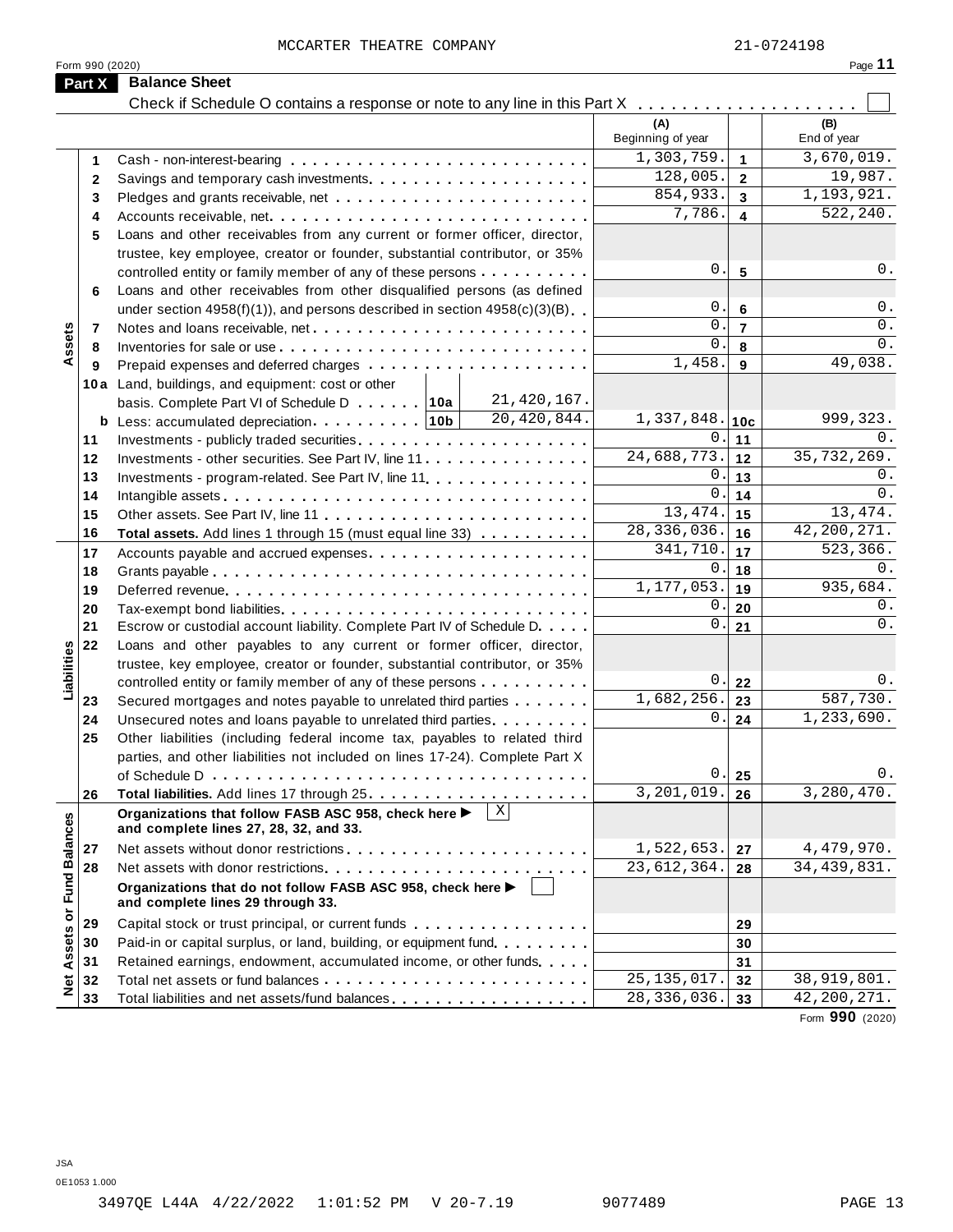| MCCARTER | THEATRE COMPANY |  |
|----------|-----------------|--|
|----------|-----------------|--|

|          | Form 990 (2020)                                                                                                       |                         |                |            | Page 12         |
|----------|-----------------------------------------------------------------------------------------------------------------------|-------------------------|----------------|------------|-----------------|
| Part XI  | <b>Reconciliation of Net Assets</b>                                                                                   |                         |                |            |                 |
|          |                                                                                                                       |                         |                |            | Χ               |
| 1        |                                                                                                                       | $\mathbf{1}$            |                | 7,589,397. |                 |
| 2        |                                                                                                                       | $\overline{2}$          |                | 5,031,427. |                 |
| 3        |                                                                                                                       | 3                       |                | 2,557,970. |                 |
| 4        | Net assets or fund balances at beginning of year (must equal Part X, line 32, column (A))                             | $\overline{\mathbf{4}}$ | 25, 135, 017.  |            |                 |
| 5        |                                                                                                                       | 5                       | 11, 231, 135.  |            |                 |
| 6        |                                                                                                                       | 6                       |                |            | $0$ .           |
| 7        |                                                                                                                       | $\overline{7}$          |                |            | 0.              |
| 8        |                                                                                                                       | 8                       |                |            | 0.              |
| 9        | Other changes in net assets or fund balances (explain on Schedule O)                                                  | 9                       |                | $-4,321.$  |                 |
| 10       | Net assets or fund balances at end of year. Combine lines 3 through 9 (must equal Part X, line                        |                         |                |            |                 |
|          |                                                                                                                       | 10                      | 38,919,801.    |            |                 |
| Part XII | <b>Financial Statements and Reporting</b>                                                                             |                         |                |            |                 |
|          |                                                                                                                       |                         |                |            | $\mathbf X$     |
|          |                                                                                                                       |                         |                | Yes        | No              |
| 1        | $ \overline{X} $ Accrual<br>Accounting method used to prepare the Form 990:     Cash<br>Other                         |                         |                |            |                 |
|          | If the organization changed its method of accounting from a prior year or checked "Other," explain in                 |                         |                |            |                 |
|          | Schedule O.                                                                                                           |                         |                |            |                 |
|          | 2a Were the organization's financial statements compiled or reviewed by an independent accountant?                    |                         | 2a             |            | Χ               |
|          | If "Yes," check a box below to indicate whether the financial statements for the year were compiled or                |                         |                |            |                 |
|          | reviewed on a separate basis, consolidated basis, or both:                                                            |                         |                |            |                 |
|          | Separate basis<br><b>Consolidated basis</b><br>Both consolidated and separate basis                                   |                         |                |            |                 |
|          | <b>b</b> Were the organization's financial statements audited by an independent accountant?                           |                         | 2 <sub>b</sub> | Χ          |                 |
|          | If "Yes," check a box below to indicate whether the financial statements for the year were audited on a               |                         |                |            |                 |
|          | separate basis, consolidated basis, or both:                                                                          |                         |                |            |                 |
|          | X<br>Separate basis<br><b>Consolidated basis</b><br>Both consolidated and separate basis                              |                         |                |            |                 |
|          | c If "Yes" to line 2a or 2b, does the organization have a committee that assumes responsibility for oversight of      |                         |                |            |                 |
|          | the audit, review, or compilation of its financial statements and selection of an independent accountant?             |                         | 2 <sub>c</sub> | Χ          |                 |
|          | If the organization changed either its oversight process or selection process during the tax year, explain on         |                         |                |            |                 |
|          | Schedule O.                                                                                                           |                         |                |            |                 |
|          | 3a As a result of a federal award, was the organization required to undergo an audit or audits as set forth in the    |                         |                |            |                 |
|          |                                                                                                                       |                         | 3a             |            | X               |
|          | <b>b</b> If "Yes," did the organization undergo the required audit or audits? If the organization did not undergo the |                         |                |            |                 |
|          | required audit or audits, explain why on Schedule O and describe any steps taken to undergo such audits               |                         | 3 <sub>b</sub> |            |                 |
|          |                                                                                                                       |                         |                |            | Form 990 (2020) |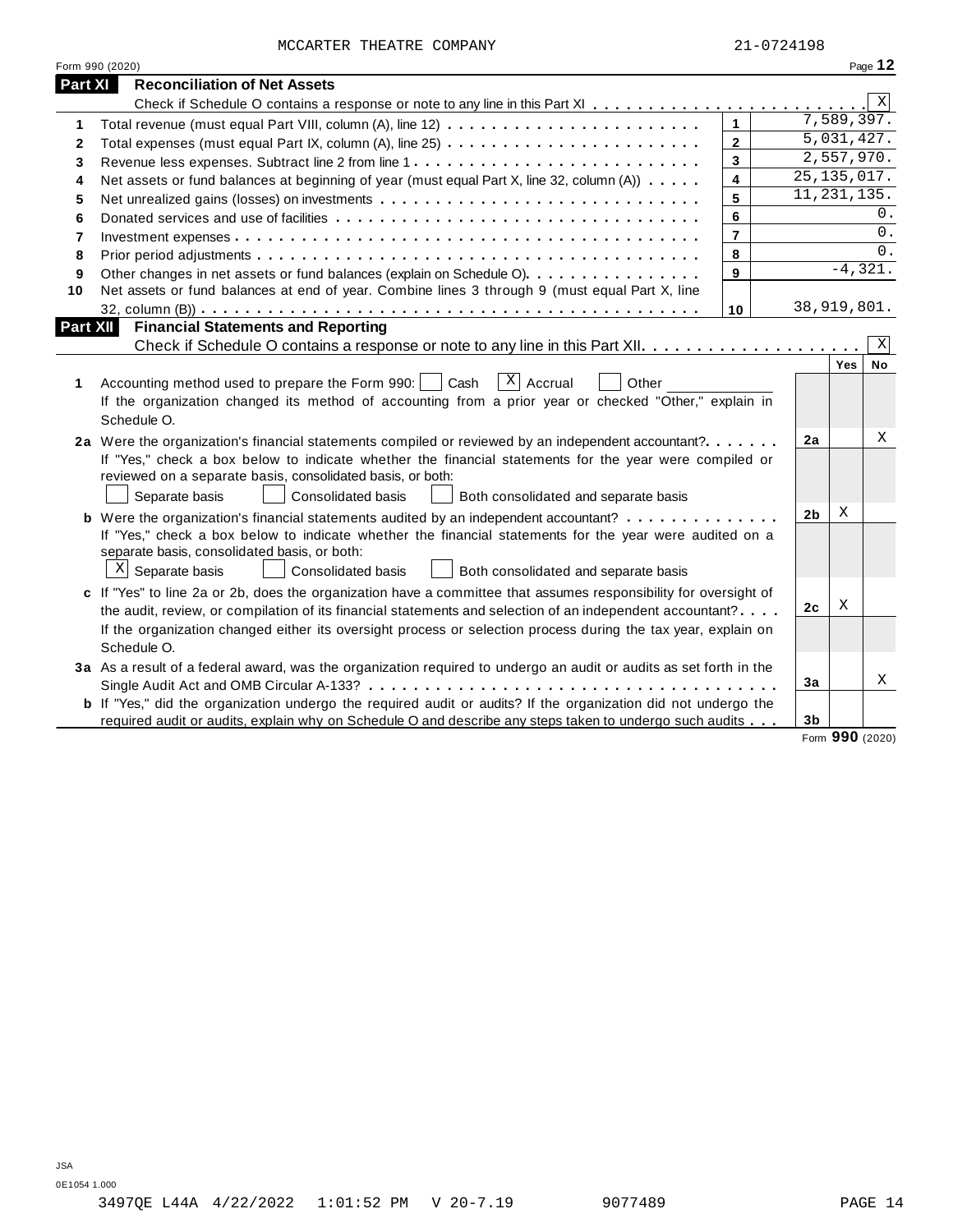# SCHEDULE A **Public Charity Status and Public Support** (Form 990 or 990-EZ) complete if the organization is a section 501(c)(3) organization or a section 4947(a)(1) nonexempt charitable trust.

(Form 990 or 990-EZ) complete if the organization is a section 501(c)(3) organization or a section 4947(a)(1) nonexempt charitable trust.  $2020$ 

|        | Department of the Treasury                                                                                                                                                                                                                                     |  |                                                            | Attach to Form 990 or Form 990-EZ.                                                                        |     |                                       | Complete if the organization is a section 501(c)(3) organization or a section $4947(a)(1)$ nonexempt charitable trust.                                                                                                                                          | BWŁU<br>Open to Public                                                                                                           |  |
|--------|----------------------------------------------------------------------------------------------------------------------------------------------------------------------------------------------------------------------------------------------------------------|--|------------------------------------------------------------|-----------------------------------------------------------------------------------------------------------|-----|---------------------------------------|-----------------------------------------------------------------------------------------------------------------------------------------------------------------------------------------------------------------------------------------------------------------|----------------------------------------------------------------------------------------------------------------------------------|--|
|        | <b>Internal Revenue Service</b>                                                                                                                                                                                                                                |  |                                                            | Go to www.irs.gov/Form990 for instructions and the latest information.                                    |     |                                       |                                                                                                                                                                                                                                                                 | Inspection                                                                                                                       |  |
|        | Name of the organization                                                                                                                                                                                                                                       |  |                                                            |                                                                                                           |     |                                       | <b>Employer identification number</b>                                                                                                                                                                                                                           |                                                                                                                                  |  |
|        | MCCARTER THEATRE COMPANY                                                                                                                                                                                                                                       |  |                                                            |                                                                                                           |     |                                       | 21-0724198                                                                                                                                                                                                                                                      |                                                                                                                                  |  |
| Part I |                                                                                                                                                                                                                                                                |  |                                                            |                                                                                                           |     |                                       | Reason for Public Charity Status. (All organizations must complete this part.) See instructions.                                                                                                                                                                |                                                                                                                                  |  |
|        |                                                                                                                                                                                                                                                                |  |                                                            | The organization is not a private foundation because it is: (For lines 1 through 12, check only one box.) |     |                                       |                                                                                                                                                                                                                                                                 |                                                                                                                                  |  |
| 1      |                                                                                                                                                                                                                                                                |  |                                                            | A church, convention of churches, or association of churches described in section 170(b)(1)(A)(i).        |     |                                       |                                                                                                                                                                                                                                                                 |                                                                                                                                  |  |
| 2      |                                                                                                                                                                                                                                                                |  |                                                            | A school described in section 170(b)(1)(A)(ii). (Attach Schedule E (Form 990 or 990-EZ).)                 |     |                                       |                                                                                                                                                                                                                                                                 |                                                                                                                                  |  |
| 3      |                                                                                                                                                                                                                                                                |  |                                                            | A hospital or a cooperative hospital service organization described in section 170(b)(1)(A)(iii).         |     |                                       |                                                                                                                                                                                                                                                                 |                                                                                                                                  |  |
| 4      |                                                                                                                                                                                                                                                                |  |                                                            |                                                                                                           |     |                                       | A medical research organization operated in conjunction with a hospital described in section 170(b)(1)(A)(iii). Enter the                                                                                                                                       |                                                                                                                                  |  |
|        | hospital's name, city, and state:                                                                                                                                                                                                                              |  |                                                            |                                                                                                           |     |                                       |                                                                                                                                                                                                                                                                 |                                                                                                                                  |  |
| 5      |                                                                                                                                                                                                                                                                |  |                                                            |                                                                                                           |     |                                       |                                                                                                                                                                                                                                                                 | An organization operated for the benefit of a college or university owned or operated by a governmental unit described in        |  |
|        |                                                                                                                                                                                                                                                                |  | section 170(b)(1)(A)(iv). (Complete Part II.)              |                                                                                                           |     |                                       |                                                                                                                                                                                                                                                                 |                                                                                                                                  |  |
| 6      |                                                                                                                                                                                                                                                                |  |                                                            | A federal, state, or local government or governmental unit described in section 170(b)(1)(A)(v).          |     |                                       |                                                                                                                                                                                                                                                                 |                                                                                                                                  |  |
| X<br>7 |                                                                                                                                                                                                                                                                |  |                                                            |                                                                                                           |     |                                       |                                                                                                                                                                                                                                                                 | An organization that normally receives a substantial part of its support from a governmental unit or from the general public     |  |
|        |                                                                                                                                                                                                                                                                |  | described in section 170(b)(1)(A)(vi). (Complete Part II.) |                                                                                                           |     |                                       |                                                                                                                                                                                                                                                                 |                                                                                                                                  |  |
| 8<br>9 |                                                                                                                                                                                                                                                                |  |                                                            | A community trust described in section 170(b)(1)(A)(vi). (Complete Part II.)                              |     |                                       |                                                                                                                                                                                                                                                                 |                                                                                                                                  |  |
|        |                                                                                                                                                                                                                                                                |  |                                                            |                                                                                                           |     |                                       | An agricultural research organization described in section 170(b)(1)(A)(ix) operated in conjunction with a land-grant college<br>or university or a non-land-grant college of agriculture (see instructions). Enter the name, city, and state of the college or |                                                                                                                                  |  |
|        | university:                                                                                                                                                                                                                                                    |  |                                                            |                                                                                                           |     |                                       |                                                                                                                                                                                                                                                                 |                                                                                                                                  |  |
| 10     |                                                                                                                                                                                                                                                                |  |                                                            |                                                                                                           |     |                                       | An organization that normally receives (1) more than 331/3% of its support from contributions, membership fees, and gross                                                                                                                                       |                                                                                                                                  |  |
|        |                                                                                                                                                                                                                                                                |  |                                                            |                                                                                                           |     |                                       | receipts from activities related to its exempt functions, subject to certain exceptions; and (2) no more than 331/3 % of its                                                                                                                                    |                                                                                                                                  |  |
|        |                                                                                                                                                                                                                                                                |  |                                                            | acquired by the organization after June 30, 1975. See section 509(a)(2). (Complete Part III.)             |     |                                       | support from gross investment income and unrelated business taxable income (less section 511 tax) from businesses                                                                                                                                               |                                                                                                                                  |  |
| 11     |                                                                                                                                                                                                                                                                |  |                                                            | An organization organized and operated exclusively to test for public safety. See section 509(a)(4).      |     |                                       |                                                                                                                                                                                                                                                                 |                                                                                                                                  |  |
| 12     |                                                                                                                                                                                                                                                                |  |                                                            |                                                                                                           |     |                                       |                                                                                                                                                                                                                                                                 | An organization organized and operated exclusively for the benefit of, to perform the functions of, or to carry out the purposes |  |
|        |                                                                                                                                                                                                                                                                |  |                                                            |                                                                                                           |     |                                       |                                                                                                                                                                                                                                                                 |                                                                                                                                  |  |
|        | of one or more publicly supported organizations described in section 509(a)(1) or section 509(a)(2). See section 509(a)(3).                                                                                                                                    |  |                                                            |                                                                                                           |     |                                       |                                                                                                                                                                                                                                                                 |                                                                                                                                  |  |
| a      | Check the box in lines 12a through 12d that describes the type of supporting organization and complete lines 12e, 12f, and 12g.<br>Type I. A supporting organization operated, supervised, or controlled by its supported organization(s), typically by giving |  |                                                            |                                                                                                           |     |                                       |                                                                                                                                                                                                                                                                 |                                                                                                                                  |  |
|        |                                                                                                                                                                                                                                                                |  |                                                            |                                                                                                           |     |                                       | the supported organization(s) the power to regularly appoint or elect a majority of the directors or trustees of the                                                                                                                                            |                                                                                                                                  |  |
|        |                                                                                                                                                                                                                                                                |  |                                                            | supporting organization. You must complete Part IV, Sections A and B.                                     |     |                                       |                                                                                                                                                                                                                                                                 |                                                                                                                                  |  |
| b      |                                                                                                                                                                                                                                                                |  |                                                            |                                                                                                           |     |                                       | Type II. A supporting organization supervised or controlled in connection with its supported organization(s), by having                                                                                                                                         |                                                                                                                                  |  |
|        |                                                                                                                                                                                                                                                                |  |                                                            |                                                                                                           |     |                                       | control or management of the supporting organization vested in the same persons that control or manage the supported                                                                                                                                            |                                                                                                                                  |  |
|        |                                                                                                                                                                                                                                                                |  |                                                            | organization(s). You must complete Part IV, Sections A and C.                                             |     |                                       |                                                                                                                                                                                                                                                                 |                                                                                                                                  |  |
| c      |                                                                                                                                                                                                                                                                |  |                                                            |                                                                                                           |     |                                       | Type III functionally integrated. A supporting organization operated in connection with, and functionally integrated with,                                                                                                                                      |                                                                                                                                  |  |
|        |                                                                                                                                                                                                                                                                |  |                                                            | its supported organization(s) (see instructions). You must complete Part IV, Sections A, D, and E.        |     |                                       |                                                                                                                                                                                                                                                                 |                                                                                                                                  |  |
| d      |                                                                                                                                                                                                                                                                |  |                                                            |                                                                                                           |     |                                       | Type III non-functionally integrated. A supporting organization operated in connection with its supported organization(s)                                                                                                                                       |                                                                                                                                  |  |
|        |                                                                                                                                                                                                                                                                |  |                                                            |                                                                                                           |     |                                       | that is not functionally integrated. The organization generally must satisfy a distribution requirement and an attentiveness                                                                                                                                    |                                                                                                                                  |  |
|        |                                                                                                                                                                                                                                                                |  |                                                            | requirement (see instructions). You must complete Part IV, Sections A and D, and Part V.                  |     |                                       |                                                                                                                                                                                                                                                                 |                                                                                                                                  |  |
| е      |                                                                                                                                                                                                                                                                |  |                                                            |                                                                                                           |     |                                       | Check this box if the organization received a written determination from the IRS that it is a Type I, Type II, Type III                                                                                                                                         |                                                                                                                                  |  |
|        |                                                                                                                                                                                                                                                                |  |                                                            | functionally integrated, or Type III non-functionally integrated supporting organization.                 |     |                                       |                                                                                                                                                                                                                                                                 |                                                                                                                                  |  |
| t      |                                                                                                                                                                                                                                                                |  |                                                            | Enter the number of supported organizations                                                               |     |                                       |                                                                                                                                                                                                                                                                 |                                                                                                                                  |  |
| g      |                                                                                                                                                                                                                                                                |  |                                                            | Provide the following information about the supported organization(s).                                    |     |                                       |                                                                                                                                                                                                                                                                 |                                                                                                                                  |  |
|        | (i) Name of supported organization                                                                                                                                                                                                                             |  | (ii) EIN                                                   | (iii) Type of organization                                                                                |     | (iv) Is the organization              | (v) Amount of monetary                                                                                                                                                                                                                                          | (vi) Amount of                                                                                                                   |  |
|        |                                                                                                                                                                                                                                                                |  |                                                            | (described on lines 1-10<br>above (see instructions))                                                     |     | listed in your governing<br>document? | support (see<br>instructions)                                                                                                                                                                                                                                   | other support (see<br>instructions)                                                                                              |  |
|        |                                                                                                                                                                                                                                                                |  |                                                            |                                                                                                           | Yes | No                                    |                                                                                                                                                                                                                                                                 |                                                                                                                                  |  |
| (A)    |                                                                                                                                                                                                                                                                |  |                                                            |                                                                                                           |     |                                       |                                                                                                                                                                                                                                                                 |                                                                                                                                  |  |
|        |                                                                                                                                                                                                                                                                |  |                                                            |                                                                                                           |     |                                       |                                                                                                                                                                                                                                                                 |                                                                                                                                  |  |
| (B)    |                                                                                                                                                                                                                                                                |  |                                                            |                                                                                                           |     |                                       |                                                                                                                                                                                                                                                                 |                                                                                                                                  |  |
|        |                                                                                                                                                                                                                                                                |  |                                                            |                                                                                                           |     |                                       |                                                                                                                                                                                                                                                                 |                                                                                                                                  |  |
| (C)    |                                                                                                                                                                                                                                                                |  |                                                            |                                                                                                           |     |                                       |                                                                                                                                                                                                                                                                 |                                                                                                                                  |  |
|        |                                                                                                                                                                                                                                                                |  |                                                            |                                                                                                           |     |                                       |                                                                                                                                                                                                                                                                 |                                                                                                                                  |  |
| (D)    |                                                                                                                                                                                                                                                                |  |                                                            |                                                                                                           |     |                                       |                                                                                                                                                                                                                                                                 |                                                                                                                                  |  |
|        |                                                                                                                                                                                                                                                                |  |                                                            |                                                                                                           |     |                                       |                                                                                                                                                                                                                                                                 |                                                                                                                                  |  |
| (E)    |                                                                                                                                                                                                                                                                |  |                                                            |                                                                                                           |     |                                       |                                                                                                                                                                                                                                                                 |                                                                                                                                  |  |
|        |                                                                                                                                                                                                                                                                |  |                                                            |                                                                                                           |     |                                       |                                                                                                                                                                                                                                                                 |                                                                                                                                  |  |
| Total  |                                                                                                                                                                                                                                                                |  |                                                            |                                                                                                           |     |                                       |                                                                                                                                                                                                                                                                 |                                                                                                                                  |  |
|        |                                                                                                                                                                                                                                                                |  |                                                            |                                                                                                           |     |                                       |                                                                                                                                                                                                                                                                 |                                                                                                                                  |  |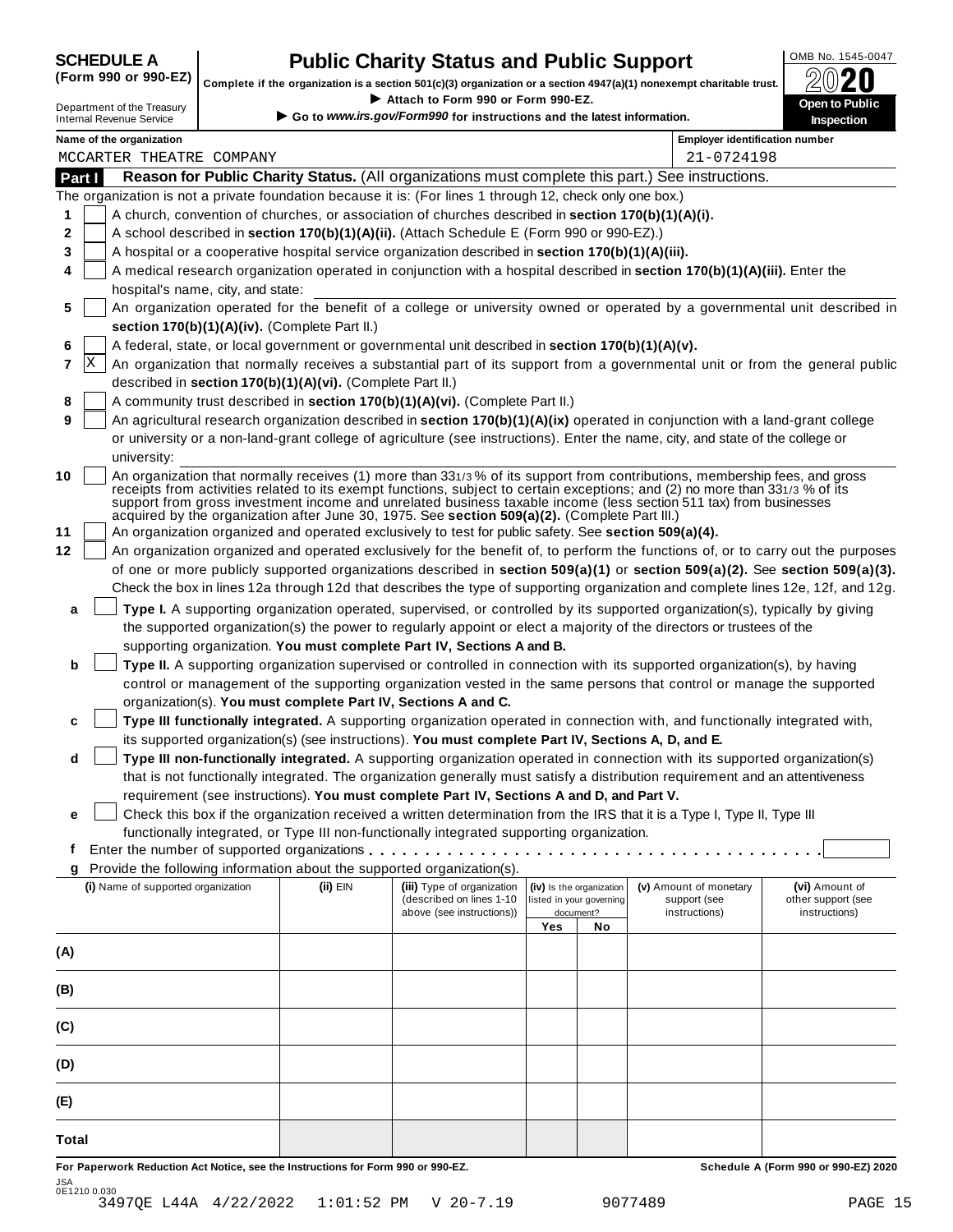**Support Schedule for Organizations Described in Sections 170(b)(1)(A)(iv) and 170(b)(1)(A)(vi)** (Complete only if you checked the box on line 5, 7, or 8 of Part I or if the organization failed to qualify under Part III. If the organization fails to qualify under the tests listed below, please complete Part III.) **Part II**

|              | <b>Section A. Public Support</b>                                                                                                                                                                                                         |            |            |            |            |            |               |
|--------------|------------------------------------------------------------------------------------------------------------------------------------------------------------------------------------------------------------------------------------------|------------|------------|------------|------------|------------|---------------|
|              | Calendar year (or fiscal year beginning in) ▶                                                                                                                                                                                            | (a) 2016   | (b) 2017   | $(c)$ 2018 | $(d)$ 2019 | (e) 2020   | (f) Total     |
| 1.           | Gifts, grants, contributions, and<br>membership fees received. (Do not<br>include any "unusual grants.")                                                                                                                                 | 6,561,841. | 5,834,415. | 4,074,596. | 5,004,650. | 5,631,957. | 27, 107, 459. |
| $\mathbf{2}$ | Tax revenues levied for the<br>organization's benefit and either paid to<br>or expended on its behalf                                                                                                                                    |            |            |            |            |            | 0.            |
| 3            | The value of services or facilities<br>furnished by a governmental unit to the<br>organization without charge                                                                                                                            |            |            |            |            |            | 0.            |
| 4            | Total. Add lines 1 through 3                                                                                                                                                                                                             | 6,561,841. | 5,834,415. | 4,074,596. | 5,004,650. | 5,631,957. | 27, 107, 459. |
| 5            | The portion of total contributions by<br>each person (other than a<br>governmental unit or publicly<br>supported organization) included on<br>line 1 that exceeds 2% of the amount<br>shown on line 11, column (f) $\text{ATCH}$ 1       |            |            |            |            |            | 5,236,685.    |
| 6            | Public support. Subtract line 5 from line 4                                                                                                                                                                                              |            |            |            |            |            | 21,870,774.   |
|              | <b>Section B. Total Support</b>                                                                                                                                                                                                          |            |            |            |            |            |               |
|              | Calendar year (or fiscal year beginning in) ▶                                                                                                                                                                                            | (a) 2016   | (b) 2017   | $(c)$ 2018 | $(d)$ 2019 | (e) 2020   | (f) Total     |
| 7            | Amounts from line 4                                                                                                                                                                                                                      | 6,561,841. | 5,834,415. | 4,074,596. | 5,004,650. | 5,631,957. | 27,107,459.   |
| 8            | Gross income from interest, dividends,<br>payments received on securities loans,<br>rents, royalties, and income from<br>similar sources experiences                                                                                     | 956,304.   | 1,182,116. | 1,260,013. | 1,387,235. | 1,591,027. | 6,376,695.    |
| 9            | Net income from unrelated business<br>activities, whether or not the business<br>is regularly carried on the control of the set of the set of the set of the set of the set of the set of the s                                          | 1,729.     | 101,518.   | 138,947.   | 38,895     | 104,637.   | 385,726.      |
| 10           | Other income. Do not include gain or<br>loss from the sale of capital assets<br>(Explain in Part VI.)                                                                                                                                    |            | 21,588.    | 2,218.     | 50,517.    | 61,025.    | 135,348.      |
| 11           | Total support. Add lines 7 through 10                                                                                                                                                                                                    |            |            |            |            |            | 34,005,228.   |
| 12           | Gross receipts from related activities, etc. (see instructions)                                                                                                                                                                          |            |            |            |            | 12         | 25, 151, 625. |
| 13           | First 5 years. If the Form 990 is for the organization's first, second, third, fourth, or fifth tax year as a section 501(c)(3)<br>organization, check this box and stop here equitarian enterity or an example that is not a stop here. |            |            |            |            |            |               |
|              | <b>Section C. Computation of Public Support Percentage</b>                                                                                                                                                                               |            |            |            |            |            |               |
| 14           | Public support percentage for 2020 (line 6, column (f), divided by line 11, column (f))                                                                                                                                                  |            |            |            |            | 14         | 64.32%        |
| 15           |                                                                                                                                                                                                                                          |            |            |            |            | 15         | 65.01%        |
|              | 16a 331/3% support test - 2020. If the organization did not check the box on line 13, and line 14 is 331/3% or more, check this                                                                                                          |            |            |            |            |            |               |
|              | box and stop here. The organization qualifies as a publicly supported organization $\ldots \ldots \ldots \ldots \ldots \ldots$                                                                                                           |            |            |            |            |            | Χ             |
|              | b 331/3% support test - 2019. If the organization did not check a box on line 13 or 16a, and line 15 is 331/3% or more, check                                                                                                            |            |            |            |            |            |               |
|              |                                                                                                                                                                                                                                          |            |            |            |            |            |               |
|              | 17a 10%-facts-and-circumstances test - 2020. If the organization did not check a box on line 13, 16a, or 16b, and line 14 is                                                                                                             |            |            |            |            |            |               |
|              | 10% or more, and if the organization meets the facts-and-circumstances test, check this box and stop here. Explain in                                                                                                                    |            |            |            |            |            |               |
|              | Part VI how the organization meets the facts-and-circumstances test. The organization qualifies as a publicly supported                                                                                                                  |            |            |            |            |            |               |
|              |                                                                                                                                                                                                                                          |            |            |            |            |            |               |
|              | b 10%-facts-and-circumstances test - 2019. If the organization did not check a box on line 13, 16a, 16b, or 17a, and line                                                                                                                |            |            |            |            |            |               |
|              | 15 is 10% or more, and if the organization meets the facts-and-circumstances test, check this box and stop here. Explain                                                                                                                 |            |            |            |            |            |               |
|              | in Part VI how the organization meets the facts-and-circumstances test. The organization qualifies as a publicly supported                                                                                                               |            |            |            |            |            |               |
| 18           | Private foundation. If the organization did not check a box on line 13, 16a, 16b, 17a, or 17b, check this box and see                                                                                                                    |            |            |            |            |            |               |
|              |                                                                                                                                                                                                                                          |            |            |            |            |            |               |

**Schedule A (Form 990 or 990-EZ) 2020**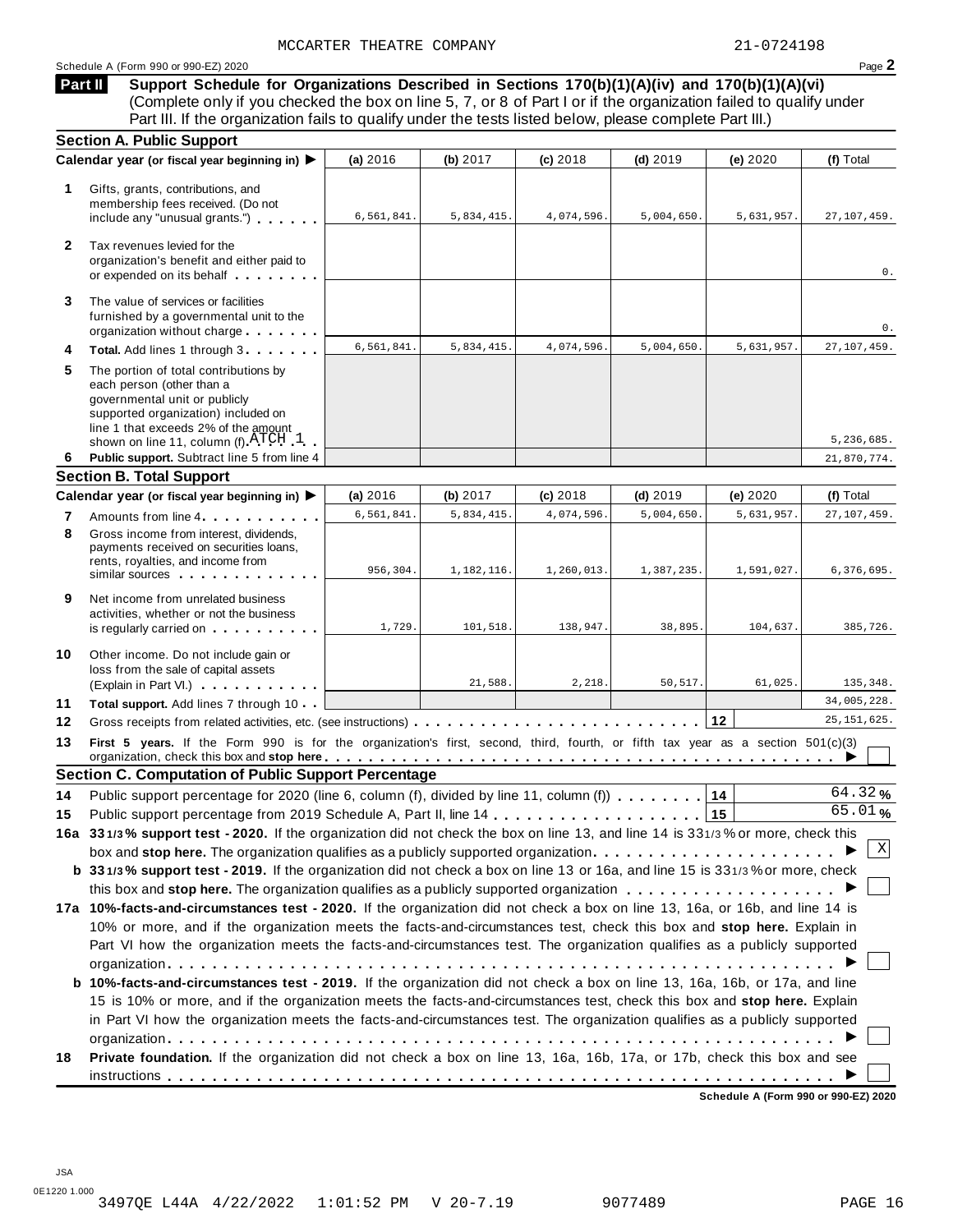#### Schedule A (Form 990 or 990-EZ) 2020 Page 3

#### **Support Schedule for Organizations Described in Section 509(a)(2) Part III**

(Complete only if you checked the box on line 10 of Part I or if the organization failed to qualify under Part II. If the organization fails to qualify under the tests listed below, please complete Part II.)

| Calendar year (or fiscal year beginning in)<br>Gifts, grants, contributions, and membership fees<br>received. (Do not include any "unusual grants.")<br>Gross receipts from admissions, merchandise<br>sold or services performed, or facilities<br>furnished in any activity that is related to the<br>organization's tax-exempt purpose<br>Gross receipts from activities that are not an<br>unrelated trade or business under section 513 .<br>Tax revenues levied for the<br>organization's benefit and either paid to<br>or expended on its behalf <b>contains the set of the set of the set of the set of the set of the set of the set of the set of the set of the set of the set of the set of the set of the set of the set of the set of the set of</b><br>The value of services or facilities<br>furnished by a governmental unit to the<br>organization without charge<br><b>Total.</b> Add lines 1 through 5<br>7a Amounts included on lines 1, 2, and 3<br>received from disqualified persons | (a) $2016$                                                                                                                                                                                                                                                                                                                                                                                                                                                                                                                                                                                                                                                                                         | (b) $2017$ | $(c)$ 2018                                                                                                                       | (d) $2019$ | (e) 2020                                                                                                                                                                                     | (f) Total                                                                                                                                                                                                                                                                                                                                                                                                                                                                                                                                                                                                                                                                                                                                                                                                                                                                                                                                   |
|--------------------------------------------------------------------------------------------------------------------------------------------------------------------------------------------------------------------------------------------------------------------------------------------------------------------------------------------------------------------------------------------------------------------------------------------------------------------------------------------------------------------------------------------------------------------------------------------------------------------------------------------------------------------------------------------------------------------------------------------------------------------------------------------------------------------------------------------------------------------------------------------------------------------------------------------------------------------------------------------------------------|----------------------------------------------------------------------------------------------------------------------------------------------------------------------------------------------------------------------------------------------------------------------------------------------------------------------------------------------------------------------------------------------------------------------------------------------------------------------------------------------------------------------------------------------------------------------------------------------------------------------------------------------------------------------------------------------------|------------|----------------------------------------------------------------------------------------------------------------------------------|------------|----------------------------------------------------------------------------------------------------------------------------------------------------------------------------------------------|---------------------------------------------------------------------------------------------------------------------------------------------------------------------------------------------------------------------------------------------------------------------------------------------------------------------------------------------------------------------------------------------------------------------------------------------------------------------------------------------------------------------------------------------------------------------------------------------------------------------------------------------------------------------------------------------------------------------------------------------------------------------------------------------------------------------------------------------------------------------------------------------------------------------------------------------|
|                                                                                                                                                                                                                                                                                                                                                                                                                                                                                                                                                                                                                                                                                                                                                                                                                                                                                                                                                                                                              |                                                                                                                                                                                                                                                                                                                                                                                                                                                                                                                                                                                                                                                                                                    |            |                                                                                                                                  |            |                                                                                                                                                                                              |                                                                                                                                                                                                                                                                                                                                                                                                                                                                                                                                                                                                                                                                                                                                                                                                                                                                                                                                             |
|                                                                                                                                                                                                                                                                                                                                                                                                                                                                                                                                                                                                                                                                                                                                                                                                                                                                                                                                                                                                              |                                                                                                                                                                                                                                                                                                                                                                                                                                                                                                                                                                                                                                                                                                    |            |                                                                                                                                  |            |                                                                                                                                                                                              |                                                                                                                                                                                                                                                                                                                                                                                                                                                                                                                                                                                                                                                                                                                                                                                                                                                                                                                                             |
|                                                                                                                                                                                                                                                                                                                                                                                                                                                                                                                                                                                                                                                                                                                                                                                                                                                                                                                                                                                                              |                                                                                                                                                                                                                                                                                                                                                                                                                                                                                                                                                                                                                                                                                                    |            |                                                                                                                                  |            |                                                                                                                                                                                              |                                                                                                                                                                                                                                                                                                                                                                                                                                                                                                                                                                                                                                                                                                                                                                                                                                                                                                                                             |
|                                                                                                                                                                                                                                                                                                                                                                                                                                                                                                                                                                                                                                                                                                                                                                                                                                                                                                                                                                                                              |                                                                                                                                                                                                                                                                                                                                                                                                                                                                                                                                                                                                                                                                                                    |            |                                                                                                                                  |            |                                                                                                                                                                                              |                                                                                                                                                                                                                                                                                                                                                                                                                                                                                                                                                                                                                                                                                                                                                                                                                                                                                                                                             |
|                                                                                                                                                                                                                                                                                                                                                                                                                                                                                                                                                                                                                                                                                                                                                                                                                                                                                                                                                                                                              |                                                                                                                                                                                                                                                                                                                                                                                                                                                                                                                                                                                                                                                                                                    |            |                                                                                                                                  |            |                                                                                                                                                                                              |                                                                                                                                                                                                                                                                                                                                                                                                                                                                                                                                                                                                                                                                                                                                                                                                                                                                                                                                             |
|                                                                                                                                                                                                                                                                                                                                                                                                                                                                                                                                                                                                                                                                                                                                                                                                                                                                                                                                                                                                              |                                                                                                                                                                                                                                                                                                                                                                                                                                                                                                                                                                                                                                                                                                    |            |                                                                                                                                  |            |                                                                                                                                                                                              |                                                                                                                                                                                                                                                                                                                                                                                                                                                                                                                                                                                                                                                                                                                                                                                                                                                                                                                                             |
|                                                                                                                                                                                                                                                                                                                                                                                                                                                                                                                                                                                                                                                                                                                                                                                                                                                                                                                                                                                                              |                                                                                                                                                                                                                                                                                                                                                                                                                                                                                                                                                                                                                                                                                                    |            |                                                                                                                                  |            |                                                                                                                                                                                              |                                                                                                                                                                                                                                                                                                                                                                                                                                                                                                                                                                                                                                                                                                                                                                                                                                                                                                                                             |
|                                                                                                                                                                                                                                                                                                                                                                                                                                                                                                                                                                                                                                                                                                                                                                                                                                                                                                                                                                                                              |                                                                                                                                                                                                                                                                                                                                                                                                                                                                                                                                                                                                                                                                                                    |            |                                                                                                                                  |            |                                                                                                                                                                                              |                                                                                                                                                                                                                                                                                                                                                                                                                                                                                                                                                                                                                                                                                                                                                                                                                                                                                                                                             |
|                                                                                                                                                                                                                                                                                                                                                                                                                                                                                                                                                                                                                                                                                                                                                                                                                                                                                                                                                                                                              |                                                                                                                                                                                                                                                                                                                                                                                                                                                                                                                                                                                                                                                                                                    |            |                                                                                                                                  |            |                                                                                                                                                                                              |                                                                                                                                                                                                                                                                                                                                                                                                                                                                                                                                                                                                                                                                                                                                                                                                                                                                                                                                             |
|                                                                                                                                                                                                                                                                                                                                                                                                                                                                                                                                                                                                                                                                                                                                                                                                                                                                                                                                                                                                              |                                                                                                                                                                                                                                                                                                                                                                                                                                                                                                                                                                                                                                                                                                    |            |                                                                                                                                  |            |                                                                                                                                                                                              |                                                                                                                                                                                                                                                                                                                                                                                                                                                                                                                                                                                                                                                                                                                                                                                                                                                                                                                                             |
|                                                                                                                                                                                                                                                                                                                                                                                                                                                                                                                                                                                                                                                                                                                                                                                                                                                                                                                                                                                                              |                                                                                                                                                                                                                                                                                                                                                                                                                                                                                                                                                                                                                                                                                                    |            |                                                                                                                                  |            |                                                                                                                                                                                              |                                                                                                                                                                                                                                                                                                                                                                                                                                                                                                                                                                                                                                                                                                                                                                                                                                                                                                                                             |
|                                                                                                                                                                                                                                                                                                                                                                                                                                                                                                                                                                                                                                                                                                                                                                                                                                                                                                                                                                                                              |                                                                                                                                                                                                                                                                                                                                                                                                                                                                                                                                                                                                                                                                                                    |            |                                                                                                                                  |            |                                                                                                                                                                                              |                                                                                                                                                                                                                                                                                                                                                                                                                                                                                                                                                                                                                                                                                                                                                                                                                                                                                                                                             |
|                                                                                                                                                                                                                                                                                                                                                                                                                                                                                                                                                                                                                                                                                                                                                                                                                                                                                                                                                                                                              |                                                                                                                                                                                                                                                                                                                                                                                                                                                                                                                                                                                                                                                                                                    |            |                                                                                                                                  |            |                                                                                                                                                                                              |                                                                                                                                                                                                                                                                                                                                                                                                                                                                                                                                                                                                                                                                                                                                                                                                                                                                                                                                             |
|                                                                                                                                                                                                                                                                                                                                                                                                                                                                                                                                                                                                                                                                                                                                                                                                                                                                                                                                                                                                              |                                                                                                                                                                                                                                                                                                                                                                                                                                                                                                                                                                                                                                                                                                    |            |                                                                                                                                  |            |                                                                                                                                                                                              |                                                                                                                                                                                                                                                                                                                                                                                                                                                                                                                                                                                                                                                                                                                                                                                                                                                                                                                                             |
|                                                                                                                                                                                                                                                                                                                                                                                                                                                                                                                                                                                                                                                                                                                                                                                                                                                                                                                                                                                                              |                                                                                                                                                                                                                                                                                                                                                                                                                                                                                                                                                                                                                                                                                                    |            |                                                                                                                                  |            |                                                                                                                                                                                              |                                                                                                                                                                                                                                                                                                                                                                                                                                                                                                                                                                                                                                                                                                                                                                                                                                                                                                                                             |
|                                                                                                                                                                                                                                                                                                                                                                                                                                                                                                                                                                                                                                                                                                                                                                                                                                                                                                                                                                                                              |                                                                                                                                                                                                                                                                                                                                                                                                                                                                                                                                                                                                                                                                                                    |            |                                                                                                                                  |            |                                                                                                                                                                                              |                                                                                                                                                                                                                                                                                                                                                                                                                                                                                                                                                                                                                                                                                                                                                                                                                                                                                                                                             |
|                                                                                                                                                                                                                                                                                                                                                                                                                                                                                                                                                                                                                                                                                                                                                                                                                                                                                                                                                                                                              |                                                                                                                                                                                                                                                                                                                                                                                                                                                                                                                                                                                                                                                                                                    |            |                                                                                                                                  |            |                                                                                                                                                                                              |                                                                                                                                                                                                                                                                                                                                                                                                                                                                                                                                                                                                                                                                                                                                                                                                                                                                                                                                             |
|                                                                                                                                                                                                                                                                                                                                                                                                                                                                                                                                                                                                                                                                                                                                                                                                                                                                                                                                                                                                              |                                                                                                                                                                                                                                                                                                                                                                                                                                                                                                                                                                                                                                                                                                    |            |                                                                                                                                  |            |                                                                                                                                                                                              |                                                                                                                                                                                                                                                                                                                                                                                                                                                                                                                                                                                                                                                                                                                                                                                                                                                                                                                                             |
| <b>b</b> Amounts included on lines 2 and 3                                                                                                                                                                                                                                                                                                                                                                                                                                                                                                                                                                                                                                                                                                                                                                                                                                                                                                                                                                   |                                                                                                                                                                                                                                                                                                                                                                                                                                                                                                                                                                                                                                                                                                    |            |                                                                                                                                  |            |                                                                                                                                                                                              |                                                                                                                                                                                                                                                                                                                                                                                                                                                                                                                                                                                                                                                                                                                                                                                                                                                                                                                                             |
| received from other than disqualified                                                                                                                                                                                                                                                                                                                                                                                                                                                                                                                                                                                                                                                                                                                                                                                                                                                                                                                                                                        |                                                                                                                                                                                                                                                                                                                                                                                                                                                                                                                                                                                                                                                                                                    |            |                                                                                                                                  |            |                                                                                                                                                                                              |                                                                                                                                                                                                                                                                                                                                                                                                                                                                                                                                                                                                                                                                                                                                                                                                                                                                                                                                             |
| persons that exceed the greater of \$5,000                                                                                                                                                                                                                                                                                                                                                                                                                                                                                                                                                                                                                                                                                                                                                                                                                                                                                                                                                                   |                                                                                                                                                                                                                                                                                                                                                                                                                                                                                                                                                                                                                                                                                                    |            |                                                                                                                                  |            |                                                                                                                                                                                              |                                                                                                                                                                                                                                                                                                                                                                                                                                                                                                                                                                                                                                                                                                                                                                                                                                                                                                                                             |
|                                                                                                                                                                                                                                                                                                                                                                                                                                                                                                                                                                                                                                                                                                                                                                                                                                                                                                                                                                                                              |                                                                                                                                                                                                                                                                                                                                                                                                                                                                                                                                                                                                                                                                                                    |            |                                                                                                                                  |            |                                                                                                                                                                                              |                                                                                                                                                                                                                                                                                                                                                                                                                                                                                                                                                                                                                                                                                                                                                                                                                                                                                                                                             |
|                                                                                                                                                                                                                                                                                                                                                                                                                                                                                                                                                                                                                                                                                                                                                                                                                                                                                                                                                                                                              |                                                                                                                                                                                                                                                                                                                                                                                                                                                                                                                                                                                                                                                                                                    |            |                                                                                                                                  |            |                                                                                                                                                                                              |                                                                                                                                                                                                                                                                                                                                                                                                                                                                                                                                                                                                                                                                                                                                                                                                                                                                                                                                             |
|                                                                                                                                                                                                                                                                                                                                                                                                                                                                                                                                                                                                                                                                                                                                                                                                                                                                                                                                                                                                              |                                                                                                                                                                                                                                                                                                                                                                                                                                                                                                                                                                                                                                                                                                    |            |                                                                                                                                  |            |                                                                                                                                                                                              |                                                                                                                                                                                                                                                                                                                                                                                                                                                                                                                                                                                                                                                                                                                                                                                                                                                                                                                                             |
|                                                                                                                                                                                                                                                                                                                                                                                                                                                                                                                                                                                                                                                                                                                                                                                                                                                                                                                                                                                                              |                                                                                                                                                                                                                                                                                                                                                                                                                                                                                                                                                                                                                                                                                                    |            |                                                                                                                                  |            |                                                                                                                                                                                              |                                                                                                                                                                                                                                                                                                                                                                                                                                                                                                                                                                                                                                                                                                                                                                                                                                                                                                                                             |
|                                                                                                                                                                                                                                                                                                                                                                                                                                                                                                                                                                                                                                                                                                                                                                                                                                                                                                                                                                                                              |                                                                                                                                                                                                                                                                                                                                                                                                                                                                                                                                                                                                                                                                                                    |            |                                                                                                                                  |            |                                                                                                                                                                                              | (f) Total                                                                                                                                                                                                                                                                                                                                                                                                                                                                                                                                                                                                                                                                                                                                                                                                                                                                                                                                   |
|                                                                                                                                                                                                                                                                                                                                                                                                                                                                                                                                                                                                                                                                                                                                                                                                                                                                                                                                                                                                              |                                                                                                                                                                                                                                                                                                                                                                                                                                                                                                                                                                                                                                                                                                    |            |                                                                                                                                  |            |                                                                                                                                                                                              |                                                                                                                                                                                                                                                                                                                                                                                                                                                                                                                                                                                                                                                                                                                                                                                                                                                                                                                                             |
|                                                                                                                                                                                                                                                                                                                                                                                                                                                                                                                                                                                                                                                                                                                                                                                                                                                                                                                                                                                                              |                                                                                                                                                                                                                                                                                                                                                                                                                                                                                                                                                                                                                                                                                                    |            |                                                                                                                                  |            |                                                                                                                                                                                              |                                                                                                                                                                                                                                                                                                                                                                                                                                                                                                                                                                                                                                                                                                                                                                                                                                                                                                                                             |
| payments received on securities loans,<br>rents, royalties, and income from similar                                                                                                                                                                                                                                                                                                                                                                                                                                                                                                                                                                                                                                                                                                                                                                                                                                                                                                                          |                                                                                                                                                                                                                                                                                                                                                                                                                                                                                                                                                                                                                                                                                                    |            |                                                                                                                                  |            |                                                                                                                                                                                              |                                                                                                                                                                                                                                                                                                                                                                                                                                                                                                                                                                                                                                                                                                                                                                                                                                                                                                                                             |
|                                                                                                                                                                                                                                                                                                                                                                                                                                                                                                                                                                                                                                                                                                                                                                                                                                                                                                                                                                                                              |                                                                                                                                                                                                                                                                                                                                                                                                                                                                                                                                                                                                                                                                                                    |            |                                                                                                                                  |            |                                                                                                                                                                                              |                                                                                                                                                                                                                                                                                                                                                                                                                                                                                                                                                                                                                                                                                                                                                                                                                                                                                                                                             |
|                                                                                                                                                                                                                                                                                                                                                                                                                                                                                                                                                                                                                                                                                                                                                                                                                                                                                                                                                                                                              |                                                                                                                                                                                                                                                                                                                                                                                                                                                                                                                                                                                                                                                                                                    |            |                                                                                                                                  |            |                                                                                                                                                                                              |                                                                                                                                                                                                                                                                                                                                                                                                                                                                                                                                                                                                                                                                                                                                                                                                                                                                                                                                             |
|                                                                                                                                                                                                                                                                                                                                                                                                                                                                                                                                                                                                                                                                                                                                                                                                                                                                                                                                                                                                              |                                                                                                                                                                                                                                                                                                                                                                                                                                                                                                                                                                                                                                                                                                    |            |                                                                                                                                  |            |                                                                                                                                                                                              |                                                                                                                                                                                                                                                                                                                                                                                                                                                                                                                                                                                                                                                                                                                                                                                                                                                                                                                                             |
|                                                                                                                                                                                                                                                                                                                                                                                                                                                                                                                                                                                                                                                                                                                                                                                                                                                                                                                                                                                                              |                                                                                                                                                                                                                                                                                                                                                                                                                                                                                                                                                                                                                                                                                                    |            |                                                                                                                                  |            |                                                                                                                                                                                              |                                                                                                                                                                                                                                                                                                                                                                                                                                                                                                                                                                                                                                                                                                                                                                                                                                                                                                                                             |
|                                                                                                                                                                                                                                                                                                                                                                                                                                                                                                                                                                                                                                                                                                                                                                                                                                                                                                                                                                                                              |                                                                                                                                                                                                                                                                                                                                                                                                                                                                                                                                                                                                                                                                                                    |            |                                                                                                                                  |            |                                                                                                                                                                                              |                                                                                                                                                                                                                                                                                                                                                                                                                                                                                                                                                                                                                                                                                                                                                                                                                                                                                                                                             |
|                                                                                                                                                                                                                                                                                                                                                                                                                                                                                                                                                                                                                                                                                                                                                                                                                                                                                                                                                                                                              |                                                                                                                                                                                                                                                                                                                                                                                                                                                                                                                                                                                                                                                                                                    |            |                                                                                                                                  |            |                                                                                                                                                                                              |                                                                                                                                                                                                                                                                                                                                                                                                                                                                                                                                                                                                                                                                                                                                                                                                                                                                                                                                             |
| activities not included in line 10b, whether                                                                                                                                                                                                                                                                                                                                                                                                                                                                                                                                                                                                                                                                                                                                                                                                                                                                                                                                                                 |                                                                                                                                                                                                                                                                                                                                                                                                                                                                                                                                                                                                                                                                                                    |            |                                                                                                                                  |            |                                                                                                                                                                                              |                                                                                                                                                                                                                                                                                                                                                                                                                                                                                                                                                                                                                                                                                                                                                                                                                                                                                                                                             |
| or not the business is regularly carried on.                                                                                                                                                                                                                                                                                                                                                                                                                                                                                                                                                                                                                                                                                                                                                                                                                                                                                                                                                                 |                                                                                                                                                                                                                                                                                                                                                                                                                                                                                                                                                                                                                                                                                                    |            |                                                                                                                                  |            |                                                                                                                                                                                              |                                                                                                                                                                                                                                                                                                                                                                                                                                                                                                                                                                                                                                                                                                                                                                                                                                                                                                                                             |
| Other income. Do not include gain or                                                                                                                                                                                                                                                                                                                                                                                                                                                                                                                                                                                                                                                                                                                                                                                                                                                                                                                                                                         |                                                                                                                                                                                                                                                                                                                                                                                                                                                                                                                                                                                                                                                                                                    |            |                                                                                                                                  |            |                                                                                                                                                                                              |                                                                                                                                                                                                                                                                                                                                                                                                                                                                                                                                                                                                                                                                                                                                                                                                                                                                                                                                             |
| loss from the sale of capital assets                                                                                                                                                                                                                                                                                                                                                                                                                                                                                                                                                                                                                                                                                                                                                                                                                                                                                                                                                                         |                                                                                                                                                                                                                                                                                                                                                                                                                                                                                                                                                                                                                                                                                                    |            |                                                                                                                                  |            |                                                                                                                                                                                              |                                                                                                                                                                                                                                                                                                                                                                                                                                                                                                                                                                                                                                                                                                                                                                                                                                                                                                                                             |
| (Explain in Part VI.)                                                                                                                                                                                                                                                                                                                                                                                                                                                                                                                                                                                                                                                                                                                                                                                                                                                                                                                                                                                        |                                                                                                                                                                                                                                                                                                                                                                                                                                                                                                                                                                                                                                                                                                    |            |                                                                                                                                  |            |                                                                                                                                                                                              |                                                                                                                                                                                                                                                                                                                                                                                                                                                                                                                                                                                                                                                                                                                                                                                                                                                                                                                                             |
| Total support. (Add lines 9, 10c, 11,                                                                                                                                                                                                                                                                                                                                                                                                                                                                                                                                                                                                                                                                                                                                                                                                                                                                                                                                                                        |                                                                                                                                                                                                                                                                                                                                                                                                                                                                                                                                                                                                                                                                                                    |            |                                                                                                                                  |            |                                                                                                                                                                                              |                                                                                                                                                                                                                                                                                                                                                                                                                                                                                                                                                                                                                                                                                                                                                                                                                                                                                                                                             |
| and 12.) $\cdots$ $\cdots$ $\cdots$ $\cdots$                                                                                                                                                                                                                                                                                                                                                                                                                                                                                                                                                                                                                                                                                                                                                                                                                                                                                                                                                                 |                                                                                                                                                                                                                                                                                                                                                                                                                                                                                                                                                                                                                                                                                                    |            |                                                                                                                                  |            |                                                                                                                                                                                              |                                                                                                                                                                                                                                                                                                                                                                                                                                                                                                                                                                                                                                                                                                                                                                                                                                                                                                                                             |
|                                                                                                                                                                                                                                                                                                                                                                                                                                                                                                                                                                                                                                                                                                                                                                                                                                                                                                                                                                                                              |                                                                                                                                                                                                                                                                                                                                                                                                                                                                                                                                                                                                                                                                                                    |            |                                                                                                                                  |            |                                                                                                                                                                                              |                                                                                                                                                                                                                                                                                                                                                                                                                                                                                                                                                                                                                                                                                                                                                                                                                                                                                                                                             |
|                                                                                                                                                                                                                                                                                                                                                                                                                                                                                                                                                                                                                                                                                                                                                                                                                                                                                                                                                                                                              |                                                                                                                                                                                                                                                                                                                                                                                                                                                                                                                                                                                                                                                                                                    |            |                                                                                                                                  |            |                                                                                                                                                                                              |                                                                                                                                                                                                                                                                                                                                                                                                                                                                                                                                                                                                                                                                                                                                                                                                                                                                                                                                             |
|                                                                                                                                                                                                                                                                                                                                                                                                                                                                                                                                                                                                                                                                                                                                                                                                                                                                                                                                                                                                              |                                                                                                                                                                                                                                                                                                                                                                                                                                                                                                                                                                                                                                                                                                    |            |                                                                                                                                  |            |                                                                                                                                                                                              |                                                                                                                                                                                                                                                                                                                                                                                                                                                                                                                                                                                                                                                                                                                                                                                                                                                                                                                                             |
|                                                                                                                                                                                                                                                                                                                                                                                                                                                                                                                                                                                                                                                                                                                                                                                                                                                                                                                                                                                                              |                                                                                                                                                                                                                                                                                                                                                                                                                                                                                                                                                                                                                                                                                                    |            |                                                                                                                                  |            | 15                                                                                                                                                                                           | %                                                                                                                                                                                                                                                                                                                                                                                                                                                                                                                                                                                                                                                                                                                                                                                                                                                                                                                                           |
|                                                                                                                                                                                                                                                                                                                                                                                                                                                                                                                                                                                                                                                                                                                                                                                                                                                                                                                                                                                                              |                                                                                                                                                                                                                                                                                                                                                                                                                                                                                                                                                                                                                                                                                                    |            |                                                                                                                                  |            | 16                                                                                                                                                                                           | %                                                                                                                                                                                                                                                                                                                                                                                                                                                                                                                                                                                                                                                                                                                                                                                                                                                                                                                                           |
|                                                                                                                                                                                                                                                                                                                                                                                                                                                                                                                                                                                                                                                                                                                                                                                                                                                                                                                                                                                                              |                                                                                                                                                                                                                                                                                                                                                                                                                                                                                                                                                                                                                                                                                                    |            |                                                                                                                                  |            |                                                                                                                                                                                              |                                                                                                                                                                                                                                                                                                                                                                                                                                                                                                                                                                                                                                                                                                                                                                                                                                                                                                                                             |
|                                                                                                                                                                                                                                                                                                                                                                                                                                                                                                                                                                                                                                                                                                                                                                                                                                                                                                                                                                                                              |                                                                                                                                                                                                                                                                                                                                                                                                                                                                                                                                                                                                                                                                                                    |            |                                                                                                                                  |            | 17                                                                                                                                                                                           | %                                                                                                                                                                                                                                                                                                                                                                                                                                                                                                                                                                                                                                                                                                                                                                                                                                                                                                                                           |
|                                                                                                                                                                                                                                                                                                                                                                                                                                                                                                                                                                                                                                                                                                                                                                                                                                                                                                                                                                                                              |                                                                                                                                                                                                                                                                                                                                                                                                                                                                                                                                                                                                                                                                                                    |            |                                                                                                                                  |            | 18                                                                                                                                                                                           | %                                                                                                                                                                                                                                                                                                                                                                                                                                                                                                                                                                                                                                                                                                                                                                                                                                                                                                                                           |
|                                                                                                                                                                                                                                                                                                                                                                                                                                                                                                                                                                                                                                                                                                                                                                                                                                                                                                                                                                                                              |                                                                                                                                                                                                                                                                                                                                                                                                                                                                                                                                                                                                                                                                                                    |            |                                                                                                                                  |            |                                                                                                                                                                                              |                                                                                                                                                                                                                                                                                                                                                                                                                                                                                                                                                                                                                                                                                                                                                                                                                                                                                                                                             |
|                                                                                                                                                                                                                                                                                                                                                                                                                                                                                                                                                                                                                                                                                                                                                                                                                                                                                                                                                                                                              |                                                                                                                                                                                                                                                                                                                                                                                                                                                                                                                                                                                                                                                                                                    |            |                                                                                                                                  |            |                                                                                                                                                                                              |                                                                                                                                                                                                                                                                                                                                                                                                                                                                                                                                                                                                                                                                                                                                                                                                                                                                                                                                             |
|                                                                                                                                                                                                                                                                                                                                                                                                                                                                                                                                                                                                                                                                                                                                                                                                                                                                                                                                                                                                              |                                                                                                                                                                                                                                                                                                                                                                                                                                                                                                                                                                                                                                                                                                    |            |                                                                                                                                  |            |                                                                                                                                                                                              |                                                                                                                                                                                                                                                                                                                                                                                                                                                                                                                                                                                                                                                                                                                                                                                                                                                                                                                                             |
|                                                                                                                                                                                                                                                                                                                                                                                                                                                                                                                                                                                                                                                                                                                                                                                                                                                                                                                                                                                                              |                                                                                                                                                                                                                                                                                                                                                                                                                                                                                                                                                                                                                                                                                                    |            |                                                                                                                                  |            |                                                                                                                                                                                              |                                                                                                                                                                                                                                                                                                                                                                                                                                                                                                                                                                                                                                                                                                                                                                                                                                                                                                                                             |
|                                                                                                                                                                                                                                                                                                                                                                                                                                                                                                                                                                                                                                                                                                                                                                                                                                                                                                                                                                                                              |                                                                                                                                                                                                                                                                                                                                                                                                                                                                                                                                                                                                                                                                                                    |            |                                                                                                                                  |            |                                                                                                                                                                                              |                                                                                                                                                                                                                                                                                                                                                                                                                                                                                                                                                                                                                                                                                                                                                                                                                                                                                                                                             |
|                                                                                                                                                                                                                                                                                                                                                                                                                                                                                                                                                                                                                                                                                                                                                                                                                                                                                                                                                                                                              |                                                                                                                                                                                                                                                                                                                                                                                                                                                                                                                                                                                                                                                                                                    |            |                                                                                                                                  |            |                                                                                                                                                                                              |                                                                                                                                                                                                                                                                                                                                                                                                                                                                                                                                                                                                                                                                                                                                                                                                                                                                                                                                             |
|                                                                                                                                                                                                                                                                                                                                                                                                                                                                                                                                                                                                                                                                                                                                                                                                                                                                                                                                                                                                              | or 1% of the amount on line 13 for the year<br>c Add lines 7a and 7b contact the contact of the contact of the contact of the contact of the contact of the contact of the contact of the contact of the contact of the contact of the contact of the contact of the contact<br>Public support. (Subtract line 7c from<br>$line 6.)$<br><b>Section B. Total Support</b><br>Calendar year (or fiscal year beginning in)<br>Amounts from line 6<br>10 a Gross income from interest, dividends,<br>SOUICES<br><b>b</b> Unrelated business taxable income (less<br>section 511 taxes) from businesses<br>acquired after June 30, 1975<br>c Add lines 10a and 10b<br>Net income from unrelated business | (a) 2016   | (b) 2017<br><b>Section C. Computation of Public Support Percentage</b><br>Section D. Computation of Investment Income Percentage | $(c)$ 2018 | (d) $2019$<br>Public support percentage from 2019 Schedule A, Part III, line 15.<br>Investment income percentage for 2020 (line 10c, column (f), divided by line 13, column (f)).<br>9077489 | (e) $2020$<br>First 5 years. If the Form 990 is for the organization's first, second, third, fourth, or fifth tax year as a section 501(c)(3)<br>19a 331/3% support tests - 2020. If the organization did not check the box on line 14, and line 15 is more than 331/3%, and line<br>17 is not more than 331/3%, check this box and stop here. The organization qualifies as a publicly supported organization.<br><b>b</b> 331/3% support tests - 2019. If the organization did not check a box on line 14 or line 19a, and line 16 is more than 331/3%, and<br>line 18 is not more than 331/3%, check this box and stop here. The organization qualifies as a publicly supported organization<br>Private foundation. If the organization did not check a box on line 14, 19a, or 19b, check this box and see instructions<br>Schedule A (Form 990 or 990-EZ) 2020<br>0E1221 1.000<br>3497QE L44A 4/22/2022<br>$1:01:52$ PM<br>$V$ 20-7.19 |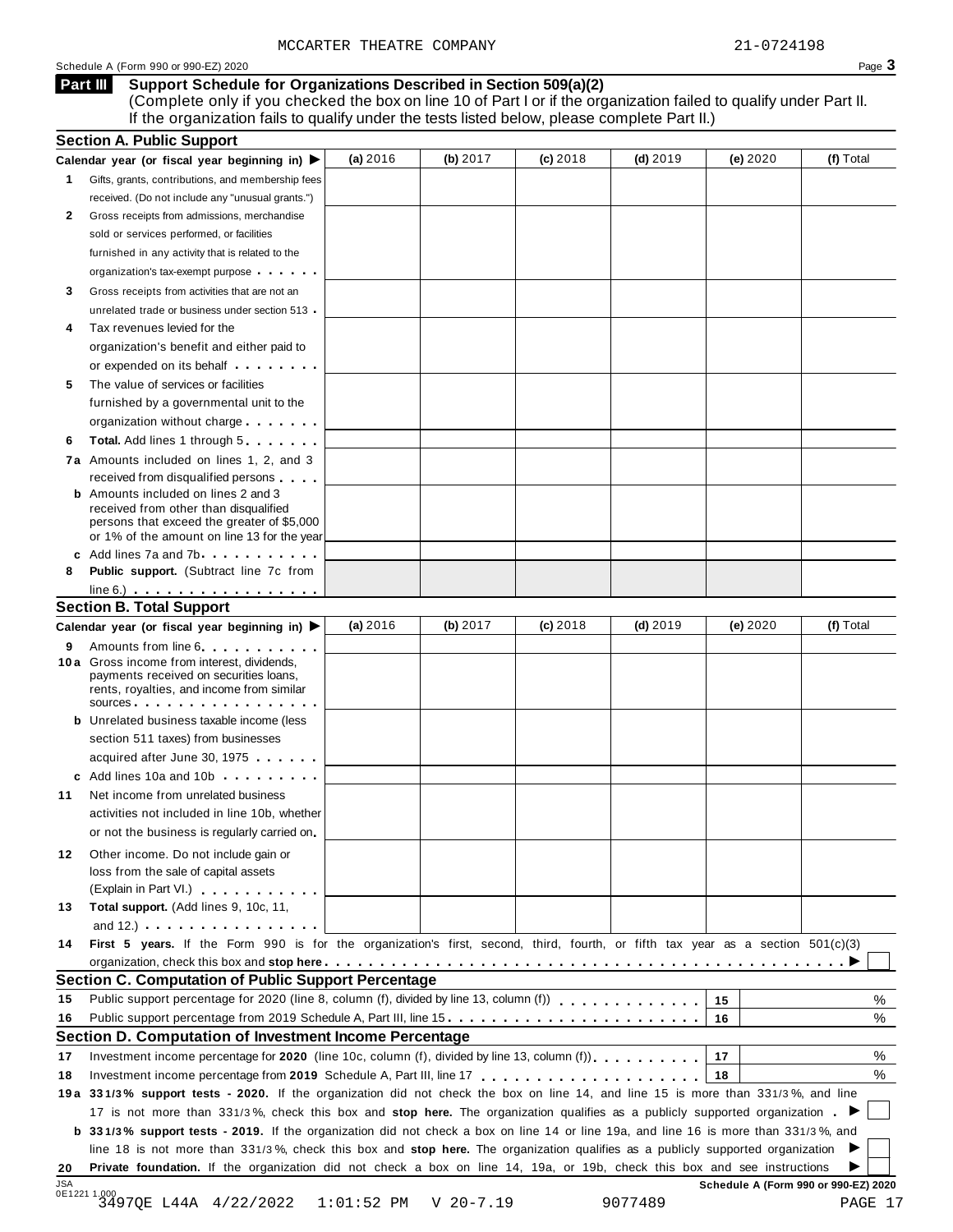**Yes No**

**2**

**3a**

**3b**

**3c**

**4a**

**4b**

**4c**

**5a**

**5b 5c**

**6**

**7**

**8**

**9a**

**9b**

**9c**

**10a**

#### **Part IV Supporting Organizations**

(Complete only if you checked a box in line 12 on Part I. If you checked box 12a, Part I, complete Sections A and B. If you checked box 12b, Part I, complete Sections A and C. If you checked box 12c, Part I, complete Sections A, D, and E. If you checked box 12d, Part I, complete Sections A and D, and complete Part V.)

#### **Section A. All Supporting Organizations**

- **1** Are all of the organization's supported organizations listed by name in the organization's governing documents? *If "No," describe in Part VI how the supported organizations are designated. If designated by class or purpose, describe the designation. If historic and continuing relationship, explain.* **1**
- **2** Did the organization have any supported organization that does not have an IRS determination of status under section 509(a)(1) or (2)? *If"Yes," explain in Part VI how the organization determined that the supported organization was described in section 509(a)(1) or (2).*
- **3 a** Did the organization have a supported organization described in section 501(c)(4), (5), or (6)? *If "Yes," answer lines 3b and 3c below.*
- **b** Did the organization confirm that each supported organization qualified under section 501(c)(4), (5), or (6) and | satisfied the public support tests under section 509(a)(2)? *If "Yes," describe in Part VI when and how the organization made the determination.*
- **c** Did the organization ensure that all support to such organizations was used exclusively for section 170(c)(2)(B) purposes? *If"Yes," explain in Part VI what controls the organization put in place to ensure such use.*
- **4 a** Was any supported organization not organized in the United States ("foreign supported organization")? *If "Yes," and if you checked box 12a or 12b in Part I, answer lines 4b and 4c below.*
- **b** Did the organization have ultimate control and discretion in deciding whether to make grants to the foreign | supported organization? *If "Yes," describe in Part VI how the organization had such control and discretion despite being controlled or supervised by or in connection with its supported organizations.*
- **c** Did the organization support any foreign supported organization that does not have an IRS determination under sections 501(c)(3) and 509(a)(1) or (2)? *If "Yes," explain in Part VI what controls the organization used to ensure that all support to the foreign supported organization was used exclusively for section 170(c)(2)(B) purposes.*
- **5 a** Did the organization add, substitute, or remove any supported organizations during the tax year? *If "Yes,"* answer lines 5b and 5c below (if applicable). Also, provide detail in Part VI, including (i) the names and EIN *numbers of the supported organizations added, substituted, or removed; (ii) the reasons for each such action;* (iii) the authority under the organization's organizing document authorizing such action; and (iv) how the action *was accomplished (such as by amendment to the organizing document).*
- **b Type I or Type II only.** Was any added or substituted supported organization part of a class already designated in the organization's organizing document?
- **c Substitutions only.** Was the substitution the result of an event beyond the organization's control?
- **6** Did the organization provide support (whether in the form of grants or the provision of services or facilities) to anyone other than (i) its supported organizations, (ii) individuals that are part of the charitable class benefited by one or more of its supported organizations, or (iii) other supporting organizations that also support or benefit one or more of the filing organization's supported organizations? *If"Yes," provide detail in Part VI.*
- **7** Did the organization provide a grant, loan, compensation, or other similar payment to a substantial contributor (as defined in section 4958(c)(3)(C)), a family member of a substantial contributor, or a 35% controlled entity with regard to a substantial contributor? *If"Yes," complete Part I of Schedule L (Form 990 or 990-EZ).*
- **8** Did the organization make a loan to a disqualified person (as defined in section 4958) not described in line 7? *If "Yes," complete Part I of Schedule L (Form 990 or 990-EZ).*
- **9a** Was the organization controlled directly or indirectly at any time during the tax year by one or more | disqualified persons, as defined in section 4946 (other than foundation managers and organizations described in section 509(a)(1) or (2))? *If"Yes," provide detail in Part VI.*
- **b** Did one or more disqualified persons (as defined in line 9a) hold a controlling interest in any entity in which | the supporting organization had an interest? *If"Yes," provide detail in Part VI.*
- **c** Did a disqualified person (as defined in line 9a) have an ownership interest in, or derive any personal benefit from, assets in which the supporting organization also had an interest? *If"Yes," provide detail in Part VI.*
- **10a** Was the organization subject to the excess business holdings rules of section 4943 because of section | 4943(f) (regarding certain Type II supporting organizations, and all Type III non-functionally integrated supporting organizations)? *If"Yes," answer line 10b below.*
	- **b** Did the organization have any excess business holdings in the tax year? *(Use Schedule C, Form 4720, to determine whether the organization had excess business holdings.)*

0E1229 1.010

**10b** JSA **Schedule A (Form 990 or 990-EZ) 2020**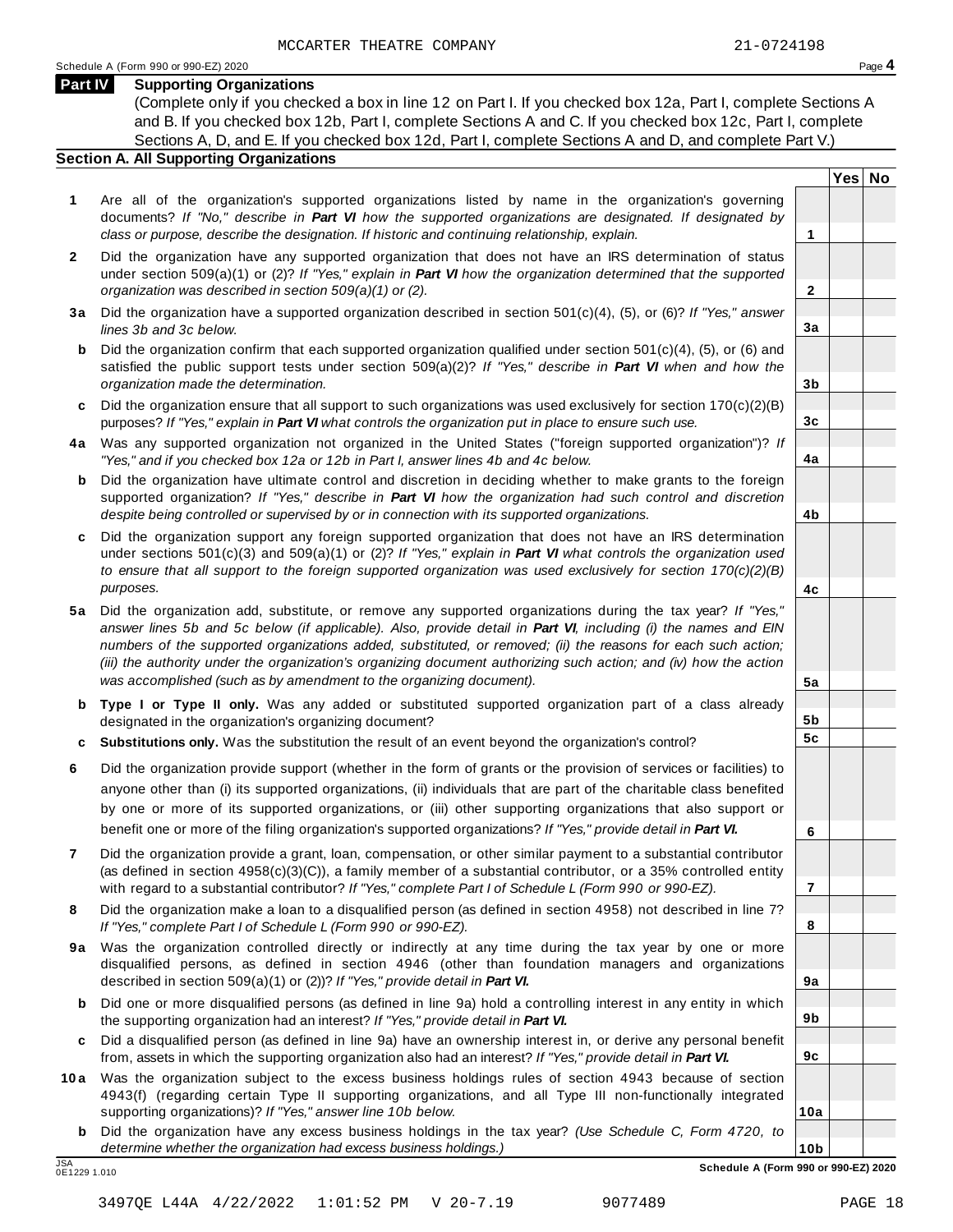**Part IV** 

| <b>Part IV</b> | <b>Supporting Organizations (continued)</b>                                             |          |  |
|----------------|-----------------------------------------------------------------------------------------|----------|--|
|                |                                                                                         | 'Yes∣ No |  |
| 11             | Has the organization accepted a gift or contribution from any of the following persons? |          |  |

- A person who directly or indirectly controls, either alone or together with persons described in lines 11b and **a** 11c below, the governing body of a supported organization?
- A family member of a person described in line 11a above? **b**
- A 35% controlled entity of a person described in line 11a or 11b above? *If"Yes" to line 11a, 11b, or 11c, provide* **c** *detail in Part VI.*

#### **Section B. Type I Supporting Organizations**

|                                                                                                                                                                                                                                                                                                                                                                                                                                                                                                                                                                                                                                                                                                                                                                                 | Yes |  |
|---------------------------------------------------------------------------------------------------------------------------------------------------------------------------------------------------------------------------------------------------------------------------------------------------------------------------------------------------------------------------------------------------------------------------------------------------------------------------------------------------------------------------------------------------------------------------------------------------------------------------------------------------------------------------------------------------------------------------------------------------------------------------------|-----|--|
| Did the governing body, members of the governing body, officers acting in their official capacity, or membership of one or<br>more supported organizations have the power to regularly appoint or elect at least a majority of the organization's officers,<br>directors, or trustees at all times during the tax year? If "No," describe in <b>Part VI</b> how the supported organization(s)<br>effectively operated, supervised, or controlled the organization's activities. If the organization had more than one supported<br>organization, describe how the powers to appoint and/or remove officers, directors, or trustees were allocated among the<br>supported organizations and what conditions or restrictions, if any, applied to such powers during the tax year. |     |  |
| Did the organization operate for the benefit of any supported organization other than the supported<br>organization(s) that operated, supervised, or controlled the supporting organization? If "Yes," explain in Part<br>VI how providing such benefit carried out the purposes of the supported organization(s) that operated,<br>supervised, or controlled the supporting organization.                                                                                                                                                                                                                                                                                                                                                                                      |     |  |

#### **Section C. Type II Supporting Organizations**

**1 Yes No 1** Were a majority of the organization's directors or trustees during the tax year also a majority of the directors or trustees of each of the organization's supported organization(s)? *If"No," describe in Part VI how control or management of the supporting organization was vested in the same persons that controlled or managed the supported organization(s).*

#### **Section D. All Type III Supporting Organizations**

|              |                                                                                                                                                                                                                                                                                                                                                                                                                                                                                          |  | Yes⊺ |  |
|--------------|------------------------------------------------------------------------------------------------------------------------------------------------------------------------------------------------------------------------------------------------------------------------------------------------------------------------------------------------------------------------------------------------------------------------------------------------------------------------------------------|--|------|--|
|              | Did the organization provide to each of its supported organizations, by the last day of the fifth month of the<br>organization's tax year, (i) a written notice describing the type and amount of support provided during the prior<br>tax year, (ii) a copy of the Form 990 that was most recently filed as of the date of notification, and (iii) copies of<br>the organization's governing documents in effect on the date of notification, to the extent not previously<br>provided? |  |      |  |
| $\mathbf{2}$ | Were any of the organization's officers, directors, or trustees either (i) appointed or elected by the supported<br>organization(s) or (ii) serving on the governing body of a supported organization? If "No," explain in Part VI how                                                                                                                                                                                                                                                   |  |      |  |
|              | the organization maintained a close and continuous working relationship with the supported organization(s).                                                                                                                                                                                                                                                                                                                                                                              |  |      |  |
| 3            | By reason of the relationship described in line 2, above, did the organization's supported organizations have<br>a significant voice in the organization's investment policies and in directing the use of the organization's<br>income or assets at all times during the tax year? If "Yes," describe in Part VI the role the organization's                                                                                                                                            |  |      |  |
|              | supported organizations played in this regard.                                                                                                                                                                                                                                                                                                                                                                                                                                           |  |      |  |

#### **Section E. Type III Functionally Integrated Supporting Organizations**

|   | Check the box next to the method that the organization used to satisfy the Integral Part Test during the year (see instructions). |  |          |  |  |  |
|---|-----------------------------------------------------------------------------------------------------------------------------------|--|----------|--|--|--|
|   | The organization satisfied the Activities Test. Complete line 2 below.                                                            |  |          |  |  |  |
| b | The organization is the parent of each of its supported organizations. Complete line 3 below.                                     |  |          |  |  |  |
|   | The organization supported a governmental entity. Describe in Part VI how you supported a governmental entity (see instructions). |  |          |  |  |  |
|   |                                                                                                                                   |  | `Yes∣ No |  |  |  |
|   | Activities Test. Answer lines 2a and 2b below.                                                                                    |  |          |  |  |  |

|   | , why wo red. And the model one and the boot                                                                                                                                                                                                                                                                                                                                                                                                                     |    |  |
|---|------------------------------------------------------------------------------------------------------------------------------------------------------------------------------------------------------------------------------------------------------------------------------------------------------------------------------------------------------------------------------------------------------------------------------------------------------------------|----|--|
| a | Did substantially all of the organization's activities during the tax year directly further the exempt purposes of<br>the supported organization(s) to which the organization was responsive? If "Yes," then in <b>Part VI identify</b><br>those supported organizations and explain how these activities directly furthered their exempt purposes.<br>how the organization was responsive to those supported organizations, and how the organization determined |    |  |
|   | that these activities constituted substantially all of its activities.                                                                                                                                                                                                                                                                                                                                                                                           | 2a |  |
| b | Did the activities described in line 2a, above, constitute activities that, but for the organization's involvement,<br>one or more of the organization's supported organization(s) would have been engaged in? If "Yes," explain in<br>Part VI the reasons for the organization's position that its supported organization(s) would have engaged in<br>these activities but for the organization's involvement.                                                  | 2b |  |
|   |                                                                                                                                                                                                                                                                                                                                                                                                                                                                  |    |  |
| 3 | Parent of Supported Organizations. Answer lines 3a and 3b below.                                                                                                                                                                                                                                                                                                                                                                                                 |    |  |
| a | Did the organization have the power to regularly appoint or elect a majority of the officers, directors, or                                                                                                                                                                                                                                                                                                                                                      |    |  |
|   | trustees of each of the supported organizations? If "Yes" or "No," provide details in Part VI.                                                                                                                                                                                                                                                                                                                                                                   | 3a |  |
| b | Did the organization exercise a substantial degree of direction over the policies, programs, and activities of each                                                                                                                                                                                                                                                                                                                                              |    |  |
|   | of its supported organizations? If "Yes," describe in <b>Part VI</b> the role played by the organization in this regard.                                                                                                                                                                                                                                                                                                                                         | 3b |  |

**11a 11b**

**11c**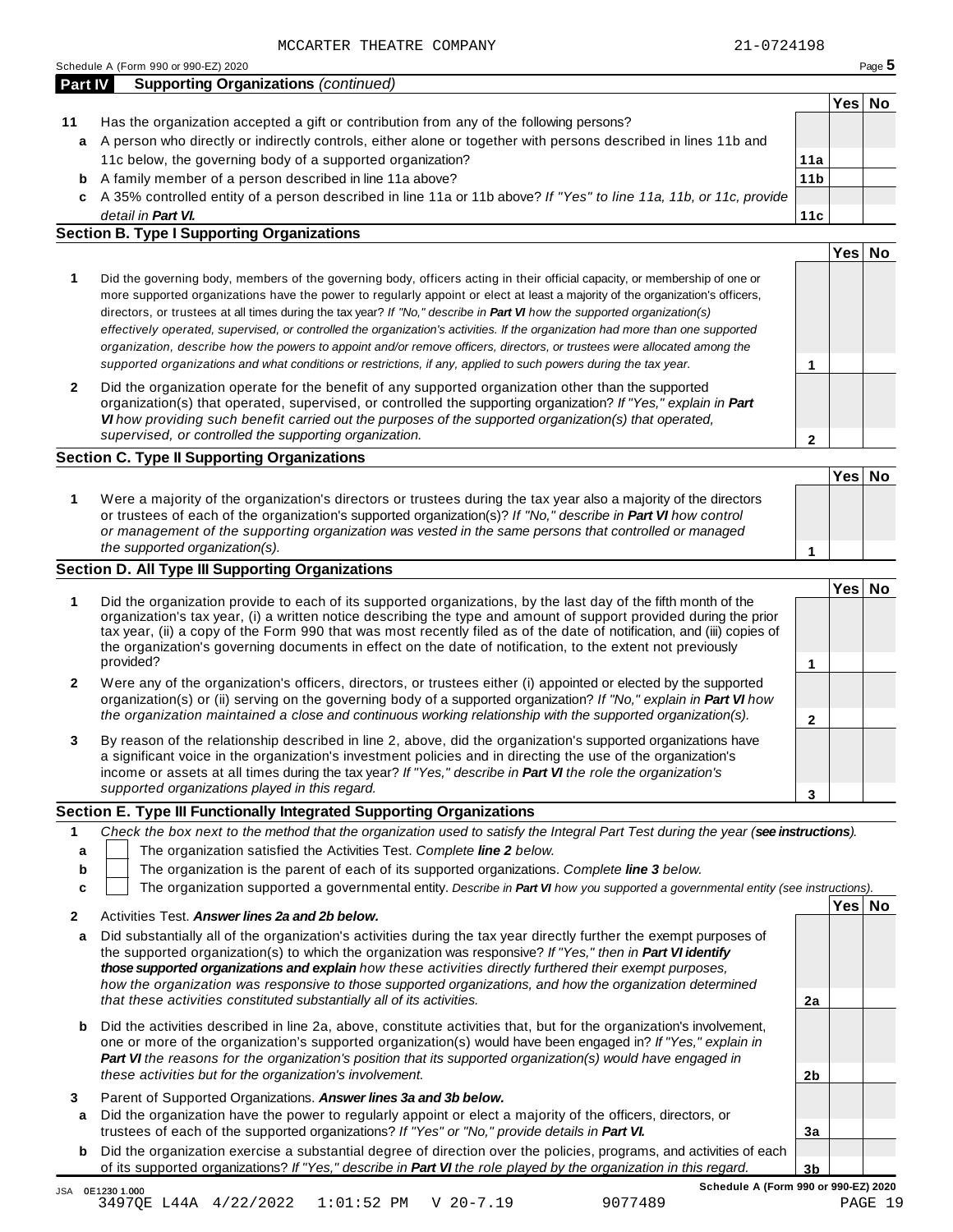| Schedule A (Form 990 or 990-EZ) 2020                                                                                                            |                |                | Page $6$                       |
|-------------------------------------------------------------------------------------------------------------------------------------------------|----------------|----------------|--------------------------------|
| Type III Non-Functionally Integrated 509(a)(3) Supporting Organizations<br>Part V                                                               |                |                |                                |
| Check here if the organization satisfied the Integral Part Test as a qualifying trust on Nov. 20, 1970 (explain in Part VI). See<br>$\mathbf 1$ |                |                |                                |
| instructions. All other Type III non-functionally integrated supporting organizations must complete Sections A through E.                       |                |                |                                |
| <b>Section A - Adjusted Net Income</b>                                                                                                          |                | (A) Prior Year | (B) Current Year<br>(optional) |
| Net short-term capital gain<br>$\mathbf 1$                                                                                                      | 1              |                |                                |
| 2 Recoveries of prior-year distributions                                                                                                        | $\mathbf 2$    |                |                                |
| 3 Other gross income (see instructions)                                                                                                         | 3              |                |                                |
| 4 Add lines 1 through 3.                                                                                                                        | 4              |                |                                |
| 5 Depreciation and depletion                                                                                                                    | 5              |                |                                |
| 6 Portion of operating expenses paid or incurred for production or collection of                                                                |                |                |                                |
| gross income or for management, conservation, or maintenance of property                                                                        |                |                |                                |
| held for production of income (see instructions)                                                                                                | 6              |                |                                |
| 7 Other expenses (see instructions)                                                                                                             | $\overline{7}$ |                |                                |
| Adjusted Net Income (subtract lines 5, 6, and 7 from line 4)<br>8                                                                               | 8              |                |                                |
| <b>Section B - Minimum Asset Amount</b>                                                                                                         |                | (A) Prior Year | (B) Current Year<br>(optional) |
| 1 Aggregate fair market value of all non-exempt-use assets (see                                                                                 |                |                |                                |
| instructions for short tax year or assets held for part of year):                                                                               |                |                |                                |
| a Average monthly value of securities                                                                                                           | 1a             |                |                                |
| <b>b</b> Average monthly cash balances                                                                                                          | 1 <sub>b</sub> |                |                                |
| c Fair market value of other non-exempt-use assets                                                                                              | 1 <sub>c</sub> |                |                                |
| d Total (add lines 1a, 1b, and 1c)                                                                                                              | 1 <sub>d</sub> |                |                                |
|                                                                                                                                                 |                |                |                                |
| e Discount claimed for blockage or other factors (explain in detail in Part VI):                                                                | 1e             |                |                                |
| 2 Acquisition indebtedness applicable to non-exempt-use assets                                                                                  | $\mathbf 2$    |                |                                |
| Subtract line 2 from line 1d.<br>3                                                                                                              | 3              |                |                                |
| Cash deemed held for exempt use. Enter 0.015 of line 3 (for greater amount,<br>4<br>see instructions).                                          | 4              |                |                                |
| 5 Net value of non-exempt-use assets (subtract line 4 from line 3)                                                                              | 5              |                |                                |
| Multiply line 5 by 0.035.<br>6                                                                                                                  | 6              |                |                                |
| Recoveries of prior-year distributions<br>$\overline{7}$                                                                                        | 7              |                |                                |
| Minimum Asset Amount (add line 7 to line 6)<br>8                                                                                                | 8              |                |                                |
| <b>Section C - Distributable Amount</b>                                                                                                         |                |                | <b>Current Year</b>            |
| 1 Adjusted net income for prior year (from Section A, line 8, column A)                                                                         | $\mathbf{1}$   |                |                                |
| 2 Enter 0.85 of line 1.                                                                                                                         | $\mathbf{2}$   |                |                                |
| Minimum asset amount for prior year (from Section B, line 8, column A)<br>3                                                                     | 3              |                |                                |
| Enter greater of line 2 or line 3.<br>4                                                                                                         | 4              |                |                                |
| Income tax imposed in prior year<br>5                                                                                                           | 5              |                |                                |
| 6<br>Distributable Amount. Subtract line 5 from line 4, unless subject to                                                                       |                |                |                                |
| emergency temporary reduction (see instructions).                                                                                               | 6              |                |                                |

**7** Check here if the current year is the organization's first as a non-functionally integrated Type III supporting organization (see instructions).

**Schedule A (Form 990 or 990-EZ) 2020**

0E1231 1.000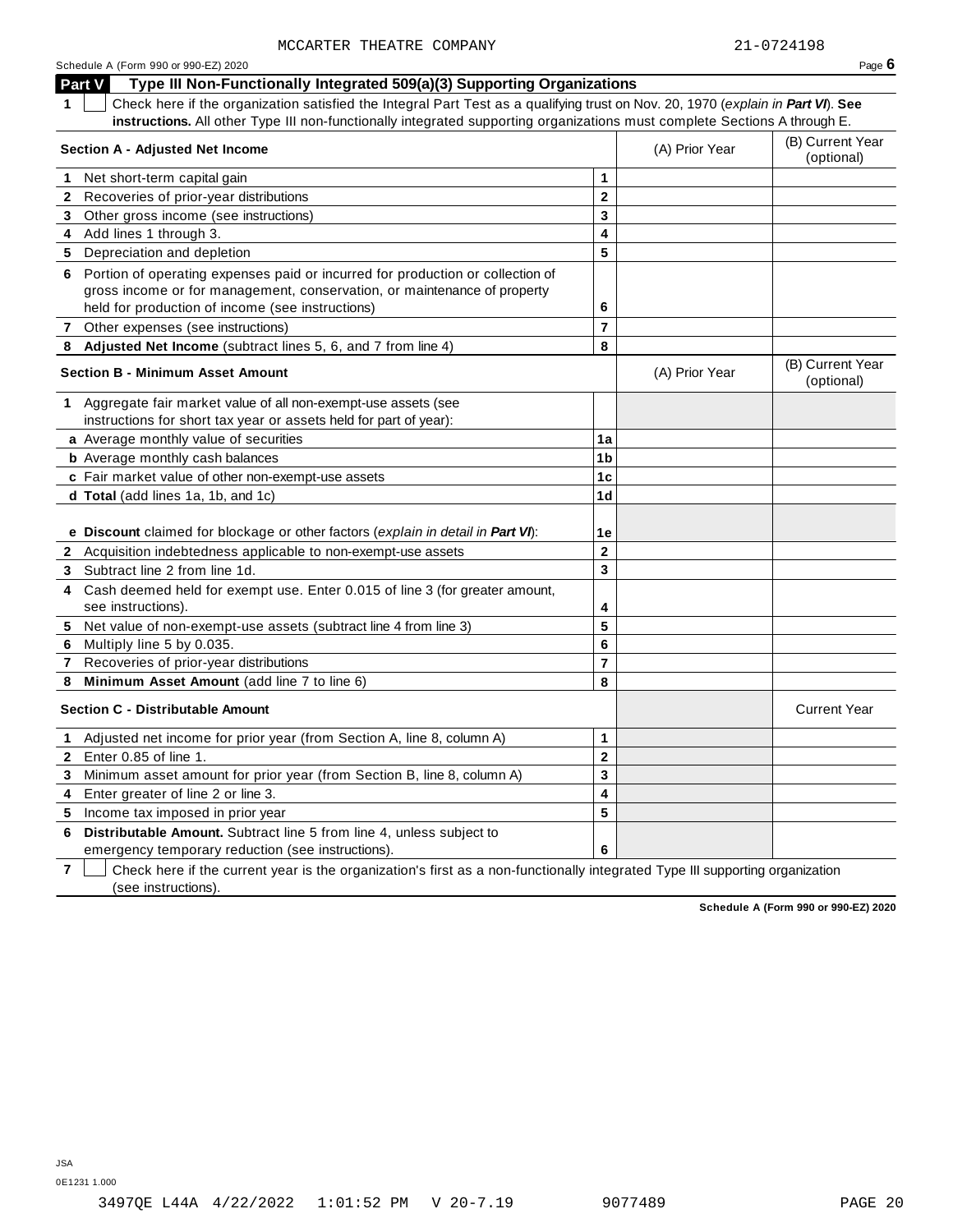Schedule A (Form 990 or 990-EZ) 2020 Page **7** 

|              | Part V Type III Non-Functionally Integrated 509(a)(3) Supporting Organizations (continued) |                                    |                                                      |                |                                                  |
|--------------|--------------------------------------------------------------------------------------------|------------------------------------|------------------------------------------------------|----------------|--------------------------------------------------|
|              | <b>Section D - Distributions</b>                                                           |                                    |                                                      |                | <b>Current Year</b>                              |
| 1            | Amounts paid to supported organizations to accomplish exempt purposes                      |                                    |                                                      | 1              |                                                  |
| $\mathbf{2}$ | Amounts paid to perform activity that directly furthers exempt purposes of supported       |                                    |                                                      |                |                                                  |
|              | organizations, in excess of income from activity                                           |                                    |                                                      | 2              |                                                  |
| 3            | Administrative expenses paid to accomplish exempt purposes of supported organizations      |                                    |                                                      | 3              |                                                  |
| 4            | Amounts paid to acquire exempt-use assets                                                  |                                    |                                                      | 4              |                                                  |
| 5            | Qualified set-aside amounts (prior IRS approval required - provide details in Part VI)     |                                    |                                                      | 5              |                                                  |
| 6            | Other distributions (describe in Part VI). See instructions.                               |                                    |                                                      | 6              |                                                  |
| 7            | Total annual distributions. Add lines 1 through 6.                                         |                                    |                                                      | $\overline{7}$ |                                                  |
| 8            | Distributions to attentive supported organizations to which the organization is responsive |                                    |                                                      |                |                                                  |
|              | (provide details in Part VI). See instructions.                                            |                                    |                                                      | 8              |                                                  |
| 9            | Distributable amount for 2020 from Section C, line 6                                       |                                    |                                                      | 9              |                                                  |
| 10           | Line 8 amount divided by line 9 amount                                                     |                                    |                                                      | 10             |                                                  |
|              | Section E - Distribution Allocations (see instructions)                                    | (i)<br><b>Excess Distributions</b> | (ii)<br><b>Underdistributions</b><br><b>Pre-2020</b> |                | (iii)<br><b>Distributable</b><br>Amount for 2020 |
| 1            | Distributable amount for 2020 from Section C, line 6                                       |                                    |                                                      |                |                                                  |
| $\mathbf{2}$ | Underdistributions, if any, for years prior to 2020                                        |                                    |                                                      |                |                                                  |
|              | (reasonable cause required - explain in Part VI). See                                      |                                    |                                                      |                |                                                  |
|              | instructions.                                                                              |                                    |                                                      |                |                                                  |
| 3            | Excess distributions carryover, if any, to 2020                                            |                                    |                                                      |                |                                                  |
| a            | From 2015 $\frac{1}{2}$                                                                    |                                    |                                                      |                |                                                  |
| b            | From 2016 $\frac{1}{\sqrt{2}}$                                                             |                                    |                                                      |                |                                                  |
| c            | From 2017 $\frac{1}{2}$                                                                    |                                    |                                                      |                |                                                  |
| d            | From 2018                                                                                  |                                    |                                                      |                |                                                  |
| е            | From 2019 <b>Figure 1.1 (1994)</b>                                                         |                                    |                                                      |                |                                                  |
| $\mathbf f$  | Total of lines 3a through 3e                                                               |                                    |                                                      |                |                                                  |
| g            | Applied to underdistributions of prior years                                               |                                    |                                                      |                |                                                  |
| h            | Applied to 2020 distributable amount                                                       |                                    |                                                      |                |                                                  |
| j.           | Carryover from 2015 not applied (see instructions)                                         |                                    |                                                      |                |                                                  |
| j            | Remainder. Subtract lines 3g, 3h, and 3i from line 3f.                                     |                                    |                                                      |                |                                                  |
| 4            | Distributions for 2020 from                                                                |                                    |                                                      |                |                                                  |
|              | Section D, line 7:<br>\$                                                                   |                                    |                                                      |                |                                                  |
| a            | Applied to underdistributions of prior years                                               |                                    |                                                      |                |                                                  |
| b            | Applied to 2020 distributable amount<br>Remainder. Subtract lines 4a and 4b from line 4.   |                                    |                                                      |                |                                                  |
| c            | Remaining underdistributions for years prior to 2020, if                                   |                                    |                                                      |                |                                                  |
| 5            | any. Subtract lines 3g and 4a from line 2. For result                                      |                                    |                                                      |                |                                                  |
|              | greater than zero, explain in Part VI. See instructions.                                   |                                    |                                                      |                |                                                  |
| 6            | Remaining underdistributions for 2020. Subtract lines 3h                                   |                                    |                                                      |                |                                                  |
|              | and 4b from line 1. For result greater than zero, explain in                               |                                    |                                                      |                |                                                  |
|              | <b>Part VI.</b> See instructions.                                                          |                                    |                                                      |                |                                                  |
| 7            | Excess distributions carryover to 2021. Add lines 3j                                       |                                    |                                                      |                |                                                  |
|              | and 4c.                                                                                    |                                    |                                                      |                |                                                  |
| 8            | Breakdown of line 7:                                                                       |                                    |                                                      |                |                                                  |
| а            | Excess from 2016                                                                           |                                    |                                                      |                |                                                  |
| b            | Excess from 2017                                                                           |                                    |                                                      |                |                                                  |
| c            | Excess from 2018                                                                           |                                    |                                                      |                |                                                  |
| d            | Excess from 2019                                                                           |                                    |                                                      |                |                                                  |
| е            | Excess from 2020                                                                           |                                    |                                                      |                |                                                  |
|              |                                                                                            |                                    |                                                      |                |                                                  |

**Schedule A (Form 990 or 990-EZ) 2020**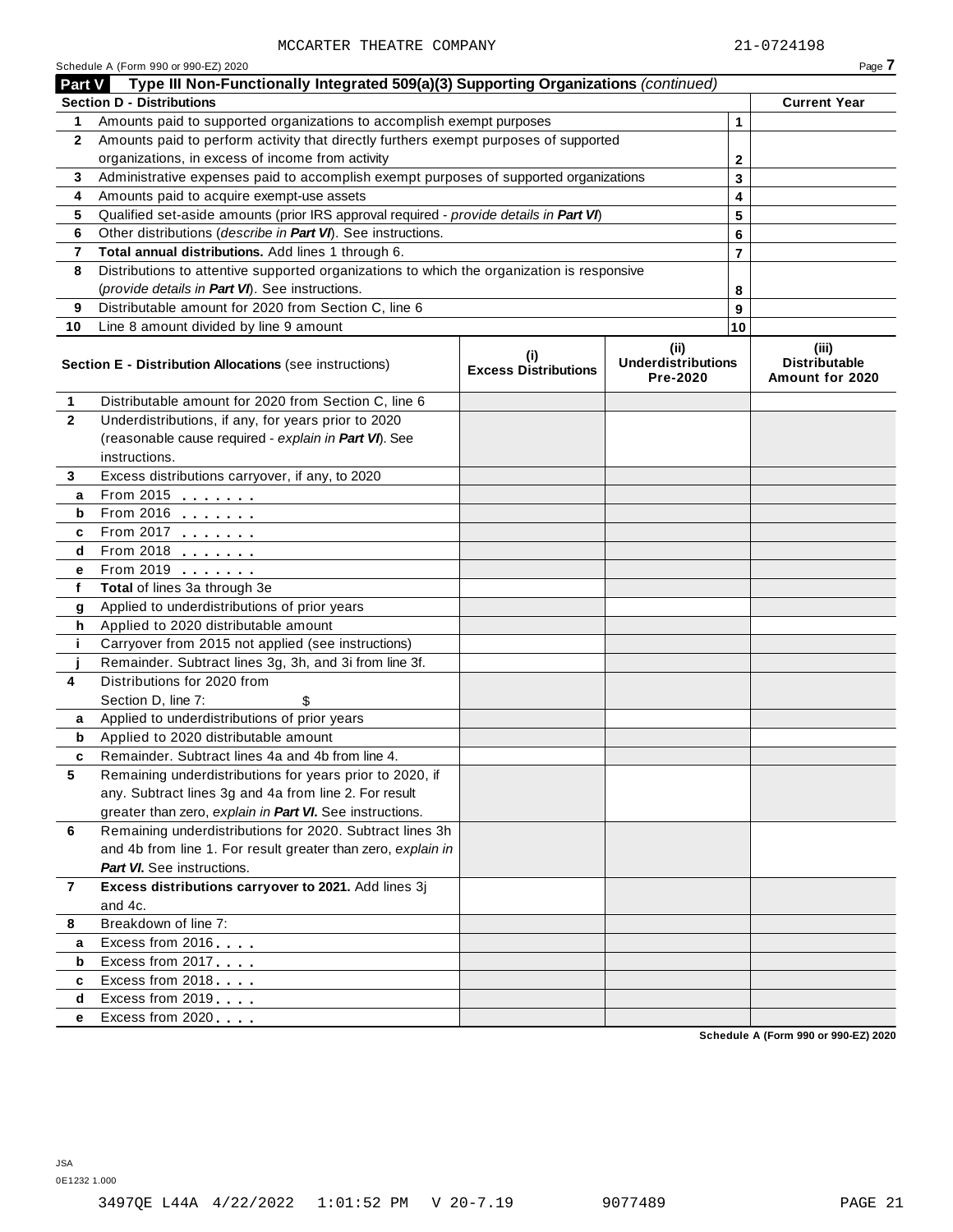<span id="page-21-0"></span>Schedule <sup>A</sup> (Form <sup>990</sup> or 990-EZ) <sup>2020</sup> Page **8**

**Supplemental Information.** Provide the explanations required by Part II, line 10; Part II, line 17a or 17b; Part **Part VI** III, line 12; Part IV, Section A, lines 1, 2, 3b, 3c, 4b, 4c, 5a, 6, 9a, 9b, 9c, 11a, 11b, and 11c; Part IV, Section B, lines 1 and 2; Part IV, Section C, line 1; Part IV, Section D, lines 2 and 3; Part IV, Section E, lines 1c, 2a, 2b, 3a and 3b; Part V, line 1; Part V, Section B, line 1e; Part V, Section D, lines 5, 6, and 8; and Part V, Section E, lines 2, 5, and 6. Also complete this part for any additional information. (See instructions.)

|                                            |              | ATTACHMENT 1 |              |
|--------------------------------------------|--------------|--------------|--------------|
| SCHEDULE A, PART II - EXCESS CONTRIBUTIONS |              |              |              |
| (NOT OPEN TO PUBLIC INSPECTION)            |              |              | EXCESS       |
|                                            | TOTAL        | LESS 2% OF   | CONTRIBUTION |
| CONTRIBUTOR NAME                           | CONTRIBUTION | LINE $11(F)$ | AMOUNT       |
| SHUBERT FOUNDATION                         | 985,000.     | 680,105.     | 304,895.     |
| DUNCAN AND NANCY MACMILLAN                 | 5,230,000.   | 680,105.     | 4,549,895.   |
| BETTY JOHNSON                              | 1,062,000.   | 680,105.     | 381,895.     |
| TOTAL                                      | 7,277,000.   |              | 5,236,685.   |

**Schedule A (Form 990 or 990-EZ) 2020**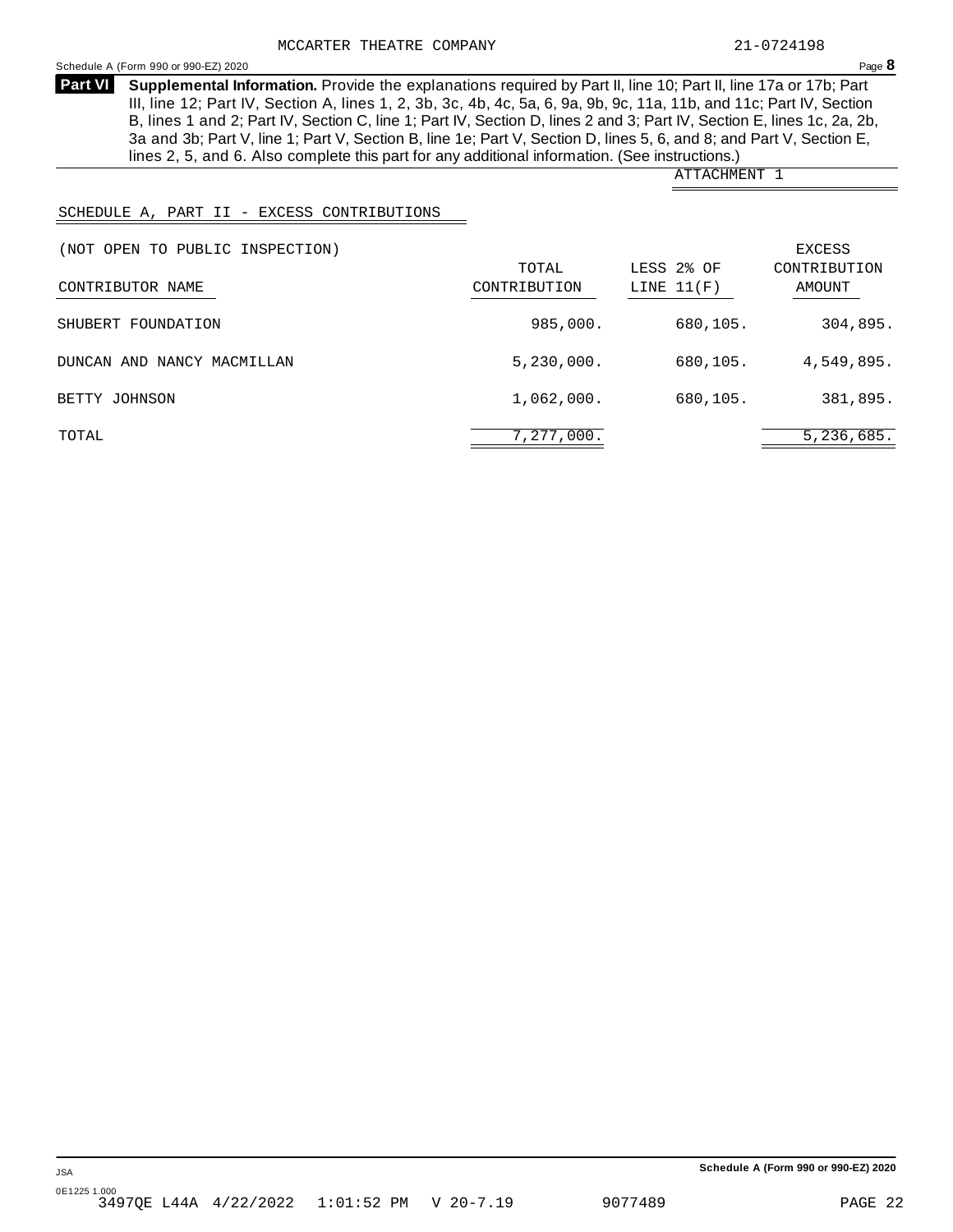**(Form 990, 990-EZ, or 990-PF)** Department of the Treasury<br>Internal Revenue Service

### **Schedule B chedule of Contributors**

(Form 990, 990-EZ,<br>
or 990-PF,<br>
Department of the Treasury **COLOCY**<br>
Internal Revenue Service **COLOCY**<br>
Name of the organization<br>
Name of the organization

**2020** 

21-0724198

MCCARTER THEATRE COMPANY

| Organization type (check one): |  |
|--------------------------------|--|
|--------------------------------|--|

| Filers of:         | Section:                                                                    |
|--------------------|-----------------------------------------------------------------------------|
| Form 990 or 990-EZ | $\mathbf{X}$<br>$501(c)$ (3<br>) (enter number) organization                |
|                    | $4947(a)(1)$ nonexempt charitable trust not treated as a private foundation |
|                    | 527 political organization                                                  |
| Form 990-PF        | $501(c)(3)$ exempt private foundation                                       |
|                    | 4947(a)(1) nonexempt charitable trust treated as a private foundation       |
|                    | $501(c)(3)$ taxable private foundation                                      |

Check if your organization is covered by the **General Rule** or a **Special Rule.**

**Note:** Only a section 501(c)(7), (8), or (10) organization can check boxes for both the General Rule and a Special Rule. See instructions.

#### **General Rule**

For an organization filing Form 990, 990-EZ, or 990-PF that received, during the year, contributions totaling \$5,000 or more (in money or property) from any one contributor. Complete Parts I and II. See instructions for determining a contributor's total contributions.

#### **Special Rules**

 $\text{X}$  For an organization described in section 501(c)(3) filing Form 990 or 990-EZ that met the 33 1/3% support test of the regulations under sections 509(a)(1) and 170(b)(1)(A)(vi), that checked Schedule A (Form 990 or 990-EZ), Part II, line 13, 16a, or 16b, and that received from any one contributor, during the year, total contributions of the greater of **(1)** \$5,000; or **(2)** 2% of the amount on (i) Form 990, Part VIII, line 1h; or (ii) Form 990-EZ, line 1. Complete Parts I and II.

For an organization described in section 501(c)(7), (8), or (10) filing Form 990 or 990-EZ that received from any one contributor, during the year, total contributions of more than \$1,000 *exclusively* for religious, charitable, scientific, literary, or educational purposes, or for the prevention of cruelty to children or animals. Complete Parts I (entering "N/A" in column (b) instead of the contributor name and address), II, and III.

For an organization described in section 501(c)(7), (8), or (10) filing Form 990 or 990-EZ that received from any one contributor, during the year, contributions *exclusively* for religious, charitable, etc., purposes, but no such contributions totaled more than \$1,000. If this box is checked, enter here the total contributions that were received during the year for an *exclusively* religious, charitable, etc., purpose. Don't complete any of the parts unless the **General Rule** applies to this organization because it received *nonexclusively* religious, charitable, etc., contributions totaling \$5,000 or more during the year  $\ldots \ldots \ldots \ldots \ldots \ldots \ldots \ldots \ldots \vdots$ 

**Caution:** An organization that isn't covered by the General Rule and/or the Special Rules doesn't file Schedule B (Form 990, 990-EZ, or 990-PF), but it **must** answer "No" on Part IV, line 2, of its Form 990; or check the box on line H of its Form 990-EZ or on its Form 990-PF, Part I, line 2, to certify that it doesn't meet the filing requirements of Schedule B (Form 990, 990-EZ, or 990-PF).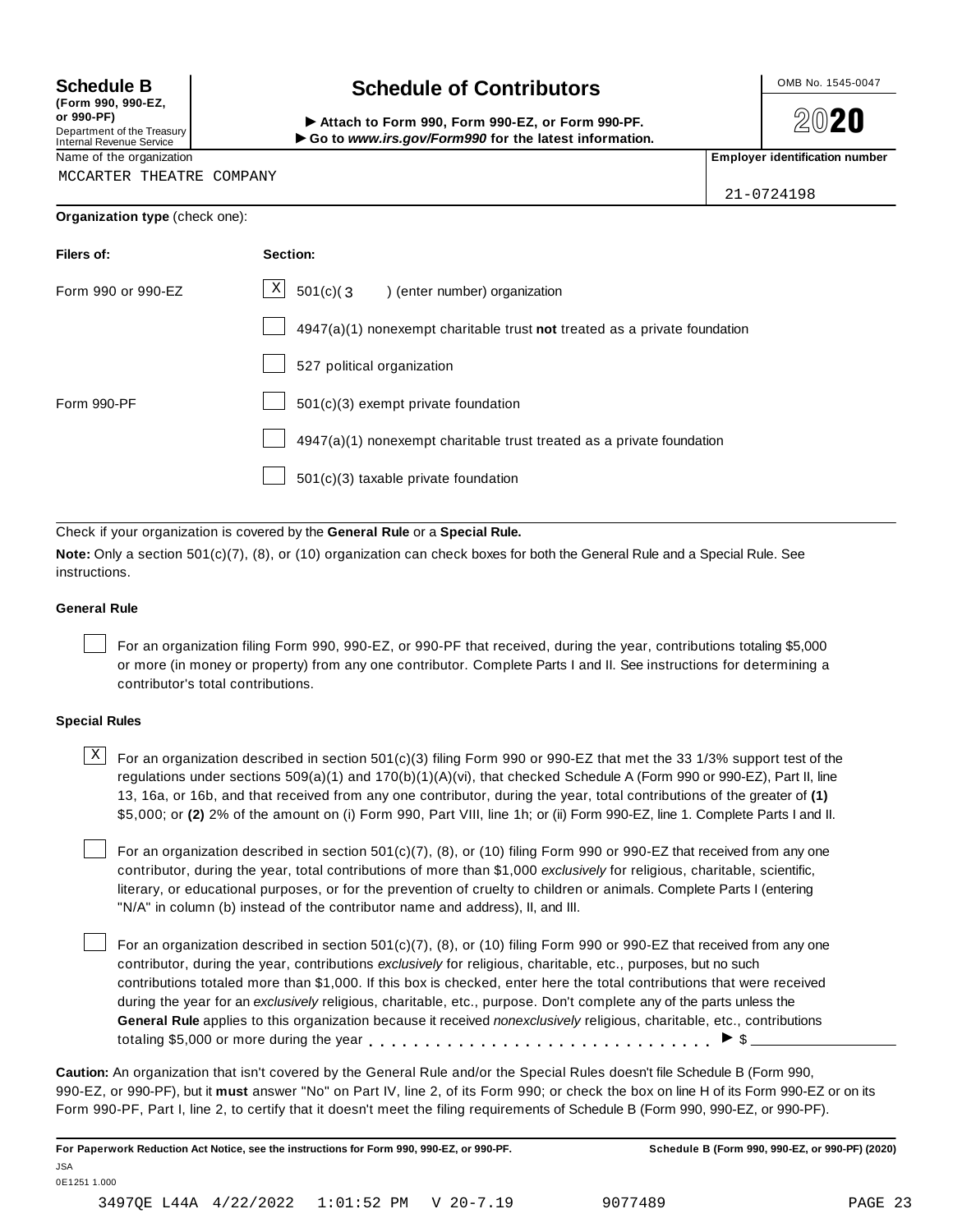| 3 (Form 990. 990-EZ.<br>Schedule    | (2020)<br>r 990-PF)                                             | Page.                               |
|-------------------------------------|-----------------------------------------------------------------|-------------------------------------|
| Name o <sub>u</sub><br>organization | OMPANY<br>THEA.<br><br>.<br>'R F.<br>IVIC<br>$A \ltimes$<br>n F | Emplover<br>' identification number |

| Part I     | Contributors (see instructions). Use duplicate copies of Part I if additional space is needed. |                                   |                                                                                       |  |  |  |
|------------|------------------------------------------------------------------------------------------------|-----------------------------------|---------------------------------------------------------------------------------------|--|--|--|
| (a)<br>No. | (b)<br>Name, address, and ZIP + 4                                                              | (c)<br><b>Total contributions</b> | (d)<br>Type of contribution                                                           |  |  |  |
| 1          | N/A                                                                                            | 200,000.<br>\$                    | Χ<br>Person<br>Payroll<br>Noncash<br>(Complete Part II for<br>noncash contributions.) |  |  |  |
| (a)<br>No. | (b)<br>Name, address, and ZIP + 4                                                              | (c)<br><b>Total contributions</b> | (d)<br>Type of contribution                                                           |  |  |  |
| 2          | N/A                                                                                            | 407, 267.<br>\$                   | Χ<br>Person<br>Payroll<br>Noncash<br>(Complete Part II for<br>noncash contributions.) |  |  |  |
| (a)<br>No. | (b)<br>Name, address, and ZIP + 4                                                              | (c)<br><b>Total contributions</b> | (d)<br>Type of contribution                                                           |  |  |  |
| 3          | N/A                                                                                            | 1,134,045.<br>\$                  | Χ<br>Person<br>Payroll<br>Noncash<br>(Complete Part II for<br>noncash contributions.) |  |  |  |
| (a)<br>No. | (b)<br>Name, address, and ZIP + 4                                                              | (c)<br><b>Total contributions</b> | (d)<br>Type of contribution                                                           |  |  |  |
| 4          | N/A                                                                                            | 520,190.<br>\$                    | Χ<br>Person<br>Payroll<br>Noncash<br>(Complete Part II for<br>noncash contributions.) |  |  |  |
| (a)<br>No. | (b)<br>Name, address, and ZIP + 4                                                              | (c)<br><b>Total contributions</b> | (d)<br>Type of contribution                                                           |  |  |  |
| 5          | N/A                                                                                            | 853,974.<br>\$                    | Χ<br>Person<br>Payroll<br>Noncash<br>(Complete Part II for<br>noncash contributions.) |  |  |  |
| (a)<br>No. | (b)<br>Name, address, and ZIP + 4                                                              | (c)<br><b>Total contributions</b> | (d)<br>Type of contribution                                                           |  |  |  |
|            |                                                                                                | \$                                | Person<br>Payroll<br>Noncash<br>(Complete Part II for<br>noncash contributions.)      |  |  |  |

**Schedule B (Form 990, 990-EZ, or 990-PF) (2020)** JSA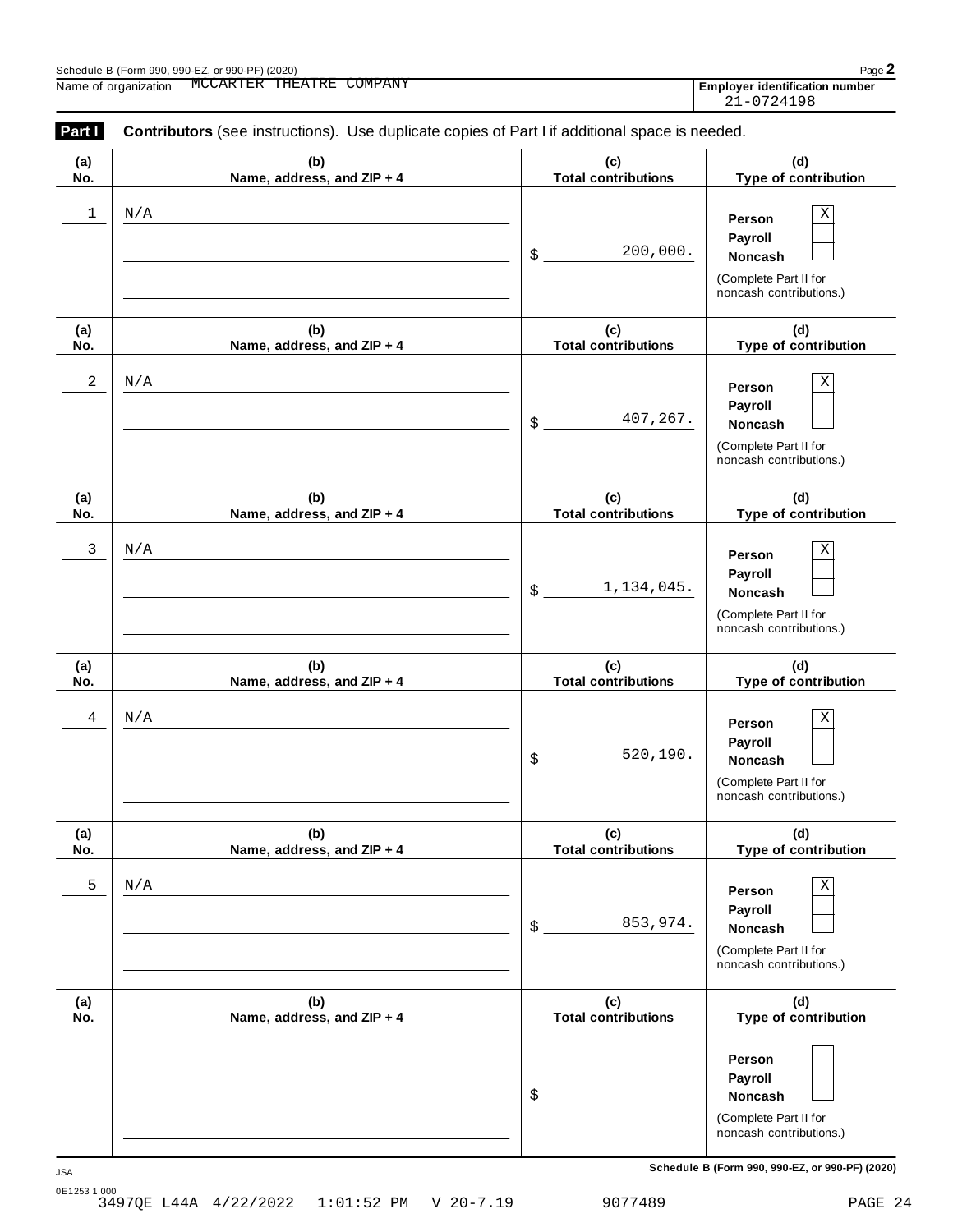| Schedul<br>DE).<br>(2020)<br>าr 990-เ<br>990-EZ<br>990.<br>Horm.<br>. | Pac |
|-----------------------------------------------------------------------|-----|
|                                                                       |     |

| Name of organization | MCCARTER THEATRE COMPANY |  |  |  |
|----------------------|--------------------------|--|--|--|
|----------------------|--------------------------|--|--|--|

Name of organization **Employer identification number** 21-0724198

| Part II                   | Noncash Property (see instructions). Use duplicate copies of Part II if additional space is needed. |                                                 |                      |
|---------------------------|-----------------------------------------------------------------------------------------------------|-------------------------------------------------|----------------------|
| (a) No.<br>from<br>Part I | (b)<br>Description of noncash property given                                                        | (c)<br>FMV (or estimate)<br>(See instructions.) | (d)<br>Date received |
|                           |                                                                                                     | $\delta$                                        |                      |
| (a) No.<br>from<br>Part I | (b)<br>Description of noncash property given                                                        | (c)<br>FMV (or estimate)<br>(See instructions.) | (d)<br>Date received |
|                           |                                                                                                     | $\frac{1}{2}$                                   |                      |
| (a) No.<br>from<br>Part I | (b)<br>Description of noncash property given                                                        | (c)<br>FMV (or estimate)<br>(See instructions.) | (d)<br>Date received |
|                           |                                                                                                     | $\delta$                                        |                      |
| (a) No.<br>from<br>Part I | (b)<br>Description of noncash property given                                                        | (c)<br>FMV (or estimate)<br>(See instructions.) | (d)<br>Date received |
|                           |                                                                                                     | $\$\$                                           |                      |
| (a) No.<br>from<br>Part I | (b)<br>Description of noncash property given                                                        | (c)<br>FMV (or estimate)<br>(See instructions.) | (d)<br>Date received |
|                           |                                                                                                     | \$                                              |                      |
| (a) No.<br>from<br>Part I | (b)<br>Description of noncash property given                                                        | (c)<br>FMV (or estimate)<br>(See instructions.) | (d)<br>Date received |
|                           |                                                                                                     | \$                                              |                      |

**Schedule B (Form 990, 990-EZ, or 990-PF) (2020)** JSA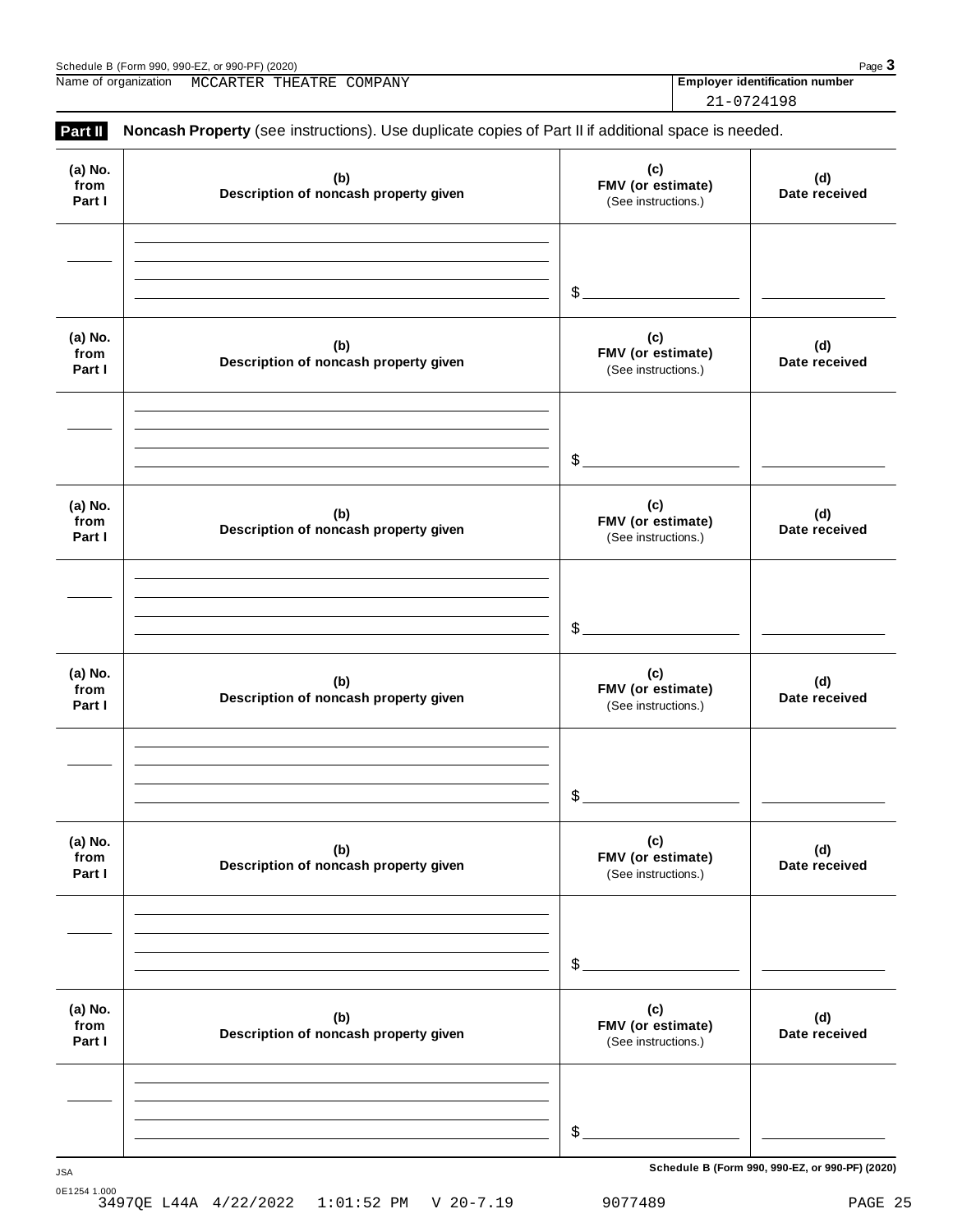|                           | Name of organization MCCARTER THEATRE COMPANY                                                                                                                                                                                                                                                                  |                      | <b>Employer identification number</b>                                                                                                                                                                                                         |
|---------------------------|----------------------------------------------------------------------------------------------------------------------------------------------------------------------------------------------------------------------------------------------------------------------------------------------------------------|----------------------|-----------------------------------------------------------------------------------------------------------------------------------------------------------------------------------------------------------------------------------------------|
|                           |                                                                                                                                                                                                                                                                                                                |                      | 21-0724198                                                                                                                                                                                                                                    |
| Part III                  | Exclusively religious, charitable, etc., contributions to organizations described in section 501(c)(7), (8), or<br>contributions of \$1,000 or less for the year. (Enter this information once. See instructions.) $\blacktriangleright$ \$<br>Use duplicate copies of Part III if additional space is needed. |                      | (10) that total more than \$1,000 for the year from any one contributor. Complete columns (a) through (e) and<br>the following line entry. For organizations completing Part III, enter the total of exclusively religious, charitable, etc., |
| $(a)$ No.                 |                                                                                                                                                                                                                                                                                                                |                      |                                                                                                                                                                                                                                               |
| from<br>Part I            | (b) Purpose of gift                                                                                                                                                                                                                                                                                            | (c) Use of gift      | (d) Description of how gift is held                                                                                                                                                                                                           |
|                           |                                                                                                                                                                                                                                                                                                                | (e) Transfer of gift |                                                                                                                                                                                                                                               |
|                           | Transferee's name, address, and ZIP + 4                                                                                                                                                                                                                                                                        |                      | Relationship of transferor to transferee                                                                                                                                                                                                      |
|                           |                                                                                                                                                                                                                                                                                                                |                      |                                                                                                                                                                                                                                               |
| (a) No.<br>from<br>Part I | (b) Purpose of gift                                                                                                                                                                                                                                                                                            | (c) Use of gift      | (d) Description of how gift is held                                                                                                                                                                                                           |
|                           | Transferee's name, address, and ZIP + 4                                                                                                                                                                                                                                                                        | (e) Transfer of gift | Relationship of transferor to transferee                                                                                                                                                                                                      |
| (a) No.                   |                                                                                                                                                                                                                                                                                                                |                      |                                                                                                                                                                                                                                               |
| from<br>Part I            | (b) Purpose of gift                                                                                                                                                                                                                                                                                            | (c) Use of gift      | (d) Description of how gift is held                                                                                                                                                                                                           |
|                           |                                                                                                                                                                                                                                                                                                                | (e) Transfer of gift |                                                                                                                                                                                                                                               |
|                           | Transferee's name, address, and ZIP + 4                                                                                                                                                                                                                                                                        |                      | Relationship of transferor to transferee                                                                                                                                                                                                      |
|                           |                                                                                                                                                                                                                                                                                                                |                      |                                                                                                                                                                                                                                               |
| $(a)$ No.<br>from         | (b) Purpose of gift                                                                                                                                                                                                                                                                                            | (c) Use of gift      | (d) Description of how gift is held                                                                                                                                                                                                           |

**(e) Transfer of gift**

**Transferee's name, address, and ZIP + 4 Relationship of transferor to transferee Schedule B (Form 990, 990-EZ, or 990-PF) (2020)** JSA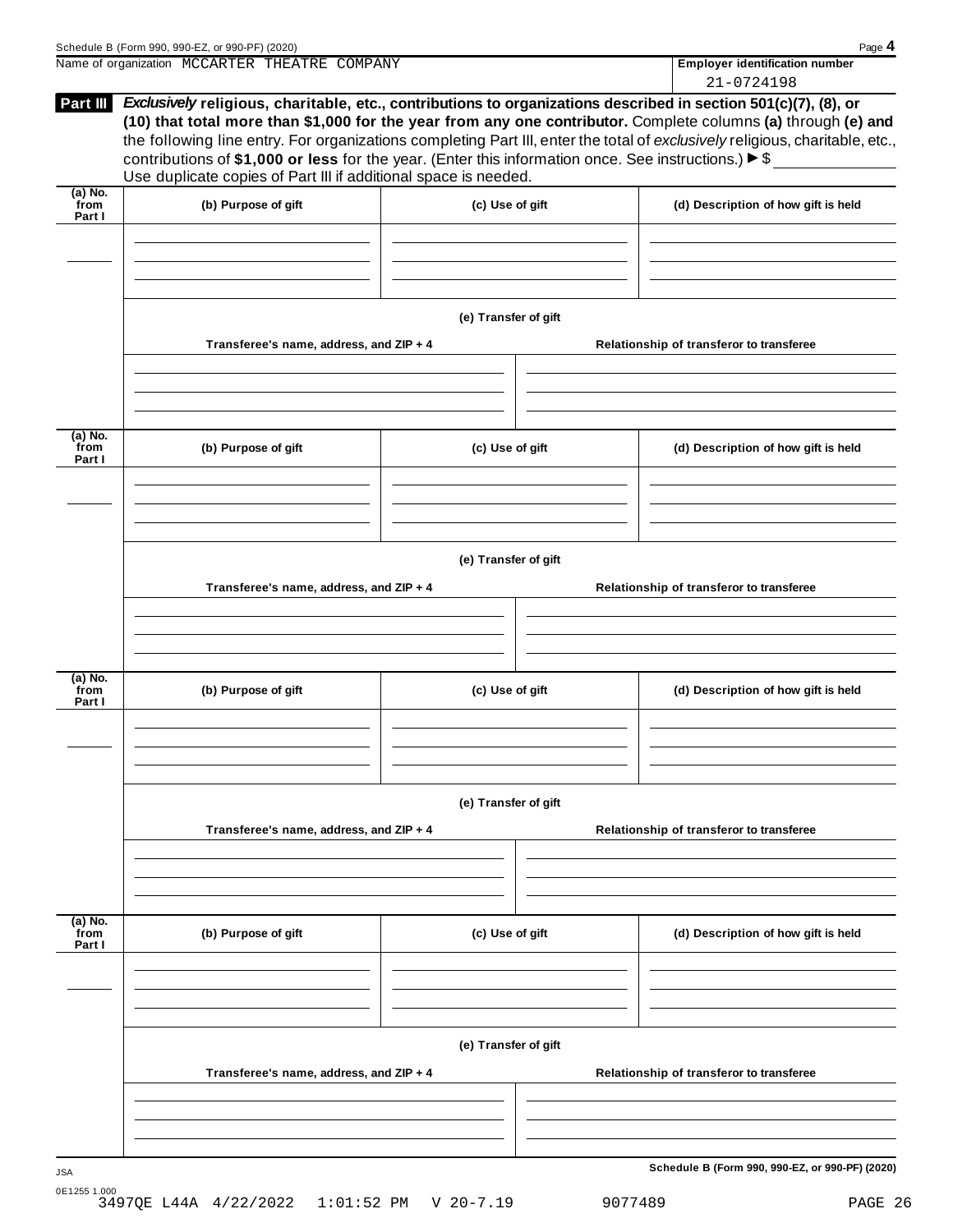|                 | Department of the Treasury                           | $\blacktriangleright$ Complete if the organization is described below. $\blacktriangleright$ Attach to Form 990 or Form 990-EZ.<br>Go to www.irs.gov/Form990 for instructions and the latest information.                                                                  |           |                                                     | <b>Open to Public</b>                                 |
|-----------------|------------------------------------------------------|----------------------------------------------------------------------------------------------------------------------------------------------------------------------------------------------------------------------------------------------------------------------------|-----------|-----------------------------------------------------|-------------------------------------------------------|
|                 | <b>Internal Revenue Service</b>                      |                                                                                                                                                                                                                                                                            |           |                                                     | <b>Inspection</b>                                     |
|                 |                                                      | If the organization answered "Yes," on Form 990, Part IV, line 3, or Form 990-EZ, Part V, line 46 (Political Campaign Activities), then<br>• Section 501(c)(3) organizations: Complete Parts I-A and B. Do not complete Part I-C.                                          |           |                                                     |                                                       |
|                 |                                                      | • Section 501(c) (other than section 501(c)(3)) organizations: Complete Parts I-A and C below. Do not complete Part I-B.                                                                                                                                                   |           |                                                     |                                                       |
|                 | • Section 527 organizations: Complete Part I-A only. |                                                                                                                                                                                                                                                                            |           |                                                     |                                                       |
|                 |                                                      | If the organization answered "Yes," on Form 990, Part IV, line 4, or Form 990-EZ, Part VI, line 47 (Lobbying Activities), then                                                                                                                                             |           |                                                     |                                                       |
|                 |                                                      | • Section 501(c)(3) organizations that have filed Form 5768 (election under section 501(h)): Complete Part II-A. Do not complete Part II-B.                                                                                                                                |           |                                                     |                                                       |
|                 |                                                      | • Section 501(c)(3) organizations that have NOT filed Form 5768 (election under section 501(h)): Complete Part II-B. Do not complete Part II-A.                                                                                                                            |           |                                                     |                                                       |
|                 |                                                      | If the organization answered "Yes," on Form 990, Part IV, line 5 (Proxy Tax) (See separate instructions) or Form 990-EZ, Part V, line 35c (Proxy                                                                                                                           |           |                                                     |                                                       |
|                 | Tax) (See separate instructions), then               |                                                                                                                                                                                                                                                                            |           |                                                     |                                                       |
|                 |                                                      | • Section 501(c)(4), (5), or (6) organizations: Complete Part III.                                                                                                                                                                                                         |           |                                                     |                                                       |
|                 | Name of organization                                 |                                                                                                                                                                                                                                                                            |           |                                                     | <b>Employer identification number</b>                 |
|                 | MCCARTER THEATRE COMPANY                             |                                                                                                                                                                                                                                                                            |           | 21-0724198                                          |                                                       |
| Part I-A        |                                                      | Complete if the organization is exempt under section 501(c) or is a section 527 organization.                                                                                                                                                                              |           |                                                     |                                                       |
| 1               |                                                      | Provide a description of the organization's direct and indirect political campaign activities in Part IV. (See instructions for                                                                                                                                            |           |                                                     |                                                       |
|                 | definition of "political campaign activities")       |                                                                                                                                                                                                                                                                            |           |                                                     |                                                       |
| 2               |                                                      |                                                                                                                                                                                                                                                                            |           |                                                     |                                                       |
| 3               |                                                      |                                                                                                                                                                                                                                                                            |           |                                                     |                                                       |
| <b>Part I-B</b> |                                                      | Complete if the organization is exempt under section 501(c)(3).                                                                                                                                                                                                            |           |                                                     |                                                       |
| 1               |                                                      | Enter the amount of any excise tax incurred by the organization under section 4955. $\triangleright$ \$                                                                                                                                                                    |           |                                                     |                                                       |
| 2               |                                                      | Enter the amount of any excise tax incurred by organization managers under section 4955 $\triangleright$ \$                                                                                                                                                                |           |                                                     |                                                       |
| 3               |                                                      |                                                                                                                                                                                                                                                                            |           |                                                     | <b>Yes</b><br>No                                      |
|                 |                                                      |                                                                                                                                                                                                                                                                            |           |                                                     | Yes<br>No                                             |
|                 | <b>b</b> If "Yes," describe in Part IV.              |                                                                                                                                                                                                                                                                            |           |                                                     |                                                       |
| Part I-C I      |                                                      | Complete if the organization is exempt under section 501(c), except section 501(c)(3).                                                                                                                                                                                     |           |                                                     |                                                       |
| 1               |                                                      | Enter the amount directly expended by the filing organization for section 527 exempt function                                                                                                                                                                              |           |                                                     |                                                       |
|                 |                                                      |                                                                                                                                                                                                                                                                            |           |                                                     |                                                       |
| 2               |                                                      | Enter the amount of the filing organization's funds contributed to other organizations for section                                                                                                                                                                         |           |                                                     |                                                       |
|                 |                                                      |                                                                                                                                                                                                                                                                            |           |                                                     |                                                       |
| 3               |                                                      | Total exempt function expenditures. Add lines 1 and 2. Enter here and on Form 1120-POL,                                                                                                                                                                                    |           |                                                     |                                                       |
|                 |                                                      |                                                                                                                                                                                                                                                                            |           |                                                     |                                                       |
| 4               |                                                      |                                                                                                                                                                                                                                                                            |           |                                                     | <b>No</b><br><b>Yes</b>                               |
| 5               |                                                      | Enter the names, addresses and employer identification number (EIN) of all section 527 political organizations to which the filing                                                                                                                                         |           |                                                     |                                                       |
|                 |                                                      | organization made payments. For each organization listed, enter the amount paid from the filing organization's funds. Also enter                                                                                                                                           |           |                                                     |                                                       |
|                 |                                                      | the amount of political contributions received that were promptly and directly delivered to a separate political organization, such<br>as a separate segregated fund or a political action committee (PAC). If additional space is needed, provide information in Part IV. |           |                                                     |                                                       |
|                 |                                                      |                                                                                                                                                                                                                                                                            |           |                                                     |                                                       |
|                 | (a) Name                                             | (b) Address                                                                                                                                                                                                                                                                | $(c)$ EIN | (d) Amount paid from                                | (e) Amount of political<br>contributions received and |
|                 |                                                      |                                                                                                                                                                                                                                                                            |           | filing organization's<br>funds. If none, enter -0-. | promptly and directly                                 |
|                 |                                                      |                                                                                                                                                                                                                                                                            |           |                                                     | delivered to a separate                               |
|                 |                                                      |                                                                                                                                                                                                                                                                            |           |                                                     | political organization. If                            |
|                 |                                                      |                                                                                                                                                                                                                                                                            |           |                                                     | none, enter -0-.                                      |
| (1)             |                                                      |                                                                                                                                                                                                                                                                            |           |                                                     |                                                       |
|                 |                                                      |                                                                                                                                                                                                                                                                            |           |                                                     |                                                       |
| (2)             |                                                      |                                                                                                                                                                                                                                                                            |           |                                                     |                                                       |
|                 |                                                      |                                                                                                                                                                                                                                                                            |           |                                                     |                                                       |
| (3)             |                                                      |                                                                                                                                                                                                                                                                            |           |                                                     |                                                       |
|                 |                                                      |                                                                                                                                                                                                                                                                            |           |                                                     |                                                       |
| (4)             |                                                      |                                                                                                                                                                                                                                                                            |           |                                                     |                                                       |
|                 |                                                      |                                                                                                                                                                                                                                                                            |           |                                                     |                                                       |
| (5)             |                                                      |                                                                                                                                                                                                                                                                            |           |                                                     |                                                       |
|                 |                                                      |                                                                                                                                                                                                                                                                            |           |                                                     |                                                       |
|                 |                                                      |                                                                                                                                                                                                                                                                            |           |                                                     |                                                       |
| (6)             |                                                      |                                                                                                                                                                                                                                                                            |           |                                                     |                                                       |

**For Organizations Exempt From Income Tax Under section 501(c) and section 527**  $\bigotimes_{\mathbb{R}} \mathbb{Q} \otimes \mathbb{Z}$ 

I **Complete if the organization is described below.** I **Attach to Form <sup>990</sup> or Form 990-EZ. Open to Public**

**EXECULE 20 INCREDULE 20 ACTIVITIES LOBB No. 1545-0047 litical Campaign and Lobbying Activities** 

|  | <b>SCHEDULE C</b> |                      |  |
|--|-------------------|----------------------|--|
|  |                   | (Form 990 or 990-EZ) |  |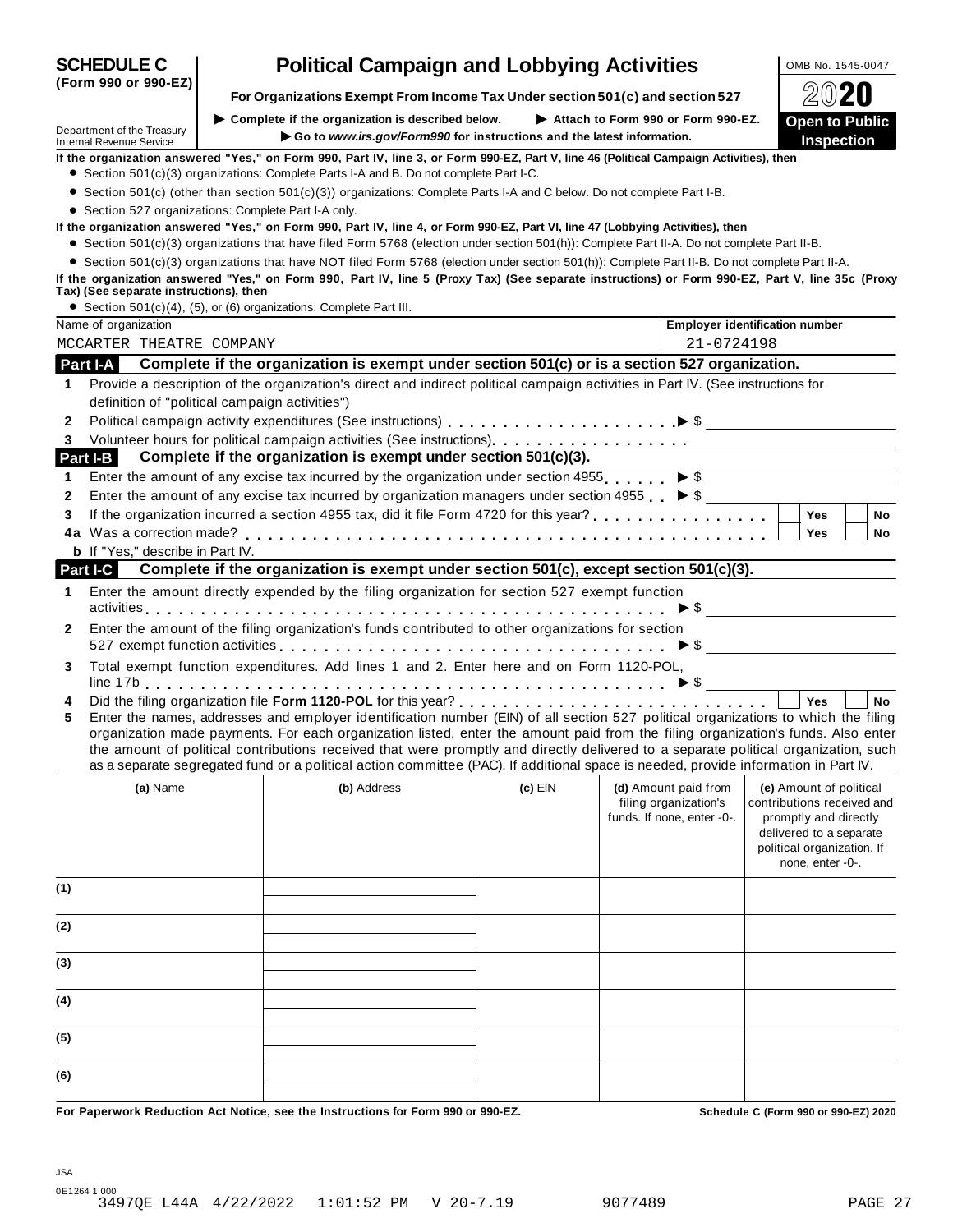| Part II-A<br>section 501(h)).                                                      | Complete if the organization is exempt under section 501(c)(3) and filed Form 5768 (election under                                                                                         |                                     | i uyu ⊷                        |  |
|------------------------------------------------------------------------------------|--------------------------------------------------------------------------------------------------------------------------------------------------------------------------------------------|-------------------------------------|--------------------------------|--|
| A Check $\blacktriangleright$                                                      | if the filing organization belongs to an affiliated group (and list in Part IV each affiliated group member's name,<br>address, EIN, expenses, and share of excess lobbying expenditures). |                                     |                                |  |
| <b>B</b> Check $\blacktriangleright$                                               | if the filing organization checked box A and "limited control" provisions apply.                                                                                                           |                                     |                                |  |
|                                                                                    | <b>Limits on Lobbying Expenditures</b><br>(The term "expenditures" means amounts paid or incurred.)                                                                                        | (a) Filing<br>organization's totals | (b) Affiliated<br>group totals |  |
|                                                                                    | 1a Total lobbying expenditures to influence public opinion (grassroots lobbying)                                                                                                           |                                     |                                |  |
|                                                                                    | <b>b</b> Total lobbying expenditures to influence a legislative body (direct lobbying)                                                                                                     | 3,317.                              |                                |  |
|                                                                                    |                                                                                                                                                                                            |                                     |                                |  |
|                                                                                    | 5, 109, 393.                                                                                                                                                                               |                                     |                                |  |
|                                                                                    | e Total exempt purpose expenditures (add lines 1c and 1d)                                                                                                                                  |                                     |                                |  |
| Lobbying nontaxable amount. Enter the amount from the following table in both      |                                                                                                                                                                                            |                                     |                                |  |
| columns.                                                                           |                                                                                                                                                                                            | 405,636.                            |                                |  |
| If the amount on line 1e, column (a) or (b) is: The lobbying nontaxable amount is: |                                                                                                                                                                                            |                                     |                                |  |
| Not over \$500,000                                                                 | 20% of the amount on line 1e.                                                                                                                                                              |                                     |                                |  |
| Over \$500,000 but not over \$1,000,000                                            | \$100,000 plus 15% of the excess over \$500,000.                                                                                                                                           |                                     |                                |  |
| Over \$1,000,000 but not over \$1,500,000                                          | \$175,000 plus 10% of the excess over \$1,000,000.                                                                                                                                         |                                     |                                |  |
| Over \$1,500,000 but not over \$17,000,000                                         | \$225,000 plus 5% of the excess over \$1,500,000.                                                                                                                                          |                                     |                                |  |
| Over \$17,000,000                                                                  | \$1.000.000.                                                                                                                                                                               |                                     |                                |  |
|                                                                                    | g Grassroots nontaxable amount (enter 25% of line 1f)                                                                                                                                      | 101,409.                            |                                |  |
|                                                                                    | h Subtract line 1g from line 1a. If zero or less, enter -0-                                                                                                                                | $0$ .                               | $0$ .                          |  |
|                                                                                    |                                                                                                                                                                                            | $\overline{0}$ .                    | 0.                             |  |
|                                                                                    | If there is an amount other than zero on either line 1h or line 1i, did the organization file Form 4720                                                                                    |                                     |                                |  |
|                                                                                    |                                                                                                                                                                                            |                                     | Yes<br>No                      |  |

**4-Year Averaging Period Under Section 501(h)**

(Some organizations that made a section 501(h) election do not have to complete all of the five columns below.

**See the separate instructions for lines 2a through 2f.)**

|    | Lobbying Expenditures During 4-Year Averaging Period                            |          |          |            |            |            |  |
|----|---------------------------------------------------------------------------------|----------|----------|------------|------------|------------|--|
|    | Calendar year (or fiscal year<br>beginning in)                                  | (a) 2017 | (b) 2018 | $(c)$ 2019 | $(d)$ 2020 | (e) Total  |  |
| 2a | Lobbying nontaxable amount                                                      |          |          | 782,367.   | 405,636.   | 1,188,003. |  |
| b  | Lobbying ceiling amount<br>$(150\% \text{ of line } 2a, \text{ column } (e))$   |          |          |            |            | 1,782,005. |  |
| c  | Total lobbying expenditures                                                     |          |          | 4,000.     | 3,317.     | 7,317.     |  |
| d  | Grassroots nontaxable amount                                                    |          |          | 195,592.   | 101,409.   | 297,001.   |  |
| е  | Grassroots ceiling amount<br>$(150\% \text{ of line } 2d, \text{ column } (e))$ |          |          |            |            | 445,502.   |  |
|    | Grassroots lobbying expenditures                                                |          |          |            |            |            |  |

**Schedule C (Form 990 or 990-EZ) 2020**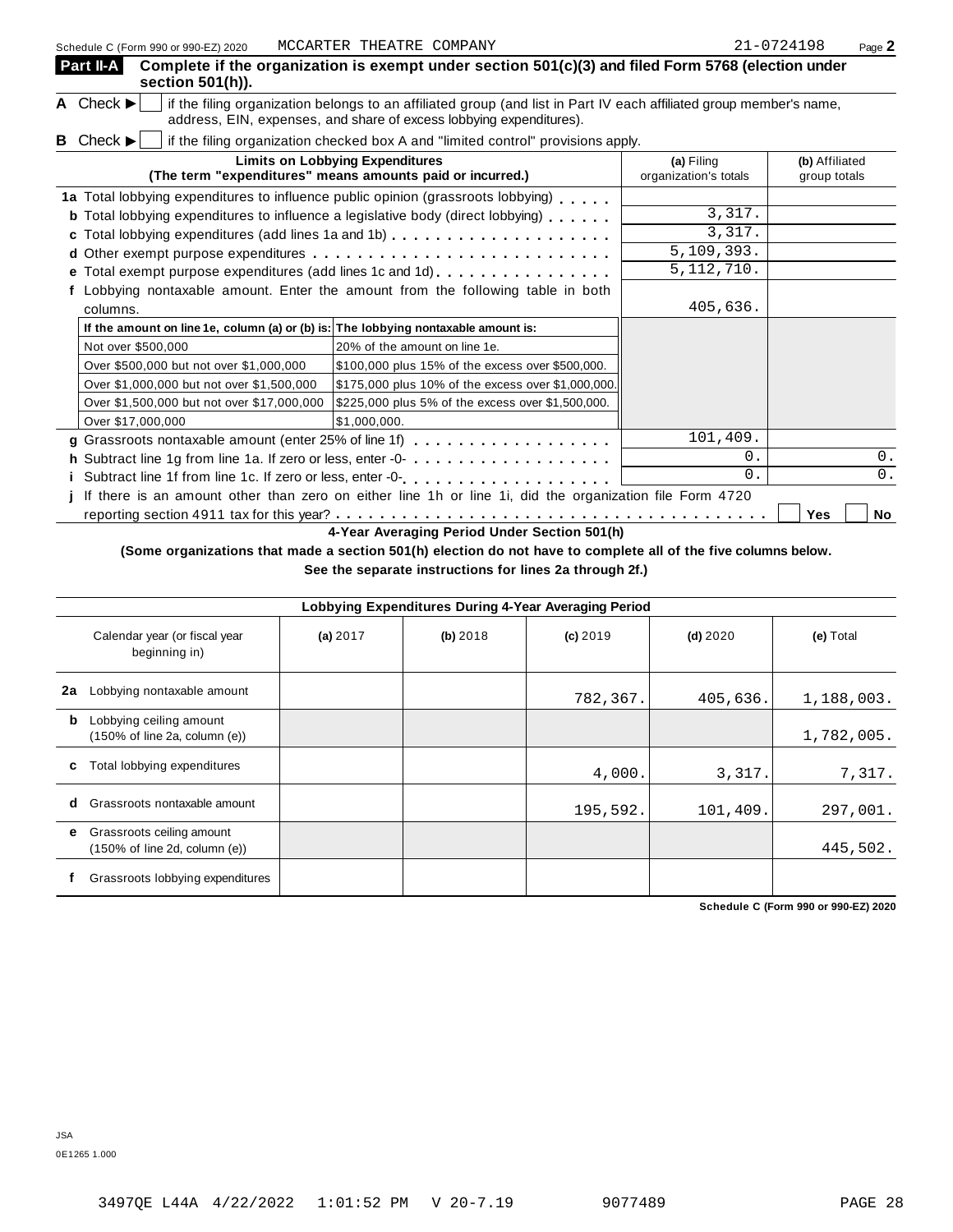|                                                                                                                                                                                                                                           | (a) |    | (b)            |     |           |
|-------------------------------------------------------------------------------------------------------------------------------------------------------------------------------------------------------------------------------------------|-----|----|----------------|-----|-----------|
| For each "Yes," response on lines 1a through 1i below, provide in Part IV a detailed<br>description of the lobbying activity.                                                                                                             | Yes | No | Amount         |     |           |
| During the year, did the filing organization attempt to influence foreign, national, state, or local<br>1<br>legislation, including any attempt to influence public opinion on a legislative matter or<br>referendum, through the use of: |     |    |                |     |           |
| a                                                                                                                                                                                                                                         |     |    |                |     |           |
| Paid staff or management (include compensation in expenses reported on lines 1c through 1i)?<br>b                                                                                                                                         |     |    |                |     |           |
| c                                                                                                                                                                                                                                         |     |    |                |     |           |
| d                                                                                                                                                                                                                                         |     |    |                |     |           |
| е                                                                                                                                                                                                                                         |     |    |                |     |           |
| f                                                                                                                                                                                                                                         |     |    |                |     |           |
| Direct contact with legislators, their staffs, government officials, or a legislative body?<br>g                                                                                                                                          |     |    |                |     |           |
| Rallies, demonstrations, seminars, conventions, speeches, lectures, or any similar means?<br>h                                                                                                                                            |     |    |                |     |           |
|                                                                                                                                                                                                                                           |     |    |                |     |           |
|                                                                                                                                                                                                                                           |     |    |                |     |           |
| Did the activities in line 1 cause the organization to be not described in section $501(c)(3)$ ?<br>2a                                                                                                                                    |     |    |                |     |           |
| If "Yes," enter the amount of any tax incurred under section 4912<br>b                                                                                                                                                                    |     |    |                |     |           |
| If "Yes," enter the amount of any tax incurred by organization managers under section 4912                                                                                                                                                |     |    |                |     |           |
| If the filing organization incurred a section 4912 tax, did it file Form 4720 for this year?<br>d                                                                                                                                         |     |    |                |     |           |
| Part III-A Complete if the organization is exempt under section 501(c)(4), section 501(c)(5), or section<br>$501(c)(6)$ .                                                                                                                 |     |    |                |     |           |
|                                                                                                                                                                                                                                           |     |    |                | Yes | <b>No</b> |
| Were substantially all (90% or more) dues received nondeductible by members?<br><br>1                                                                                                                                                     |     |    | $\mathbf{1}$   |     |           |
| Did the organization make only in-house lobbying expenditures of \$2,000 or less?<br>2                                                                                                                                                    |     |    | $\overline{2}$ |     |           |
| Did the organization agree to carry over lobbying and political campaign activity expenditures from the prior year?<br>3                                                                                                                  |     |    | 3              |     |           |

|              | answered "Yes."                                                                                                                                                                                          |           |  |
|--------------|----------------------------------------------------------------------------------------------------------------------------------------------------------------------------------------------------------|-----------|--|
|              | Dues, assessments and similar amounts from members $\ldots \ldots \ldots \ldots \ldots \ldots \ldots \ldots \ldots \perp 1$                                                                              |           |  |
| $\mathbf{2}$ | Section 162(e) nondeductible lobbying and political expenditures (do not include amounts of<br>political expenses for which the section 527(f) tax was paid).                                            |           |  |
|              |                                                                                                                                                                                                          | 2a        |  |
| b            |                                                                                                                                                                                                          | <u>2b</u> |  |
| C.           |                                                                                                                                                                                                          | 2c        |  |
| 3            | Aggregate amount reported in section 6033(e)(1)(A) notices of nondeductible section 162(e) dues                                                                                                          | - 3       |  |
| 4            | If notices were sent and the amount on line 2c exceeds the amount on line 3, what portion of the<br>excess does the organization agree to carryover to the reasonable estimate of nondeductible lobbying |           |  |
|              |                                                                                                                                                                                                          |           |  |
| 5.           | Taxable amount of lobbying and political expenditures (See instructions) $\ldots \ldots \ldots \ldots \ldots \mid 5$                                                                                     |           |  |
|              | Sunnlomontal Information<br>Dout IV                                                                                                                                                                      |           |  |

### **Part IV Supplemental Information**

JSA

Provide the descriptions required for Part I-A, line 1; Part I-B, line 4; Part I-C, line 5; Part II-A (affiliated group list); Part II-A, lines 1 and 2 (See instructions); and Part II-B, line 1. Also, complete this part for any additional information.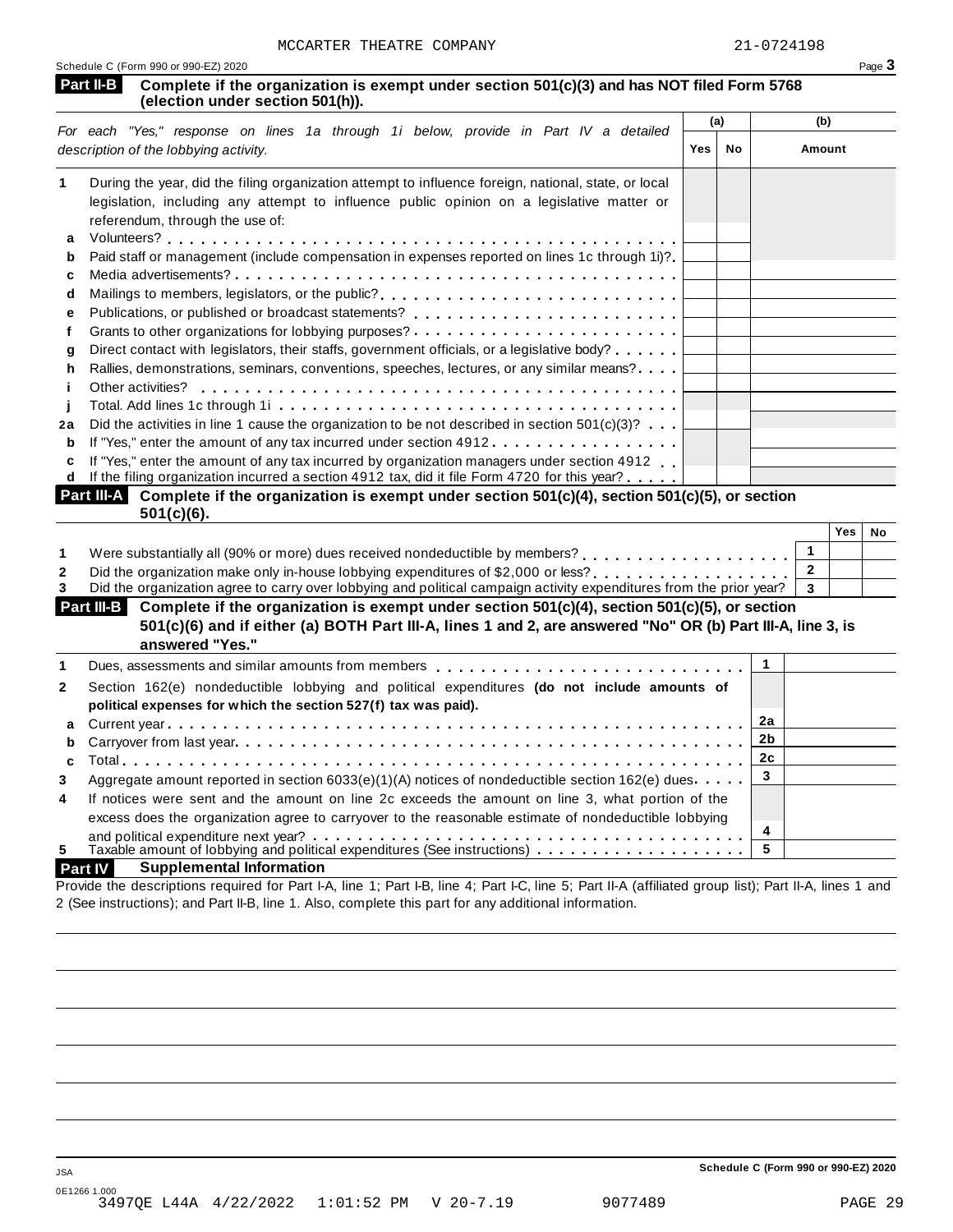**Part IV Supplemental Information** *(continued)*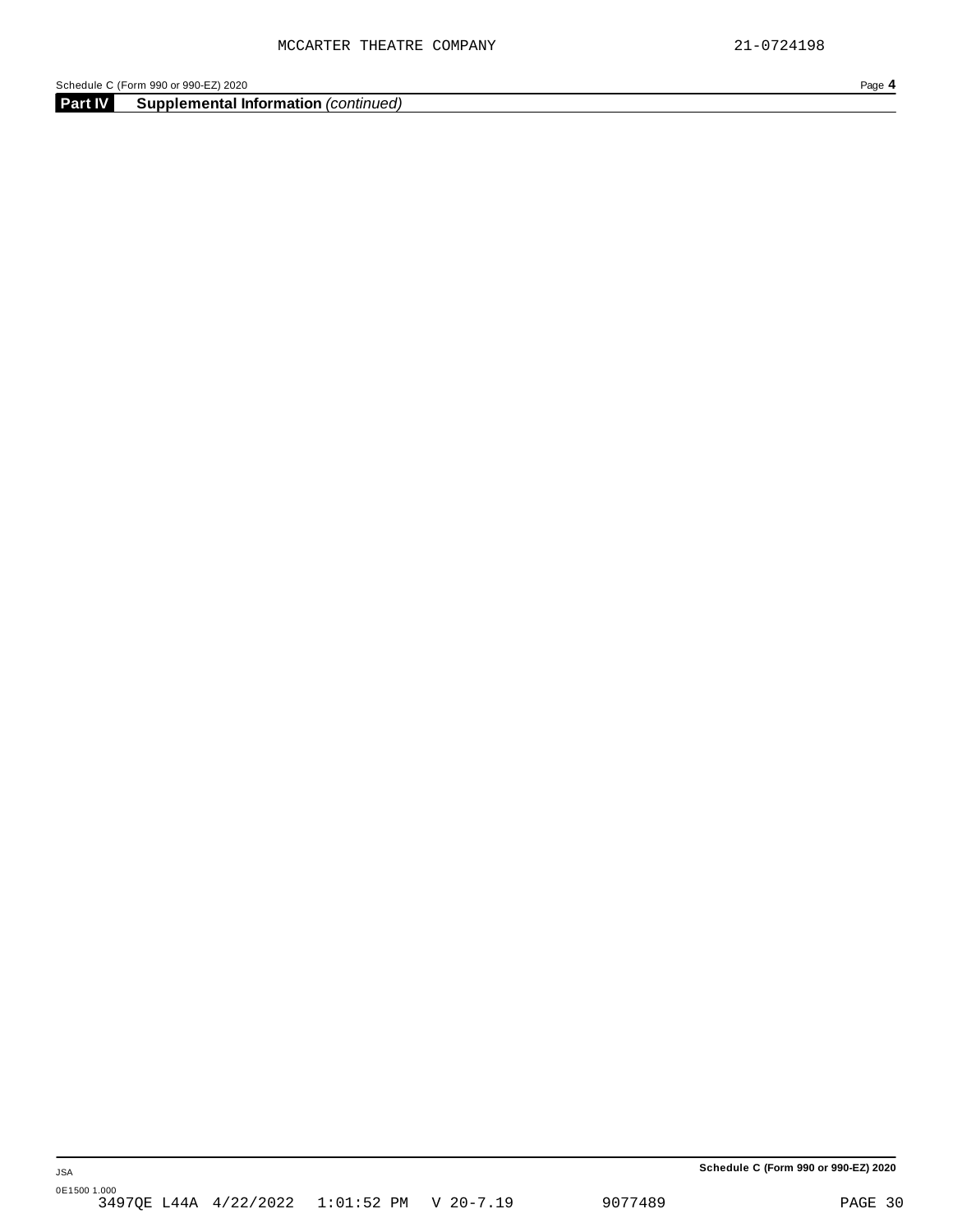|            | <b>SCHEDULE D</b> |
|------------|-------------------|
| (Form 990) |                   |

# CHEDULE D<br>
Supplemental Financial Statements<br>
Supplemental Financial Statements<br>
Supplemental Financial Statements<br>
Part IV, line 6, 7, 8, 9, 10, 11a, 11b, 11c, 11d, 11e, 11f, 12a, or 12b.

Department of the Treasury<br>Department of the Treasury<br>Control **Public Inches Example 2014 Control in the Intervet intervention** and the latest information

Internal Revenue Service I **Go to** *www.irs.gov/Form990* **for instructions and the latest information. Inspection**

**Name of the organization intervalse the control of the control of the control of the organization number intervalse the control of the control of the control of the control of the control of the control of the control Organizations Maintaining Donor Advised Funds or Other Similar Funds or Accounts. Part I Complete if the organization answered "Yes" on Form 990, Part IV, line 6. Complete if the organization answered "Yes" on Form 990, Part IV, line 6.** MCCARTER THEATRE COMPANY 21-0724198

|                                                                                                                                                                                                                                                                   | (a) Donor advised funds                                                                                                      | (b) Funds and other accounts                       |
|-------------------------------------------------------------------------------------------------------------------------------------------------------------------------------------------------------------------------------------------------------------------|------------------------------------------------------------------------------------------------------------------------------|----------------------------------------------------|
| 1<br>Total number at end of year example.                                                                                                                                                                                                                         |                                                                                                                              |                                                    |
| Aggregate value of contributions to (during year)<br>2                                                                                                                                                                                                            |                                                                                                                              |                                                    |
| 3<br>Aggregate value of grants from (during year)                                                                                                                                                                                                                 |                                                                                                                              |                                                    |
| Aggregate value at end of year expression and Aggregate value<br>4                                                                                                                                                                                                |                                                                                                                              |                                                    |
| Did the organization inform all donors and donor advisors in writing that the assets held in donor advised<br>5                                                                                                                                                   |                                                                                                                              |                                                    |
| funds are the organization's property, subject to the organization's exclusive legal control?                                                                                                                                                                     |                                                                                                                              | Yes<br><b>No</b>                                   |
| 6<br>Did the organization inform all grantees, donors, and donor advisors in writing that grant funds can be used                                                                                                                                                 |                                                                                                                              |                                                    |
| only for charitable purposes and not for the benefit of the donor or donor advisor, or for any other purpose                                                                                                                                                      |                                                                                                                              |                                                    |
|                                                                                                                                                                                                                                                                   |                                                                                                                              | <b>Yes</b><br>No.                                  |
| <b>Conservation Easements.</b><br><b>Part II</b>                                                                                                                                                                                                                  |                                                                                                                              |                                                    |
| Complete if the organization answered "Yes" on Form 990, Part IV, line 7.                                                                                                                                                                                         |                                                                                                                              |                                                    |
| 1<br>Purpose(s) of conservation easements held by the organization (check all that apply).                                                                                                                                                                        |                                                                                                                              |                                                    |
| Preservation of land for public use (for example, recreation or education)                                                                                                                                                                                        |                                                                                                                              | Preservation of a historically important land area |
| Protection of natural habitat                                                                                                                                                                                                                                     |                                                                                                                              | Preservation of a certified historic structure     |
| Preservation of open space                                                                                                                                                                                                                                        |                                                                                                                              |                                                    |
| 2<br>Complete lines 2a through 2d if the organization held a qualified conservation contribution in the form of a conservation                                                                                                                                    |                                                                                                                              |                                                    |
| easement on the last day of the tax year.                                                                                                                                                                                                                         |                                                                                                                              | Held at the End of the Tax Year                    |
| a                                                                                                                                                                                                                                                                 |                                                                                                                              | 2a                                                 |
| Total acreage restricted by conservation easements<br>b                                                                                                                                                                                                           |                                                                                                                              | 2b                                                 |
| Number of conservation easements on a certified historic structure included in (a)<br>c                                                                                                                                                                           |                                                                                                                              | 2c                                                 |
| Number of conservation easements included in (c) acquired after 7/25/06, and not on a<br>d                                                                                                                                                                        |                                                                                                                              |                                                    |
| historic structure listed in the National Register                                                                                                                                                                                                                |                                                                                                                              | 2d                                                 |
|                                                                                                                                                                                                                                                                   | Number of conservation easements modified, transferred, released, extinguished, or terminated by the organization during the |                                                    |
|                                                                                                                                                                                                                                                                   |                                                                                                                              |                                                    |
|                                                                                                                                                                                                                                                                   |                                                                                                                              |                                                    |
|                                                                                                                                                                                                                                                                   |                                                                                                                              |                                                    |
| Number of states where property subject to conservation easement is located >                                                                                                                                                                                     |                                                                                                                              |                                                    |
| Does the organization have a written policy regarding the periodic monitoring, inspection, handling of                                                                                                                                                            |                                                                                                                              | No                                                 |
| violations, and enforcement of the conservation easements it holds?                                                                                                                                                                                               |                                                                                                                              | Yes                                                |
| 3<br>4<br>5<br>Staff and volunteer hours devoted to monitoring, inspecting, handling of violations, and enforcing conservation easements during the year<br>6                                                                                                     |                                                                                                                              |                                                    |
|                                                                                                                                                                                                                                                                   |                                                                                                                              |                                                    |
| Amount of expenses incurred in monitoring, inspecting, handling of violations, and enforcing conservation easements during the year<br>$\triangleright$ \$                                                                                                        |                                                                                                                              |                                                    |
|                                                                                                                                                                                                                                                                   |                                                                                                                              |                                                    |
| Does each conservation easement reported on line 2(d) above satisfy the requirements of section 170(h)(4)(B)(i)                                                                                                                                                   |                                                                                                                              | No                                                 |
| In Part XIII, describe how the organization reports conservation easements in its revenue and expense statement and                                                                                                                                               |                                                                                                                              | Yes                                                |
| balance sheet, and include, if applicable, the text of the footnote to the organization's financial statements that describes the                                                                                                                                 |                                                                                                                              |                                                    |
| organization's accounting for conservation easements.                                                                                                                                                                                                             |                                                                                                                              |                                                    |
| Organizations Maintaining Collections of Art, Historical Treasures, or Other Similar Assets.                                                                                                                                                                      |                                                                                                                              |                                                    |
| Complete if the organization answered "Yes" on Form 990, Part IV, line 8.                                                                                                                                                                                         |                                                                                                                              |                                                    |
|                                                                                                                                                                                                                                                                   |                                                                                                                              |                                                    |
| If the organization elected, as permitted under FASB ASC 958, not to report in its revenue statement and balance sheet works<br>of art, historical treasures, or other similar assets held for public exhibition, education, or research in furtherance of public |                                                                                                                              |                                                    |
| service, provide in Part XIII the text of the footnote to its financial statements that describes these items.                                                                                                                                                    |                                                                                                                              |                                                    |
| If the organization elected, as permitted under FASB ASC 958, to report in its revenue statement and balance sheet works of                                                                                                                                       |                                                                                                                              |                                                    |
| art, historical treasures, or other similar assets held for public exhibition, education, or research in furtherance of public service,                                                                                                                           |                                                                                                                              |                                                    |
| provide the following amounts relating to these items:                                                                                                                                                                                                            |                                                                                                                              |                                                    |
|                                                                                                                                                                                                                                                                   |                                                                                                                              |                                                    |
|                                                                                                                                                                                                                                                                   |                                                                                                                              | $\triangleright$ \$                                |
| 7<br>8<br>9<br><b>Part III</b><br>1a<br>b<br>If the organization received or held works of art, historical treasures, or other similar assets for financial gain, provide the<br>$\mathbf{2}$                                                                     |                                                                                                                              |                                                    |
| following amounts required to be reported under FASB ASC 958 relating to these items:                                                                                                                                                                             |                                                                                                                              |                                                    |
| a<br>b                                                                                                                                                                                                                                                            |                                                                                                                              | $\triangleright$ \$<br>$\triangleright$ \$         |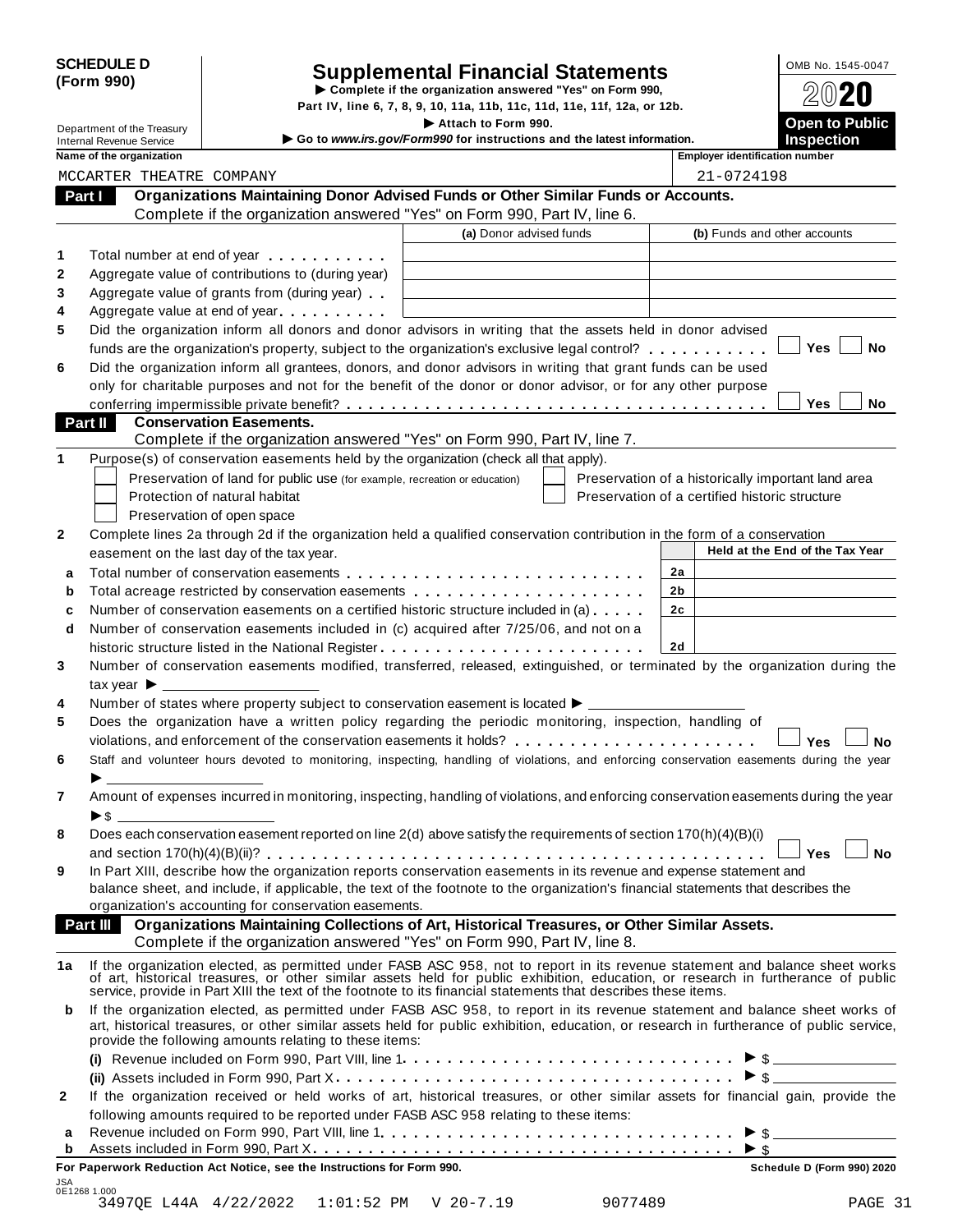|    |                                                                                                                                     | MCCARTER THEATRE COMPANY |                |                          |                          | 21-0724198     |                     |          |
|----|-------------------------------------------------------------------------------------------------------------------------------------|--------------------------|----------------|--------------------------|--------------------------|----------------|---------------------|----------|
|    | Schedule D (Form 990) 2020                                                                                                          |                          |                |                          |                          |                |                     | Page 2   |
|    | Organizations Maintaining Collections of Art, Historical Treasures, or Other Similar Assets (continued)<br>Part III                 |                          |                |                          |                          |                |                     |          |
| 3  | Using the organization's acquisition, accession, and other records, check any of the following that make significant use of its     |                          |                |                          |                          |                |                     |          |
|    | collection items (check all that apply):                                                                                            |                          |                |                          |                          |                |                     |          |
| a  | Public exhibition                                                                                                                   |                          | d              | Loan or exchange program |                          |                |                     |          |
| b  | Scholarly research                                                                                                                  |                          | Other<br>e     |                          |                          |                |                     |          |
| c  | Preservation for future generations                                                                                                 |                          |                |                          |                          |                |                     |          |
| 4  | Provide a description of the organization's collections and explain how they further the organization's exempt purpose in Part      |                          |                |                          |                          |                |                     |          |
|    | XIII.                                                                                                                               |                          |                |                          |                          |                |                     |          |
| 5  | During the year, did the organization solicit or receive donations of art, historical treasures, or other similar                   |                          |                |                          |                          |                |                     |          |
|    | assets to be sold to raise funds rather than to be maintained as part of the organization's collection?                             |                          |                |                          |                          |                | Yes                 | No       |
|    | <b>Escrow and Custodial Arrangements.</b><br><b>Part IV</b>                                                                         |                          |                |                          |                          |                |                     |          |
|    | Complete if the organization answered "Yes" on Form 990, Part IV, line 9, or reported an amount on Form                             |                          |                |                          |                          |                |                     |          |
|    | 990, Part X, line 21.                                                                                                               |                          |                |                          |                          |                |                     |          |
|    | 1a Is the organization an agent, trustee, custodian or other intermediary for contributions or other assets not                     |                          |                |                          |                          |                |                     |          |
|    |                                                                                                                                     |                          |                |                          |                          |                | Yes                 | No       |
|    | b If "Yes," explain the arrangement in Part XIII and complete the following table:                                                  |                          |                |                          |                          |                |                     |          |
|    |                                                                                                                                     |                          |                |                          |                          | Amount         |                     |          |
| c  |                                                                                                                                     |                          |                | 1c                       |                          |                |                     |          |
| d  |                                                                                                                                     |                          |                | 1 <sub>d</sub>           |                          |                |                     |          |
| e  |                                                                                                                                     |                          |                | 1е                       |                          |                |                     |          |
| f  |                                                                                                                                     |                          |                | 1f                       |                          |                |                     |          |
|    | 2a Did the organization include an amount on Form 990, Part X, line 21, for escrow or custodial account liability?                  |                          |                |                          |                          |                | <b>Yes</b>          | No       |
|    | b If "Yes," explain the arrangement in Part XIII. Check here if the explanation has been provided on Part XIII                      |                          |                |                          |                          |                |                     |          |
|    | <b>Endowment Funds.</b><br><b>Part V</b>                                                                                            |                          |                |                          |                          |                |                     |          |
|    | Complete if the organization answered "Yes" on Form 990, Part IV, line 10.                                                          |                          |                |                          |                          |                |                     |          |
|    |                                                                                                                                     | (a) Current year         | (b) Prior year | (c) Two years back       | (d) Three years back     |                | (e) Four years back |          |
|    |                                                                                                                                     | 22,606,815.              | 22, 373, 551.  | 22, 256, 085.            | 18,477,928.              |                | 14, 269, 213.       |          |
| 1a | Beginning of year balance                                                                                                           | 105,000.                 | 737,121.       |                          | 225,915.<br>2, 117, 635. |                | 3, 113, 642.        |          |
| b  | Contributions                                                                                                                       |                          |                |                          |                          |                |                     |          |
| c  | Net investment earnings, gains,                                                                                                     | 11,917,136.              | 1,365,174.     | 1,156,017.               | 2,846,949.               |                | 2,051,377.          |          |
|    | and losses                                                                                                                          |                          |                |                          |                          |                |                     |          |
| d  | Grants or scholarships                                                                                                              |                          |                |                          |                          |                |                     |          |
|    | e Other expenditures for facilities                                                                                                 | 1,917,179.               | 1,869,031.     | 1,260,013.               | 1,182,116.               |                |                     | 956,304. |
|    | and programs                                                                                                                        |                          |                |                          | 4,453.                   | 4,311.         |                     |          |
|    | Administrative expenses                                                                                                             | 32, 711, 772.            | 22,606,815.    | 22, 373, 551.            | 22, 256, 085.            |                | 18, 477, 928.       |          |
| g  | End of year balance expansion of year balance                                                                                       |                          |                |                          |                          |                |                     |          |
| 2  | Provide the estimated percentage of the current year end balance (line 1g, column (a)) held as:                                     |                          |                |                          |                          |                |                     |          |
| a  | Board designated or quasi-endowment > 54.0000 %                                                                                     |                          |                |                          |                          |                |                     |          |
| b  | Permanent endowment ▶ 46.0000 %                                                                                                     |                          |                |                          |                          |                |                     |          |
| c  | Term endowment ▶                                                                                                                    | $\%$                     |                |                          |                          |                |                     |          |
|    | The percentages on lines 2a, 2b, and 2c should equal 100%.                                                                          |                          |                |                          |                          |                |                     |          |
|    | 3a Are there endowment funds not in the possession of the organization that are held and administered for the                       |                          |                |                          |                          |                | Yes                 | No       |
|    | organization by:                                                                                                                    |                          |                |                          |                          | 3a(i)          |                     | Χ        |
|    |                                                                                                                                     |                          |                |                          |                          | 3a(ii)         |                     | X        |
|    | If "Yes" on line 3a(ii), are the related organizations listed as required on Schedule R?                                            |                          |                |                          |                          | 3b             |                     |          |
| b  |                                                                                                                                     |                          |                |                          |                          |                |                     |          |
| 4  | Describe in Part XIII the intended uses of the organization's endowment funds.<br>Land, Buildings, and Equipment.<br><b>Part VI</b> |                          |                |                          |                          |                |                     |          |
|    | Complete if the organization answered "Yes" on Form 990, Part IV, line 11a. See Form 990, Part X, line 10.                          |                          |                |                          |                          |                |                     |          |
|    | Description of property                                                                                                             | (a) Cost or other basis  |                | (b) Cost or other basis  | (c) Accumulated          | (d) Book value |                     |          |
|    |                                                                                                                                     | (investment)             |                | (other)                  | depreciation             |                |                     |          |
| 1а | $Land.$                                                                                                                             |                          |                |                          |                          |                |                     |          |
| b  |                                                                                                                                     |                          |                | 16,661,866.              | 16,064,538.              |                | 597,328.            |          |
| c  | Leasehold improvements <b>Leasehold</b> improvements                                                                                |                          |                |                          |                          |                |                     |          |
| d  | Equipment                                                                                                                           |                          |                | 2,919,169.               | 2,634,628.               |                | 284,541.            |          |
| е  |                                                                                                                                     |                          |                | 1,839,131.               | 1,721,677.               |                | 117,454.            |          |
|    | Total. Add lines 1a through 1e. (Column (d) must equal Form 990, Part X, column (B), line 10c.)                                     |                          |                |                          |                          |                | 999, 323.           |          |

**Schedule D (Form 990) 2020**

JSA 0E1269 1.000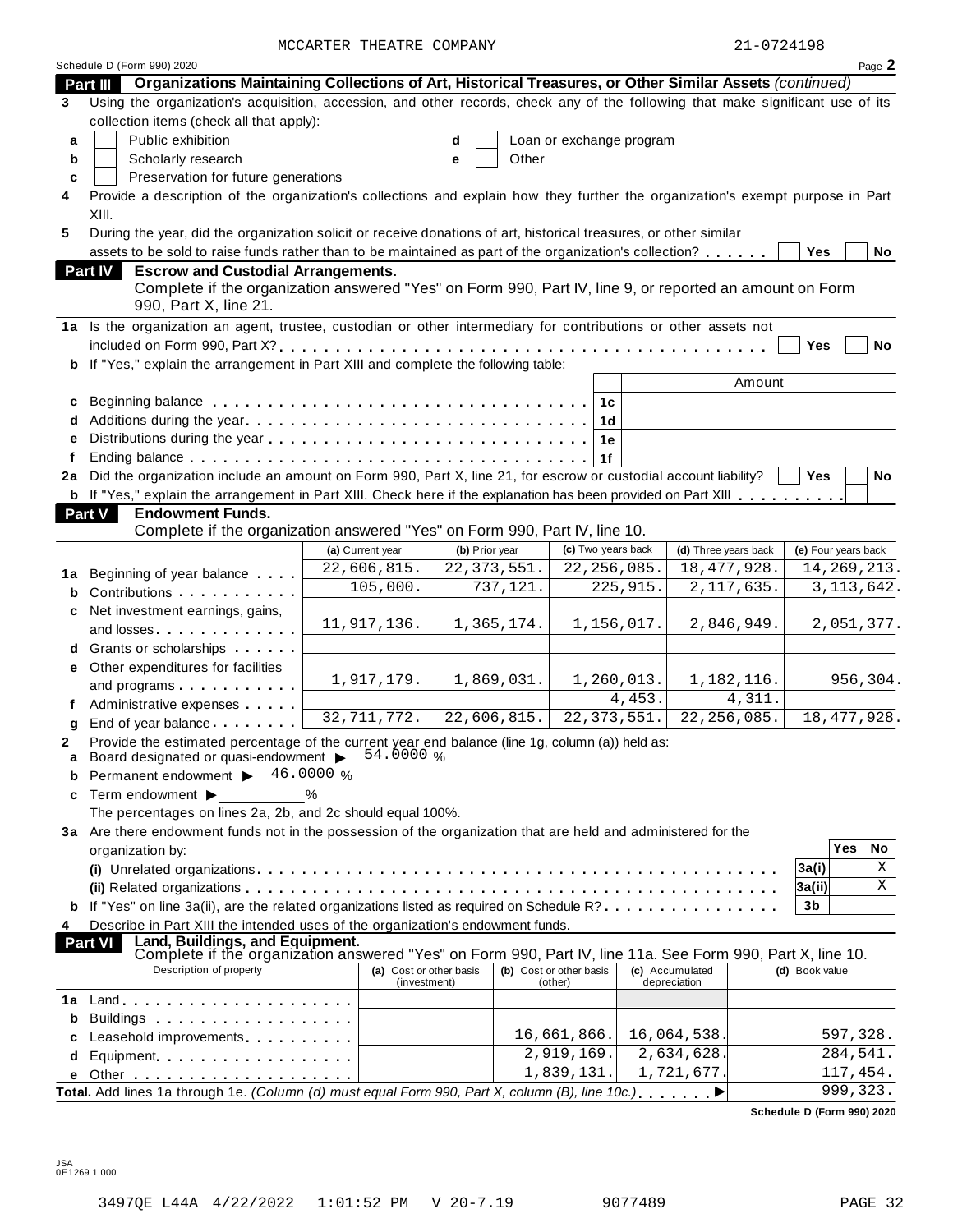#### Schedule <sup>D</sup> (Form 990) <sup>2020</sup> Page **3 Investments - Other Securities. Part VII** Investments - Other Securities.<br>Complete if the organization answered "Yes" on Form 990, Part IV, line 11b. See Form 990, Part X, line 12. **(a)** Description of security or category (including name of security) **(b)** Book value **(c)** Method of valuation: Cost or end-of-year market value (including name of security)<br> **(1)** Financial derivatives **and must be more interesting (1)** Financial derivatives **manual manual metallicity** Closely held equity interests **manual metallicity** Closely **(3)** Other (A) PRINCO POOLED INVESTMENT FUND 34,560,455. FMV (B) CHARITABLE REMAINDER TRUST 685,681. FMV (C) MUTUAL FUNDS 486,133. FMV (D) (E) (F) (G) (H) **Fotal.** *(Column (b) must equal Form 990, Part X, col. (B) line 12.)* **h Part VIII Investments - Program Related. Investments - Program Related.** Complete if the organization answered "Yes" on Form 990, Part IV, line 11c. See Form 990, Part X, line 13. **(a)** Description of investment **(b)** Book value **(c)** Method of valuation: Cost or end-of-year market value **(1) (2) (3) (4) (5) (6) (7) (8) (9) Total.** *(Column (b) must equal Form 990, Part X, col. (B) line 13.)* m I **Other Assets.** Complete if the organization answered "Yes" on Form 990, Part IV, line 11d. See Form 990, Part X, line 15. **Part IX (a)** Description **(b)** Book value **(1) (2) (3) (4) (5) (6) (7) (8) (9) Total.** *(Column (b) must equal Form 990, Part X, col. (B) line 15.)* m m m m m m m m m m m m m m m m m m m m m m m m m m I **Other Liabilities.** Complete if the organization answered "Yes" on Form 990, Part IV, line 11e or 11f. See Form 990, Part X, line 25. **Part X 1. (a)** Description of liability **(b)** Book value (1) (2) (3) (4) (5) (6) (7) (8) (9) Federal income taxes  $\blacksquare$  **Total.** *(Column (b)* must equal Form 990, Part X, col. (B) line 25.)  $\ldots \ldots \ldots \ldots \ldots \ldots \ldots \ldots \ldots \ldots \ldots$ **2.** Liability for uncertain tax positions. In Part XIII, provide the text of the footnote to the organization's financial statements that reports the organization's liability for uncertain tax positions under FASB ASC 740. Check here if the text of the footnote has been provided in Part XIII. 35,732,269. X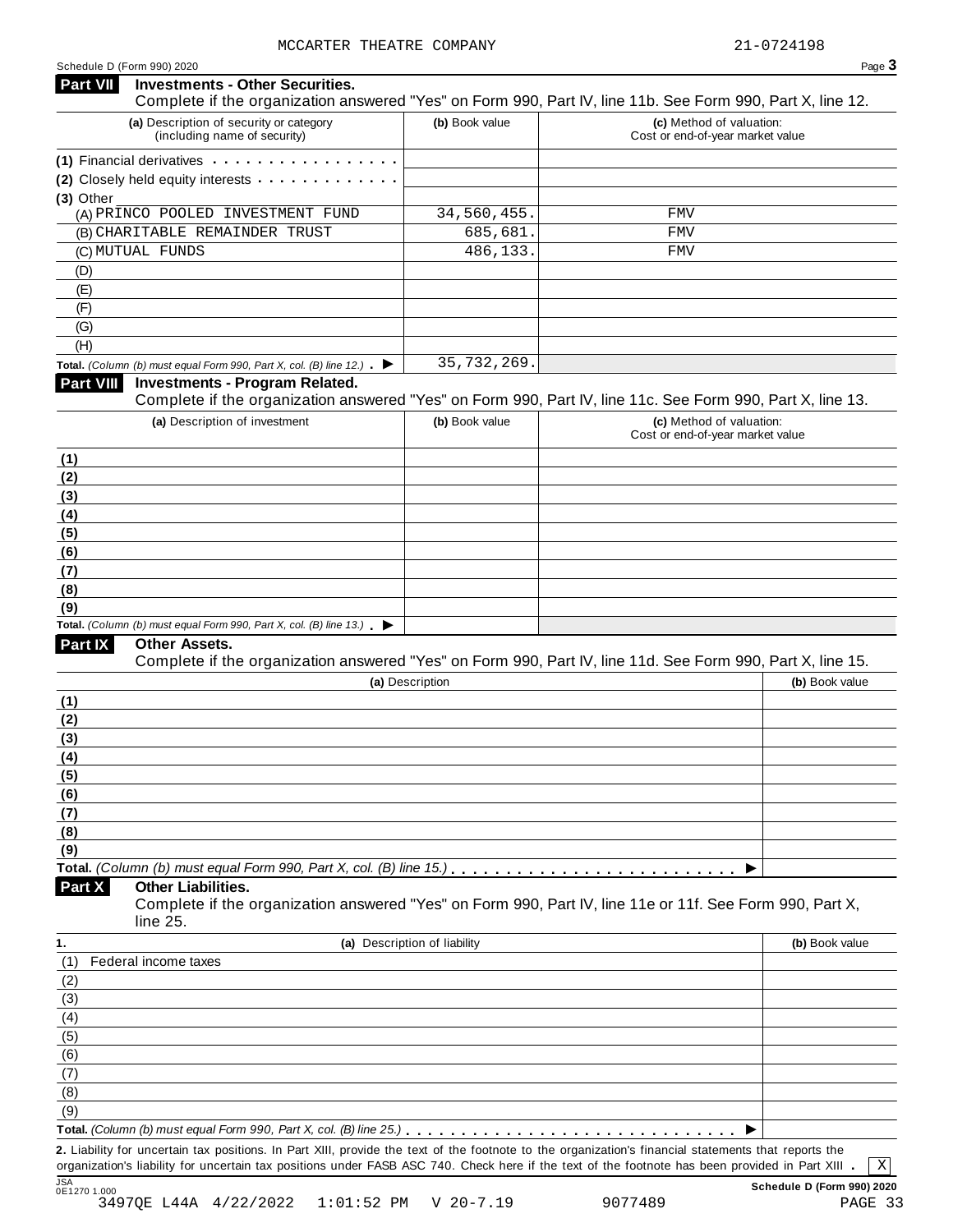| MCCARTER THEATRE COMPANY |  |  |
|--------------------------|--|--|
|--------------------------|--|--|

| Schedule D (Form 990) 2020                                                                                                                                                    |              | Page 4      |
|-------------------------------------------------------------------------------------------------------------------------------------------------------------------------------|--------------|-------------|
| Part XI<br>Reconciliation of Revenue per Audited Financial Statements With Revenue per Return.<br>Complete if the organization answered "Yes" on Form 990, Part IV, line 12a. |              |             |
| Total revenue, gains, and other support per audited financial statements                                                                                                      | $\mathbf{1}$ | 19,545,028. |
| Amounts included on line 1 but not on Form 990, Part VIII, line 12:                                                                                                           |              |             |
| 11, 231, 135.<br>2a<br>a                                                                                                                                                      |              |             |
| 724,496.<br>2 <sub>b</sub><br>b                                                                                                                                               |              |             |
| 2c<br>c                                                                                                                                                                       |              |             |
| d                                                                                                                                                                             |              |             |
| e                                                                                                                                                                             | 2e           | 11,955,631. |
|                                                                                                                                                                               | 3            | 7,589,397.  |
| Amounts included on Form 990, Part VIII, line 12, but not on line 1:                                                                                                          |              |             |
| 4а<br>Investment expenses not included on Form 990, Part VIII, line 7b $\ldots \ldots$<br>a                                                                                   |              |             |
| 4 <sub>b</sub><br>b                                                                                                                                                           |              |             |
| C                                                                                                                                                                             | 4с           |             |
| Total revenue. Add lines 3 and 4c. (This must equal Form 990, Part I, line 12.)                                                                                               | 5            | 7,589,397.  |
| Reconciliation of Expenses per Audited Financial Statements With Expenses per Return.<br>Part XII                                                                             |              |             |
| Complete if the organization answered "Yes" on Form 990, Part IV, line 12a.                                                                                                   |              |             |
|                                                                                                                                                                               | 1            | 5,755,923.  |
| Amounts included on line 1 but not on Form 990, Part IX, line 25:                                                                                                             |              |             |
| 724,496.<br>2a<br>Donated services and use of facilities<br>a                                                                                                                 |              |             |
| 2 <sub>b</sub><br>b                                                                                                                                                           |              |             |
| 2c<br>C                                                                                                                                                                       |              |             |
| 2d<br>d                                                                                                                                                                       |              |             |
| е                                                                                                                                                                             | <b>2e</b>    | 724,496.    |
|                                                                                                                                                                               | 3            | 5,031,427.  |
| Amounts included on Form 990, Part IX, line 25, but not on line 1:                                                                                                            |              |             |
|                                                                                                                                                                               |              |             |
| 4a<br>Investment expenses not included on Form 990, Part VIII, line 7b                                                                                                        |              |             |
|                                                                                                                                                                               |              |             |
|                                                                                                                                                                               | 4c           |             |
| a<br>b<br>C.<br>Total expenses. Add lines 3 and 4c. (This must equal Form 990, Part I, line 18.).                                                                             | 5            | 5,031,427.  |

PART X, LINE 2

THE ORGANIZATION BELIEVES THAT IT HAS APPROPRIATE SUPPORT FOR ANY TAX

POSITIONS TAKEN, AND AS SUCH, DOES NOT HAVE ANY UNCERTAIN TAX POSITIONS.

**Schedule D (Form 990) 2020**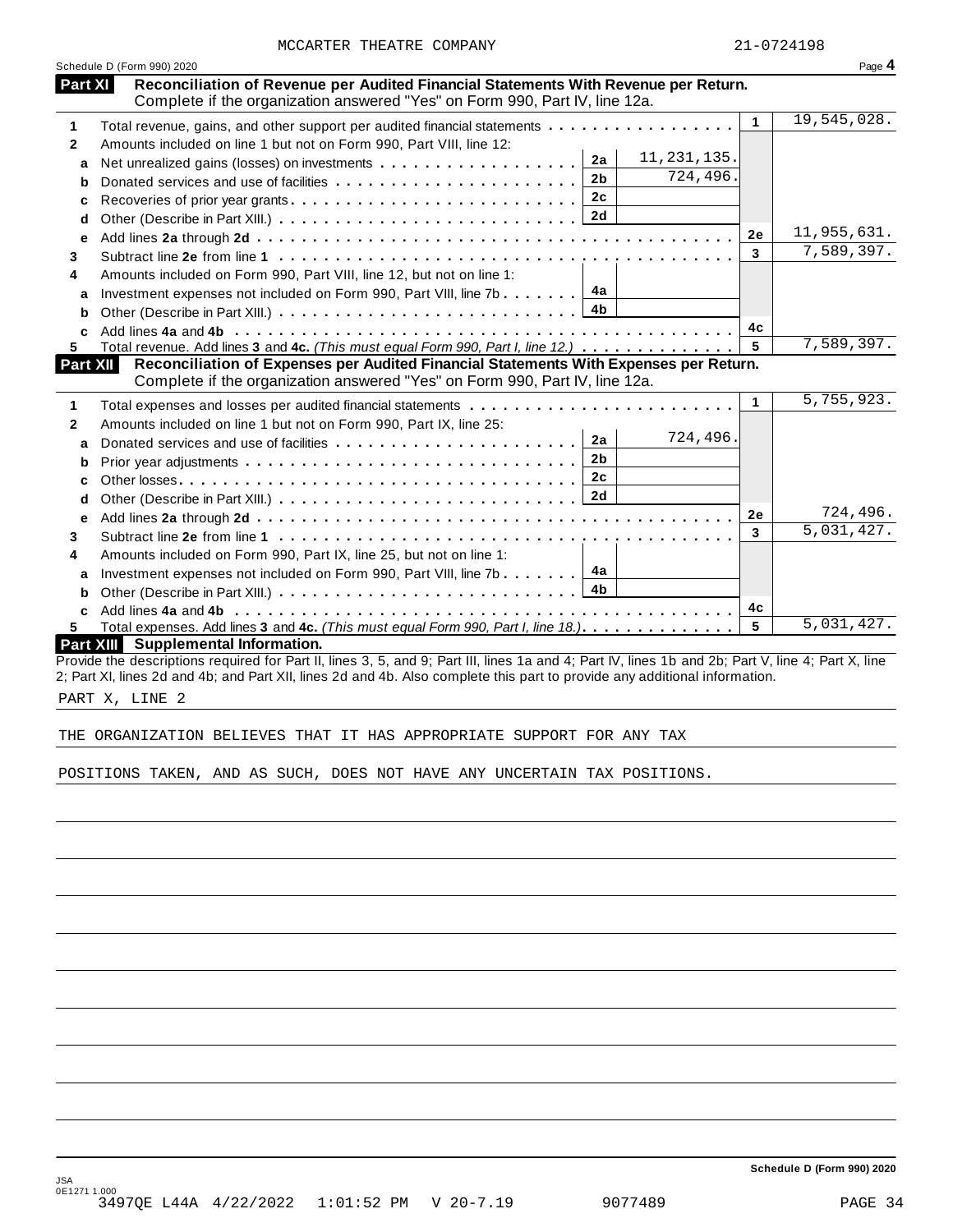**Part XIII Supplemental Information** *(continued)*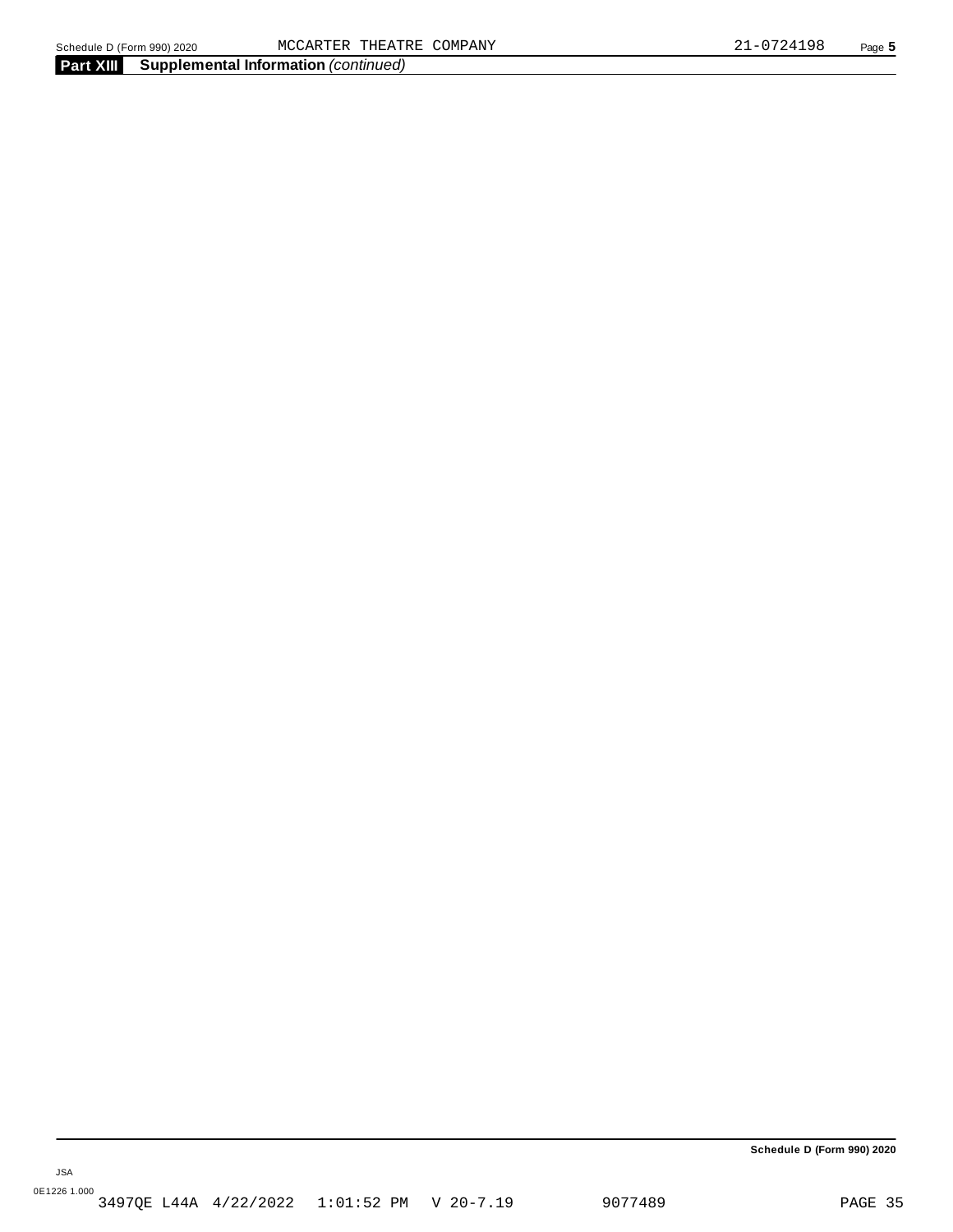| <b>SCHEDULE G</b>                                                                                                                                                                           |                            |                                                                                                                                                                                                                                                                                                                     | <b>Supplemental Information Regarding Fundraising or Gaming Activities</b> |                                    |                                                                      |                                                                 |                                                                            | OMB No. 1545-0047                                       |
|---------------------------------------------------------------------------------------------------------------------------------------------------------------------------------------------|----------------------------|---------------------------------------------------------------------------------------------------------------------------------------------------------------------------------------------------------------------------------------------------------------------------------------------------------------------|----------------------------------------------------------------------------|------------------------------------|----------------------------------------------------------------------|-----------------------------------------------------------------|----------------------------------------------------------------------------|---------------------------------------------------------|
| Complete if the organization answered "Yes" on Form 990, Part IV, line 17, 18, or 19, or if the<br>(Form 990 or 990-EZ)<br>organization entered more than \$15,000 on Form 990-EZ, line 6a. |                            |                                                                                                                                                                                                                                                                                                                     |                                                                            |                                    |                                                                      |                                                                 |                                                                            |                                                         |
| Department of the Treasury                                                                                                                                                                  |                            |                                                                                                                                                                                                                                                                                                                     | Go to www.irs.gov/Form990 for instructions and the latest information.     | Attach to Form 990 or Form 990-EZ. |                                                                      |                                                                 |                                                                            | Open to Public<br>Inspection                            |
| <b>Internal Revenue Service</b><br>Name of the organization                                                                                                                                 |                            |                                                                                                                                                                                                                                                                                                                     |                                                                            |                                    |                                                                      |                                                                 | <b>Employer identification number</b>                                      |                                                         |
|                                                                                                                                                                                             |                            | MCCARTER THEATRE COMPANY                                                                                                                                                                                                                                                                                            |                                                                            |                                    |                                                                      |                                                                 | 21-0724198                                                                 |                                                         |
| Part I                                                                                                                                                                                      |                            | Fundraising Activities. Complete if the organization answered "Yes" on Form 990, Part IV, line 17.<br>Form 990-EZ filers are not required to complete this part.                                                                                                                                                    |                                                                            |                                    |                                                                      |                                                                 |                                                                            |                                                         |
| 1                                                                                                                                                                                           |                            | Indicate whether the organization raised funds through any of the following activities. Check all that apply.                                                                                                                                                                                                       |                                                                            |                                    |                                                                      |                                                                 |                                                                            |                                                         |
| a                                                                                                                                                                                           | Mail solicitations         |                                                                                                                                                                                                                                                                                                                     | е                                                                          |                                    |                                                                      | Solicitation of non-government grants                           |                                                                            |                                                         |
| b<br>c                                                                                                                                                                                      | Phone solicitations        | Internet and email solicitations                                                                                                                                                                                                                                                                                    | f<br>g                                                                     | Χ                                  |                                                                      | Solicitation of government grants<br>Special fundraising events |                                                                            |                                                         |
| d                                                                                                                                                                                           | In-person solicitations    |                                                                                                                                                                                                                                                                                                                     |                                                                            |                                    |                                                                      |                                                                 |                                                                            |                                                         |
|                                                                                                                                                                                             |                            | 2a Did the organization have a written or oral agreement with any individual (including officers, directors, trustees,                                                                                                                                                                                              |                                                                            |                                    |                                                                      |                                                                 |                                                                            |                                                         |
|                                                                                                                                                                                             |                            | or key employees listed in Form 990, Part VII) or entity in connection with professional fundraising services?<br><b>b</b> If "Yes," list the 10 highest paid individuals or entities (fundraisers) pursuant to agreements under which the fundraiser is to be<br>compensated at least \$5,000 by the organization. |                                                                            |                                    |                                                                      |                                                                 |                                                                            | $\mathbf{X}$<br>Yes<br><b>No</b>                        |
|                                                                                                                                                                                             | or entity (fundraiser)     | (i) Name and address of individual                                                                                                                                                                                                                                                                                  | (ii) Activity                                                              |                                    | (iii) Did fundraiser have<br>custody or control of<br>contributions? | (iv) Gross receipts<br>from activity                            | (v) Amount paid to<br>(or retained by)<br>fundraiser listed in<br>col. (i) | (vi) Amount paid to<br>(or retained by)<br>organization |
|                                                                                                                                                                                             |                            |                                                                                                                                                                                                                                                                                                                     |                                                                            | Yes                                | No                                                                   |                                                                 |                                                                            |                                                         |
| 1                                                                                                                                                                                           |                            |                                                                                                                                                                                                                                                                                                                     |                                                                            |                                    |                                                                      |                                                                 |                                                                            |                                                         |
| $\mathbf{2}$                                                                                                                                                                                | ATTACHMENT 1               |                                                                                                                                                                                                                                                                                                                     |                                                                            |                                    |                                                                      |                                                                 |                                                                            |                                                         |
|                                                                                                                                                                                             |                            |                                                                                                                                                                                                                                                                                                                     |                                                                            |                                    |                                                                      |                                                                 |                                                                            |                                                         |
| 3                                                                                                                                                                                           |                            |                                                                                                                                                                                                                                                                                                                     |                                                                            |                                    |                                                                      |                                                                 |                                                                            |                                                         |
| 4                                                                                                                                                                                           |                            |                                                                                                                                                                                                                                                                                                                     |                                                                            |                                    |                                                                      |                                                                 |                                                                            |                                                         |
|                                                                                                                                                                                             |                            |                                                                                                                                                                                                                                                                                                                     |                                                                            |                                    |                                                                      |                                                                 |                                                                            |                                                         |
| 5                                                                                                                                                                                           |                            |                                                                                                                                                                                                                                                                                                                     |                                                                            |                                    |                                                                      |                                                                 |                                                                            |                                                         |
| 6                                                                                                                                                                                           |                            |                                                                                                                                                                                                                                                                                                                     |                                                                            |                                    |                                                                      |                                                                 |                                                                            |                                                         |
| $\overline{7}$                                                                                                                                                                              |                            |                                                                                                                                                                                                                                                                                                                     |                                                                            |                                    |                                                                      |                                                                 |                                                                            |                                                         |
| 8                                                                                                                                                                                           |                            |                                                                                                                                                                                                                                                                                                                     |                                                                            |                                    |                                                                      |                                                                 |                                                                            |                                                         |
| 9                                                                                                                                                                                           |                            |                                                                                                                                                                                                                                                                                                                     |                                                                            |                                    |                                                                      |                                                                 |                                                                            |                                                         |
| 10                                                                                                                                                                                          |                            |                                                                                                                                                                                                                                                                                                                     |                                                                            |                                    |                                                                      |                                                                 |                                                                            |                                                         |
| Total<br>3                                                                                                                                                                                  |                            | List all states in which the organization is registered or licensed to solicit contributions or has been notified it is exempt from                                                                                                                                                                                 |                                                                            |                                    |                                                                      |                                                                 | 38,100                                                                     |                                                         |
| NJ, PA,                                                                                                                                                                                     | registration or licensing. |                                                                                                                                                                                                                                                                                                                     |                                                                            |                                    |                                                                      |                                                                 |                                                                            |                                                         |
|                                                                                                                                                                                             |                            |                                                                                                                                                                                                                                                                                                                     |                                                                            |                                    |                                                                      |                                                                 |                                                                            |                                                         |
|                                                                                                                                                                                             |                            |                                                                                                                                                                                                                                                                                                                     |                                                                            |                                    |                                                                      |                                                                 |                                                                            |                                                         |
|                                                                                                                                                                                             |                            |                                                                                                                                                                                                                                                                                                                     |                                                                            |                                    |                                                                      |                                                                 |                                                                            |                                                         |
|                                                                                                                                                                                             |                            |                                                                                                                                                                                                                                                                                                                     |                                                                            |                                    |                                                                      |                                                                 |                                                                            |                                                         |
|                                                                                                                                                                                             |                            |                                                                                                                                                                                                                                                                                                                     |                                                                            |                                    |                                                                      |                                                                 |                                                                            |                                                         |
|                                                                                                                                                                                             |                            |                                                                                                                                                                                                                                                                                                                     |                                                                            |                                    |                                                                      |                                                                 |                                                                            |                                                         |
|                                                                                                                                                                                             |                            |                                                                                                                                                                                                                                                                                                                     |                                                                            |                                    |                                                                      |                                                                 |                                                                            |                                                         |
|                                                                                                                                                                                             |                            |                                                                                                                                                                                                                                                                                                                     |                                                                            |                                    |                                                                      |                                                                 |                                                                            |                                                         |

For Paperwork Reduction Act Notice, see the Instructions for Form 990 or 990-EZ. Schedule G (Form 990 or 990-EZ) 2020 JSA 0E1281 1.000 3497QE L44A 4/22/2022 1:01:52 PM V 20-7.19 9077489 PAGE 36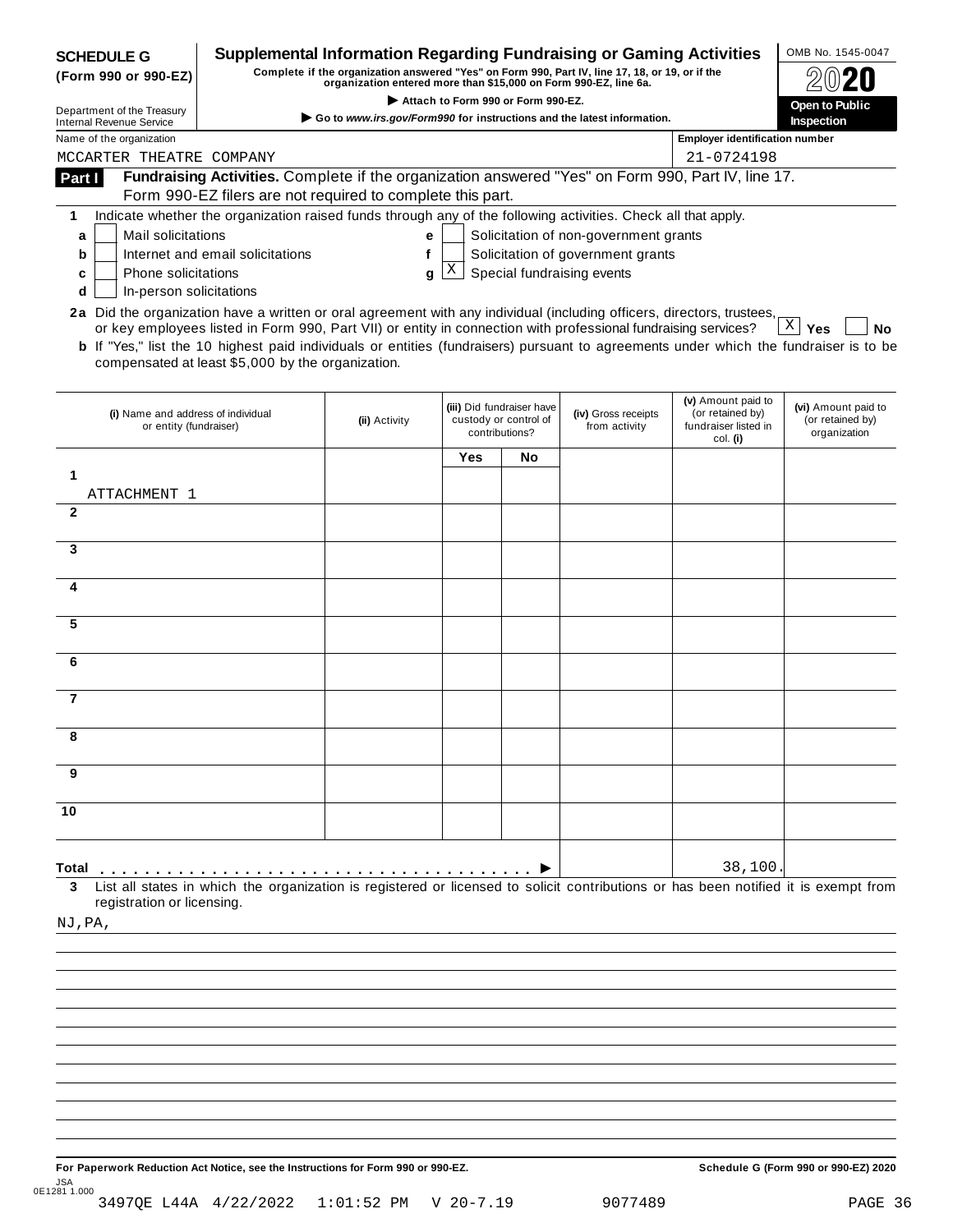| Part II         | Schedule G (Form 990 or 990-EZ) 2020<br>Fundraising Events. Complete if the organization answered "Yes" on Form 990, Part IV, line 18, or reported<br>more than \$15,000 of fundraising event contributions and gross income on Form 990-EZ, lines 1 and 6b. List<br>events with gross receipts greater than \$5,000. |                                                                                                                       |                                                  |                  | Page 2                                               |
|-----------------|-----------------------------------------------------------------------------------------------------------------------------------------------------------------------------------------------------------------------------------------------------------------------------------------------------------------------|-----------------------------------------------------------------------------------------------------------------------|--------------------------------------------------|------------------|------------------------------------------------------|
|                 |                                                                                                                                                                                                                                                                                                                       | (a) Event $#1$<br>GALA                                                                                                | (b) Event $#2$                                   | (c) Other events | (d) Total events<br>(add col. (a) through            |
|                 |                                                                                                                                                                                                                                                                                                                       | (event type)                                                                                                          | (event type)                                     | (total number)   | col. (c)                                             |
| Revenue         | 1 Gross receipts [1] Gross receipts                                                                                                                                                                                                                                                                                   | 124,450.                                                                                                              |                                                  |                  | 124,450.                                             |
|                 | 2 Less: Contributions<br>3 Gross income (line 1 minus                                                                                                                                                                                                                                                                 | 46,484.                                                                                                               |                                                  |                  | 46,484.                                              |
|                 |                                                                                                                                                                                                                                                                                                                       | 77,966.                                                                                                               |                                                  |                  | 77,966.                                              |
|                 |                                                                                                                                                                                                                                                                                                                       |                                                                                                                       |                                                  |                  |                                                      |
|                 | 5 Noncash prizes <u>  _ _ _ _ _ _ _ _ _</u> _ _ _ _                                                                                                                                                                                                                                                                   |                                                                                                                       |                                                  |                  |                                                      |
|                 |                                                                                                                                                                                                                                                                                                                       |                                                                                                                       |                                                  |                  |                                                      |
| Direct Expenses | 7 Food and beverages equal to the set of the set of the set of the set of the set of the set of the set of the set of the set of the set of the set of the set of the set of the set of the set of the set of the set of the s                                                                                        |                                                                                                                       |                                                  |                  |                                                      |
|                 |                                                                                                                                                                                                                                                                                                                       |                                                                                                                       |                                                  |                  |                                                      |
|                 |                                                                                                                                                                                                                                                                                                                       |                                                                                                                       |                                                  |                  | 77,966.                                              |
|                 | 11 Net income summary. Subtract line 10 from line 3, column (d)<br>Part III<br>Gaming. Complete if the organization answered "Yes" on Form 990, Part IV, line 19, or reported more than                                                                                                                               |                                                                                                                       |                                                  |                  | 77,966.                                              |
|                 | \$15,000 on Form 990-EZ, line 6a.                                                                                                                                                                                                                                                                                     | (a) Bingo                                                                                                             | (b) Pull tabs/instant<br>bingo/progressive bingo | (c) Other gaming | (d) Total gaming (add<br>col. (a) through col. $(c)$ |
| Revenue         | 1 Gross revenue                                                                                                                                                                                                                                                                                                       |                                                                                                                       |                                                  |                  |                                                      |
|                 |                                                                                                                                                                                                                                                                                                                       |                                                                                                                       |                                                  |                  |                                                      |
| enses           | 3 Noncash prizes                                                                                                                                                                                                                                                                                                      |                                                                                                                       |                                                  |                  |                                                      |
| Direct Exp      | 4 Rent/facility costs                                                                                                                                                                                                                                                                                                 |                                                                                                                       |                                                  |                  |                                                      |
|                 | 5 Other direct expenses                                                                                                                                                                                                                                                                                               |                                                                                                                       |                                                  |                  |                                                      |
|                 |                                                                                                                                                                                                                                                                                                                       | $Yes$ $\qquad$<br>%<br><b>No</b>                                                                                      | Yes<br>%<br>No                                   | Yes<br>%<br>No   |                                                      |
|                 | 7 Direct expense summary. Add lines 2 through 5 in column (d)                                                                                                                                                                                                                                                         |                                                                                                                       |                                                  | . <b>.</b> .     |                                                      |
|                 | 8 Net gaming income summary. Subtract line 7 from line 1, column (d)  ▶                                                                                                                                                                                                                                               |                                                                                                                       |                                                  |                  |                                                      |
| 9<br>а<br>b     | Enter the state(s) in which the organization conducts gaming activities:<br>If "No," explain:                                                                                                                                                                                                                         | <u> 1989 - Johann Stoff, deutscher Stoff, der Stoff, der Stoff, der Stoff, der Stoff, der Stoff, der Stoff, der S</u> |                                                  |                  | $\overline{Yes}$<br><b>No</b>                        |
| 10a<br>b        | Were any of the organization's gaming licenses revoked, suspended, or terminated during the tax year? [14]<br>If "Yes," explain:                                                                                                                                                                                      |                                                                                                                       |                                                  |                  | Yes<br><b>No</b>                                     |

**Schedule G (Form 990 or 990-EZ) 2020**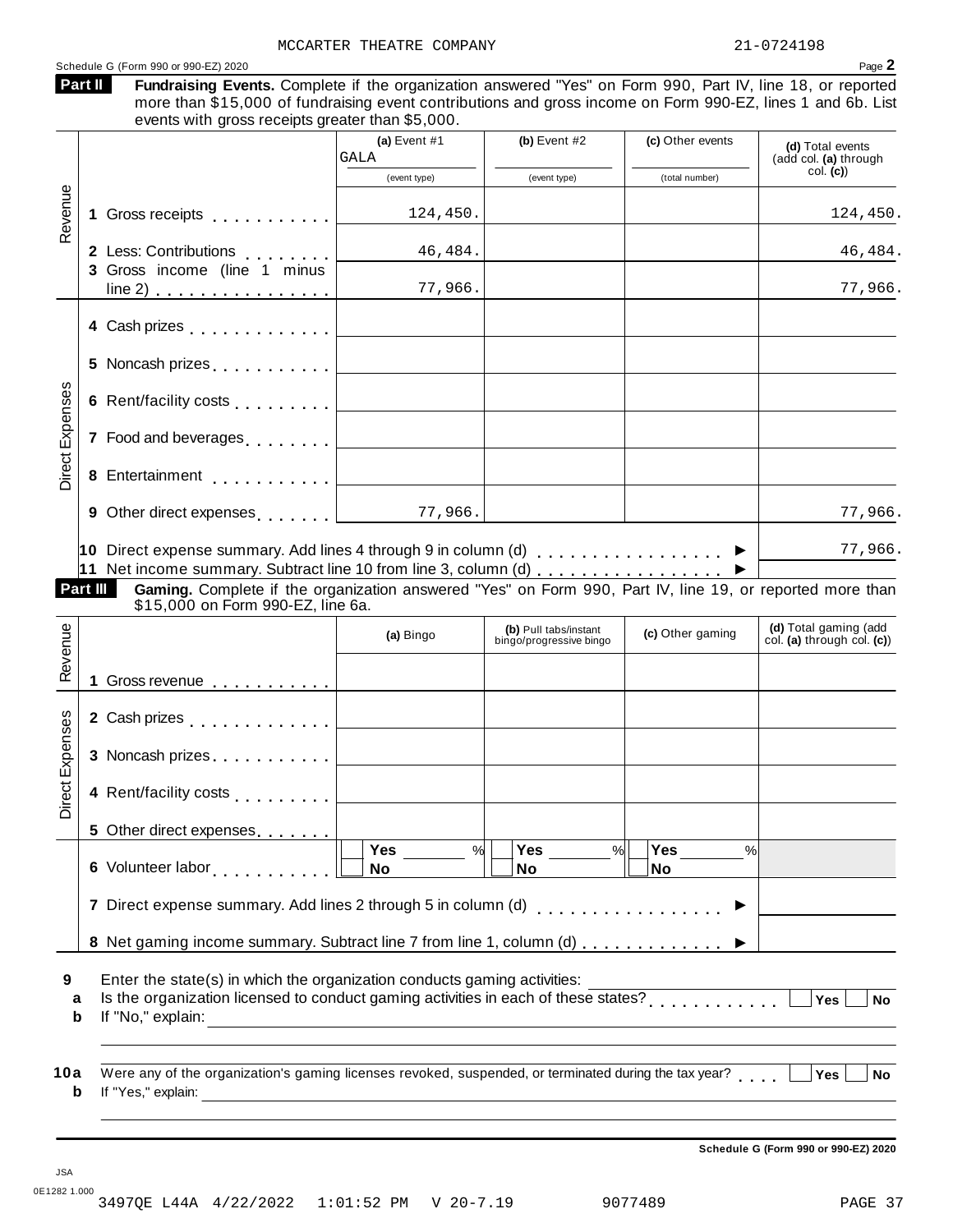| MCCARTER THEATRE COMPANY |  |  |
|--------------------------|--|--|
|--------------------------|--|--|

|    | Schedule G (Form 990 or 990-EZ) 2020                                                                                                                                                                                                                     | Page 3                        |
|----|----------------------------------------------------------------------------------------------------------------------------------------------------------------------------------------------------------------------------------------------------------|-------------------------------|
| 11 |                                                                                                                                                                                                                                                          | Yes<br><b>No</b>              |
| 12 | Is the organization a grantor, beneficiary or trustee of a trust or a member of a partnership or other entity                                                                                                                                            |                               |
|    |                                                                                                                                                                                                                                                          | Yes<br>No                     |
| 13 | Indicate the percentage of gaming activity conducted in:                                                                                                                                                                                                 |                               |
| a  |                                                                                                                                                                                                                                                          | %                             |
| b  | An outside facility enterpreteration of the control of the control of the control of the control of the control of the control of the control of the control of the control of the control of the control of the control of th                           | $\%$                          |
| 14 | Enter the name and address of the person who prepares the organization's gaming/special events books and                                                                                                                                                 |                               |
|    | records:                                                                                                                                                                                                                                                 |                               |
|    |                                                                                                                                                                                                                                                          |                               |
|    |                                                                                                                                                                                                                                                          |                               |
|    | 15a Does the organization have a contract with a third party from whom the organization receives gaming                                                                                                                                                  |                               |
|    |                                                                                                                                                                                                                                                          | Yes <sub>1</sub><br><b>No</b> |
|    | <b>b</b> If "Yes," enter the amount of gaming revenue received by the organization $\triangleright$ \$_______________ and the                                                                                                                            |                               |
|    | amount of gaming revenue retained by the third party $\triangleright$ \$ _______________.                                                                                                                                                                |                               |
|    | c If "Yes," enter name and address of the third party:                                                                                                                                                                                                   |                               |
|    |                                                                                                                                                                                                                                                          |                               |
|    |                                                                                                                                                                                                                                                          |                               |
| 16 | Gaming manager information:                                                                                                                                                                                                                              |                               |
|    |                                                                                                                                                                                                                                                          |                               |
|    | Gaming manager compensation $\triangleright$ \$ ________________                                                                                                                                                                                         |                               |
|    |                                                                                                                                                                                                                                                          |                               |
|    | Director/officer<br>Employee<br>Independent contractor                                                                                                                                                                                                   |                               |
| 17 | Mandatory distributions:                                                                                                                                                                                                                                 |                               |
| a  | Is the organization required under state law to make charitable distributions from the gaming proceeds to                                                                                                                                                |                               |
|    |                                                                                                                                                                                                                                                          | Yes<br><b>No</b>              |
| b  | Enter the amount of distributions required under state law to be distributed to other exempt organizations                                                                                                                                               |                               |
|    | or spent in the organization's own exempt activities during the tax year $\triangleright$ \$                                                                                                                                                             |                               |
|    | Supplemental Information. Provide the explanation required by Part I, line 2b, columns (iii) and (v), and<br>Part IV<br>Part III, lines 9, 9b, 10b, 15b, 15c, 16, and 17b, as applicable. Also provide any additional information<br>(see instructions). |                               |

**Schedule G (Form 990 or 990-EZ) 2020**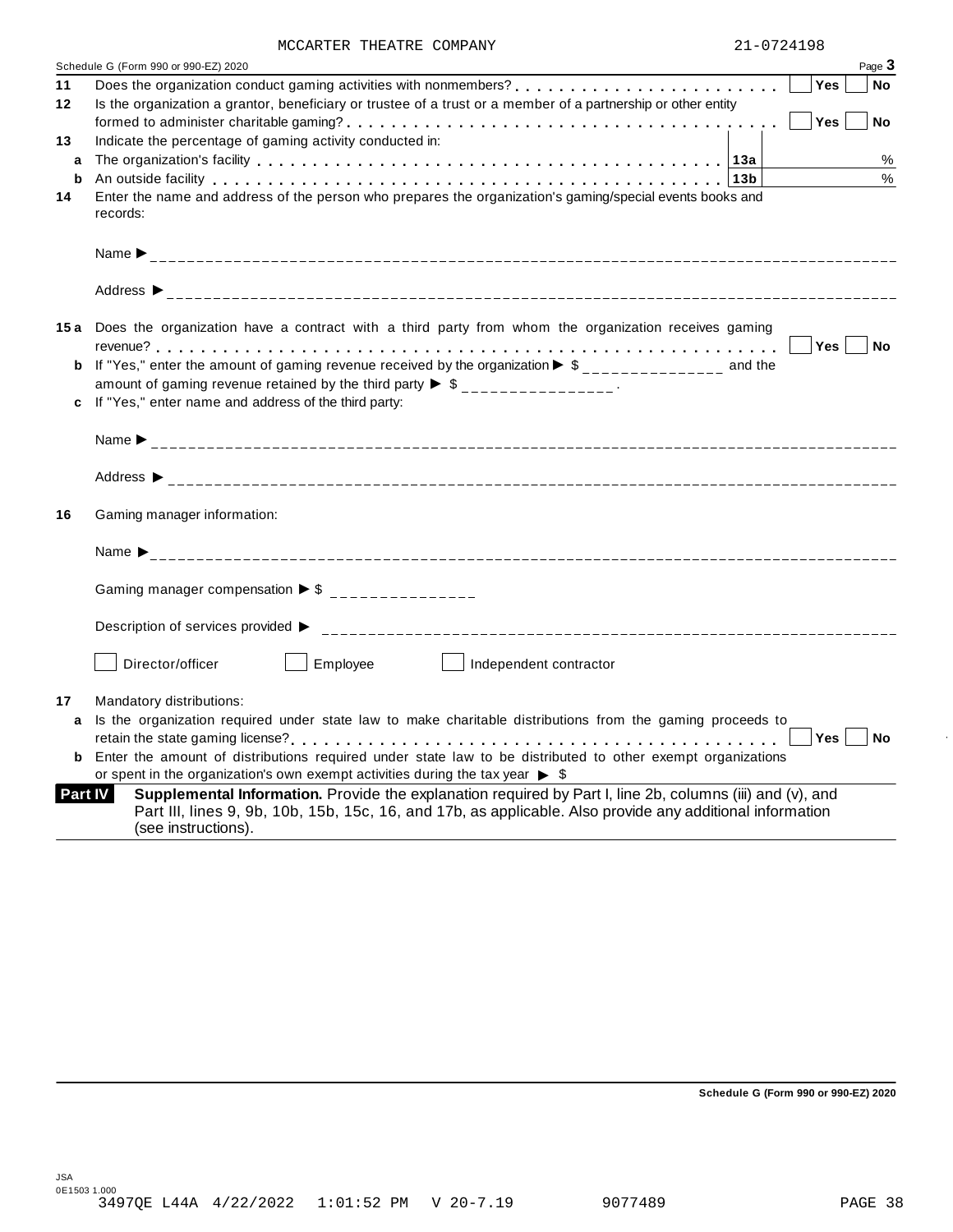ATTACHMENT 1

990, SCHEDULE G, PART I - HIGHEST PAID FUNDRAISER

| NAME AND ADDRESS OF<br>FUNDRAISER                            | ACTIVITY         | DID FUNDRAISER HAVE<br>CUSTODY OR CONTROL<br>OF CONTRIBUTIONS?<br>YES<br>NO | GROSS RECEIPTS<br>FROM ACTIVITY | AMOUNT PAID TO<br>(OR RETAINED BY<br>FUNDRAISER | AMOUNT PAID TO<br>(OR RETAINED BY<br>ORGANIZATION |
|--------------------------------------------------------------|------------------|-----------------------------------------------------------------------------|---------------------------------|-------------------------------------------------|---------------------------------------------------|
| TOTAL INTERACTIVE EVENTS                                     | SPECIAL<br>EVENT | Χ                                                                           |                                 | 38,100.                                         |                                                   |
| 205 SOUTH NEWMAN STREET<br>HACKENSACK<br>$--- - - - - - - -$ |                  |                                                                             |                                 |                                                 |                                                   |

<span id="page-38-0"></span>NJ 07601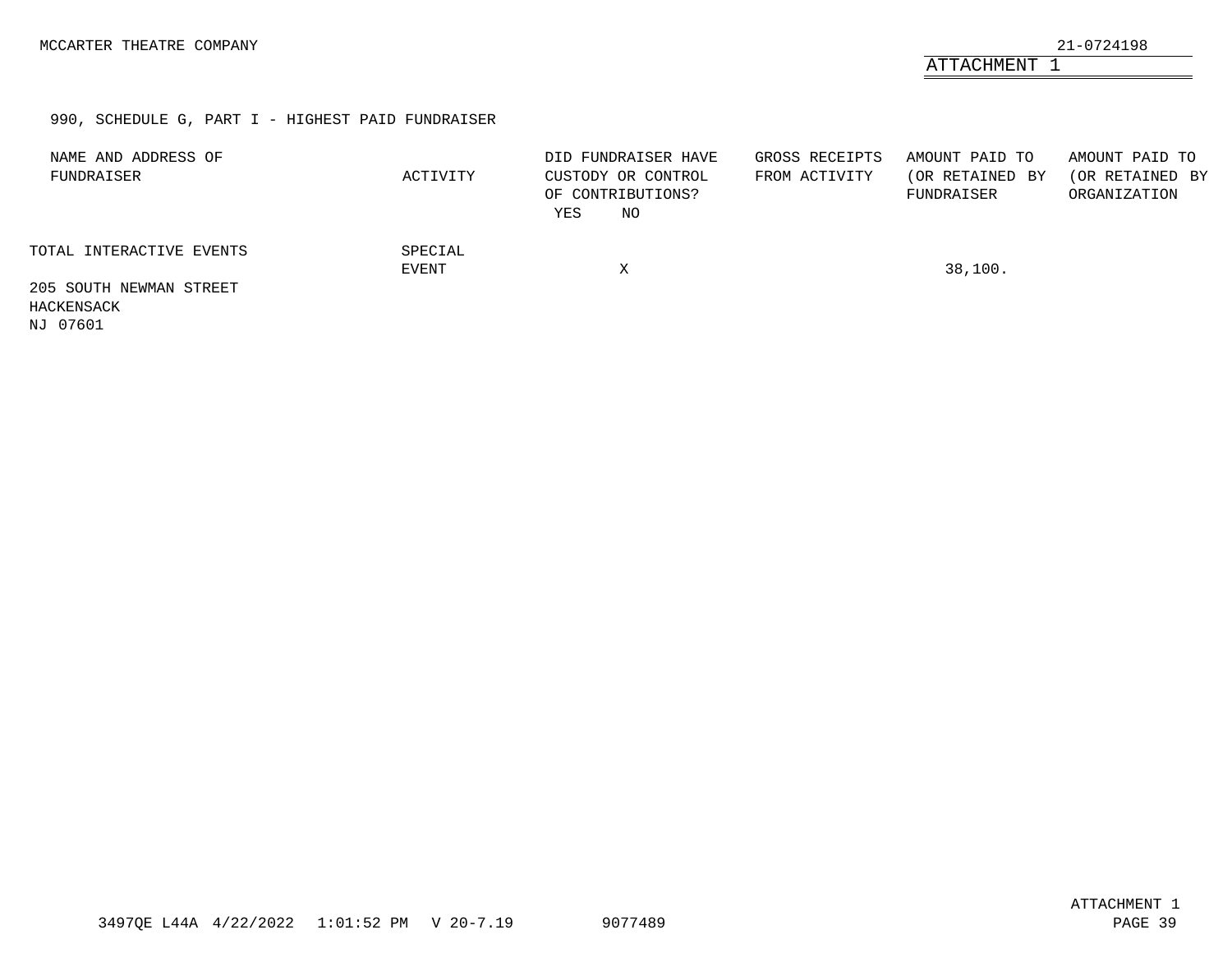|              | <b>SCHEDULE J</b><br><b>Compensation Information</b>                                |                                                                                                                                                                                                                     |                                            |     | OMB No. 1545-0047 |  |
|--------------|-------------------------------------------------------------------------------------|---------------------------------------------------------------------------------------------------------------------------------------------------------------------------------------------------------------------|--------------------------------------------|-----|-------------------|--|
|              | (Form 990)<br>For certain Officers, Directors, Trustees, Key Employees, and Highest |                                                                                                                                                                                                                     |                                            |     |                   |  |
|              |                                                                                     | <b>Compensated Employees</b><br>Complete if the organization answered "Yes" on Form 990, Part IV, line 23.                                                                                                          |                                            |     |                   |  |
|              | Department of the Treasury<br>Internal Revenue Service                              | Attach to Form 990.<br>Go to www.irs.gov/Form990 for instructions and the latest information.                                                                                                                       | <b>Open to Public</b><br><b>Inspection</b> |     |                   |  |
|              | Name of the organization                                                            | Employer identification number                                                                                                                                                                                      |                                            |     |                   |  |
|              |                                                                                     | 21-0724198<br>MCCARTER THEATRE COMPANY                                                                                                                                                                              |                                            |     |                   |  |
| Part I       |                                                                                     | <b>Questions Regarding Compensation</b>                                                                                                                                                                             |                                            |     |                   |  |
|              |                                                                                     |                                                                                                                                                                                                                     |                                            | Yes | No                |  |
|              |                                                                                     | 1a Check the appropriate box(es) if the organization provided any of the following to or for a person listed on Form                                                                                                |                                            |     |                   |  |
|              |                                                                                     | 990, Part VII, Section A, line 1a. Complete Part III to provide any relevant information regarding these items.                                                                                                     |                                            |     |                   |  |
|              |                                                                                     | First-class or charter travel<br>Housing allowance or residence for personal use                                                                                                                                    |                                            |     |                   |  |
|              |                                                                                     | Travel for companions<br>Payments for business use of personal residence                                                                                                                                            |                                            |     |                   |  |
|              |                                                                                     | Tax indemnification and gross-up payments<br>Health or social club dues or initiation fees                                                                                                                          |                                            |     |                   |  |
|              |                                                                                     | Discretionary spending account<br>Personal services (such as maid, chauffeur, chef)                                                                                                                                 |                                            |     |                   |  |
| b            |                                                                                     | If any of the boxes on line 1a are checked, did the organization follow a written policy regarding payment<br>or reimbursement or provision of all of the expenses described above? If "No," complete Part III to   |                                            |     |                   |  |
|              |                                                                                     |                                                                                                                                                                                                                     | 1b                                         |     |                   |  |
| $\mathbf{2}$ |                                                                                     | Did the organization require substantiation prior to reimbursing or allowing expenses incurred by all                                                                                                               |                                            |     |                   |  |
|              |                                                                                     | directors, trustees, and officers, including the CEO/Executive Director, regarding the items checked on line                                                                                                        |                                            |     |                   |  |
|              |                                                                                     |                                                                                                                                                                                                                     | 2                                          |     |                   |  |
| 3            |                                                                                     | Indicate which, if any, of the following the organization used to establish the compensation of the                                                                                                                 |                                            |     |                   |  |
|              |                                                                                     | organization's CEO/Executive Director. Check all that apply. Do not check any boxes for methods used by a<br>related organization to establish compensation of the CEO/Executive Director, but explain in Part III. |                                            |     |                   |  |
|              | X                                                                                   | Χ<br>Compensation committee<br>Written employment contract                                                                                                                                                          |                                            |     |                   |  |
|              | Χ                                                                                   | $\mathbf X$<br>Independent compensation consultant<br>Compensation survey or study                                                                                                                                  |                                            |     |                   |  |
|              | $\overline{\textbf{X}}$                                                             | $\mathbf X$<br>Form 990 of other organizations<br>Approval by the board or compensation committee                                                                                                                   |                                            |     |                   |  |
|              |                                                                                     |                                                                                                                                                                                                                     |                                            |     |                   |  |
| 4            |                                                                                     | During the year, did any person listed on Form 990, Part VII, Section A, line 1a, with respect to the filing<br>organization or a related organization:                                                             |                                            |     |                   |  |
| a            |                                                                                     |                                                                                                                                                                                                                     | 4a                                         |     | Χ                 |  |
| b            |                                                                                     | Participate in or receive payment from a supplemental nonqualified retirement plan?                                                                                                                                 | 4b                                         |     | $\mathbf X$       |  |
| c            |                                                                                     | Participate in or receive payment from an equity-based compensation arrangement?                                                                                                                                    | 4c                                         |     | $\mathbf X$       |  |
|              |                                                                                     | If "Yes" to any of lines 4a-c, list the persons and provide the applicable amounts for each item in Part III.                                                                                                       |                                            |     |                   |  |
|              |                                                                                     |                                                                                                                                                                                                                     |                                            |     |                   |  |
| 5            |                                                                                     | Only section $501(c)(3)$ , $501(c)(4)$ , and $501(c)(29)$ organizations must complete lines 5-9.<br>For persons listed on Form 990, Part VII, Section A, line 1a, did the organization pay or accrue any            |                                            |     |                   |  |
|              |                                                                                     | compensation contingent on the revenues of:                                                                                                                                                                         |                                            |     |                   |  |
|              |                                                                                     |                                                                                                                                                                                                                     | 5a                                         |     | Χ                 |  |
| b            |                                                                                     |                                                                                                                                                                                                                     | 5b                                         |     | X                 |  |
|              |                                                                                     | If "Yes" on line 5a or 5b, describe in Part III.                                                                                                                                                                    |                                            |     |                   |  |
| 6            |                                                                                     | For persons listed on Form 990, Part VII, Section A, line 1a, did the organization pay or accrue any                                                                                                                |                                            |     |                   |  |
|              |                                                                                     | compensation contingent on the net earnings of:                                                                                                                                                                     |                                            |     |                   |  |
| a            |                                                                                     |                                                                                                                                                                                                                     | 6a                                         |     | Χ                 |  |
| b            |                                                                                     |                                                                                                                                                                                                                     | 6b                                         |     | Χ                 |  |
|              |                                                                                     | If "Yes" on line 6a or 6b, describe in Part III.                                                                                                                                                                    |                                            |     |                   |  |
| 7            |                                                                                     | For persons listed on Form 990, Part VII, Section A, line 1a, did the organization provide any nonfixed                                                                                                             |                                            |     |                   |  |
|              |                                                                                     | payments not described on lines 5 and 6? If "Yes," describe in Part III.                                                                                                                                            | $\overline{7}$                             |     | Χ                 |  |
| 8            |                                                                                     | Were any amounts reported on Form 990, Part VII, paid or accrued pursuant to a contract that was subject                                                                                                            |                                            |     |                   |  |
|              |                                                                                     | to the initial contract exception described in Regulations section 53.4958-4(a)(3)? If "Yes," describe                                                                                                              |                                            |     |                   |  |
|              |                                                                                     | If "Yes" on line 8, did the organization also follow the rebuttable presumption procedure described in                                                                                                              | 8                                          |     | X                 |  |
| 9            |                                                                                     |                                                                                                                                                                                                                     | 9                                          |     |                   |  |
|              |                                                                                     | For Paperwork Reduction Act Notice, see the Instructions for Form 990.<br>Schedule J (Form 990) 2020                                                                                                                |                                            |     |                   |  |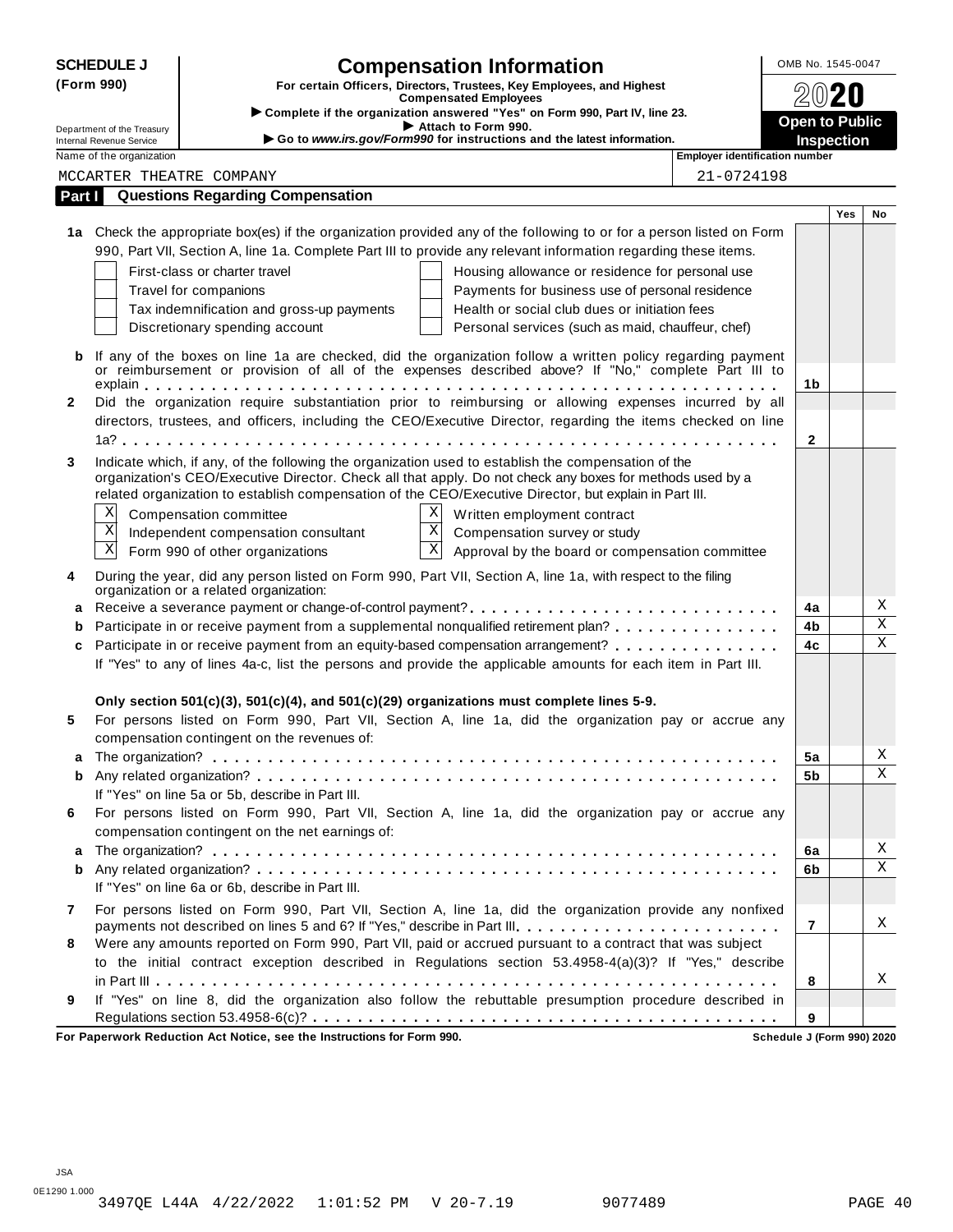Schedule <sup>J</sup> (Form 990) <sup>2020</sup> Page **2**

#### **Part II Officers, Directors, Trustees, Key Employees, and Highest Compensated Employees.** Use duplicate copies ifadditional space is needed.

For each individual whose compensation must be reported on Schedule J, report compensation from the organization on row (i) and from related organizations, described in the instructions, on row (ii). Do not list any individuals that aren't listed on Form 990, Part VII.

Note: The sum of columns (B)(i)-(iii) for each listed individual must equal the total amount of Form 990, Part VII, Section A, line 1a, applicable column (D) and (E) amounts for that individual.

| (A) Name and Title |      |                          | (B) Breakdown of W-2 and/or 1099-MISC compensation |                                           | (C) Retirement and             | (D) Nontaxable | (E) Total of columns | (F) Compensation                                           |
|--------------------|------|--------------------------|----------------------------------------------------|-------------------------------------------|--------------------------------|----------------|----------------------|------------------------------------------------------------|
|                    |      | (i) Base<br>compensation | (ii) Bonus & incentive<br>compensation             | (iii) Other<br>reportable<br>compensation | other deferred<br>compensation | benefits       | $(B)(i)-(D)$         | in column (B) reported<br>as deferred on prior<br>Form 990 |
| MICHAEL ROSENBERG  | (i)  | 236,346                  | $0\;.$                                             | $\overline{0}$ .                          |                                | 26,000.        | 262, 346.            |                                                            |
| 1MANAGING DIRECTOR | (i)  | $\mathsf{O}\xspace$      | $\overline{0}$ .                                   | $\overline{0}$ .                          |                                |                |                      |                                                            |
|                    | (i)  |                          |                                                    |                                           |                                |                |                      |                                                            |
| $\overline{2}$     | (i)  |                          |                                                    |                                           |                                |                |                      |                                                            |
|                    | (i)  |                          |                                                    |                                           |                                |                |                      |                                                            |
| $\mathbf{3}$       | (i)  |                          |                                                    |                                           |                                |                |                      |                                                            |
|                    | (i)  |                          |                                                    |                                           |                                |                |                      |                                                            |
| 4                  | (i)  |                          |                                                    |                                           |                                |                |                      |                                                            |
|                    | (i)  |                          |                                                    |                                           |                                |                |                      |                                                            |
| 5                  | (ii) |                          |                                                    |                                           |                                |                |                      |                                                            |
|                    | (i)  |                          |                                                    |                                           |                                |                |                      |                                                            |
| $6\phantom{.}6$    | (ii) |                          |                                                    |                                           |                                |                |                      |                                                            |
|                    | (i)  |                          |                                                    |                                           |                                |                |                      |                                                            |
| $\overline{7}$     | (i)  |                          |                                                    |                                           |                                |                |                      |                                                            |
|                    | (i)  |                          |                                                    |                                           |                                |                |                      |                                                            |
| 8                  | (ii) |                          |                                                    |                                           |                                |                |                      |                                                            |
|                    | (i)  |                          |                                                    |                                           |                                |                |                      |                                                            |
| 9                  | (ii) |                          |                                                    |                                           |                                |                |                      |                                                            |
|                    | (i)  |                          |                                                    |                                           |                                |                |                      |                                                            |
| $10$               | (i)  |                          |                                                    |                                           |                                |                |                      |                                                            |
|                    | (i)  |                          |                                                    |                                           |                                |                |                      |                                                            |
| 11                 | (i)  |                          |                                                    |                                           |                                |                |                      |                                                            |
|                    | (i)  |                          |                                                    |                                           |                                |                |                      |                                                            |
| $12$               | (ii) |                          |                                                    |                                           |                                |                |                      |                                                            |
|                    | (i)  |                          |                                                    |                                           |                                |                |                      |                                                            |
| 13                 | (i)  |                          |                                                    |                                           |                                |                |                      |                                                            |
|                    | (i)  |                          |                                                    |                                           |                                |                |                      |                                                            |
| $14$               | (i)  |                          |                                                    |                                           |                                |                |                      |                                                            |
|                    | (i)  |                          |                                                    |                                           |                                |                |                      |                                                            |
| 15                 | (i)  |                          |                                                    |                                           |                                |                |                      |                                                            |
|                    | (i)  |                          |                                                    |                                           |                                |                |                      |                                                            |
| 16                 | (ii) |                          |                                                    |                                           |                                |                |                      |                                                            |

**Schedule J (Form 990) 2020**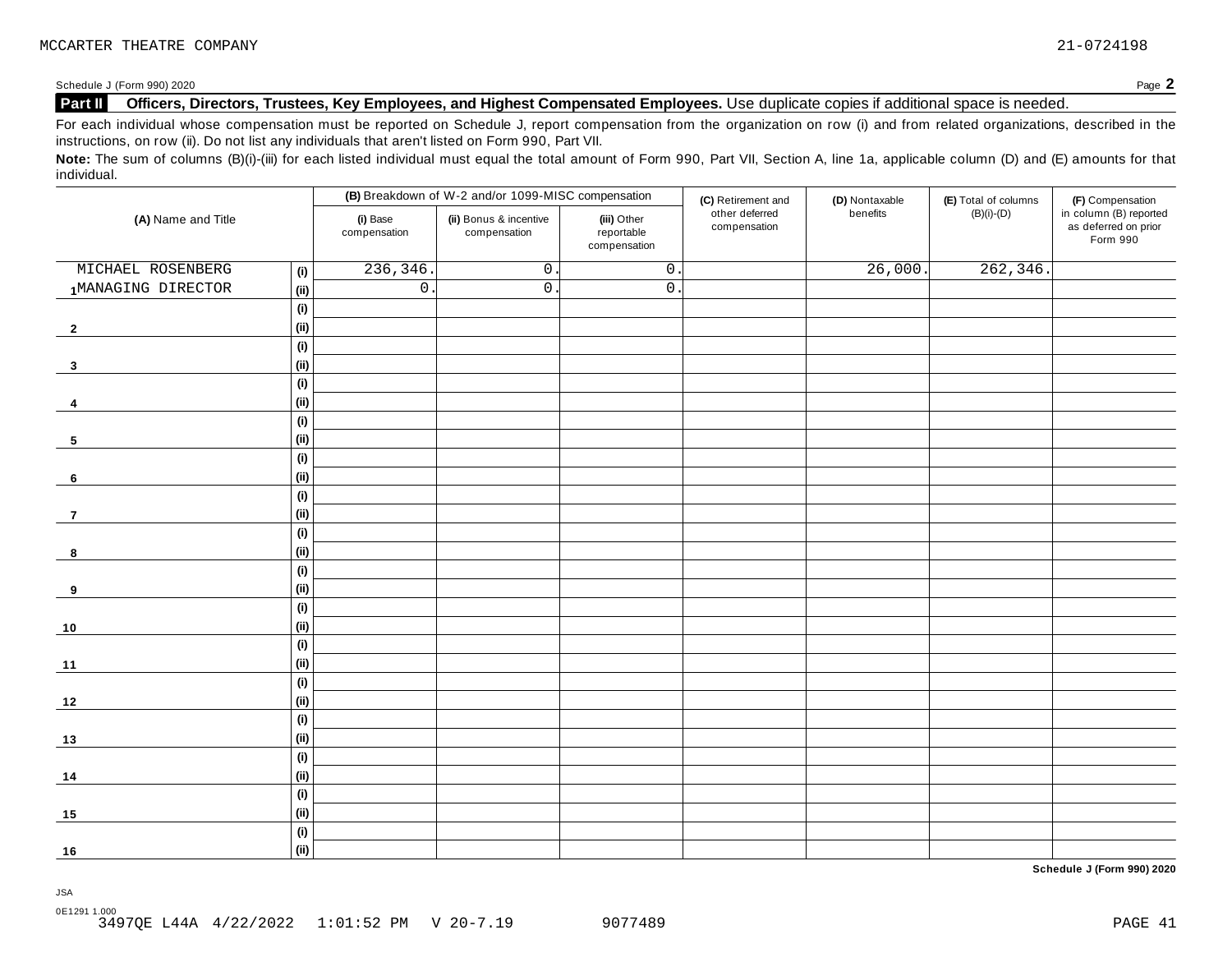#### **Part III Supplemental Information**

Provide the information, explanation, or descriptions required for Part I, lines 1a, 1b, 3, 4a, 4b, 4c, 5a, 5b, 6a, 6b, 7, and 8, and for Part II. Also complete this part for any additional information.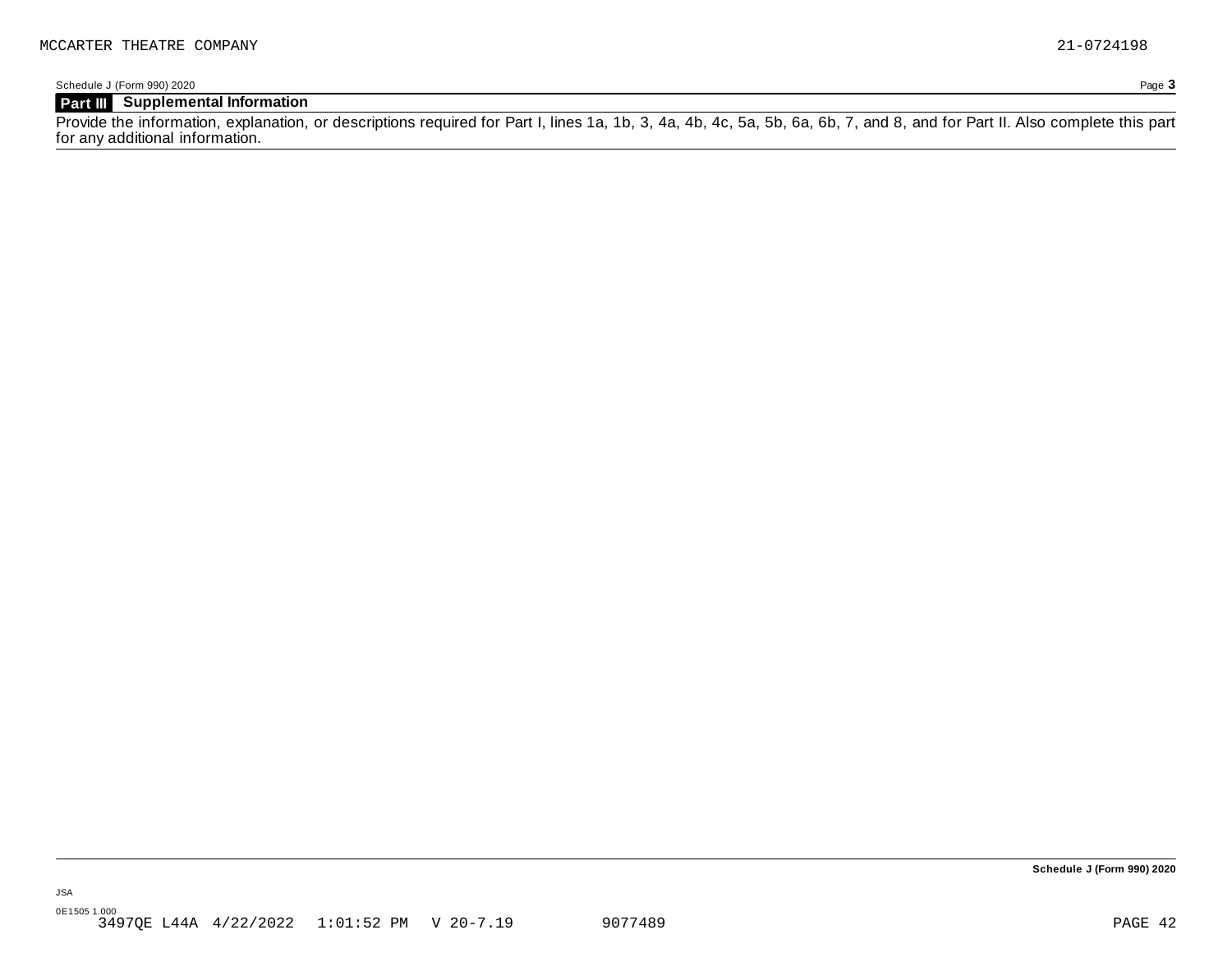# SCHEDULE M<br>
(Form 990) **Supplementary of the organizations answered** "Yes" on Form 990 Part IV lines 29 or 30

Department of the Treasury<br>Internal Revenue Service

**Examplete** if the organizations answered "Yes" on Form 990, Part Ⅳ, lines 29 or 30. 
<br>
■ **Open to Public Department of the Treasury ▶ Attach to Form 990.**<br>Internal Revenue Service ▶ Go to *www.irs.gov/Form990* for instructions and the latest information.<br>Nome of the organization aumhor

Name of the organization **intervalse of the organization intervalse of the organization intervalse of the organization intervalse of the organization intervalse of the organization intervalse of the organization** 

| MCCARTER THEATRE COMPANY | 21-0724198 |
|--------------------------|------------|

| Part I | <b>Types of Property</b>                                                                                           |                                   |                                                        |                                                                                    |                                                              |          |   |
|--------|--------------------------------------------------------------------------------------------------------------------|-----------------------------------|--------------------------------------------------------|------------------------------------------------------------------------------------|--------------------------------------------------------------|----------|---|
|        |                                                                                                                    | (a)<br>Check if<br>applicable     | (b)<br>Number of contributions or<br>items contributed | (c)<br>Noncash contribution<br>amounts reported on<br>Form 990, Part VIII, line 1g | (d)<br>Method of determining<br>noncash contribution amounts |          |   |
| 1.     | Art - Works of art [1]                                                                                             |                                   |                                                        |                                                                                    |                                                              |          |   |
| 2      | Art - Historical treasures                                                                                         |                                   |                                                        |                                                                                    |                                                              |          |   |
| 3      |                                                                                                                    |                                   |                                                        |                                                                                    |                                                              |          |   |
| 4      | Books and publications [1995]                                                                                      |                                   |                                                        |                                                                                    |                                                              |          |   |
| 5      | Clothing and household                                                                                             |                                   |                                                        |                                                                                    |                                                              |          |   |
|        | goods <u>  _ _ _ _ _</u>                                                                                           |                                   |                                                        |                                                                                    |                                                              |          |   |
| 6      |                                                                                                                    |                                   |                                                        |                                                                                    |                                                              |          |   |
| 7      | Boats and planes <b>Exercise 2</b> and planes                                                                      |                                   |                                                        |                                                                                    |                                                              |          |   |
| 8      | Intellectual property <u>  _ _ _ _ _</u>                                                                           |                                   |                                                        |                                                                                    |                                                              |          |   |
| 9      | Securities - Publicly traded [                                                                                     | $\mathbf{X}$                      | 10.                                                    | 57,852.                                                                            | MARKET VALUE                                                 |          |   |
| 10     | Securities - Closely held stock [16]                                                                               |                                   |                                                        |                                                                                    |                                                              |          |   |
| 11     | Securities - Partnership, LLC,                                                                                     |                                   |                                                        |                                                                                    |                                                              |          |   |
|        |                                                                                                                    |                                   |                                                        |                                                                                    |                                                              |          |   |
| 12.    | Securities - Miscellaneous                                                                                         |                                   |                                                        |                                                                                    |                                                              |          |   |
| 13     | Qualified conservation                                                                                             |                                   |                                                        |                                                                                    |                                                              |          |   |
|        | contribution - Historic                                                                                            |                                   |                                                        |                                                                                    |                                                              |          |   |
|        |                                                                                                                    |                                   |                                                        |                                                                                    |                                                              |          |   |
| 14     | Qualified conservation                                                                                             |                                   |                                                        |                                                                                    |                                                              |          |   |
|        | contribution - Other [19] December 1999                                                                            |                                   |                                                        |                                                                                    |                                                              |          |   |
| 15     | Real estate - Residential New York 1                                                                               |                                   |                                                        |                                                                                    |                                                              |          |   |
| 16     |                                                                                                                    |                                   |                                                        |                                                                                    |                                                              |          |   |
| 17     | Real estate - Other [19]                                                                                           |                                   |                                                        |                                                                                    |                                                              |          |   |
| 18     | Collectibles experience and the collectibles                                                                       |                                   |                                                        |                                                                                    |                                                              |          |   |
| 19     | Food inventory <u>  _ _ _ _ _</u>                                                                                  |                                   |                                                        |                                                                                    |                                                              |          |   |
| 20     | Drugs and medical supplies <b>Fig. 1.1 Contains and School</b>                                                     |                                   |                                                        |                                                                                    |                                                              |          |   |
| 21     | Taxidermy Reserves and Taxidermy Reserves and Parameters                                                           |                                   |                                                        |                                                                                    |                                                              |          |   |
| 22     | Historical artifacts.                                                                                              | $\sim 10^{11}$ and $\sim 10^{11}$ |                                                        |                                                                                    |                                                              |          |   |
| 23     | Scientific specimens   _ _ _ _ _ _                                                                                 |                                   |                                                        |                                                                                    |                                                              |          |   |
| 24     | Archeological artifacts [1996]                                                                                     | <b>Contract Contract</b>          |                                                        |                                                                                    |                                                              |          |   |
| 25     | Other $\blacktriangleright$ ( $\_\_\_\_\_\_\_\_$ )                                                                 |                                   |                                                        |                                                                                    |                                                              |          |   |
| 26     | Other $\blacktriangleright$ ( $\qquad \qquad$                                                                      |                                   |                                                        |                                                                                    |                                                              |          |   |
| 27     | Other $\blacktriangleright$ ( $\qquad \qquad$                                                                      |                                   |                                                        |                                                                                    |                                                              |          |   |
| 28     | Other $\blacktriangleright$ (                                                                                      |                                   |                                                        |                                                                                    |                                                              |          |   |
| 29     | Number of Forms 8283 received by the organization during the tax year for contributions for                        |                                   |                                                        |                                                                                    |                                                              |          |   |
|        | which the organization completed Form 8283, Part V, Donee Acknowledgement                                          |                                   |                                                        |                                                                                    | 29                                                           |          |   |
|        |                                                                                                                    |                                   |                                                        |                                                                                    |                                                              | Yes   No |   |
|        | 30a During the year, did the organization receive by contribution any property reported in Part I, lines 1 through |                                   |                                                        |                                                                                    |                                                              |          |   |
|        | 28, that it must hold for at least three years from the date of the initial contribution, and which isn't required |                                   |                                                        |                                                                                    |                                                              |          |   |
|        |                                                                                                                    |                                   |                                                        |                                                                                    | 30a                                                          |          | Χ |
|        | <b>b</b> If "Yes," describe the arrangement in Part II.                                                            |                                   |                                                        |                                                                                    |                                                              |          |   |
| 31     | Does the organization have a gift acceptance policy that requires the review of any nonstandard                    |                                   |                                                        |                                                                                    |                                                              |          |   |
|        |                                                                                                                    |                                   |                                                        |                                                                                    | 31                                                           | Χ        |   |
|        | 32a Does the organization hire or use third parties or related organizations to solicit, process, or sell noncash  |                                   |                                                        |                                                                                    |                                                              |          |   |
|        |                                                                                                                    |                                   |                                                        |                                                                                    | 32a                                                          |          | Χ |
|        | <b>b</b> If "Yes," describe in Part II.                                                                            |                                   |                                                        |                                                                                    |                                                              |          |   |
| 33     | If the organization didn't report an amount in column (c) for a type of property for which column (a) is checked,  |                                   |                                                        |                                                                                    |                                                              |          |   |
|        | describe in Part II.                                                                                               |                                   |                                                        |                                                                                    |                                                              |          |   |

**For Paperwork Reduction Act Notice, see the Instructions for Form 990. Schedule M (Form 990) 2020**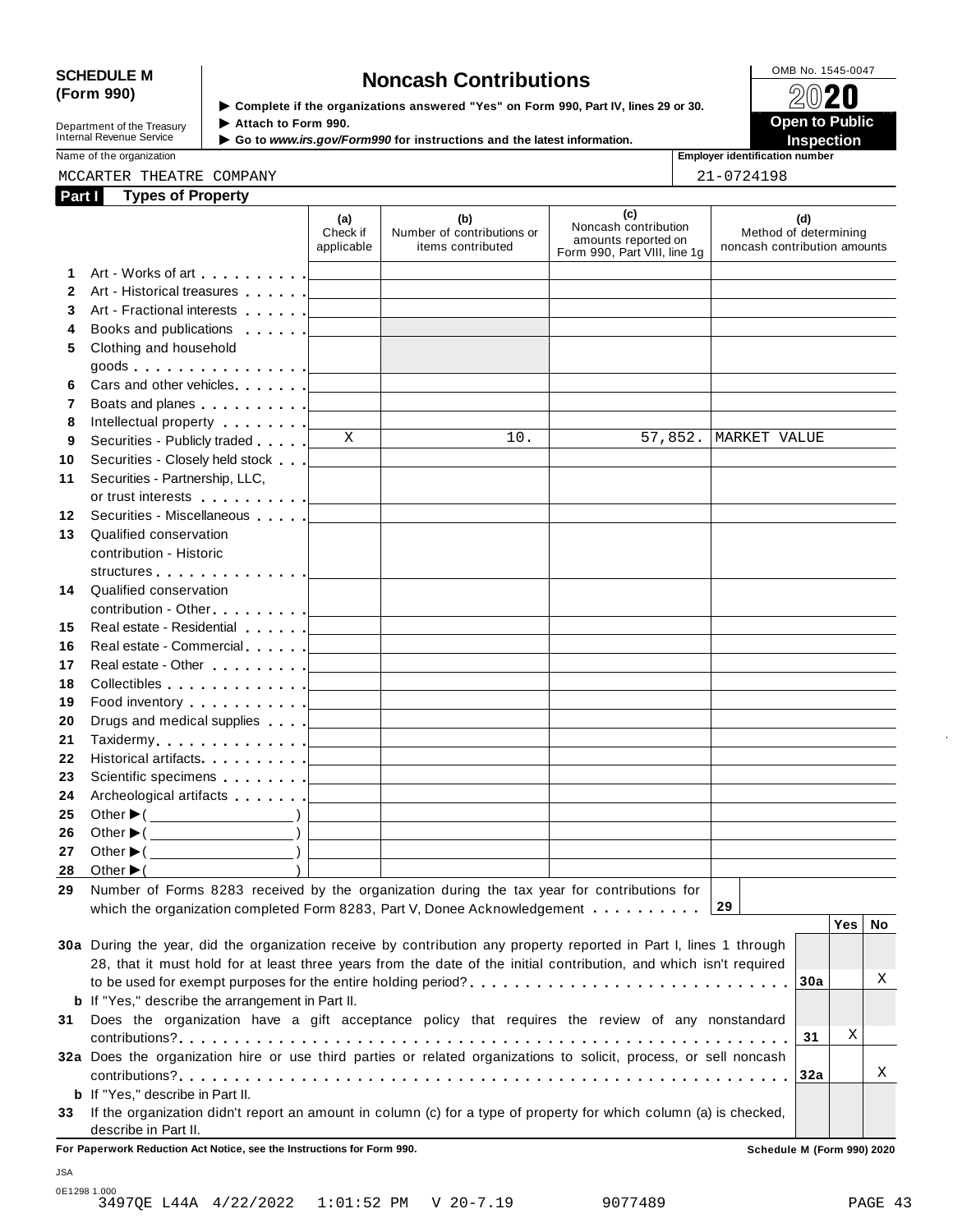**Supplemental Information.** Provide the information required by Part I, lines 30b, 32b, and 33, and whether the organization is reporting in Part I, column (b), the number of contributions, the number of items received, or a combination of both. Also complete this part for any additional information. **Part II**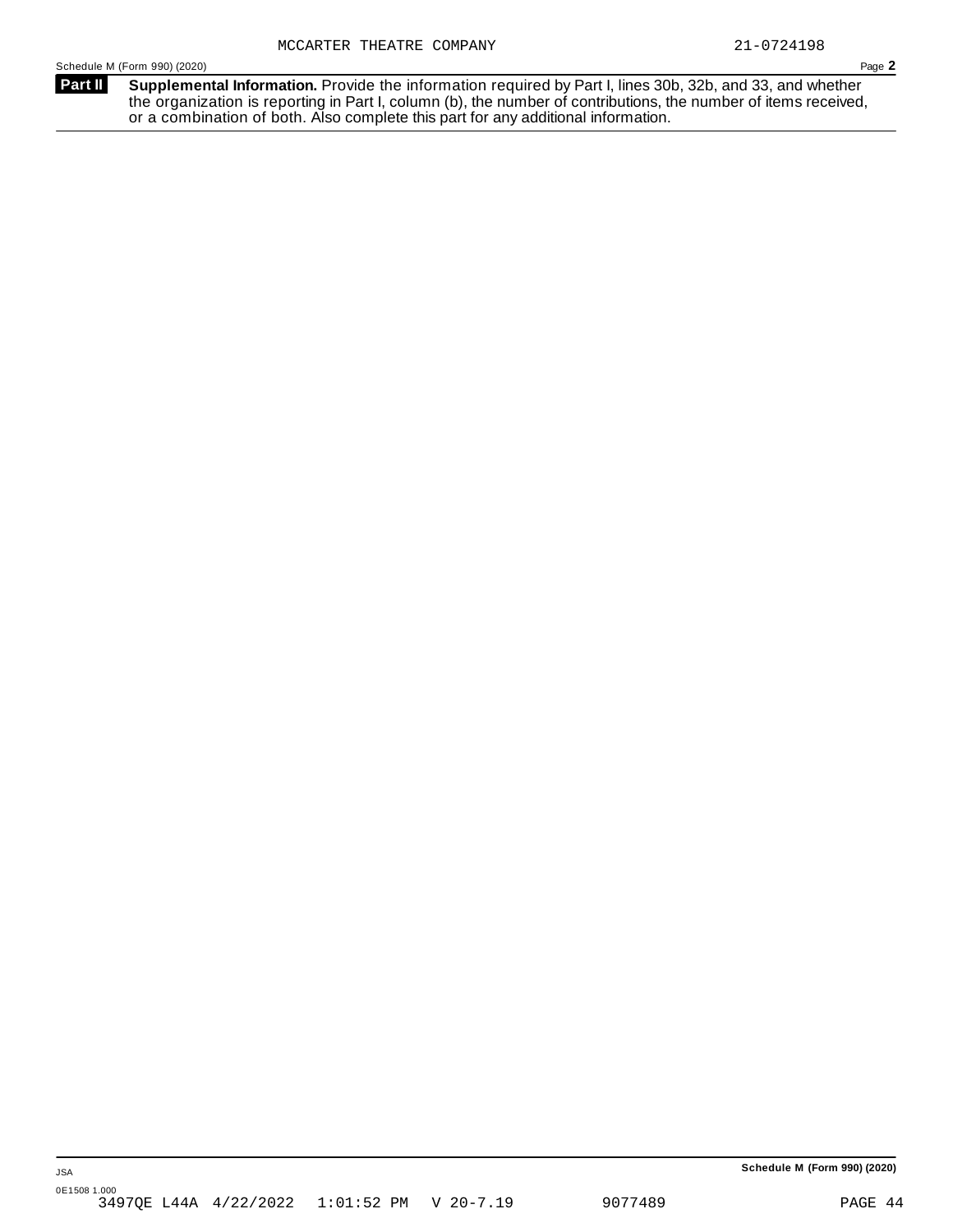#### **SCHEDULE O** Supplemental Information to Form 990 or 990-EZ DMB No. 1545-0047

**(Form 990 or 990-EZ) Complete to provide information for responses to specific questions on** plete to provide information for responses to specific questions on  $\bigotimes_{\mathbb{Z}}\mathbb{Q}$  20 **EVEC**<br>
■ Attach to Form 990 or 990-EZ.<br>
■ Attach to Form 990 or 990-EZ. Department of the Treasury <br>Depen to Public<br>Name of the organization<br>Name of the organization<br>Name of the organization<br>Name of the organization<br>Inspection



Department of the Treasury<br>Internal Revenue Service

FORM 990, PART III, LINE 2

MCCARTER THEATRE WAS FORCED TO CLOSE DUE TO "STAY AT HOME" ORDERS WITHIN NEW JERSEY, RESTRICTIONS ON GROUP GATHERINGS, AND THE CLOSURE OF NON-ESSENTIAL BUSINESSES. WE WERE UNABLE TO OPERATE DUE TO RESTRICTIONS ON GROUP GATHERINGS, AND SIMILAR GUIDELINES.

#### FORM 990, PART VI, SECTION B, LINE 11

A DRAFT OF FORM 990 IS SENT TO BOARD MEMBERS FOR REVIEW AND COMMENTS.

FORM 990, PART VI, SECTION B, LINE 12C

THE ORGANIZATION REQUESTS BOARD MEMBERS AND KEY EMPLOYEES TO SIGN AN ANNUAL CONFLICT OF INTEREST POLICY CERTIFICATION. IN ADDITION, BOARD MEMBERS AND KEY EMPLOYEES ARE REQUESTED TO COMPLETE AN ANNUAL FORM 990 DISCLOSURE, WHICH REQUESTS DISCLOSURE OF ANY INTEREST THAT COULD GIVE RISE TO CONFLICTS.

#### FORM 990, PART VI, SECTION B, LINE 15

COMPENSATION OF KEY EMPLOYEES IS DISCUSSED AND APPROVED BY THE BOARD. THE ORGANIZATION HAS A COMPENSATION COMIMITTEE AND COMPENSATION IS GENERALLY BASED ON INDEPENDENT COMPENSATION CONSULTANTS, INDUSTRY STANDARD AND COMPENSATION SURVEYS AND STUDIES.

### FORM 990, PART VI, SECTION C, LINE 19 FORM 990 IS AVAILABLE ONLINE AT WWW.GUIDESTAR.ORG. ALL DOCUMENTS ARE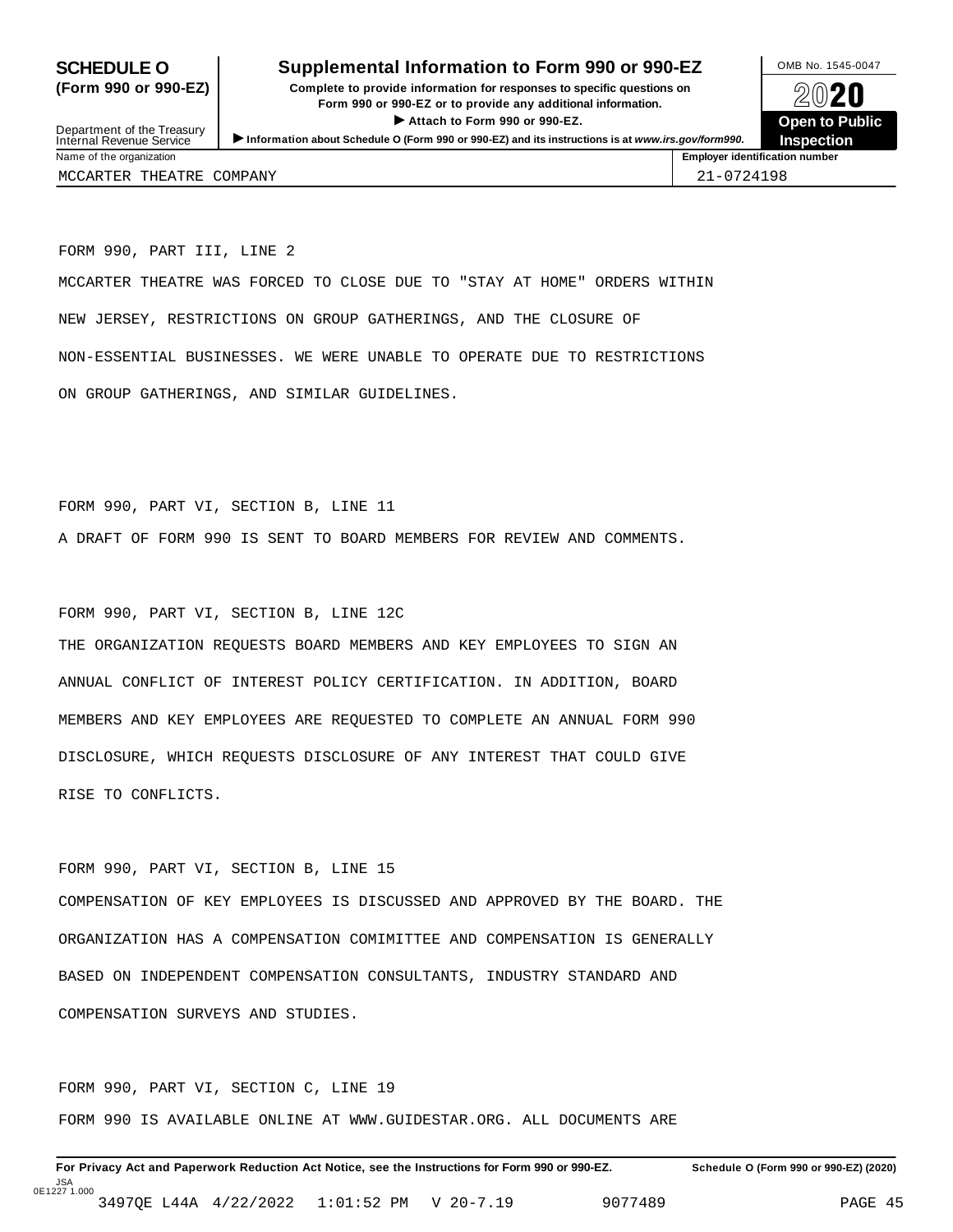<span id="page-45-0"></span>AVAILABLE UPON REQUEST AND ARE ALSO AVAILABLE ON OUR WEBSITE.

FORM 990, PART VI, LINE 19 THE ORGANIZATION HAS MADE ITS FINANCIAL STATEMENTS AVAILABLE TO THE PUBLIC VIA THEIR OWN WEBSITE.

FORM 990, PART XII, LINE 2C THE BOARD HAS APPROVED THE AUDIT COMMITTEE FOR THE OVERSIGHT OF THE AUDIT WHICH INCLUDES REVIEWING THE AUDITED FINANCIALS.

PART XI, LINE 9

INCLUDED IN LINE 9, OTHER CHANGES IN NET ASSETS INCLUDES AN ADJUSTMENT

FOR THE CHANGE IN VALUE OF CHARITABLE REMAINDER TRUSTS OF \$(4,321).

ATTACHMENT 1

| 990, PART VII- COMPENSATION OF THE FIVE HIGHEST PAID IND. CONTRACTORS |                         |              |
|-----------------------------------------------------------------------|-------------------------|--------------|
| NAME AND ADDRESS                                                      | DESCRIPTION OF SERVICES | COMPENSATION |
| PRINCETON-4M<br>PRINCETON UNIVERSITY<br>PRINCETON, NJ 08544           | RENT                    | 145,103.     |
| TESSITURA NETWORK INC.<br>$11700$ DRECTON ROAD STE 600                | SOFTWARE CONSULTING     | 144,785.     |

11700 PRESTON ROAD, STE 600 DALLAS, TX 75230

JSA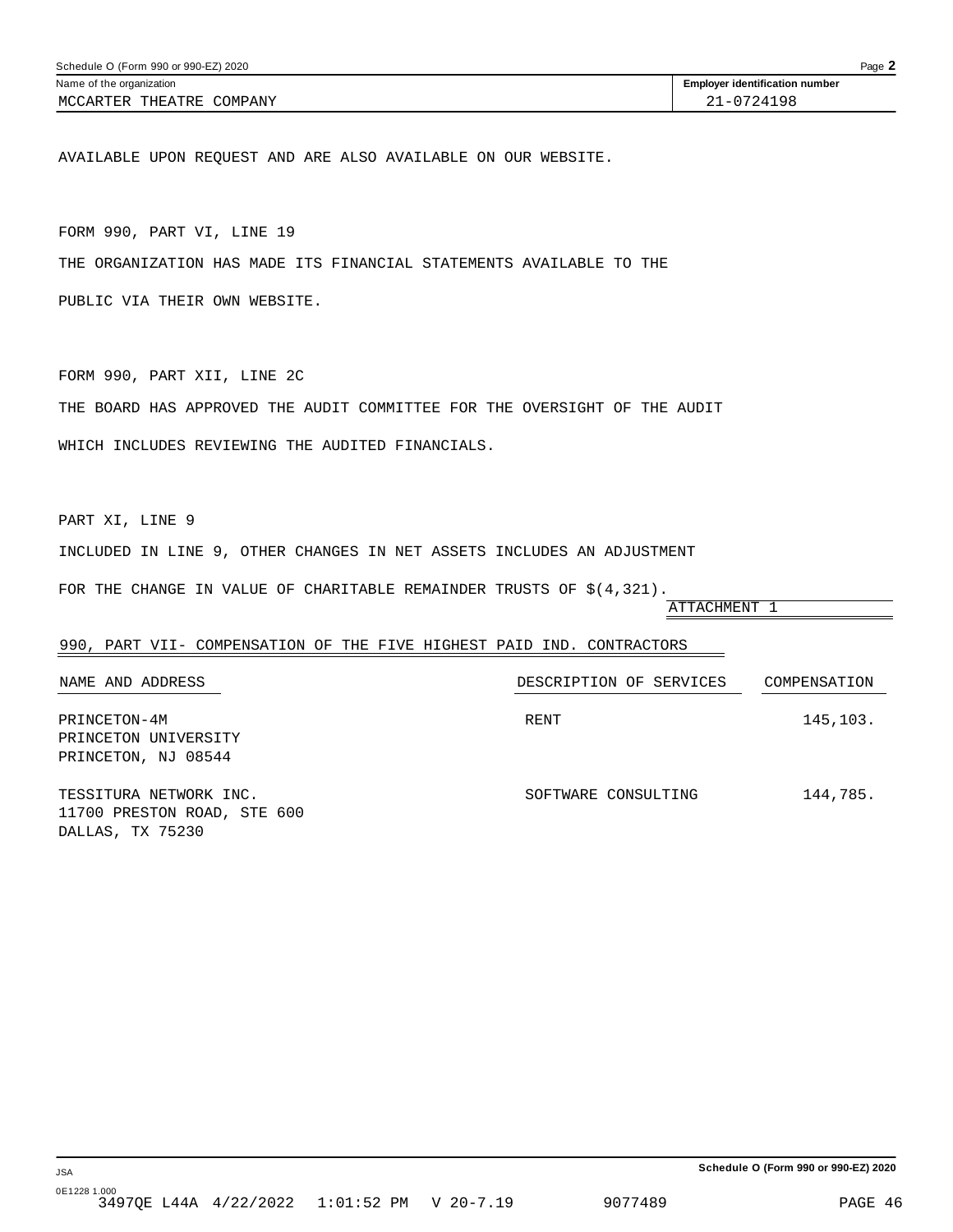| $20$ 20<br>For calendar year 2020 or other tax year beginning $-07/01$ , 2020, and ending $-06/30$ , 20 $21$<br>Go to www.irs.gov/Form990T for instructions and the latest information.<br>Department of the Treasury<br>Open to Public Inspection for<br>501(c)(3) Organizations Only<br>Internal Revenue Service<br>Do not enter SSN numbers on this form as it may be made public if your organization is a 501(c)(3).<br>D Employer identification number<br>Check box if<br>Name of organization (<br>Check box if name changed and see instructions.)<br>address changed.<br>21-0724198<br>MCCARTER THEATRE COMPANY<br>Print<br>E Group exemption number<br><b>B</b> Exempt under section<br>Number, street, and room or suite no. If a P.O. box, see instructions.<br>(see instructions)<br>or<br>$X \mid 501(C) (3)$<br>C/O SUDHA IYER 91 UNIVERSITY PLACE<br><b>Type</b><br>City or town, state or province, country, and ZIP or foreign postal code<br>408(e)<br>220(e)<br>F.<br>Check box if<br>PRINCETON, NJ 08540<br>408A<br>530(a)<br>an amended return.<br>Book value of all assets at end of year<br>$\cdots$ , $\overbrace{ }$ $42,200,271.$<br>529(a)<br>529A $ C$<br>$X \mid 501(c)$ corporation<br><b>G</b> Check organization type $\blacktriangleright$<br>$501(c)$ trust<br>$401(a)$ trust<br>Other trust<br>Applicable reinsurance entity<br><b>H</b> Check if filing only to $\blacktriangleright$<br>Claim credit from Form 8941<br>Claim a refund shown on Form 2439<br>the contract of the contract of<br>J<br>Yes $X \mid X$ No<br>K During the tax year, was the corporation a subsidiary in an affiliated group or a parent-subsidiary controlled group?<br>If "Yes," enter the name and identifying number of the parent corporation ▶<br>Telephone number $\triangleright$ 609-258-6549<br><b>L</b> The books are in care of $\triangleright$ SUDHA IYER<br>91 UNIVERSITY PLACE<br>NJ 08540<br>PRINCETON<br>Part Total Unrelated Business Taxable Income<br>Total of unrelated business taxable income computed from all unrelated trades or businesses (see<br>1<br>4,040.<br>$\mathbf{1}$<br>2<br>$\mathbf{2}$<br>4,040.<br>3<br>3<br>4<br>4<br>4,040.<br>5<br>Total unrelated business taxable income before net operating losses. Subtract line 4 from line 3<br>5<br>4,040.<br>6<br>6<br>Total of unrelated business taxable income before specific deduction and section 199A deduction.<br>7<br>7<br>1,000.<br>Specific deduction (generally \$1,000, but see instructions for exceptions)<br>8<br>8<br>9<br>9<br>1,000.<br>10<br>10<br>Unrelated business taxable income. Subtract line 10 from line 7. If line 10 is greater than line 7,<br>11<br>0.<br>11<br><b>Tax Computation</b><br>Part III<br>Organizations taxable as corporations. Multiply Part I, line 11 by 21% (0.21)<br>1<br>$\mathbf{1}$<br>Trusts taxable at trust rates. See instructions for tax computation. Income tax on the amount on<br>$\mathbf{2}$<br>Tax rate schedule or<br>Part I, line 11 from:<br>$\mathbf{2}$<br>3<br>3<br>4<br>4<br>5<br>5<br>6<br>6<br>Total. Add lines 3 through 6 to line 1 or 2, whichever applies<br>7<br>$\overline{7}$<br>For Paperwork Reduction Act Notice, see instructions. | Form 990-T |  | <b>Exempt Organization Business Income Tax Return</b><br>(and proxy tax under section 6033(e)) |  |  | OMB No. 1545-0047 |  |
|----------------------------------------------------------------------------------------------------------------------------------------------------------------------------------------------------------------------------------------------------------------------------------------------------------------------------------------------------------------------------------------------------------------------------------------------------------------------------------------------------------------------------------------------------------------------------------------------------------------------------------------------------------------------------------------------------------------------------------------------------------------------------------------------------------------------------------------------------------------------------------------------------------------------------------------------------------------------------------------------------------------------------------------------------------------------------------------------------------------------------------------------------------------------------------------------------------------------------------------------------------------------------------------------------------------------------------------------------------------------------------------------------------------------------------------------------------------------------------------------------------------------------------------------------------------------------------------------------------------------------------------------------------------------------------------------------------------------------------------------------------------------------------------------------------------------------------------------------------------------------------------------------------------------------------------------------------------------------------------------------------------------------------------------------------------------------------------------------------------------------------------------------------------------------------------------------------------------------------------------------------------------------------------------------------------------------------------------------------------------------------------------------------------------------------------------------------------------------------------------------------------------------------------------------------------------------------------------------------------------------------------------------------------------------------------------------------------------------------------------------------------------------------------------------------------------------------------------------------------------------------------------------------------------------------------------------------------------------------------------------------------------------------------------------------------------------------------------------------------------------------------------------------------------------------------------------------------------------------|------------|--|------------------------------------------------------------------------------------------------|--|--|-------------------|--|
|                                                                                                                                                                                                                                                                                                                                                                                                                                                                                                                                                                                                                                                                                                                                                                                                                                                                                                                                                                                                                                                                                                                                                                                                                                                                                                                                                                                                                                                                                                                                                                                                                                                                                                                                                                                                                                                                                                                                                                                                                                                                                                                                                                                                                                                                                                                                                                                                                                                                                                                                                                                                                                                                                                                                                                                                                                                                                                                                                                                                                                                                                                                                                                                                                                  |            |  |                                                                                                |  |  |                   |  |
|                                                                                                                                                                                                                                                                                                                                                                                                                                                                                                                                                                                                                                                                                                                                                                                                                                                                                                                                                                                                                                                                                                                                                                                                                                                                                                                                                                                                                                                                                                                                                                                                                                                                                                                                                                                                                                                                                                                                                                                                                                                                                                                                                                                                                                                                                                                                                                                                                                                                                                                                                                                                                                                                                                                                                                                                                                                                                                                                                                                                                                                                                                                                                                                                                                  |            |  |                                                                                                |  |  |                   |  |
|                                                                                                                                                                                                                                                                                                                                                                                                                                                                                                                                                                                                                                                                                                                                                                                                                                                                                                                                                                                                                                                                                                                                                                                                                                                                                                                                                                                                                                                                                                                                                                                                                                                                                                                                                                                                                                                                                                                                                                                                                                                                                                                                                                                                                                                                                                                                                                                                                                                                                                                                                                                                                                                                                                                                                                                                                                                                                                                                                                                                                                                                                                                                                                                                                                  |            |  |                                                                                                |  |  |                   |  |
|                                                                                                                                                                                                                                                                                                                                                                                                                                                                                                                                                                                                                                                                                                                                                                                                                                                                                                                                                                                                                                                                                                                                                                                                                                                                                                                                                                                                                                                                                                                                                                                                                                                                                                                                                                                                                                                                                                                                                                                                                                                                                                                                                                                                                                                                                                                                                                                                                                                                                                                                                                                                                                                                                                                                                                                                                                                                                                                                                                                                                                                                                                                                                                                                                                  |            |  |                                                                                                |  |  |                   |  |
|                                                                                                                                                                                                                                                                                                                                                                                                                                                                                                                                                                                                                                                                                                                                                                                                                                                                                                                                                                                                                                                                                                                                                                                                                                                                                                                                                                                                                                                                                                                                                                                                                                                                                                                                                                                                                                                                                                                                                                                                                                                                                                                                                                                                                                                                                                                                                                                                                                                                                                                                                                                                                                                                                                                                                                                                                                                                                                                                                                                                                                                                                                                                                                                                                                  |            |  |                                                                                                |  |  |                   |  |
|                                                                                                                                                                                                                                                                                                                                                                                                                                                                                                                                                                                                                                                                                                                                                                                                                                                                                                                                                                                                                                                                                                                                                                                                                                                                                                                                                                                                                                                                                                                                                                                                                                                                                                                                                                                                                                                                                                                                                                                                                                                                                                                                                                                                                                                                                                                                                                                                                                                                                                                                                                                                                                                                                                                                                                                                                                                                                                                                                                                                                                                                                                                                                                                                                                  |            |  |                                                                                                |  |  |                   |  |
|                                                                                                                                                                                                                                                                                                                                                                                                                                                                                                                                                                                                                                                                                                                                                                                                                                                                                                                                                                                                                                                                                                                                                                                                                                                                                                                                                                                                                                                                                                                                                                                                                                                                                                                                                                                                                                                                                                                                                                                                                                                                                                                                                                                                                                                                                                                                                                                                                                                                                                                                                                                                                                                                                                                                                                                                                                                                                                                                                                                                                                                                                                                                                                                                                                  |            |  |                                                                                                |  |  |                   |  |
|                                                                                                                                                                                                                                                                                                                                                                                                                                                                                                                                                                                                                                                                                                                                                                                                                                                                                                                                                                                                                                                                                                                                                                                                                                                                                                                                                                                                                                                                                                                                                                                                                                                                                                                                                                                                                                                                                                                                                                                                                                                                                                                                                                                                                                                                                                                                                                                                                                                                                                                                                                                                                                                                                                                                                                                                                                                                                                                                                                                                                                                                                                                                                                                                                                  |            |  |                                                                                                |  |  |                   |  |
|                                                                                                                                                                                                                                                                                                                                                                                                                                                                                                                                                                                                                                                                                                                                                                                                                                                                                                                                                                                                                                                                                                                                                                                                                                                                                                                                                                                                                                                                                                                                                                                                                                                                                                                                                                                                                                                                                                                                                                                                                                                                                                                                                                                                                                                                                                                                                                                                                                                                                                                                                                                                                                                                                                                                                                                                                                                                                                                                                                                                                                                                                                                                                                                                                                  |            |  |                                                                                                |  |  |                   |  |
|                                                                                                                                                                                                                                                                                                                                                                                                                                                                                                                                                                                                                                                                                                                                                                                                                                                                                                                                                                                                                                                                                                                                                                                                                                                                                                                                                                                                                                                                                                                                                                                                                                                                                                                                                                                                                                                                                                                                                                                                                                                                                                                                                                                                                                                                                                                                                                                                                                                                                                                                                                                                                                                                                                                                                                                                                                                                                                                                                                                                                                                                                                                                                                                                                                  |            |  |                                                                                                |  |  |                   |  |
|                                                                                                                                                                                                                                                                                                                                                                                                                                                                                                                                                                                                                                                                                                                                                                                                                                                                                                                                                                                                                                                                                                                                                                                                                                                                                                                                                                                                                                                                                                                                                                                                                                                                                                                                                                                                                                                                                                                                                                                                                                                                                                                                                                                                                                                                                                                                                                                                                                                                                                                                                                                                                                                                                                                                                                                                                                                                                                                                                                                                                                                                                                                                                                                                                                  |            |  |                                                                                                |  |  |                   |  |
|                                                                                                                                                                                                                                                                                                                                                                                                                                                                                                                                                                                                                                                                                                                                                                                                                                                                                                                                                                                                                                                                                                                                                                                                                                                                                                                                                                                                                                                                                                                                                                                                                                                                                                                                                                                                                                                                                                                                                                                                                                                                                                                                                                                                                                                                                                                                                                                                                                                                                                                                                                                                                                                                                                                                                                                                                                                                                                                                                                                                                                                                                                                                                                                                                                  |            |  |                                                                                                |  |  |                   |  |
|                                                                                                                                                                                                                                                                                                                                                                                                                                                                                                                                                                                                                                                                                                                                                                                                                                                                                                                                                                                                                                                                                                                                                                                                                                                                                                                                                                                                                                                                                                                                                                                                                                                                                                                                                                                                                                                                                                                                                                                                                                                                                                                                                                                                                                                                                                                                                                                                                                                                                                                                                                                                                                                                                                                                                                                                                                                                                                                                                                                                                                                                                                                                                                                                                                  |            |  |                                                                                                |  |  |                   |  |
|                                                                                                                                                                                                                                                                                                                                                                                                                                                                                                                                                                                                                                                                                                                                                                                                                                                                                                                                                                                                                                                                                                                                                                                                                                                                                                                                                                                                                                                                                                                                                                                                                                                                                                                                                                                                                                                                                                                                                                                                                                                                                                                                                                                                                                                                                                                                                                                                                                                                                                                                                                                                                                                                                                                                                                                                                                                                                                                                                                                                                                                                                                                                                                                                                                  |            |  |                                                                                                |  |  |                   |  |
|                                                                                                                                                                                                                                                                                                                                                                                                                                                                                                                                                                                                                                                                                                                                                                                                                                                                                                                                                                                                                                                                                                                                                                                                                                                                                                                                                                                                                                                                                                                                                                                                                                                                                                                                                                                                                                                                                                                                                                                                                                                                                                                                                                                                                                                                                                                                                                                                                                                                                                                                                                                                                                                                                                                                                                                                                                                                                                                                                                                                                                                                                                                                                                                                                                  |            |  |                                                                                                |  |  |                   |  |
|                                                                                                                                                                                                                                                                                                                                                                                                                                                                                                                                                                                                                                                                                                                                                                                                                                                                                                                                                                                                                                                                                                                                                                                                                                                                                                                                                                                                                                                                                                                                                                                                                                                                                                                                                                                                                                                                                                                                                                                                                                                                                                                                                                                                                                                                                                                                                                                                                                                                                                                                                                                                                                                                                                                                                                                                                                                                                                                                                                                                                                                                                                                                                                                                                                  |            |  |                                                                                                |  |  |                   |  |
|                                                                                                                                                                                                                                                                                                                                                                                                                                                                                                                                                                                                                                                                                                                                                                                                                                                                                                                                                                                                                                                                                                                                                                                                                                                                                                                                                                                                                                                                                                                                                                                                                                                                                                                                                                                                                                                                                                                                                                                                                                                                                                                                                                                                                                                                                                                                                                                                                                                                                                                                                                                                                                                                                                                                                                                                                                                                                                                                                                                                                                                                                                                                                                                                                                  |            |  |                                                                                                |  |  |                   |  |
|                                                                                                                                                                                                                                                                                                                                                                                                                                                                                                                                                                                                                                                                                                                                                                                                                                                                                                                                                                                                                                                                                                                                                                                                                                                                                                                                                                                                                                                                                                                                                                                                                                                                                                                                                                                                                                                                                                                                                                                                                                                                                                                                                                                                                                                                                                                                                                                                                                                                                                                                                                                                                                                                                                                                                                                                                                                                                                                                                                                                                                                                                                                                                                                                                                  |            |  |                                                                                                |  |  |                   |  |
|                                                                                                                                                                                                                                                                                                                                                                                                                                                                                                                                                                                                                                                                                                                                                                                                                                                                                                                                                                                                                                                                                                                                                                                                                                                                                                                                                                                                                                                                                                                                                                                                                                                                                                                                                                                                                                                                                                                                                                                                                                                                                                                                                                                                                                                                                                                                                                                                                                                                                                                                                                                                                                                                                                                                                                                                                                                                                                                                                                                                                                                                                                                                                                                                                                  |            |  |                                                                                                |  |  |                   |  |
|                                                                                                                                                                                                                                                                                                                                                                                                                                                                                                                                                                                                                                                                                                                                                                                                                                                                                                                                                                                                                                                                                                                                                                                                                                                                                                                                                                                                                                                                                                                                                                                                                                                                                                                                                                                                                                                                                                                                                                                                                                                                                                                                                                                                                                                                                                                                                                                                                                                                                                                                                                                                                                                                                                                                                                                                                                                                                                                                                                                                                                                                                                                                                                                                                                  |            |  |                                                                                                |  |  |                   |  |
|                                                                                                                                                                                                                                                                                                                                                                                                                                                                                                                                                                                                                                                                                                                                                                                                                                                                                                                                                                                                                                                                                                                                                                                                                                                                                                                                                                                                                                                                                                                                                                                                                                                                                                                                                                                                                                                                                                                                                                                                                                                                                                                                                                                                                                                                                                                                                                                                                                                                                                                                                                                                                                                                                                                                                                                                                                                                                                                                                                                                                                                                                                                                                                                                                                  |            |  |                                                                                                |  |  |                   |  |
|                                                                                                                                                                                                                                                                                                                                                                                                                                                                                                                                                                                                                                                                                                                                                                                                                                                                                                                                                                                                                                                                                                                                                                                                                                                                                                                                                                                                                                                                                                                                                                                                                                                                                                                                                                                                                                                                                                                                                                                                                                                                                                                                                                                                                                                                                                                                                                                                                                                                                                                                                                                                                                                                                                                                                                                                                                                                                                                                                                                                                                                                                                                                                                                                                                  |            |  |                                                                                                |  |  |                   |  |
|                                                                                                                                                                                                                                                                                                                                                                                                                                                                                                                                                                                                                                                                                                                                                                                                                                                                                                                                                                                                                                                                                                                                                                                                                                                                                                                                                                                                                                                                                                                                                                                                                                                                                                                                                                                                                                                                                                                                                                                                                                                                                                                                                                                                                                                                                                                                                                                                                                                                                                                                                                                                                                                                                                                                                                                                                                                                                                                                                                                                                                                                                                                                                                                                                                  |            |  |                                                                                                |  |  |                   |  |
|                                                                                                                                                                                                                                                                                                                                                                                                                                                                                                                                                                                                                                                                                                                                                                                                                                                                                                                                                                                                                                                                                                                                                                                                                                                                                                                                                                                                                                                                                                                                                                                                                                                                                                                                                                                                                                                                                                                                                                                                                                                                                                                                                                                                                                                                                                                                                                                                                                                                                                                                                                                                                                                                                                                                                                                                                                                                                                                                                                                                                                                                                                                                                                                                                                  |            |  |                                                                                                |  |  |                   |  |
|                                                                                                                                                                                                                                                                                                                                                                                                                                                                                                                                                                                                                                                                                                                                                                                                                                                                                                                                                                                                                                                                                                                                                                                                                                                                                                                                                                                                                                                                                                                                                                                                                                                                                                                                                                                                                                                                                                                                                                                                                                                                                                                                                                                                                                                                                                                                                                                                                                                                                                                                                                                                                                                                                                                                                                                                                                                                                                                                                                                                                                                                                                                                                                                                                                  |            |  |                                                                                                |  |  |                   |  |
|                                                                                                                                                                                                                                                                                                                                                                                                                                                                                                                                                                                                                                                                                                                                                                                                                                                                                                                                                                                                                                                                                                                                                                                                                                                                                                                                                                                                                                                                                                                                                                                                                                                                                                                                                                                                                                                                                                                                                                                                                                                                                                                                                                                                                                                                                                                                                                                                                                                                                                                                                                                                                                                                                                                                                                                                                                                                                                                                                                                                                                                                                                                                                                                                                                  |            |  |                                                                                                |  |  |                   |  |
|                                                                                                                                                                                                                                                                                                                                                                                                                                                                                                                                                                                                                                                                                                                                                                                                                                                                                                                                                                                                                                                                                                                                                                                                                                                                                                                                                                                                                                                                                                                                                                                                                                                                                                                                                                                                                                                                                                                                                                                                                                                                                                                                                                                                                                                                                                                                                                                                                                                                                                                                                                                                                                                                                                                                                                                                                                                                                                                                                                                                                                                                                                                                                                                                                                  |            |  |                                                                                                |  |  |                   |  |
|                                                                                                                                                                                                                                                                                                                                                                                                                                                                                                                                                                                                                                                                                                                                                                                                                                                                                                                                                                                                                                                                                                                                                                                                                                                                                                                                                                                                                                                                                                                                                                                                                                                                                                                                                                                                                                                                                                                                                                                                                                                                                                                                                                                                                                                                                                                                                                                                                                                                                                                                                                                                                                                                                                                                                                                                                                                                                                                                                                                                                                                                                                                                                                                                                                  |            |  |                                                                                                |  |  |                   |  |
|                                                                                                                                                                                                                                                                                                                                                                                                                                                                                                                                                                                                                                                                                                                                                                                                                                                                                                                                                                                                                                                                                                                                                                                                                                                                                                                                                                                                                                                                                                                                                                                                                                                                                                                                                                                                                                                                                                                                                                                                                                                                                                                                                                                                                                                                                                                                                                                                                                                                                                                                                                                                                                                                                                                                                                                                                                                                                                                                                                                                                                                                                                                                                                                                                                  |            |  |                                                                                                |  |  |                   |  |
|                                                                                                                                                                                                                                                                                                                                                                                                                                                                                                                                                                                                                                                                                                                                                                                                                                                                                                                                                                                                                                                                                                                                                                                                                                                                                                                                                                                                                                                                                                                                                                                                                                                                                                                                                                                                                                                                                                                                                                                                                                                                                                                                                                                                                                                                                                                                                                                                                                                                                                                                                                                                                                                                                                                                                                                                                                                                                                                                                                                                                                                                                                                                                                                                                                  |            |  |                                                                                                |  |  |                   |  |
|                                                                                                                                                                                                                                                                                                                                                                                                                                                                                                                                                                                                                                                                                                                                                                                                                                                                                                                                                                                                                                                                                                                                                                                                                                                                                                                                                                                                                                                                                                                                                                                                                                                                                                                                                                                                                                                                                                                                                                                                                                                                                                                                                                                                                                                                                                                                                                                                                                                                                                                                                                                                                                                                                                                                                                                                                                                                                                                                                                                                                                                                                                                                                                                                                                  |            |  |                                                                                                |  |  |                   |  |
|                                                                                                                                                                                                                                                                                                                                                                                                                                                                                                                                                                                                                                                                                                                                                                                                                                                                                                                                                                                                                                                                                                                                                                                                                                                                                                                                                                                                                                                                                                                                                                                                                                                                                                                                                                                                                                                                                                                                                                                                                                                                                                                                                                                                                                                                                                                                                                                                                                                                                                                                                                                                                                                                                                                                                                                                                                                                                                                                                                                                                                                                                                                                                                                                                                  |            |  |                                                                                                |  |  |                   |  |
|                                                                                                                                                                                                                                                                                                                                                                                                                                                                                                                                                                                                                                                                                                                                                                                                                                                                                                                                                                                                                                                                                                                                                                                                                                                                                                                                                                                                                                                                                                                                                                                                                                                                                                                                                                                                                                                                                                                                                                                                                                                                                                                                                                                                                                                                                                                                                                                                                                                                                                                                                                                                                                                                                                                                                                                                                                                                                                                                                                                                                                                                                                                                                                                                                                  |            |  |                                                                                                |  |  |                   |  |
|                                                                                                                                                                                                                                                                                                                                                                                                                                                                                                                                                                                                                                                                                                                                                                                                                                                                                                                                                                                                                                                                                                                                                                                                                                                                                                                                                                                                                                                                                                                                                                                                                                                                                                                                                                                                                                                                                                                                                                                                                                                                                                                                                                                                                                                                                                                                                                                                                                                                                                                                                                                                                                                                                                                                                                                                                                                                                                                                                                                                                                                                                                                                                                                                                                  |            |  |                                                                                                |  |  |                   |  |
|                                                                                                                                                                                                                                                                                                                                                                                                                                                                                                                                                                                                                                                                                                                                                                                                                                                                                                                                                                                                                                                                                                                                                                                                                                                                                                                                                                                                                                                                                                                                                                                                                                                                                                                                                                                                                                                                                                                                                                                                                                                                                                                                                                                                                                                                                                                                                                                                                                                                                                                                                                                                                                                                                                                                                                                                                                                                                                                                                                                                                                                                                                                                                                                                                                  |            |  |                                                                                                |  |  |                   |  |
|                                                                                                                                                                                                                                                                                                                                                                                                                                                                                                                                                                                                                                                                                                                                                                                                                                                                                                                                                                                                                                                                                                                                                                                                                                                                                                                                                                                                                                                                                                                                                                                                                                                                                                                                                                                                                                                                                                                                                                                                                                                                                                                                                                                                                                                                                                                                                                                                                                                                                                                                                                                                                                                                                                                                                                                                                                                                                                                                                                                                                                                                                                                                                                                                                                  |            |  |                                                                                                |  |  |                   |  |
|                                                                                                                                                                                                                                                                                                                                                                                                                                                                                                                                                                                                                                                                                                                                                                                                                                                                                                                                                                                                                                                                                                                                                                                                                                                                                                                                                                                                                                                                                                                                                                                                                                                                                                                                                                                                                                                                                                                                                                                                                                                                                                                                                                                                                                                                                                                                                                                                                                                                                                                                                                                                                                                                                                                                                                                                                                                                                                                                                                                                                                                                                                                                                                                                                                  |            |  |                                                                                                |  |  |                   |  |
|                                                                                                                                                                                                                                                                                                                                                                                                                                                                                                                                                                                                                                                                                                                                                                                                                                                                                                                                                                                                                                                                                                                                                                                                                                                                                                                                                                                                                                                                                                                                                                                                                                                                                                                                                                                                                                                                                                                                                                                                                                                                                                                                                                                                                                                                                                                                                                                                                                                                                                                                                                                                                                                                                                                                                                                                                                                                                                                                                                                                                                                                                                                                                                                                                                  |            |  |                                                                                                |  |  |                   |  |
|                                                                                                                                                                                                                                                                                                                                                                                                                                                                                                                                                                                                                                                                                                                                                                                                                                                                                                                                                                                                                                                                                                                                                                                                                                                                                                                                                                                                                                                                                                                                                                                                                                                                                                                                                                                                                                                                                                                                                                                                                                                                                                                                                                                                                                                                                                                                                                                                                                                                                                                                                                                                                                                                                                                                                                                                                                                                                                                                                                                                                                                                                                                                                                                                                                  |            |  |                                                                                                |  |  |                   |  |
|                                                                                                                                                                                                                                                                                                                                                                                                                                                                                                                                                                                                                                                                                                                                                                                                                                                                                                                                                                                                                                                                                                                                                                                                                                                                                                                                                                                                                                                                                                                                                                                                                                                                                                                                                                                                                                                                                                                                                                                                                                                                                                                                                                                                                                                                                                                                                                                                                                                                                                                                                                                                                                                                                                                                                                                                                                                                                                                                                                                                                                                                                                                                                                                                                                  |            |  |                                                                                                |  |  |                   |  |
|                                                                                                                                                                                                                                                                                                                                                                                                                                                                                                                                                                                                                                                                                                                                                                                                                                                                                                                                                                                                                                                                                                                                                                                                                                                                                                                                                                                                                                                                                                                                                                                                                                                                                                                                                                                                                                                                                                                                                                                                                                                                                                                                                                                                                                                                                                                                                                                                                                                                                                                                                                                                                                                                                                                                                                                                                                                                                                                                                                                                                                                                                                                                                                                                                                  |            |  |                                                                                                |  |  |                   |  |
|                                                                                                                                                                                                                                                                                                                                                                                                                                                                                                                                                                                                                                                                                                                                                                                                                                                                                                                                                                                                                                                                                                                                                                                                                                                                                                                                                                                                                                                                                                                                                                                                                                                                                                                                                                                                                                                                                                                                                                                                                                                                                                                                                                                                                                                                                                                                                                                                                                                                                                                                                                                                                                                                                                                                                                                                                                                                                                                                                                                                                                                                                                                                                                                                                                  |            |  |                                                                                                |  |  | Form 990-T (2020) |  |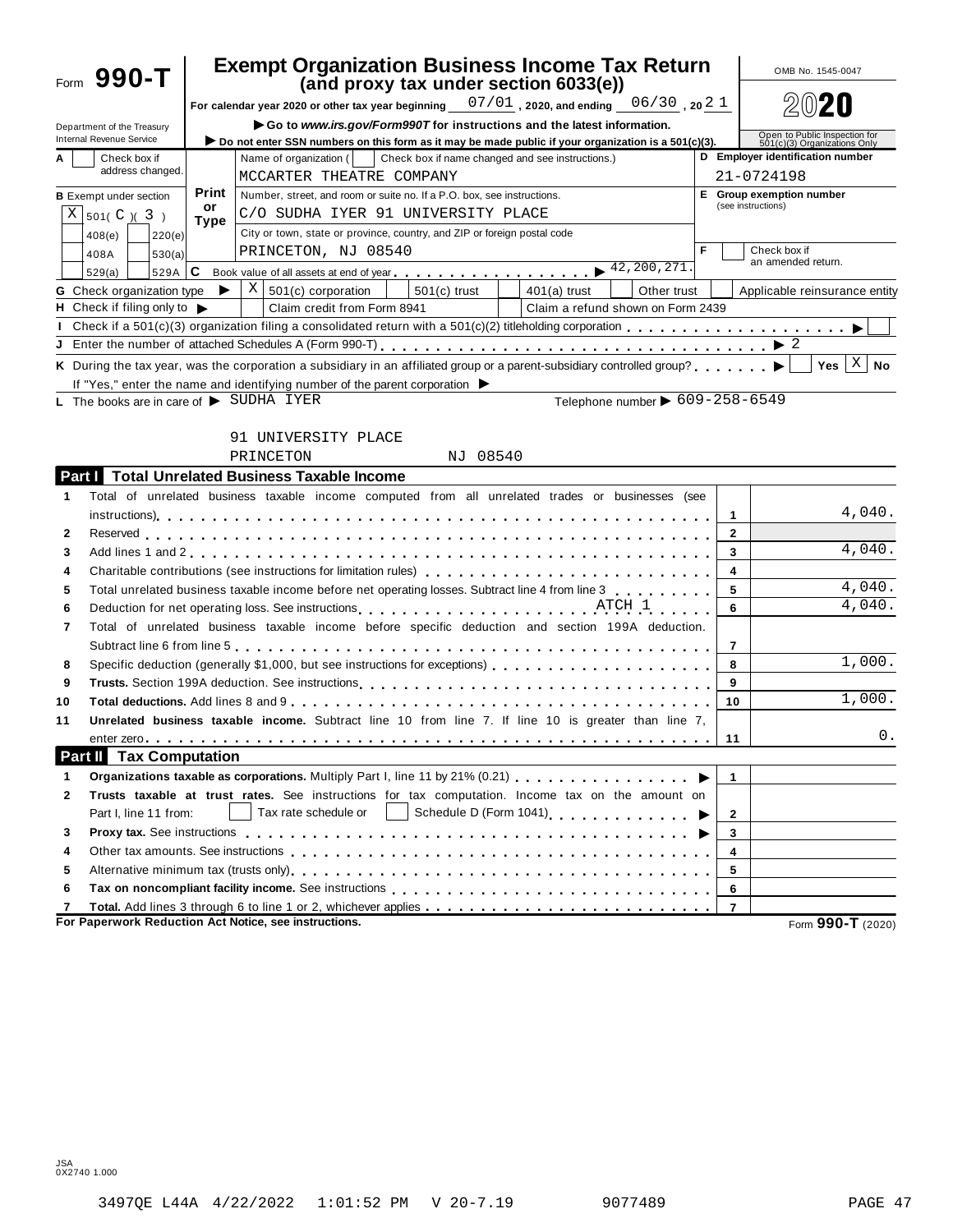|               | MCCARTER THEATRE COMPANY<br>Form 990-T (2020)                                                                                 | 21-0724198   |     | Page 2 |
|---------------|-------------------------------------------------------------------------------------------------------------------------------|--------------|-----|--------|
|               | <b>Tax and Payments</b><br>Part III                                                                                           |              |     |        |
|               | 1 a Foreign tax credit (corporations attach Form 1118; trusts attach Form 1116).<br>1a                                        |              |     |        |
|               | 1b                                                                                                                            |              |     |        |
|               | <b>c</b> General business credit. Attach Form 3800 (see instructions)<br>1с                                                   |              |     |        |
|               | 1 <sub>d</sub><br><b>d</b> Credit for prior year minimum tax (attach Form 8801 or 8827) $\ldots$                              |              |     |        |
| е             |                                                                                                                               | 1е           |     |        |
| 2             |                                                                                                                               | $\mathbf{2}$ |     |        |
| 3             | Form 4255     Form 8611     Form 8697     Form 8866<br>Other taxes. Check if from:                                            |              |     |        |
|               |                                                                                                                               | 3            |     |        |
| 4             | Total tax. Add lines 2 and 3 (see instructions).   Check if includes tax previously deferred under                            |              |     |        |
|               |                                                                                                                               | 4            |     | 0.     |
| 5             | 2020 net 965 tax liability paid from Form 965-A or Form 965-B, Part II, column (k), line 4                                    | 5            |     |        |
|               | 6 a Payments: A 2019 overpayment credited to 2020<br>6a                                                                       |              |     |        |
|               | <b>b</b> 2020 estimated tax payments. Check if section 643(g) election applies $\blacktriangleright$<br>6b                    |              |     |        |
|               | 6с                                                                                                                            |              |     |        |
|               | d Foreign organizations: Tax paid or withheld at source (see instructions)<br>6d                                              |              |     |        |
|               | 6е                                                                                                                            |              |     |        |
|               | Credit for small employer health insurance premiums (attach Form 8941)<br>6f                                                  |              |     |        |
| a             | Other credits, adjustments, and payments:                                                                                     |              |     |        |
|               | Form 4136                                                                                                                     |              |     |        |
| 7             |                                                                                                                               | 7            |     |        |
| 8             |                                                                                                                               | 8            |     |        |
| 9             | Tax due. If line 7 is smaller than the total of lines 4, 5, and 8, enter amount owed $\ldots \ldots \ldots \ldots$            | 9            |     |        |
| 10            | Overpayment. If line 7 is larger than the total of lines 4, 5, and 8, enter amount overpaid                                   | 10           |     |        |
| 11            | Enter the amount of line 10 you want: Credited to 2021 estimated tax<br>Refunded $\blacktriangleright$                        | 11           |     |        |
|               | <b>Part IV</b><br><b>Statements Regarding Certain Activities and Other Information (see instructions)</b>                     |              |     |        |
| 1             | At any time during the 2020 calendar year, did the organization have an interest in or a signature or other authority         |              | Yes | No     |
|               | over a financial account (bank, securities, or other) in a foreign country? If "Yes," the organization may have to file       |              |     |        |
|               | FinCEN Form 114, Report of Foreign Bank and Financial Accounts. If "Yes," enter the name of the foreign country               |              |     |        |
|               | here $\blacktriangleright$                                                                                                    |              |     | Χ      |
| $\mathbf{2}$  | During the tax year, did the organization receive a distribution from, or was it the grantor of, or transferor to, a          |              |     |        |
|               |                                                                                                                               |              |     | Χ      |
|               | If "Yes," see instructions for other forms the organization may have to file.                                                 |              |     |        |
| 3             | Enter the amount of tax-exempt interest received or accrued during the tax year $\dots \dots \dots \dots \dots \rightarrow \$ |              |     |        |
|               | 4a Did the organization change its method of accounting? (see instructions)                                                   |              |     | X      |
|               | b If 4a is "Yes," has the organization described the change on Form 990, 990-EZ, 990-PF, or Form 1128? If "No,"               |              |     |        |
|               |                                                                                                                               |              |     |        |
| <b>Part V</b> | <b>Supplemental Information</b>                                                                                               |              |     |        |

Provide the explanation required by Part IV, line 4b. Also, provide any other additional information. See instructions.

|                            | Under penalties of perjury, I declare that I have examined this return, including accompanying schedules and statements, and to the best of my knowledge and belief, it is<br>true, correct, and complete. Declaration of preparer (other than taxpayer) is based on all information of which preparer has any knowledge. |                                |       |            |                                                             |                   |  |
|----------------------------|---------------------------------------------------------------------------------------------------------------------------------------------------------------------------------------------------------------------------------------------------------------------------------------------------------------------------|--------------------------------|-------|------------|-------------------------------------------------------------|-------------------|--|
| <b>Sign</b><br><b>Here</b> | MICHAEL ROSENBERG                                                                                                                                                                                                                                                                                                         | $04/22/2022$ MANAGING DIRECTOR |       | with       | May the IRS discuss this return<br>the preparer shown below |                   |  |
|                            | Signature of officer                                                                                                                                                                                                                                                                                                      | Date                           | Title |            | (see instructions)? $ X $                                   | Yes<br>No         |  |
|                            | Print/Type preparer's name                                                                                                                                                                                                                                                                                                | Preparer's signature           |       | Date       | if<br>Check L                                               | <b>PTIN</b>       |  |
| Paid                       | CATHERINE<br>BENDALL<br>CPA                                                                                                                                                                                                                                                                                               | CATHERINE<br>BENDALL           | CPA   | 04/22/2022 | self-employed                                               | P01461372         |  |
| Preparer                   | WITHUMSMITH+BROWN PC<br>Firm's name                                                                                                                                                                                                                                                                                       |                                |       |            | 22-2027092<br>Firm's $EIN$                                  |                   |  |
| Use Only                   | Firm's address > 1411 BROADWAY 9TH FLOOR, NEW YORK, NY 10018                                                                                                                                                                                                                                                              |                                |       |            | Phone no. $212 - 751 - 9100$                                |                   |  |
| <b>JSA</b><br>0X2741 1.000 |                                                                                                                                                                                                                                                                                                                           |                                |       |            |                                                             | Form 990-T (2020) |  |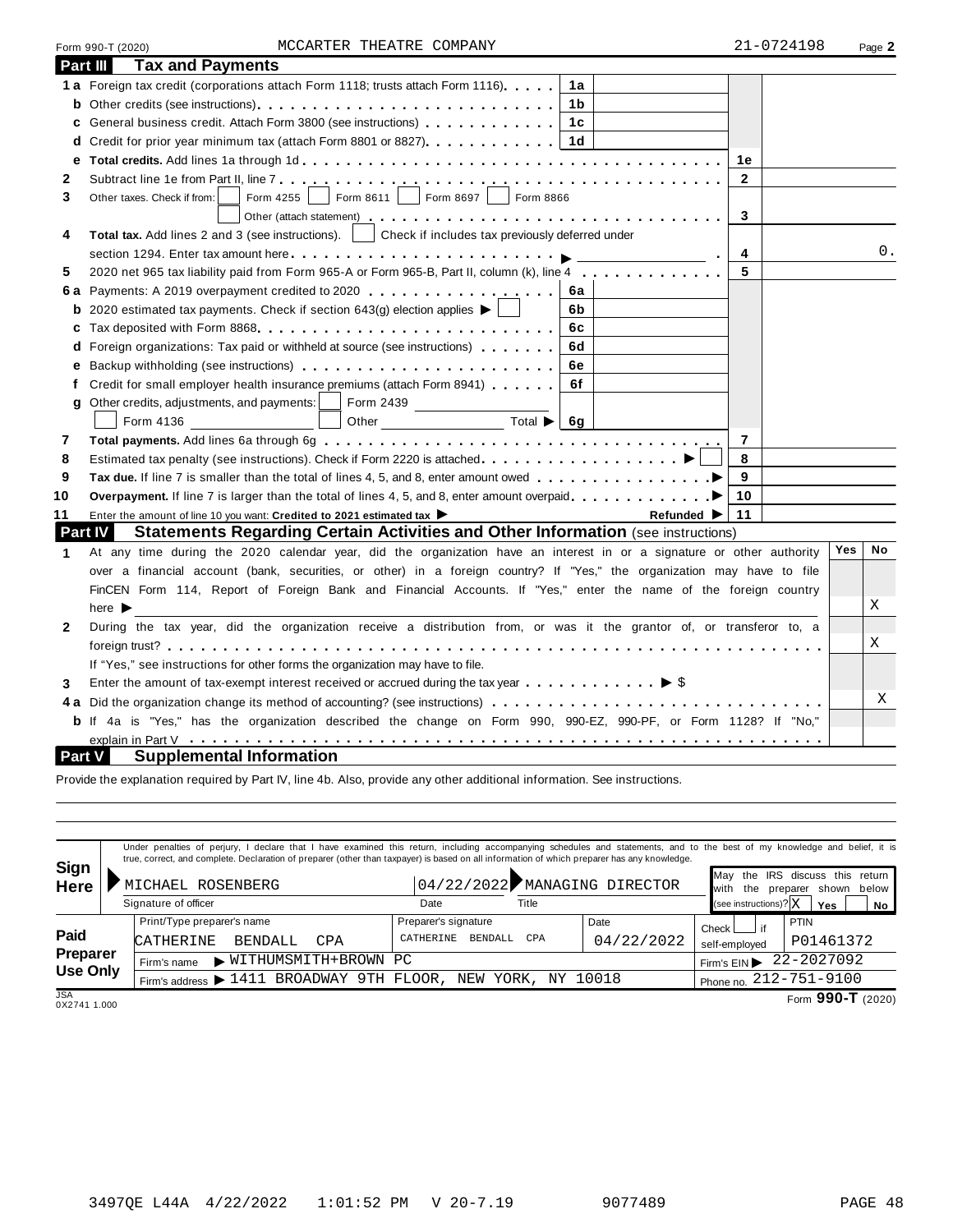# **(Form 990-T)**

## **SCHEDULE A**  $\begin{bmatrix} \end{bmatrix}$  **Unrelated Business Taxable Income**  $\begin{bmatrix} \end{bmatrix}$  OMB No. 1545-0074 **From an Unrelated Trade or Business**<br>► Go to www.irs.gov/Form990T for instructions and the latest information.

|  | A Name of the organization |
|--|----------------------------|
|  |                            |

|                                                        | $\blacktriangleright$ Go to www.irs.gov/Form990T for instructions and the latest information.                                                                                       |  | Open to Public Inspection for            |
|--------------------------------------------------------|-------------------------------------------------------------------------------------------------------------------------------------------------------------------------------------|--|------------------------------------------|
| Department of the Treasury<br>Internal Revenue Service | $\sim$   $\blacktriangleright$ Do not enter SSN numbers on this form as it may be made public if your organization is a 501(c)(3). $\frac{501(c)(3)}{501(c)(3)}$ Organizations Only |  |                                          |
| A Name of the organization                             |                                                                                                                                                                                     |  | <b>D. Employer identification number</b> |

| A Name of the organization                                                           | <b>B</b> Employer identification number           |
|--------------------------------------------------------------------------------------|---------------------------------------------------|
| MCCARTER THEATRE COMPANY                                                             | 21-0724198                                        |
|                                                                                      |                                                   |
| <b>C</b> Unrelated business activity code (see instructions) $\triangleright$ 900099 | $\mathsf{of} \ \ 2$<br><b>D</b> Sequence: $\perp$ |

## **E** Describe the unrelated trade or business **>** ADVERTISING

| Gross receipts or sales<br>1a<br>b<br>1c<br>Cost of goods sold (Part III, line 8).<br>$\mathbf{2}$<br>2<br>Gross profit. Subtract line 2 from line 1c<br>3<br>3<br>Capital gain net income (attach Sch D (Form 1041 or Form<br>4a<br>4a<br>Net gain (loss) (Form 4797) (attach Form 4797) (see instructions)<br>4b<br>b<br>4c<br>C<br>Income (loss) from a partnership or an S corporation (attach<br>5<br>5<br>6<br>6<br>Unrelated debt-financed income (Part V)<br>$\overline{7}$<br>7<br>Interest, annuities, royalties, and rents from a controlled<br>8<br>8<br>Investment income of section $501(c)(7)$ , (9), or (17)<br>9<br>organizations (Part VII)<br>9<br>Exploited exempt activity income (Part VIII).<br>10<br>4,040.<br>4,040.<br>Advertising income (Part IX)<br>11<br>Other income (see instructions; attach statement)<br>12<br>4,040.<br>4,040.<br>Total. Combine lines 3 through 12<br>13<br>Deductions Not Taken Elsewhere (See instructions for limitations on deductions) Deductions must be directly<br>Part II<br>connected with the unrelated business income<br>$\mathbf{1}$<br>1<br>$\mathbf{2}$<br>$\mathbf{2}$<br>3<br>3<br>$\overline{\mathbf{4}}$<br>4<br>5<br>5<br>6<br>6<br>Depreciation (attach Form 4562) (see instructions) $\ldots \ldots \ldots \ldots$<br>$\overline{7}$<br>Less depreciation claimed in Part III and elsewhere on return. $\boxed{8a}$<br>8<br>8b<br>9<br>9<br>10<br>10<br>11<br>11<br>12<br>12<br>13<br>13<br>14<br>14<br>15<br>15<br>Unrelated business income before net operating loss deduction. Subtract line 15 from Part I, line 13,<br>16<br>4,040.<br>16<br>Deduction for net operating loss (see instructions)<br>17<br>17<br>4,040.<br>18<br>18<br>For Paperwork Reduction Act Notice, see instructions.<br>Schedule A (Form 990-T) 2020 | Part I | <b>Unrelated Trade or Business Income</b> | (A) Income | (B) Expenses | (C) Net |
|---------------------------------------------------------------------------------------------------------------------------------------------------------------------------------------------------------------------------------------------------------------------------------------------------------------------------------------------------------------------------------------------------------------------------------------------------------------------------------------------------------------------------------------------------------------------------------------------------------------------------------------------------------------------------------------------------------------------------------------------------------------------------------------------------------------------------------------------------------------------------------------------------------------------------------------------------------------------------------------------------------------------------------------------------------------------------------------------------------------------------------------------------------------------------------------------------------------------------------------------------------------------------------------------------------------------------------------------------------------------------------------------------------------------------------------------------------------------------------------------------------------------------------------------------------------------------------------------------------------------------------------------------------------------------------------------------------------------------------------------------------------------------------------------------------------|--------|-------------------------------------------|------------|--------------|---------|
|                                                                                                                                                                                                                                                                                                                                                                                                                                                                                                                                                                                                                                                                                                                                                                                                                                                                                                                                                                                                                                                                                                                                                                                                                                                                                                                                                                                                                                                                                                                                                                                                                                                                                                                                                                                                               |        |                                           |            |              |         |
|                                                                                                                                                                                                                                                                                                                                                                                                                                                                                                                                                                                                                                                                                                                                                                                                                                                                                                                                                                                                                                                                                                                                                                                                                                                                                                                                                                                                                                                                                                                                                                                                                                                                                                                                                                                                               |        |                                           |            |              |         |
|                                                                                                                                                                                                                                                                                                                                                                                                                                                                                                                                                                                                                                                                                                                                                                                                                                                                                                                                                                                                                                                                                                                                                                                                                                                                                                                                                                                                                                                                                                                                                                                                                                                                                                                                                                                                               |        |                                           |            |              |         |
|                                                                                                                                                                                                                                                                                                                                                                                                                                                                                                                                                                                                                                                                                                                                                                                                                                                                                                                                                                                                                                                                                                                                                                                                                                                                                                                                                                                                                                                                                                                                                                                                                                                                                                                                                                                                               |        |                                           |            |              |         |
|                                                                                                                                                                                                                                                                                                                                                                                                                                                                                                                                                                                                                                                                                                                                                                                                                                                                                                                                                                                                                                                                                                                                                                                                                                                                                                                                                                                                                                                                                                                                                                                                                                                                                                                                                                                                               |        |                                           |            |              |         |
|                                                                                                                                                                                                                                                                                                                                                                                                                                                                                                                                                                                                                                                                                                                                                                                                                                                                                                                                                                                                                                                                                                                                                                                                                                                                                                                                                                                                                                                                                                                                                                                                                                                                                                                                                                                                               |        |                                           |            |              |         |
|                                                                                                                                                                                                                                                                                                                                                                                                                                                                                                                                                                                                                                                                                                                                                                                                                                                                                                                                                                                                                                                                                                                                                                                                                                                                                                                                                                                                                                                                                                                                                                                                                                                                                                                                                                                                               |        |                                           |            |              |         |
|                                                                                                                                                                                                                                                                                                                                                                                                                                                                                                                                                                                                                                                                                                                                                                                                                                                                                                                                                                                                                                                                                                                                                                                                                                                                                                                                                                                                                                                                                                                                                                                                                                                                                                                                                                                                               |        |                                           |            |              |         |
|                                                                                                                                                                                                                                                                                                                                                                                                                                                                                                                                                                                                                                                                                                                                                                                                                                                                                                                                                                                                                                                                                                                                                                                                                                                                                                                                                                                                                                                                                                                                                                                                                                                                                                                                                                                                               |        |                                           |            |              |         |
|                                                                                                                                                                                                                                                                                                                                                                                                                                                                                                                                                                                                                                                                                                                                                                                                                                                                                                                                                                                                                                                                                                                                                                                                                                                                                                                                                                                                                                                                                                                                                                                                                                                                                                                                                                                                               |        |                                           |            |              |         |
|                                                                                                                                                                                                                                                                                                                                                                                                                                                                                                                                                                                                                                                                                                                                                                                                                                                                                                                                                                                                                                                                                                                                                                                                                                                                                                                                                                                                                                                                                                                                                                                                                                                                                                                                                                                                               |        |                                           |            |              |         |
|                                                                                                                                                                                                                                                                                                                                                                                                                                                                                                                                                                                                                                                                                                                                                                                                                                                                                                                                                                                                                                                                                                                                                                                                                                                                                                                                                                                                                                                                                                                                                                                                                                                                                                                                                                                                               |        |                                           |            |              |         |
|                                                                                                                                                                                                                                                                                                                                                                                                                                                                                                                                                                                                                                                                                                                                                                                                                                                                                                                                                                                                                                                                                                                                                                                                                                                                                                                                                                                                                                                                                                                                                                                                                                                                                                                                                                                                               |        |                                           |            |              |         |
|                                                                                                                                                                                                                                                                                                                                                                                                                                                                                                                                                                                                                                                                                                                                                                                                                                                                                                                                                                                                                                                                                                                                                                                                                                                                                                                                                                                                                                                                                                                                                                                                                                                                                                                                                                                                               |        |                                           |            |              |         |
|                                                                                                                                                                                                                                                                                                                                                                                                                                                                                                                                                                                                                                                                                                                                                                                                                                                                                                                                                                                                                                                                                                                                                                                                                                                                                                                                                                                                                                                                                                                                                                                                                                                                                                                                                                                                               |        |                                           |            |              |         |
|                                                                                                                                                                                                                                                                                                                                                                                                                                                                                                                                                                                                                                                                                                                                                                                                                                                                                                                                                                                                                                                                                                                                                                                                                                                                                                                                                                                                                                                                                                                                                                                                                                                                                                                                                                                                               |        |                                           |            |              |         |
|                                                                                                                                                                                                                                                                                                                                                                                                                                                                                                                                                                                                                                                                                                                                                                                                                                                                                                                                                                                                                                                                                                                                                                                                                                                                                                                                                                                                                                                                                                                                                                                                                                                                                                                                                                                                               | 10     |                                           |            |              |         |
|                                                                                                                                                                                                                                                                                                                                                                                                                                                                                                                                                                                                                                                                                                                                                                                                                                                                                                                                                                                                                                                                                                                                                                                                                                                                                                                                                                                                                                                                                                                                                                                                                                                                                                                                                                                                               | 11     |                                           |            |              |         |
|                                                                                                                                                                                                                                                                                                                                                                                                                                                                                                                                                                                                                                                                                                                                                                                                                                                                                                                                                                                                                                                                                                                                                                                                                                                                                                                                                                                                                                                                                                                                                                                                                                                                                                                                                                                                               | 12     |                                           |            |              |         |
|                                                                                                                                                                                                                                                                                                                                                                                                                                                                                                                                                                                                                                                                                                                                                                                                                                                                                                                                                                                                                                                                                                                                                                                                                                                                                                                                                                                                                                                                                                                                                                                                                                                                                                                                                                                                               | 13     |                                           |            |              |         |
|                                                                                                                                                                                                                                                                                                                                                                                                                                                                                                                                                                                                                                                                                                                                                                                                                                                                                                                                                                                                                                                                                                                                                                                                                                                                                                                                                                                                                                                                                                                                                                                                                                                                                                                                                                                                               |        |                                           |            |              |         |
|                                                                                                                                                                                                                                                                                                                                                                                                                                                                                                                                                                                                                                                                                                                                                                                                                                                                                                                                                                                                                                                                                                                                                                                                                                                                                                                                                                                                                                                                                                                                                                                                                                                                                                                                                                                                               |        |                                           |            |              |         |
|                                                                                                                                                                                                                                                                                                                                                                                                                                                                                                                                                                                                                                                                                                                                                                                                                                                                                                                                                                                                                                                                                                                                                                                                                                                                                                                                                                                                                                                                                                                                                                                                                                                                                                                                                                                                               |        |                                           |            |              |         |
|                                                                                                                                                                                                                                                                                                                                                                                                                                                                                                                                                                                                                                                                                                                                                                                                                                                                                                                                                                                                                                                                                                                                                                                                                                                                                                                                                                                                                                                                                                                                                                                                                                                                                                                                                                                                               |        |                                           |            |              |         |
|                                                                                                                                                                                                                                                                                                                                                                                                                                                                                                                                                                                                                                                                                                                                                                                                                                                                                                                                                                                                                                                                                                                                                                                                                                                                                                                                                                                                                                                                                                                                                                                                                                                                                                                                                                                                               |        |                                           |            |              |         |
|                                                                                                                                                                                                                                                                                                                                                                                                                                                                                                                                                                                                                                                                                                                                                                                                                                                                                                                                                                                                                                                                                                                                                                                                                                                                                                                                                                                                                                                                                                                                                                                                                                                                                                                                                                                                               |        |                                           |            |              |         |
|                                                                                                                                                                                                                                                                                                                                                                                                                                                                                                                                                                                                                                                                                                                                                                                                                                                                                                                                                                                                                                                                                                                                                                                                                                                                                                                                                                                                                                                                                                                                                                                                                                                                                                                                                                                                               |        |                                           |            |              |         |
|                                                                                                                                                                                                                                                                                                                                                                                                                                                                                                                                                                                                                                                                                                                                                                                                                                                                                                                                                                                                                                                                                                                                                                                                                                                                                                                                                                                                                                                                                                                                                                                                                                                                                                                                                                                                               |        |                                           |            |              |         |
|                                                                                                                                                                                                                                                                                                                                                                                                                                                                                                                                                                                                                                                                                                                                                                                                                                                                                                                                                                                                                                                                                                                                                                                                                                                                                                                                                                                                                                                                                                                                                                                                                                                                                                                                                                                                               |        |                                           |            |              |         |
|                                                                                                                                                                                                                                                                                                                                                                                                                                                                                                                                                                                                                                                                                                                                                                                                                                                                                                                                                                                                                                                                                                                                                                                                                                                                                                                                                                                                                                                                                                                                                                                                                                                                                                                                                                                                               |        |                                           |            |              |         |
|                                                                                                                                                                                                                                                                                                                                                                                                                                                                                                                                                                                                                                                                                                                                                                                                                                                                                                                                                                                                                                                                                                                                                                                                                                                                                                                                                                                                                                                                                                                                                                                                                                                                                                                                                                                                               |        |                                           |            |              |         |
|                                                                                                                                                                                                                                                                                                                                                                                                                                                                                                                                                                                                                                                                                                                                                                                                                                                                                                                                                                                                                                                                                                                                                                                                                                                                                                                                                                                                                                                                                                                                                                                                                                                                                                                                                                                                               |        |                                           |            |              |         |
|                                                                                                                                                                                                                                                                                                                                                                                                                                                                                                                                                                                                                                                                                                                                                                                                                                                                                                                                                                                                                                                                                                                                                                                                                                                                                                                                                                                                                                                                                                                                                                                                                                                                                                                                                                                                               |        |                                           |            |              |         |
|                                                                                                                                                                                                                                                                                                                                                                                                                                                                                                                                                                                                                                                                                                                                                                                                                                                                                                                                                                                                                                                                                                                                                                                                                                                                                                                                                                                                                                                                                                                                                                                                                                                                                                                                                                                                               |        |                                           |            |              |         |
|                                                                                                                                                                                                                                                                                                                                                                                                                                                                                                                                                                                                                                                                                                                                                                                                                                                                                                                                                                                                                                                                                                                                                                                                                                                                                                                                                                                                                                                                                                                                                                                                                                                                                                                                                                                                               |        |                                           |            |              |         |
|                                                                                                                                                                                                                                                                                                                                                                                                                                                                                                                                                                                                                                                                                                                                                                                                                                                                                                                                                                                                                                                                                                                                                                                                                                                                                                                                                                                                                                                                                                                                                                                                                                                                                                                                                                                                               |        |                                           |            |              |         |
|                                                                                                                                                                                                                                                                                                                                                                                                                                                                                                                                                                                                                                                                                                                                                                                                                                                                                                                                                                                                                                                                                                                                                                                                                                                                                                                                                                                                                                                                                                                                                                                                                                                                                                                                                                                                               |        |                                           |            |              |         |
|                                                                                                                                                                                                                                                                                                                                                                                                                                                                                                                                                                                                                                                                                                                                                                                                                                                                                                                                                                                                                                                                                                                                                                                                                                                                                                                                                                                                                                                                                                                                                                                                                                                                                                                                                                                                               |        |                                           |            |              |         |
|                                                                                                                                                                                                                                                                                                                                                                                                                                                                                                                                                                                                                                                                                                                                                                                                                                                                                                                                                                                                                                                                                                                                                                                                                                                                                                                                                                                                                                                                                                                                                                                                                                                                                                                                                                                                               |        |                                           |            |              |         |
|                                                                                                                                                                                                                                                                                                                                                                                                                                                                                                                                                                                                                                                                                                                                                                                                                                                                                                                                                                                                                                                                                                                                                                                                                                                                                                                                                                                                                                                                                                                                                                                                                                                                                                                                                                                                               |        |                                           |            |              |         |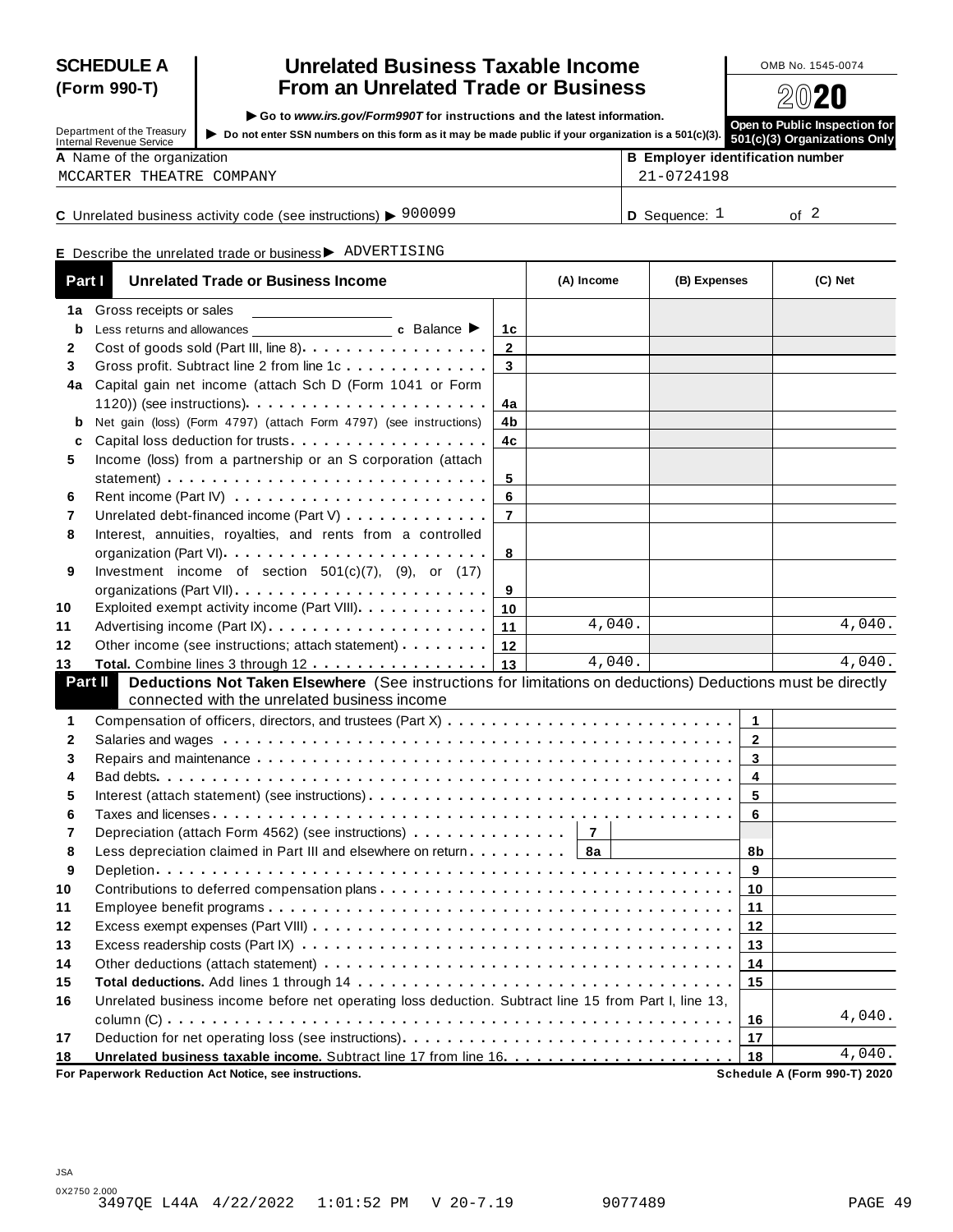|        | Schedule A (Form 990-T) 2020                                                                                                                                                                                                  | MCCARTER THEATRE COMPANY                                  |      | 21-0724198                                                                | Page 2    |
|--------|-------------------------------------------------------------------------------------------------------------------------------------------------------------------------------------------------------------------------------|-----------------------------------------------------------|------|---------------------------------------------------------------------------|-----------|
|        | <b>Part III</b> Cost of Goods Sold                                                                                                                                                                                            | Enter method of inventory valuation $\blacktriangleright$ |      |                                                                           |           |
|        |                                                                                                                                                                                                                               |                                                           |      | 1.                                                                        |           |
|        |                                                                                                                                                                                                                               |                                                           |      | $\mathbf{2}$                                                              |           |
|        |                                                                                                                                                                                                                               |                                                           |      | 3                                                                         |           |
|        |                                                                                                                                                                                                                               |                                                           |      | 4                                                                         |           |
|        |                                                                                                                                                                                                                               |                                                           |      | 5                                                                         |           |
|        |                                                                                                                                                                                                                               |                                                           |      | 6                                                                         |           |
|        |                                                                                                                                                                                                                               |                                                           |      | $\overline{7}$                                                            |           |
|        | Cost of goods sold. Subtract line 7 from line 6. Enter here and in Part I, line 2                                                                                                                                             |                                                           |      | 8                                                                         |           |
|        | Do the rules of section 263A (with respect to property produced or acquired for resale) apply to the organization?                                                                                                            |                                                           |      | Yes                                                                       | <b>No</b> |
|        | Rent Income (From Real Property and Personal Property Leased with Real Property)<br>Part IV                                                                                                                                   |                                                           |      |                                                                           |           |
|        | Description of property (property street address, city, state, ZIP code). Check if a dual-use (see instructions)                                                                                                              |                                                           |      |                                                                           |           |
|        | Α<br>в                                                                                                                                                                                                                        |                                                           |      |                                                                           |           |
|        | С                                                                                                                                                                                                                             |                                                           |      |                                                                           |           |
|        | D                                                                                                                                                                                                                             |                                                           |      |                                                                           |           |
|        |                                                                                                                                                                                                                               | $\mathsf{A}$<br>в                                         | C    | D                                                                         |           |
|        | Rent received or accrued                                                                                                                                                                                                      |                                                           |      |                                                                           |           |
|        | From personal property (if the percentage of                                                                                                                                                                                  |                                                           |      |                                                                           |           |
|        | rent for personal property is more than 10%                                                                                                                                                                                   |                                                           |      |                                                                           |           |
|        | but not more than 50%) example that the state of the state of the state of the state of the state of the state of the state of the state of the state of the state of the state of the state of the state of the state of the |                                                           |      |                                                                           |           |
|        | From real and personal property (if the                                                                                                                                                                                       |                                                           |      |                                                                           |           |
|        | percentage of rent for personal property                                                                                                                                                                                      |                                                           |      |                                                                           |           |
|        | exceeds 50% or if the rent is based on profit or                                                                                                                                                                              |                                                           |      |                                                                           |           |
|        | $income$ ) $\qquad \qquad \ldots$ $\qquad \qquad \ldots$ $\qquad \qquad \ldots$                                                                                                                                               |                                                           |      |                                                                           |           |
|        | Total rents received or accrued by property.                                                                                                                                                                                  |                                                           |      |                                                                           |           |
|        | Add lines 2a and 2b, columns A through D                                                                                                                                                                                      |                                                           |      |                                                                           |           |
|        | Total rents received or accrued. Add line 2c columns A through D. Enter here and on Part I, line 6, column (A)                                                                                                                |                                                           |      |                                                                           |           |
|        |                                                                                                                                                                                                                               |                                                           |      |                                                                           |           |
|        |                                                                                                                                                                                                                               |                                                           |      |                                                                           |           |
|        | Deductions directly connected with the income                                                                                                                                                                                 |                                                           |      |                                                                           |           |
|        | in lines $2(a)$ and $2(b)$ (attach statement)                                                                                                                                                                                 |                                                           |      |                                                                           |           |
|        | Total deductions. Add line 4 columns A through D. Enter here and on Part I, line 6, column (B)                                                                                                                                |                                                           |      | $\blacktriangleright$ and $\blacktriangleright$ and $\blacktriangleright$ |           |
|        |                                                                                                                                                                                                                               |                                                           |      |                                                                           |           |
| Part V | <b>Unrelated Debt-Financed Income (see instructions)</b>                                                                                                                                                                      |                                                           |      |                                                                           |           |
|        | Description of debt-financed property (street address, city, state, ZIP code). Check if a dual-use (see instructions)                                                                                                         |                                                           |      |                                                                           |           |
|        | Α                                                                                                                                                                                                                             |                                                           |      |                                                                           |           |
|        | в                                                                                                                                                                                                                             |                                                           |      |                                                                           |           |
|        | C                                                                                                                                                                                                                             |                                                           |      |                                                                           |           |
|        | D                                                                                                                                                                                                                             |                                                           |      |                                                                           |           |
|        |                                                                                                                                                                                                                               | A<br>в                                                    | C    | D                                                                         |           |
|        | Gross income from or allocable to debt-financed                                                                                                                                                                               |                                                           |      |                                                                           |           |
|        | property property                                                                                                                                                                                                             |                                                           |      |                                                                           |           |
|        | Deductions directly connected with or allocable                                                                                                                                                                               |                                                           |      |                                                                           |           |
|        | to debt-financed property                                                                                                                                                                                                     |                                                           |      |                                                                           |           |
|        | Straight line depreciation (attach statement)                                                                                                                                                                                 |                                                           |      |                                                                           |           |
|        | Other deductions (attach statement)                                                                                                                                                                                           |                                                           |      |                                                                           |           |
|        | Total deductions (add lines 3a and 3b,                                                                                                                                                                                        |                                                           |      |                                                                           |           |
|        | columns A through D)                                                                                                                                                                                                          |                                                           |      |                                                                           |           |
|        | Amount of average acquisition debt on or allocable                                                                                                                                                                            |                                                           |      |                                                                           |           |
|        | to debt-financed property (attach statement)                                                                                                                                                                                  |                                                           |      |                                                                           |           |
|        | Average adjusted basis of or allocable to debt-                                                                                                                                                                               |                                                           |      |                                                                           |           |
|        | financed property (attach statement)                                                                                                                                                                                          |                                                           |      |                                                                           |           |
|        | Divide line 4 by line 5                                                                                                                                                                                                       | %                                                         | $\%$ | $\%$                                                                      |           |
|        | Gross income reportable. Multiply line 2 by line 6                                                                                                                                                                            |                                                           |      |                                                                           |           |
|        | <b>Total gross income</b> (add line 7, columns A through D). Enter here and on Part I, line 7, column $(A) \cdot \cdot \cdot \cdot \cdot \cdot \cdot$                                                                         |                                                           |      | $\blacktriangleright$                                                     |           |
|        |                                                                                                                                                                                                                               |                                                           |      |                                                                           |           |
|        | Allocable deductions. Multiply line 3c by line 6                                                                                                                                                                              |                                                           |      |                                                                           |           |
|        | Total allocable deductions. Add line 9, columns A through D. Enter here and on Part I, line 7, column (B)                                                                                                                     |                                                           |      | $\blacktriangleright$                                                     | %         |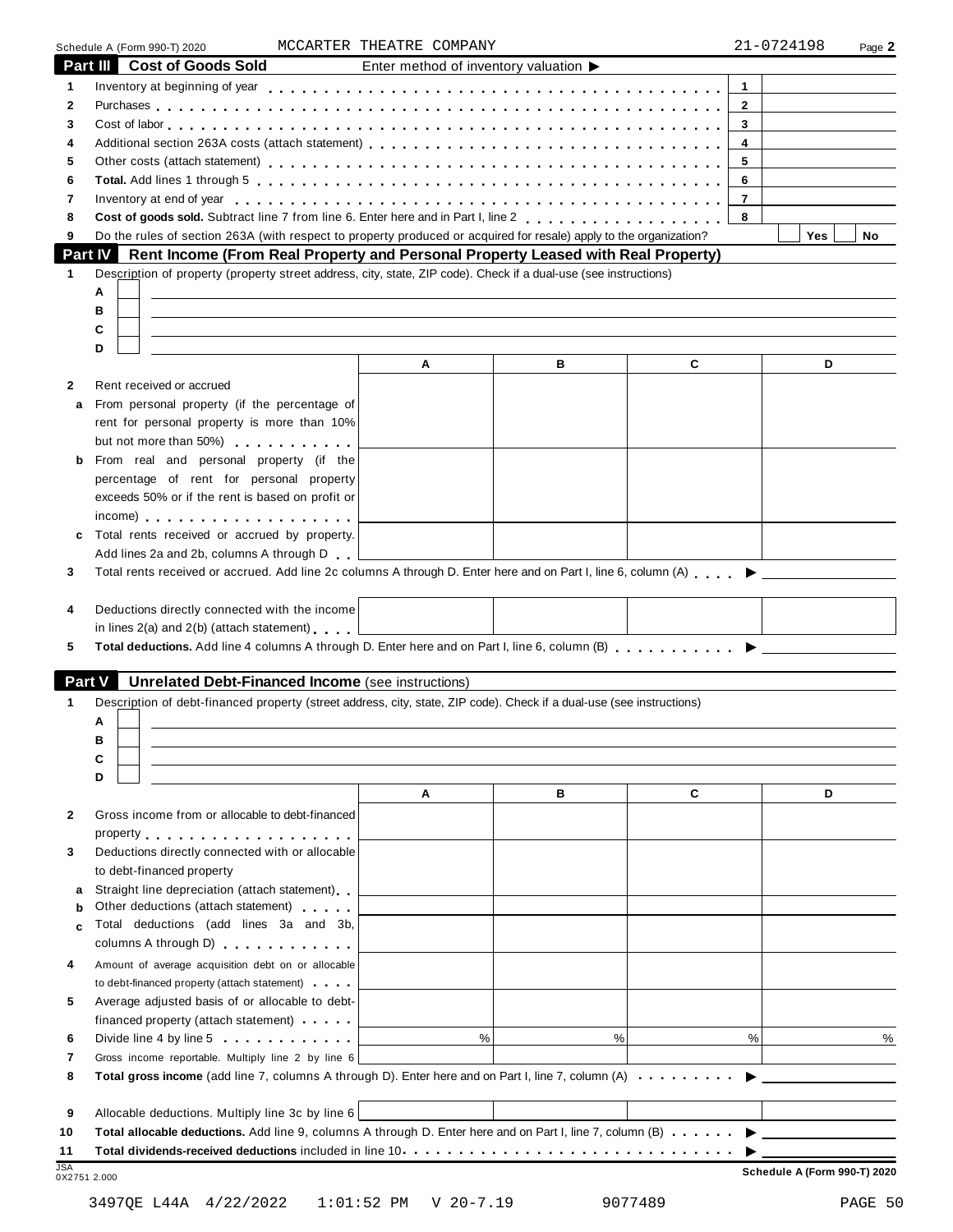| Schedule A (Form 990-T) 2020                                                                                                                                                                                                   |                                                                          |                                                                             |  |                                                                                                         |                                                                                                         | Page 3                                                                           |
|--------------------------------------------------------------------------------------------------------------------------------------------------------------------------------------------------------------------------------|--------------------------------------------------------------------------|-----------------------------------------------------------------------------|--|---------------------------------------------------------------------------------------------------------|---------------------------------------------------------------------------------------------------------|----------------------------------------------------------------------------------|
|                                                                                                                                                                                                                                |                                                                          |                                                                             |  |                                                                                                         | Part VI Interest, Annuities, Royalties, and Rents from Controlled Organizations (see instructions)      |                                                                                  |
|                                                                                                                                                                                                                                |                                                                          |                                                                             |  |                                                                                                         | <b>Exempt Controlled Organizations</b>                                                                  |                                                                                  |
| 1. Name of controlled<br>organization                                                                                                                                                                                          | 2. Employer<br>identification<br>number                                  | 3. Net unrelated<br>income (loss)<br>(see instructions)                     |  | 4. Total of specified<br>payments made                                                                  | 5. Part of column 4<br>that is included in the<br>controlling organization's<br>gross income            | 6. Deductions directly<br>connected with<br>income in column 5                   |
| (1)                                                                                                                                                                                                                            |                                                                          |                                                                             |  |                                                                                                         |                                                                                                         |                                                                                  |
| (2)                                                                                                                                                                                                                            |                                                                          |                                                                             |  |                                                                                                         |                                                                                                         |                                                                                  |
| (3)                                                                                                                                                                                                                            |                                                                          |                                                                             |  |                                                                                                         |                                                                                                         |                                                                                  |
| (4)                                                                                                                                                                                                                            |                                                                          |                                                                             |  |                                                                                                         |                                                                                                         |                                                                                  |
|                                                                                                                                                                                                                                |                                                                          |                                                                             |  | Nonexempt Controlled Organizations                                                                      |                                                                                                         |                                                                                  |
| 7. Taxable income                                                                                                                                                                                                              |                                                                          | 8. Net unrelated<br>income (loss)<br>(see instructions)                     |  | 9. Total of specified<br>payments made                                                                  | 10. Part of column 9<br>that is included in the<br>controlling organization's<br>gross income           | 11. Deductions directly<br>connected with<br>income in column 10                 |
| (1)                                                                                                                                                                                                                            |                                                                          |                                                                             |  |                                                                                                         |                                                                                                         |                                                                                  |
| (2)                                                                                                                                                                                                                            |                                                                          |                                                                             |  |                                                                                                         |                                                                                                         |                                                                                  |
| (3)                                                                                                                                                                                                                            |                                                                          |                                                                             |  |                                                                                                         |                                                                                                         |                                                                                  |
| (4)                                                                                                                                                                                                                            |                                                                          |                                                                             |  |                                                                                                         |                                                                                                         |                                                                                  |
|                                                                                                                                                                                                                                | Add columns 5 and 10.<br>Enter here and on Part I,<br>line 8, column (A) |                                                                             |  |                                                                                                         |                                                                                                         | Add columns 6 and 11.<br>Enter here and on Part I,<br>line 8, column (B)         |
|                                                                                                                                                                                                                                |                                                                          |                                                                             |  |                                                                                                         |                                                                                                         |                                                                                  |
| Part VII<br>1. Description of income                                                                                                                                                                                           |                                                                          | 2. Amount of income                                                         |  | Investment Income of a Section 501(c)(7), (9), or (17) Organization (see instructions)<br>3. Deductions | 4. Set-asides                                                                                           | 5. Total deductions                                                              |
|                                                                                                                                                                                                                                |                                                                          |                                                                             |  | directly connected<br>(attach statement)                                                                | (attach statement)                                                                                      | and set-asides<br>(add columns 3 and 4)                                          |
| (1)                                                                                                                                                                                                                            |                                                                          |                                                                             |  |                                                                                                         |                                                                                                         |                                                                                  |
| (2)                                                                                                                                                                                                                            |                                                                          |                                                                             |  |                                                                                                         |                                                                                                         |                                                                                  |
| (3)                                                                                                                                                                                                                            |                                                                          |                                                                             |  |                                                                                                         |                                                                                                         |                                                                                  |
| (4)                                                                                                                                                                                                                            |                                                                          |                                                                             |  |                                                                                                         |                                                                                                         |                                                                                  |
| Totals and the set of the set of the set of the set of the set of the set of the set of the set of the set of the set of the set of the set of the set of the set of the set of the set of the set of the set of the set of th |                                                                          | Add amounts in column 2.<br>Enter here and on Part I,<br>line 9, column (A) |  |                                                                                                         |                                                                                                         | Add amounts in column 5.<br>Enter here and on Part I,<br>line $9$ , column $(B)$ |
| Part VIII Exploited Exempt Activity Income, Other Than Advertising Income (see instructions)                                                                                                                                   |                                                                          |                                                                             |  |                                                                                                         |                                                                                                         |                                                                                  |
| 1 Description of exploited activity:                                                                                                                                                                                           |                                                                          |                                                                             |  |                                                                                                         |                                                                                                         |                                                                                  |
|                                                                                                                                                                                                                                |                                                                          |                                                                             |  |                                                                                                         | 2 Gross unrelated business income from trade or business. Enter here and on Part I, line 10, column (A) | $\mathbf{2}$                                                                     |
|                                                                                                                                                                                                                                |                                                                          |                                                                             |  |                                                                                                         | 3 Expenses directly connected with production of unrelated business income. Enter here and on Part I,   |                                                                                  |
|                                                                                                                                                                                                                                |                                                                          |                                                                             |  |                                                                                                         |                                                                                                         | 3                                                                                |
|                                                                                                                                                                                                                                |                                                                          |                                                                             |  |                                                                                                         | 4 Net income (loss) from unrelated trade or business. Subtract line 3 from line 2. If a gain, complete  |                                                                                  |
|                                                                                                                                                                                                                                |                                                                          |                                                                             |  |                                                                                                         |                                                                                                         | 4                                                                                |
| 5 Gross income from activity that is not unrelated business income                                                                                                                                                             |                                                                          |                                                                             |  |                                                                                                         |                                                                                                         | 5                                                                                |
| 6 Expenses attributable to income entered on line 5 <b>Constanting to Expenses</b> attributable to income entered on line 5                                                                                                    |                                                                          |                                                                             |  |                                                                                                         |                                                                                                         | 6                                                                                |
|                                                                                                                                                                                                                                |                                                                          |                                                                             |  |                                                                                                         | 7 Excess exempt expenses. Subtract line 5 from line 6, but do not enter more than the amount on line    |                                                                                  |
|                                                                                                                                                                                                                                |                                                                          |                                                                             |  |                                                                                                         |                                                                                                         | $\overline{7}$                                                                   |
|                                                                                                                                                                                                                                |                                                                          |                                                                             |  |                                                                                                         |                                                                                                         |                                                                                  |

**Schedule A (Form 990-T) 2020**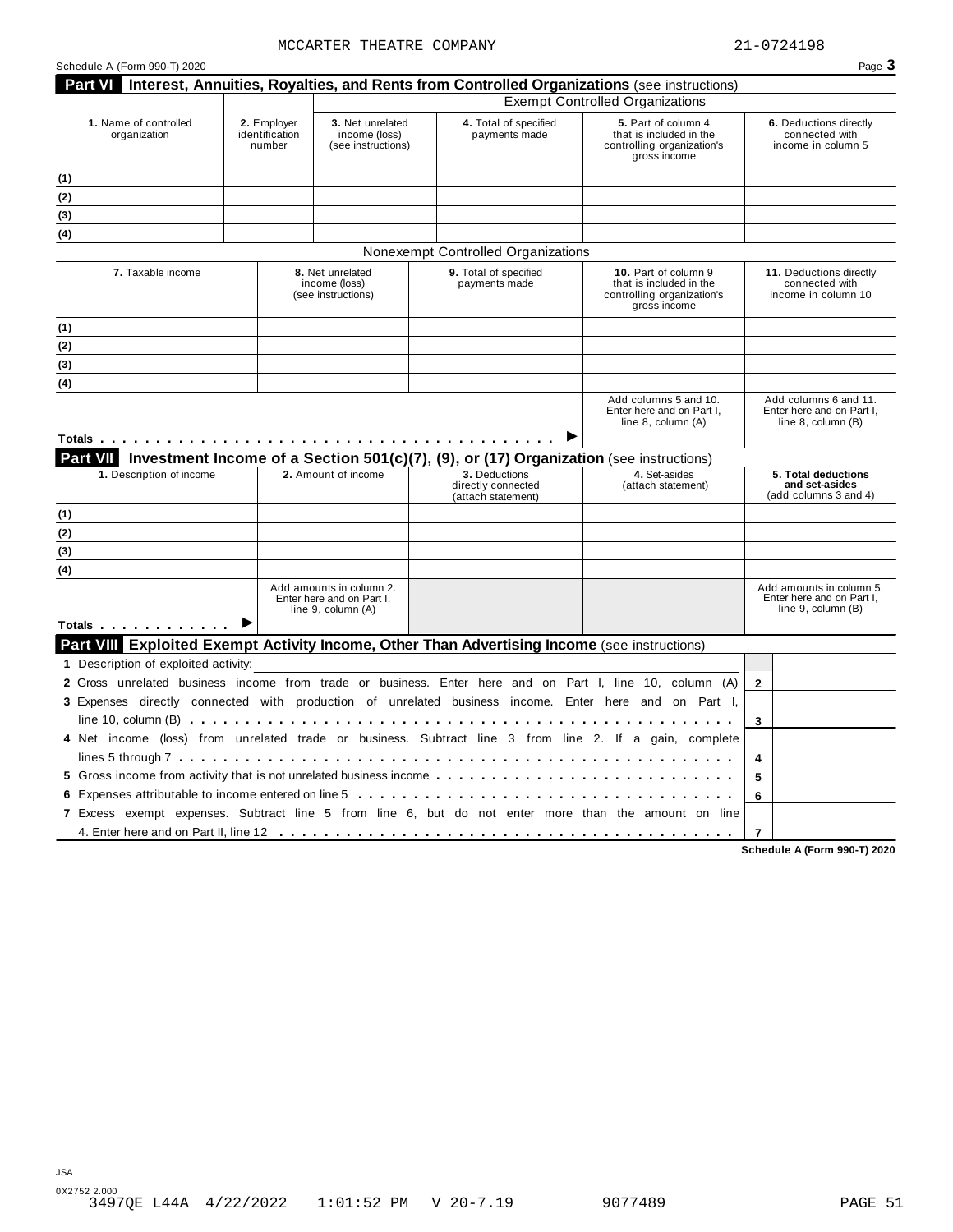|              | в                                                                                                                                                                                                                              |          |   |                 |                    |
|--------------|--------------------------------------------------------------------------------------------------------------------------------------------------------------------------------------------------------------------------------|----------|---|-----------------|--------------------|
|              | C<br>D                                                                                                                                                                                                                         |          |   |                 |                    |
|              | Enter amounts for each periodical listed above in the corresponding column.                                                                                                                                                    |          |   |                 |                    |
|              |                                                                                                                                                                                                                                |          | в | C               | D                  |
| $\mathbf{2}$ | Gross advertising income.                                                                                                                                                                                                      | 4,040.   |   |                 |                    |
| a            | Add columns A through D. Enter here and on Part I, line 11, column (A),                                                                                                                                                        |          |   |                 | 4,040.             |
| 3            | Direct advertising costs by periodical                                                                                                                                                                                         |          |   |                 |                    |
| a            | Add columns A through D. Enter here and on Part I, line 11, column (B).                                                                                                                                                        |          |   |                 |                    |
| 4            | Advertising gain (loss). Subtract line 3 from line                                                                                                                                                                             |          |   |                 |                    |
|              | 2. For any column in line 4 showing a gain,                                                                                                                                                                                    |          |   |                 |                    |
|              | complete lines 5 through 8. For any column in                                                                                                                                                                                  |          |   |                 |                    |
|              | line 4 showing a loss or zero, do not complete                                                                                                                                                                                 |          |   |                 |                    |
|              | lines 5 through 7, and enter zero on line 8                                                                                                                                                                                    | 4,040.   |   |                 |                    |
| 5            | Readership costs experience and the set of the set of the set of the set of the set of the set of the set of the set of the set of the set of the set of the set of the set of the set of the set of the set of the set of the |          |   |                 |                    |
| 6            | Circulation income experience and the contract of the contract of the contract of the contract of the contract of the contract of the contract of the contract of the contract of the contract of the contract of the contract |          |   |                 |                    |
| 7            | Excess readership costs. If line 6 is less than                                                                                                                                                                                |          |   |                 |                    |
|              | line 5, subtract line 6 from line 5. If line 5 is                                                                                                                                                                              |          |   |                 |                    |
|              | less than line 6, enter zero                                                                                                                                                                                                   |          |   |                 |                    |
| 8            | Excess readership costs allowed as a                                                                                                                                                                                           |          |   |                 |                    |
|              | deduction. For each column showing a gain on                                                                                                                                                                                   |          |   |                 |                    |
|              | line 4, enter the lesser of line 4 or line 7                                                                                                                                                                                   |          |   |                 |                    |
|              | a Add line 8, columns A through D. Enter the greater of the line 8a, columns total or zero here and on                                                                                                                         |          |   |                 |                    |
| Part X       | <b>Compensation of Officers, Directors, and Trustees (see instructions)</b>                                                                                                                                                    |          |   |                 |                    |
|              |                                                                                                                                                                                                                                |          |   | 3. Percentage   | 4. Compensation    |
|              | 1. Name                                                                                                                                                                                                                        | 2. Title |   | of time devoted | attributable to    |
|              |                                                                                                                                                                                                                                |          |   | to business     | unrelated business |
| (1)          |                                                                                                                                                                                                                                |          |   | %               |                    |
| (2)          |                                                                                                                                                                                                                                |          |   | %               |                    |
| (3)          |                                                                                                                                                                                                                                |          |   | $\%$            |                    |
| (4)          |                                                                                                                                                                                                                                |          |   | $\%$            |                    |
|              |                                                                                                                                                                                                                                |          |   |                 |                    |
|              |                                                                                                                                                                                                                                |          |   |                 |                    |
|              | <b>Part XI</b> Supplemental Information (see instructions)                                                                                                                                                                     |          |   |                 |                    |
|              |                                                                                                                                                                                                                                |          |   |                 |                    |
|              |                                                                                                                                                                                                                                |          |   |                 |                    |

**1** Name(s) of periodical(s). Check box if reporting two or more periodicals on a consolidated basis.

Schedule A (Form 990-T) 2020

**A**

**Part IX Advertising Income**

PLAYBILL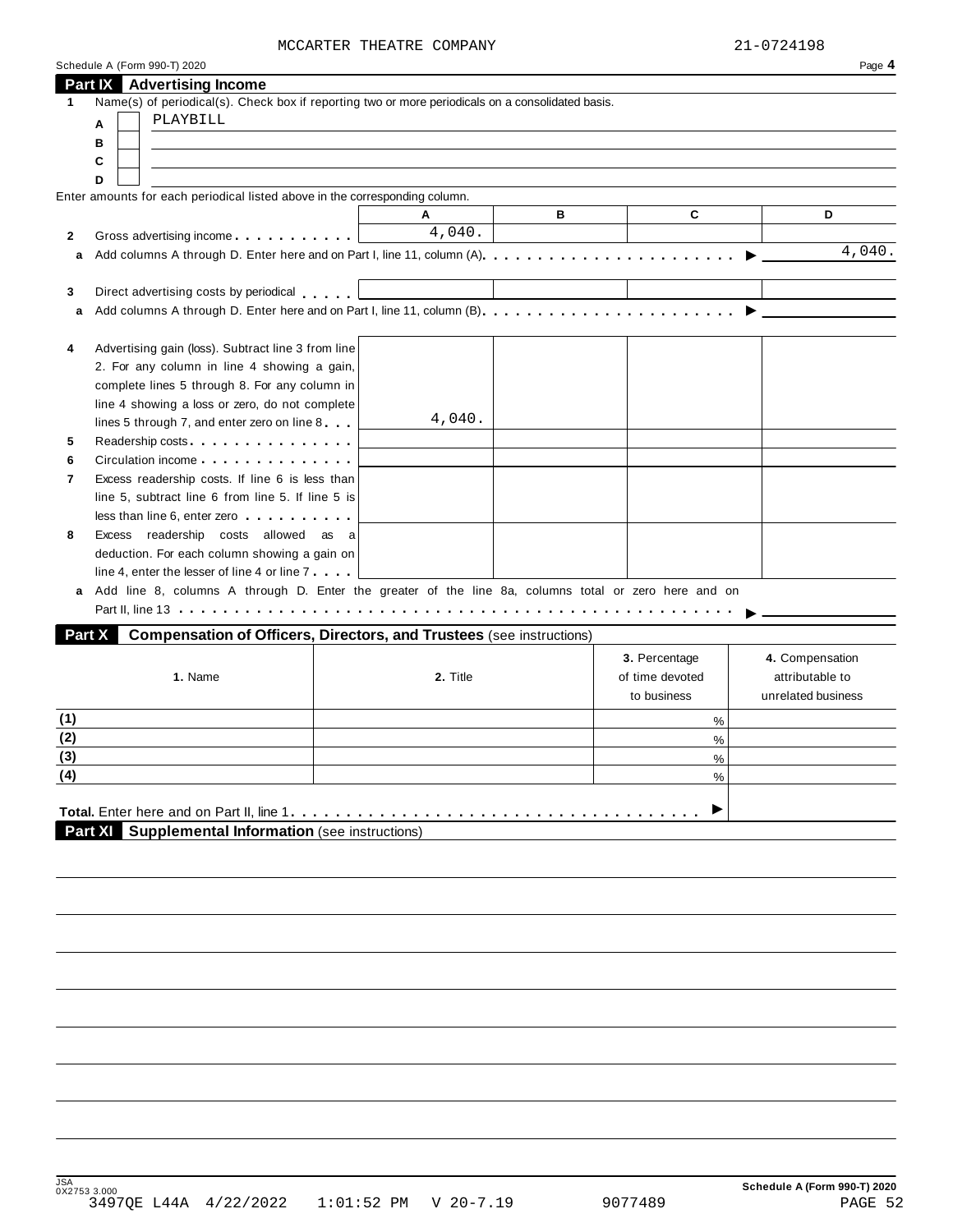# **(Form 990-T)**

## **SCHEDULE A**  $\begin{bmatrix} \end{bmatrix}$  **Unrelated Business Taxable Income**  $\begin{bmatrix} \end{bmatrix}$  OMB No. 1545-0074 **From an Unrelated Trade or Business**<br> **Exacto www.irs.gov/Form990T for instructions and the latest information.**

Internal Revenue Service

Department of the Treasury **Department of the Treasury Department of the Treasury Department of the Treasury Department of the Treasury Department of the Treasury Department of the Treasury Department of the Christian Con** 

| <b>A</b> Name of the organization                                                    | <b>B</b> Employer identification number |
|--------------------------------------------------------------------------------------|-----------------------------------------|
| MCCARTER THEATRE COMPANY                                                             | 21-0724198                              |
|                                                                                      |                                         |
| <b>C</b> Unrelated business activity code (see instructions) $\triangleright$ 453220 | $\mathsf{nf}$ 2<br><b>D</b> Sequence: 2 |

**E** Describe the unrelated trade or business **FILEATRE STORE SALES** 

| Part I                                | <b>Unrelated Trade or Business Income</b>                                                                                                                   |                | (A) Income | (B) Expenses |                         | (C) Net    |
|---------------------------------------|-------------------------------------------------------------------------------------------------------------------------------------------------------------|----------------|------------|--------------|-------------------------|------------|
| 1a                                    | 100,597.<br>Gross receipts or sales                                                                                                                         |                |            |              |                         |            |
| b                                     |                                                                                                                                                             | 1 <sub>c</sub> | 100,597.   |              |                         |            |
| 2                                     | Cost of goods sold (Part III, line 8).                                                                                                                      | $\mathbf{2}$   |            |              |                         |            |
| 3                                     | Gross profit. Subtract line 2 from line 1c                                                                                                                  | $\mathbf{3}$   | 100,597.   |              |                         | 100, 597.  |
| 4a                                    | Capital gain net income (attach Sch D (Form 1041 or Form                                                                                                    |                |            |              |                         |            |
|                                       |                                                                                                                                                             | 4a             |            |              |                         |            |
| b                                     | Net gain (loss) (Form 4797) (attach Form 4797) (see instructions)                                                                                           | 4 <sub>b</sub> |            |              |                         |            |
| c                                     |                                                                                                                                                             | 4 <sub>c</sub> |            |              |                         |            |
| 5                                     | Income (loss) from a partnership or an S corporation (attach                                                                                                |                |            |              |                         |            |
|                                       |                                                                                                                                                             | 5              |            |              |                         |            |
| 6                                     |                                                                                                                                                             | 6              |            |              |                         |            |
| 7                                     | Unrelated debt-financed income (Part V)                                                                                                                     | $\overline{7}$ |            |              |                         |            |
| 8                                     | Interest, annuities, royalties, and rents from a controlled                                                                                                 |                |            |              |                         |            |
|                                       |                                                                                                                                                             | 8              |            |              |                         |            |
| 9                                     | Investment income of section $501(c)(7)$ , (9), or (17)                                                                                                     |                |            |              |                         |            |
|                                       |                                                                                                                                                             | 9              |            |              |                         |            |
| 10                                    | Exploited exempt activity income (Part VIII).                                                                                                               | 10             |            |              |                         |            |
| 11                                    | Advertising income (Part IX)                                                                                                                                | 11             |            |              |                         |            |
| $12 \,$                               | Other income (see instructions; attach statement)                                                                                                           | 12             |            |              |                         |            |
| 13                                    | Total. Combine lines 3 through 12                                                                                                                           | 13             | 100, 597.  |              |                         | 100, 597.  |
| Part II                               | Deductions Not Taken Elsewhere (See instructions for limitations on deductions) Deductions must be directly<br>connected with the unrelated business income |                |            |              | $\mathbf{1}$            |            |
| 1                                     |                                                                                                                                                             |                |            |              |                         |            |
| $\mathbf{2}$                          |                                                                                                                                                             |                |            |              |                         |            |
| 3                                     |                                                                                                                                                             |                |            |              | $\mathbf{2}$            |            |
| 4                                     |                                                                                                                                                             |                |            |              | $\mathbf{3}$            |            |
|                                       |                                                                                                                                                             |                |            |              | $\overline{\mathbf{4}}$ |            |
| 5                                     |                                                                                                                                                             |                |            |              | 5                       |            |
| 6                                     |                                                                                                                                                             |                |            |              | 6                       |            |
| 7                                     | Depreciation (attach Form 4562) (see instructions) 7                                                                                                        |                |            |              |                         |            |
| 8                                     | Less depreciation claimed in Part III and elsewhere on return   8a                                                                                          |                |            |              | 8b                      |            |
| 9                                     |                                                                                                                                                             |                |            |              | 9                       |            |
|                                       |                                                                                                                                                             |                |            |              | 10                      |            |
|                                       |                                                                                                                                                             |                |            |              | 11                      |            |
|                                       |                                                                                                                                                             |                |            |              | 12                      |            |
|                                       |                                                                                                                                                             |                |            |              | 13                      |            |
|                                       |                                                                                                                                                             |                |            |              | 14                      | 111,642.   |
| 10<br>11<br>$12 \,$<br>13<br>14<br>15 |                                                                                                                                                             |                |            |              | 15                      | 111,642.   |
| 16                                    | Unrelated business income before net operating loss deduction. Subtract line 15 from Part I, line 13,                                                       |                |            |              |                         |            |
|                                       |                                                                                                                                                             |                |            |              | 16                      | $-11,045.$ |
| 17<br>18                              |                                                                                                                                                             |                |            |              | 17<br>18                | $-11,045.$ |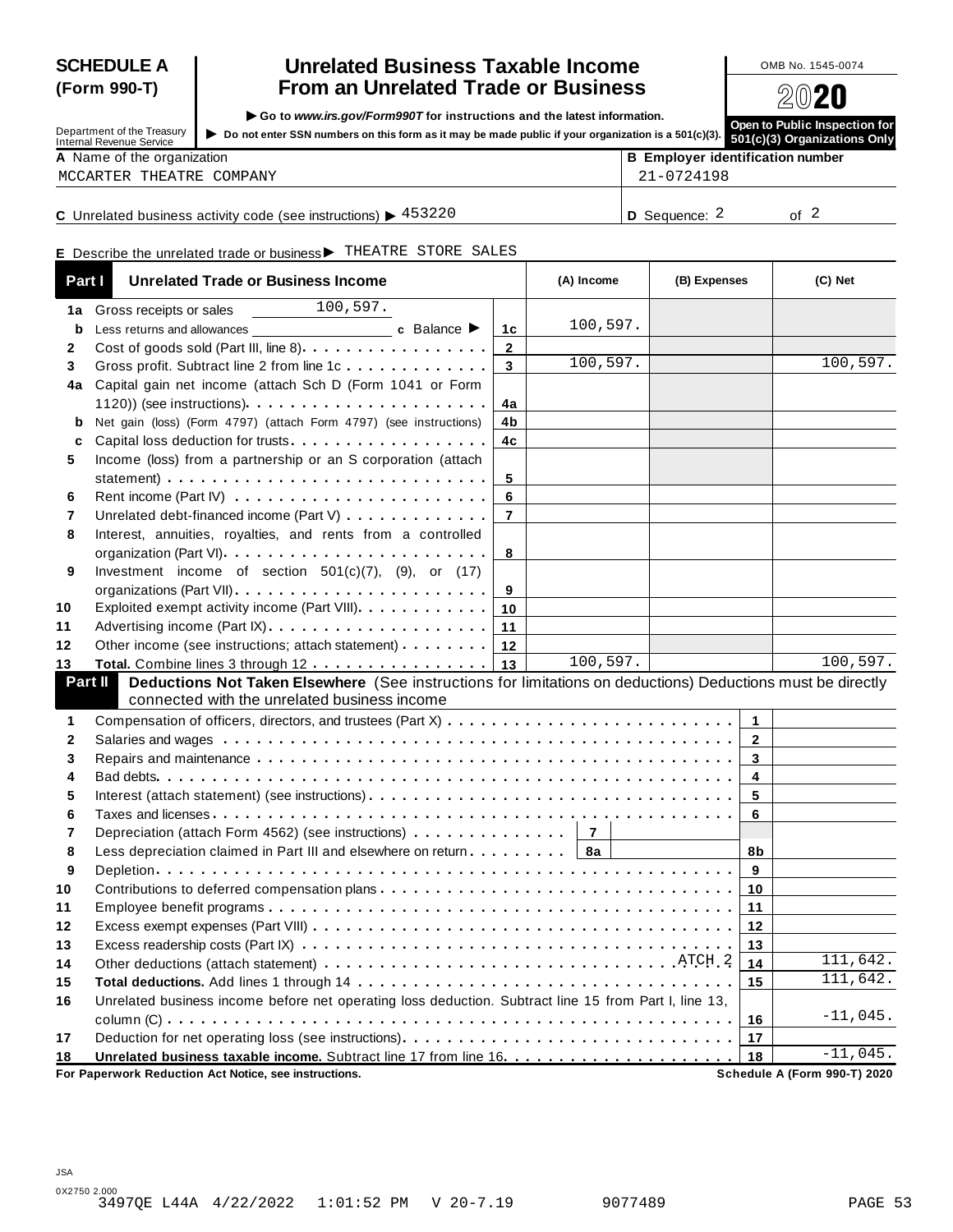|                | Schedule A (Form 990-T) 2020                                                                                                                                                                                                   | MCCARTER THEATRE COMPANY                     |   |                | 21-0724198                                                                | Page 2 |
|----------------|--------------------------------------------------------------------------------------------------------------------------------------------------------------------------------------------------------------------------------|----------------------------------------------|---|----------------|---------------------------------------------------------------------------|--------|
|                | <b>Part III</b> Cost of Goods Sold                                                                                                                                                                                             | Enter method of inventory valuation >        |   |                |                                                                           |        |
|                | Inventory at beginning of year enterpretation of the state of the state of the state of the state of the state of the state of the state of the state of the state of the state of the state of the state of the state of the  |                                              |   | $\mathbf{1}$   |                                                                           |        |
|                |                                                                                                                                                                                                                                |                                              |   | $\mathbf{2}$   |                                                                           |        |
|                |                                                                                                                                                                                                                                |                                              |   | 3              |                                                                           |        |
|                |                                                                                                                                                                                                                                |                                              |   | 4              |                                                                           |        |
|                |                                                                                                                                                                                                                                |                                              |   | 5              |                                                                           |        |
|                |                                                                                                                                                                                                                                |                                              |   | 6              |                                                                           |        |
|                |                                                                                                                                                                                                                                |                                              |   | $\overline{7}$ |                                                                           |        |
|                | Cost of goods sold. Subtract line 7 from line 6. Enter here and in Part I, line 2                                                                                                                                              |                                              |   | 8              |                                                                           |        |
|                | Do the rules of section 263A (with respect to property produced or acquired for resale) apply to the organization?                                                                                                             |                                              |   |                | Yes                                                                       | No     |
| <b>Part IV</b> | Rent Income (From Real Property and Personal Property Leased with Real Property)                                                                                                                                               |                                              |   |                |                                                                           |        |
|                | Description of property (property street address, city, state, ZIP code). Check if a dual-use (see instructions)                                                                                                               |                                              |   |                |                                                                           |        |
| A              |                                                                                                                                                                                                                                |                                              |   |                |                                                                           |        |
| в              |                                                                                                                                                                                                                                |                                              |   |                |                                                                           |        |
| C              |                                                                                                                                                                                                                                |                                              |   |                |                                                                           |        |
| D              |                                                                                                                                                                                                                                |                                              | в |                | D                                                                         |        |
|                |                                                                                                                                                                                                                                | A                                            |   | C              |                                                                           |        |
|                | Rent received or accrued                                                                                                                                                                                                       |                                              |   |                |                                                                           |        |
| а              | From personal property (if the percentage of                                                                                                                                                                                   |                                              |   |                |                                                                           |        |
|                | rent for personal property is more than 10%                                                                                                                                                                                    |                                              |   |                |                                                                           |        |
|                | but not more than 50%) and the more than 10% of the more than 10% of the more than 10% of the more than 10% of the more than 10% of the more than 10% of the more than 10% of the more than 10% of the more than 10% of the mo |                                              |   |                |                                                                           |        |
| b              | From real and personal property (if the                                                                                                                                                                                        |                                              |   |                |                                                                           |        |
|                | percentage of rent for personal property                                                                                                                                                                                       |                                              |   |                |                                                                           |        |
|                | exceeds 50% or if the rent is based on profit or                                                                                                                                                                               |                                              |   |                |                                                                           |        |
|                | income)                                                                                                                                                                                                                        |                                              |   |                |                                                                           |        |
| c              | Total rents received or accrued by property.                                                                                                                                                                                   |                                              |   |                |                                                                           |        |
|                | Add lines 2a and 2b, columns A through D<br>Total rents received or accrued. Add line 2c columns A through D. Enter here and on Part I, line 6, column (A)                                                                     |                                              |   |                |                                                                           |        |
|                |                                                                                                                                                                                                                                |                                              |   |                | $\blacktriangleright$ and $\blacktriangleright$                           |        |
|                | Deductions directly connected with the income                                                                                                                                                                                  |                                              |   |                |                                                                           |        |
|                | in lines $2(a)$ and $2(b)$ (attach statement)                                                                                                                                                                                  | the control of the control of the control of |   |                |                                                                           |        |
|                | Total deductions. Add line 4 columns A through D. Enter here and on Part I, line 6, column (B)                                                                                                                                 |                                              |   |                |                                                                           |        |
|                |                                                                                                                                                                                                                                |                                              |   |                |                                                                           |        |
| <b>Part V</b>  | <b>Unrelated Debt-Financed Income (see instructions)</b>                                                                                                                                                                       |                                              |   |                |                                                                           |        |
|                | Description of debt-financed property (street address, city, state, ZIP code). Check if a dual-use (see instructions)                                                                                                          |                                              |   |                |                                                                           |        |
| А              |                                                                                                                                                                                                                                |                                              |   |                |                                                                           |        |
| в              |                                                                                                                                                                                                                                |                                              |   |                |                                                                           |        |
| C              |                                                                                                                                                                                                                                |                                              |   |                |                                                                           |        |
| D              |                                                                                                                                                                                                                                |                                              |   |                |                                                                           |        |
|                |                                                                                                                                                                                                                                | A                                            | в | C              | D                                                                         |        |
|                | Gross income from or allocable to debt-financed                                                                                                                                                                                |                                              |   |                |                                                                           |        |
|                | property property                                                                                                                                                                                                              |                                              |   |                |                                                                           |        |
|                | Deductions directly connected with or allocable                                                                                                                                                                                |                                              |   |                |                                                                           |        |
|                | to debt-financed property                                                                                                                                                                                                      |                                              |   |                |                                                                           |        |
| a              | Straight line depreciation (attach statement)                                                                                                                                                                                  |                                              |   |                |                                                                           |        |
|                | Other deductions (attach statement)                                                                                                                                                                                            |                                              |   |                |                                                                           |        |
| c              | Total deductions (add lines 3a and 3b,                                                                                                                                                                                         |                                              |   |                |                                                                           |        |
|                | columns A through D)                                                                                                                                                                                                           |                                              |   |                |                                                                           |        |
|                | Amount of average acquisition debt on or allocable                                                                                                                                                                             |                                              |   |                |                                                                           |        |
|                | to debt-financed property (attach statement)                                                                                                                                                                                   |                                              |   |                |                                                                           |        |
|                | Average adjusted basis of or allocable to debt-                                                                                                                                                                                |                                              |   |                |                                                                           |        |
|                | financed property (attach statement)                                                                                                                                                                                           |                                              |   |                |                                                                           |        |
|                | Divide line 4 by line 5                                                                                                                                                                                                        | $\frac{0}{6}$                                | % |                | $\%$                                                                      | %      |
|                | Gross income reportable. Multiply line 2 by line 6                                                                                                                                                                             |                                              |   |                |                                                                           |        |
|                | Total gross income (add line 7, columns A through D). Enter here and on Part I, line 7, column (A)                                                                                                                             |                                              |   |                | $\blacktriangleright$                                                     |        |
|                |                                                                                                                                                                                                                                |                                              |   |                |                                                                           |        |
|                | Allocable deductions. Multiply line 3c by line 6                                                                                                                                                                               |                                              |   |                |                                                                           |        |
|                | Total allocable deductions. Add line 9, columns A through D. Enter here and on Part I, line 7, column (B)                                                                                                                      |                                              |   |                | $\blacktriangleright$ and $\blacktriangleright$ and $\blacktriangleright$ |        |
|                |                                                                                                                                                                                                                                |                                              |   |                |                                                                           |        |
|                | 0X2751 2.000                                                                                                                                                                                                                   |                                              |   |                | <b>Schedule A (Form 990-T) 2020</b>                                       |        |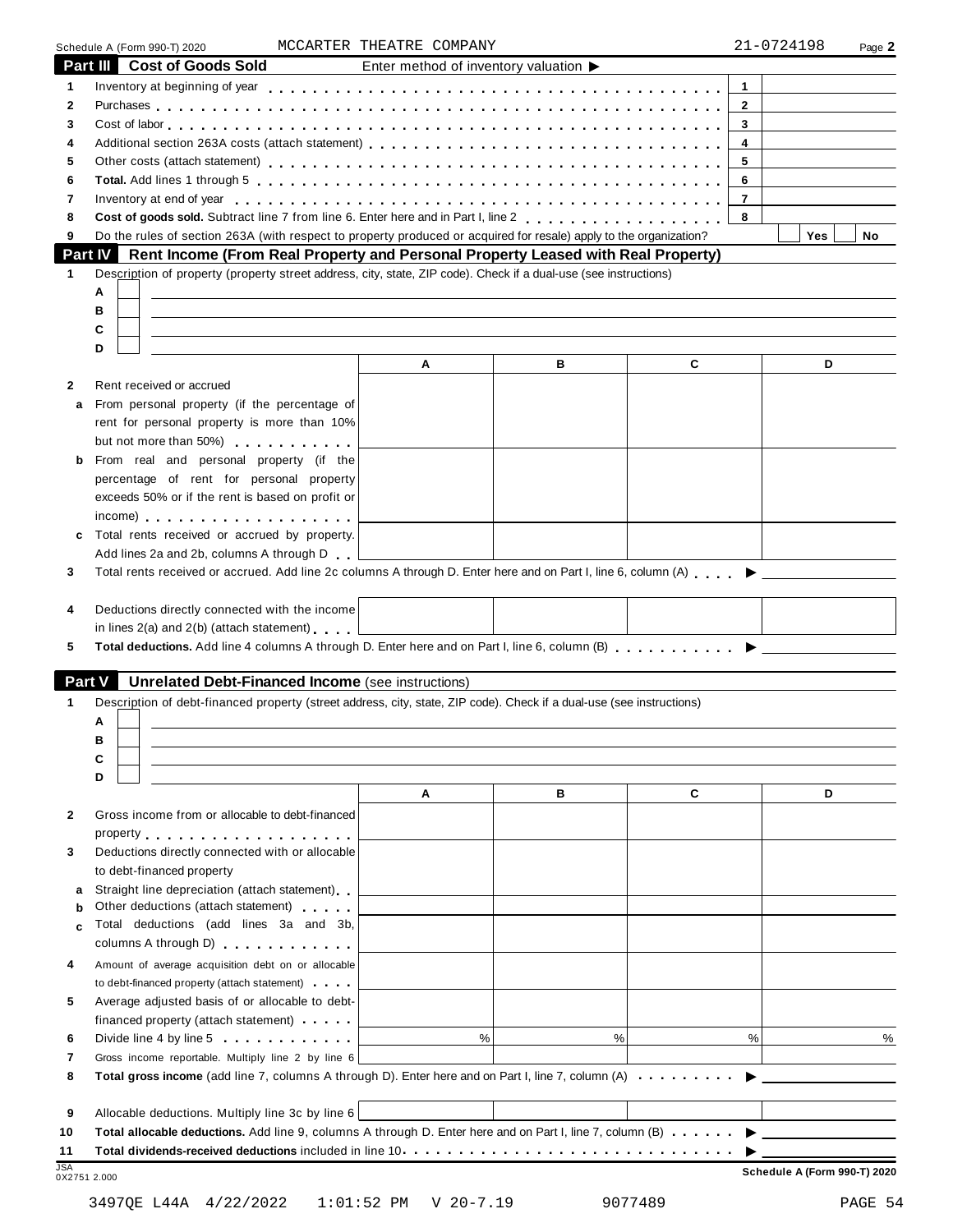| Schedule A (Form 990-T) 2020                                                                                                                                                                                                   |                                                                                                       |                                                                             |  |                                                                                                         |                                                                                                         | Page 3                                                                           |
|--------------------------------------------------------------------------------------------------------------------------------------------------------------------------------------------------------------------------------|-------------------------------------------------------------------------------------------------------|-----------------------------------------------------------------------------|--|---------------------------------------------------------------------------------------------------------|---------------------------------------------------------------------------------------------------------|----------------------------------------------------------------------------------|
|                                                                                                                                                                                                                                |                                                                                                       |                                                                             |  |                                                                                                         | Part VI Interest, Annuities, Royalties, and Rents from Controlled Organizations (see instructions)      |                                                                                  |
|                                                                                                                                                                                                                                |                                                                                                       | <b>Exempt Controlled Organizations</b>                                      |  |                                                                                                         |                                                                                                         |                                                                                  |
| 1. Name of controlled<br>organization                                                                                                                                                                                          | 2. Employer<br>identification<br>number                                                               | 3. Net unrelated<br>income (loss)<br>(see instructions)                     |  | 4. Total of specified<br>payments made                                                                  | 5. Part of column 4<br>that is included in the<br>controlling organization's<br>gross income            | 6. Deductions directly<br>connected with<br>income in column 5                   |
| (1)                                                                                                                                                                                                                            |                                                                                                       |                                                                             |  |                                                                                                         |                                                                                                         |                                                                                  |
| (2)                                                                                                                                                                                                                            |                                                                                                       |                                                                             |  |                                                                                                         |                                                                                                         |                                                                                  |
| (3)                                                                                                                                                                                                                            |                                                                                                       |                                                                             |  |                                                                                                         |                                                                                                         |                                                                                  |
| (4)                                                                                                                                                                                                                            |                                                                                                       |                                                                             |  |                                                                                                         |                                                                                                         |                                                                                  |
|                                                                                                                                                                                                                                |                                                                                                       |                                                                             |  | Nonexempt Controlled Organizations                                                                      |                                                                                                         |                                                                                  |
| 7. Taxable income                                                                                                                                                                                                              |                                                                                                       | 8. Net unrelated<br>income (loss)<br>(see instructions)                     |  | 9. Total of specified<br>payments made                                                                  | 10. Part of column 9<br>that is included in the<br>controlling organization's<br>gross income           | 11. Deductions directly<br>connected with<br>income in column 10                 |
| (1)                                                                                                                                                                                                                            |                                                                                                       |                                                                             |  |                                                                                                         |                                                                                                         |                                                                                  |
| (2)                                                                                                                                                                                                                            |                                                                                                       |                                                                             |  |                                                                                                         |                                                                                                         |                                                                                  |
| (3)                                                                                                                                                                                                                            |                                                                                                       |                                                                             |  |                                                                                                         |                                                                                                         |                                                                                  |
| (4)                                                                                                                                                                                                                            |                                                                                                       |                                                                             |  |                                                                                                         |                                                                                                         |                                                                                  |
|                                                                                                                                                                                                                                |                                                                                                       |                                                                             |  |                                                                                                         | Add columns 5 and 10.<br>Enter here and on Part I,<br>line 8, column (A)                                | Add columns 6 and 11.<br>Enter here and on Part I,<br>line 8, column (B)         |
|                                                                                                                                                                                                                                |                                                                                                       |                                                                             |  |                                                                                                         |                                                                                                         |                                                                                  |
| Part VII<br>1. Description of income                                                                                                                                                                                           |                                                                                                       | 2. Amount of income                                                         |  | Investment Income of a Section 501(c)(7), (9), or (17) Organization (see instructions)<br>3. Deductions | 4. Set-asides                                                                                           | 5. Total deductions                                                              |
|                                                                                                                                                                                                                                |                                                                                                       |                                                                             |  | directly connected<br>(attach statement)                                                                | (attach statement)                                                                                      | and set-asides<br>(add columns 3 and 4)                                          |
| (1)                                                                                                                                                                                                                            |                                                                                                       |                                                                             |  |                                                                                                         |                                                                                                         |                                                                                  |
| (2)                                                                                                                                                                                                                            |                                                                                                       |                                                                             |  |                                                                                                         |                                                                                                         |                                                                                  |
| (3)                                                                                                                                                                                                                            |                                                                                                       |                                                                             |  |                                                                                                         |                                                                                                         |                                                                                  |
| (4)                                                                                                                                                                                                                            |                                                                                                       |                                                                             |  |                                                                                                         |                                                                                                         |                                                                                  |
| Totals and the set of the set of the set of the set of the set of the set of the set of the set of the set of the set of the set of the set of the set of the set of the set of the set of the set of the set of the set of th |                                                                                                       | Add amounts in column 2.<br>Enter here and on Part I,<br>line 9, column (A) |  |                                                                                                         |                                                                                                         | Add amounts in column 5.<br>Enter here and on Part I,<br>line $9$ , column $(B)$ |
| Part VIII Exploited Exempt Activity Income, Other Than Advertising Income (see instructions)                                                                                                                                   |                                                                                                       |                                                                             |  |                                                                                                         |                                                                                                         |                                                                                  |
| 1 Description of exploited activity:                                                                                                                                                                                           |                                                                                                       |                                                                             |  |                                                                                                         |                                                                                                         |                                                                                  |
|                                                                                                                                                                                                                                |                                                                                                       |                                                                             |  |                                                                                                         | 2 Gross unrelated business income from trade or business. Enter here and on Part I, line 10, column (A) | $\mathbf{2}$                                                                     |
|                                                                                                                                                                                                                                |                                                                                                       |                                                                             |  |                                                                                                         |                                                                                                         |                                                                                  |
|                                                                                                                                                                                                                                | 3 Expenses directly connected with production of unrelated business income. Enter here and on Part I, |                                                                             |  |                                                                                                         |                                                                                                         | 3                                                                                |
|                                                                                                                                                                                                                                |                                                                                                       |                                                                             |  |                                                                                                         | 4 Net income (loss) from unrelated trade or business. Subtract line 3 from line 2. If a gain, complete  |                                                                                  |
|                                                                                                                                                                                                                                |                                                                                                       |                                                                             |  |                                                                                                         |                                                                                                         | 4                                                                                |
| 5 Gross income from activity that is not unrelated business income                                                                                                                                                             |                                                                                                       |                                                                             |  |                                                                                                         |                                                                                                         | 5                                                                                |
| 6 Expenses attributable to income entered on line 5 <b>Constanting to Expenses</b> attributable to income entered on line 5                                                                                                    |                                                                                                       |                                                                             |  |                                                                                                         |                                                                                                         | 6                                                                                |
|                                                                                                                                                                                                                                |                                                                                                       |                                                                             |  |                                                                                                         | 7 Excess exempt expenses. Subtract line 5 from line 6, but do not enter more than the amount on line    |                                                                                  |
|                                                                                                                                                                                                                                |                                                                                                       |                                                                             |  |                                                                                                         |                                                                                                         | $\overline{7}$                                                                   |
|                                                                                                                                                                                                                                |                                                                                                       |                                                                             |  |                                                                                                         |                                                                                                         |                                                                                  |

**Schedule A (Form 990-T) 2020**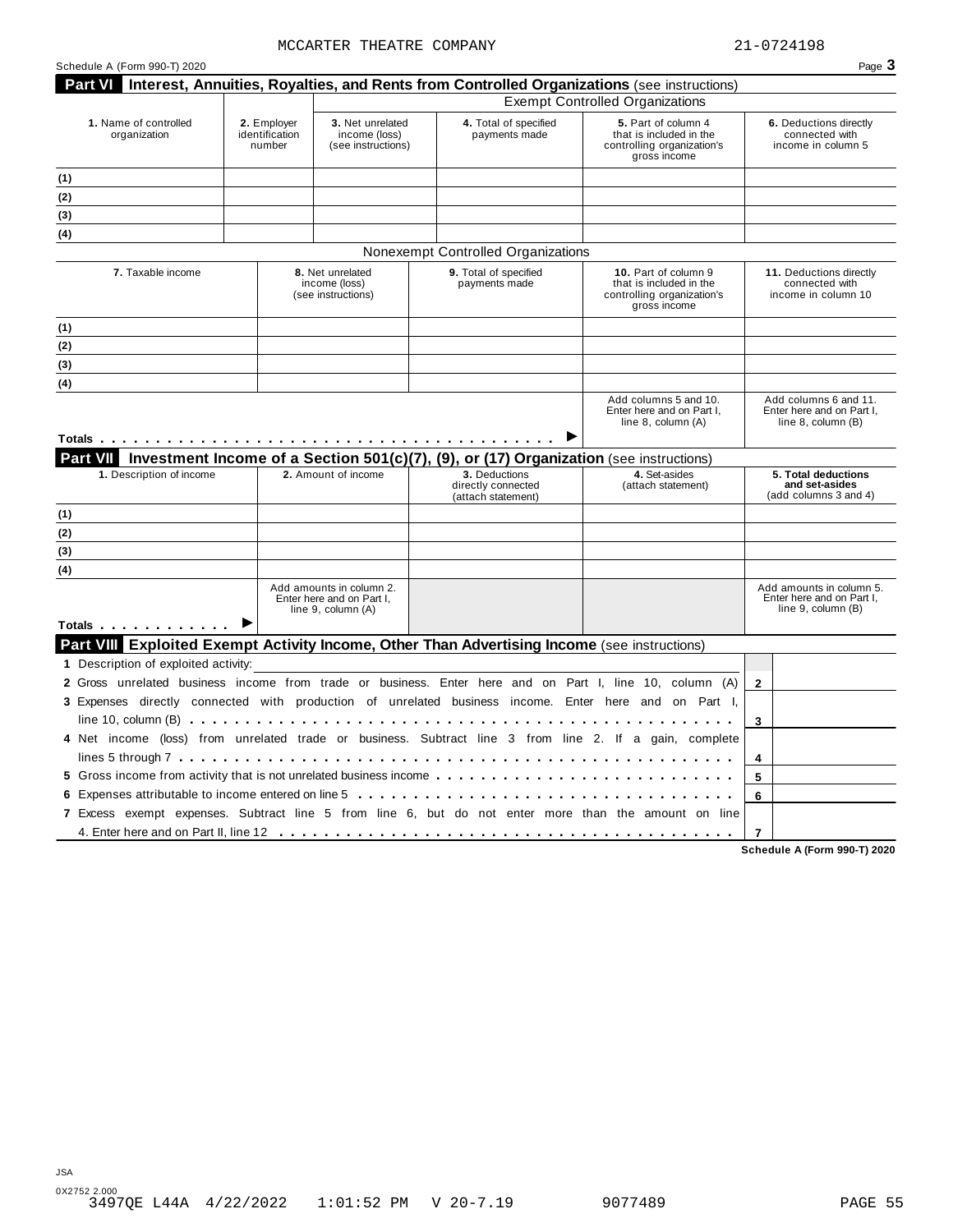| ٦T | $20 -$<br>71 | с<br>ั |
|----|--------------|--------|
|    |              |        |

|               | Schedule A (Form 990-T) 2020                                                                                   |          |   |                 | Page 4             |
|---------------|----------------------------------------------------------------------------------------------------------------|----------|---|-----------------|--------------------|
|               | <b>Part IX</b> Advertising Income                                                                              |          |   |                 |                    |
| 1             | Name(s) of periodical(s). Check box if reporting two or more periodicals on a consolidated basis.              |          |   |                 |                    |
|               | A                                                                                                              |          |   |                 |                    |
|               | в                                                                                                              |          |   |                 |                    |
|               | C                                                                                                              |          |   |                 |                    |
|               | D                                                                                                              |          |   |                 |                    |
|               | Enter amounts for each periodical listed above in the corresponding column.                                    |          |   |                 |                    |
|               |                                                                                                                | A        | в | C               | D                  |
| 2             |                                                                                                                |          |   |                 |                    |
| a             |                                                                                                                |          |   |                 |                    |
|               |                                                                                                                |          |   |                 |                    |
| 3             | Direct advertising costs by periodical                                                                         |          |   |                 |                    |
| a             |                                                                                                                |          |   |                 |                    |
| 4             | Advertising gain (loss). Subtract line 3 from line                                                             |          |   |                 |                    |
|               | 2. For any column in line 4 showing a gain,                                                                    |          |   |                 |                    |
|               | complete lines 5 through 8. For any column in                                                                  |          |   |                 |                    |
|               | line 4 showing a loss or zero, do not complete                                                                 |          |   |                 |                    |
|               | lines 5 through 7, and enter zero on line 8                                                                    |          |   |                 |                    |
|               | Readership costs experience and a series of the series of the series of the series of the series of the series |          |   |                 |                    |
|               | Circulation income                                                                                             |          |   |                 |                    |
| 7             | Excess readership costs. If line 6 is less than                                                                |          |   |                 |                    |
|               | line 5, subtract line 6 from line 5. If line 5 is                                                              |          |   |                 |                    |
|               | less than line 6, enter zero                                                                                   |          |   |                 |                    |
| 8             | Excess readership costs allowed as a                                                                           |          |   |                 |                    |
|               | deduction. For each column showing a gain on                                                                   |          |   |                 |                    |
|               | line 4, enter the lesser of line 4 or line 7                                                                   |          |   |                 |                    |
| a             | Add line 8, columns A through D. Enter the greater of the line 8a, columns total or zero here and on           |          |   |                 |                    |
|               |                                                                                                                |          |   |                 |                    |
| <b>Part X</b> | <b>Compensation of Officers, Directors, and Trustees (see instructions)</b>                                    |          |   |                 |                    |
|               |                                                                                                                |          |   | 3. Percentage   | 4. Compensation    |
|               | 1. Name                                                                                                        | 2. Title |   | of time devoted | attributable to    |
|               |                                                                                                                |          |   | to business     | unrelated business |
| (1)           |                                                                                                                |          |   | %               |                    |
| (2)           |                                                                                                                |          |   | %               |                    |
| (3)           |                                                                                                                |          |   | $\%$            |                    |
|               |                                                                                                                |          |   | $\%$            |                    |
| (4)           |                                                                                                                |          |   |                 |                    |
|               | Total. Enter here and on Part II, line 1.                                                                      |          |   |                 |                    |
|               | <b>Part XI</b> Supplemental Information (see instructions)                                                     |          |   |                 |                    |
|               |                                                                                                                |          |   |                 |                    |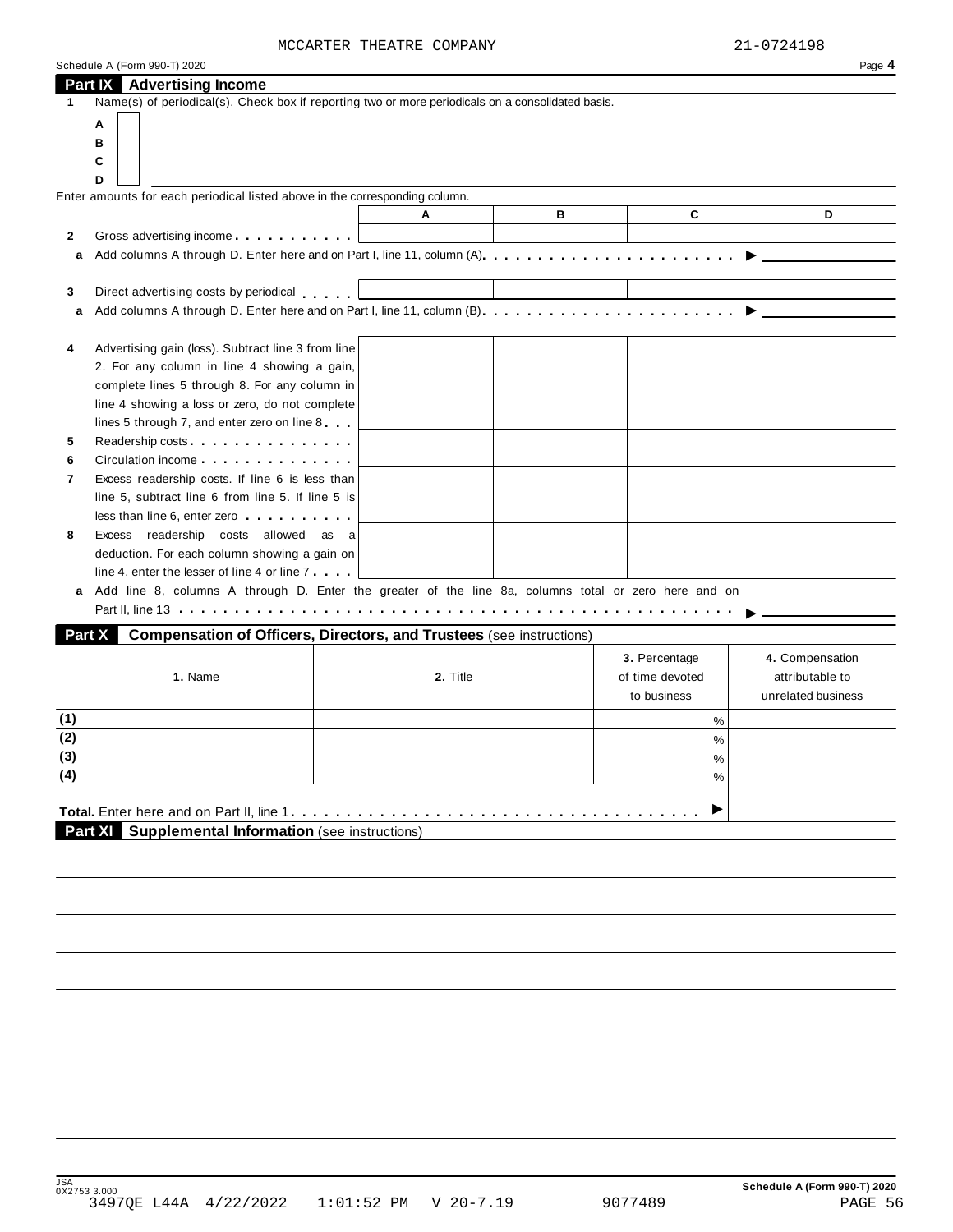ATTACHMENT 1

#### <span id="page-56-0"></span>FORM 990-T: PART I - LINE 6 - PRIOR YEARS NET OPERATING LOSS DEDUCTION

|                                               |                              | LOSS AVAILABLE  | LOSS CLAIMED    |
|-----------------------------------------------|------------------------------|-----------------|-----------------|
| LOSS YEAR ENDING                              | ORIGINAL LOSS                | IN CURRENT YEAR | IN CURRENT YEAR |
| 06/30/2001                                    |                              |                 |                 |
| 06/30/2002                                    |                              |                 |                 |
| 06/30/2003                                    |                              |                 |                 |
| 06/30/2004                                    |                              |                 |                 |
| 06/30/2005                                    |                              |                 |                 |
| 06/30/2006                                    |                              |                 |                 |
| 06/30/2007                                    |                              |                 |                 |
| 06/30/2008                                    |                              |                 |                 |
| 06/30/2009                                    |                              |                 |                 |
| 06/30/2010                                    |                              |                 |                 |
| 06/30/2011                                    |                              |                 |                 |
| 06/30/2012                                    |                              |                 |                 |
| 06/30/2013                                    | 93,408.                      | 22,957.         | 4,040.          |
| 06/30/2014                                    |                              |                 |                 |
| 06/30/2015                                    | 33,679.                      | 33,679.         |                 |
| 06/30/2016                                    |                              |                 |                 |
| 06/30/2017                                    |                              |                 |                 |
|                                               | 2,520.                       | 2,520.          |                 |
| TOTAL:                                        | 129,607.                     | 59,156.         | 4,040.          |
|                                               |                              |                 |                 |
| NET OPERATING LOSS AVAILABLE FROM PRIOR YEARS | 59,156.<br>.                 |                 |                 |
| TAXABLE INCOME                                | (LINE 5 ON PAGE 1, 990T))    | .               | 4,040.          |
|                                               |                              |                 |                 |
|                                               | NET OPERATING LOSS DEDUCTION |                 | 4,040.          |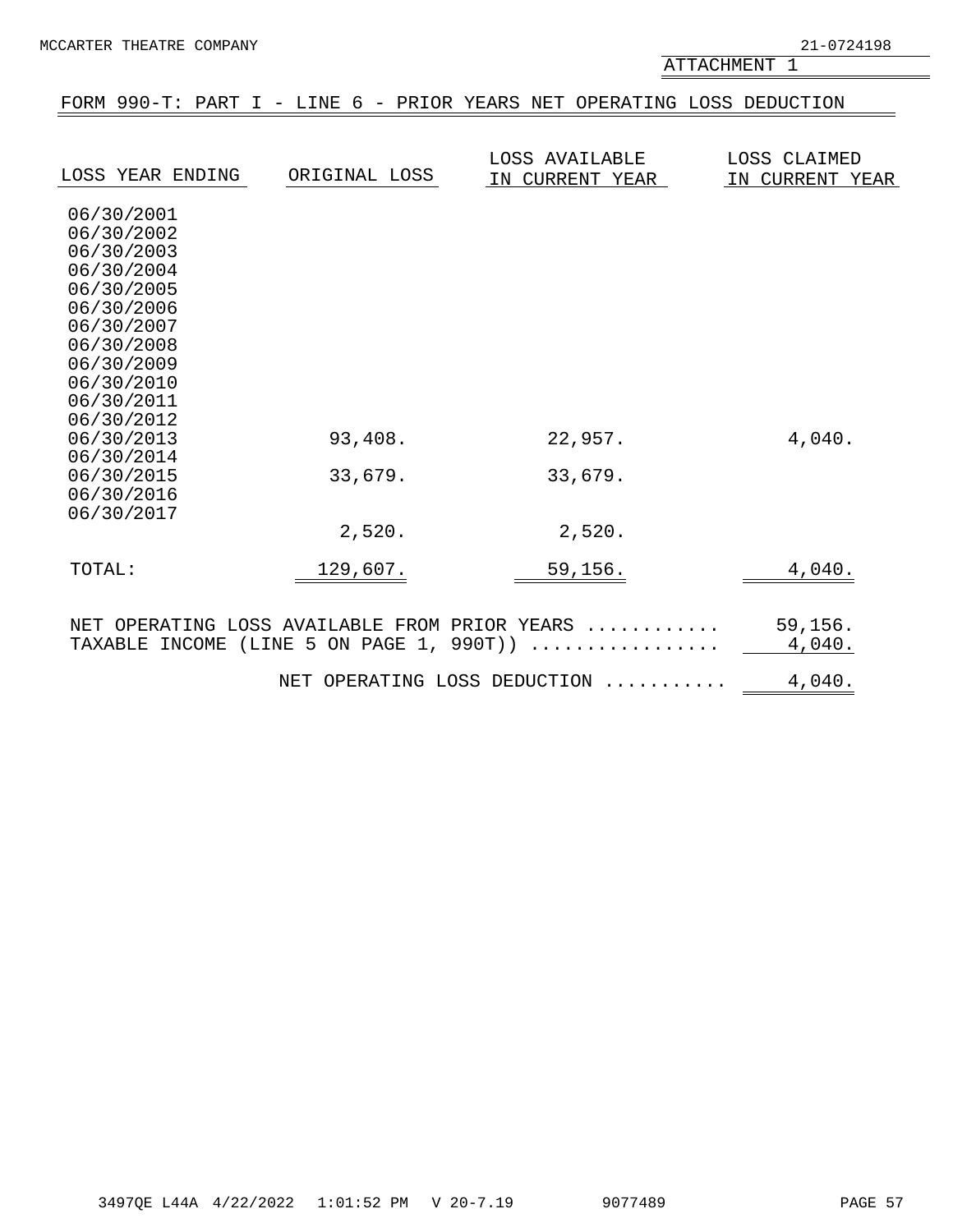e.

ATTACHMENT 2

#### <span id="page-57-0"></span>SCHEDULE A: MCCARTER THEATRE COMPANY

#### PART II LINE 14 - OTHER DEDUCTIONS DETAIL

| PROP MASTER<br>SHOP RENT |                        | 23,595.<br>88,047. |
|--------------------------|------------------------|--------------------|
|                          | TOTAL OTHER DEDUCTIONS | 111,642.           |